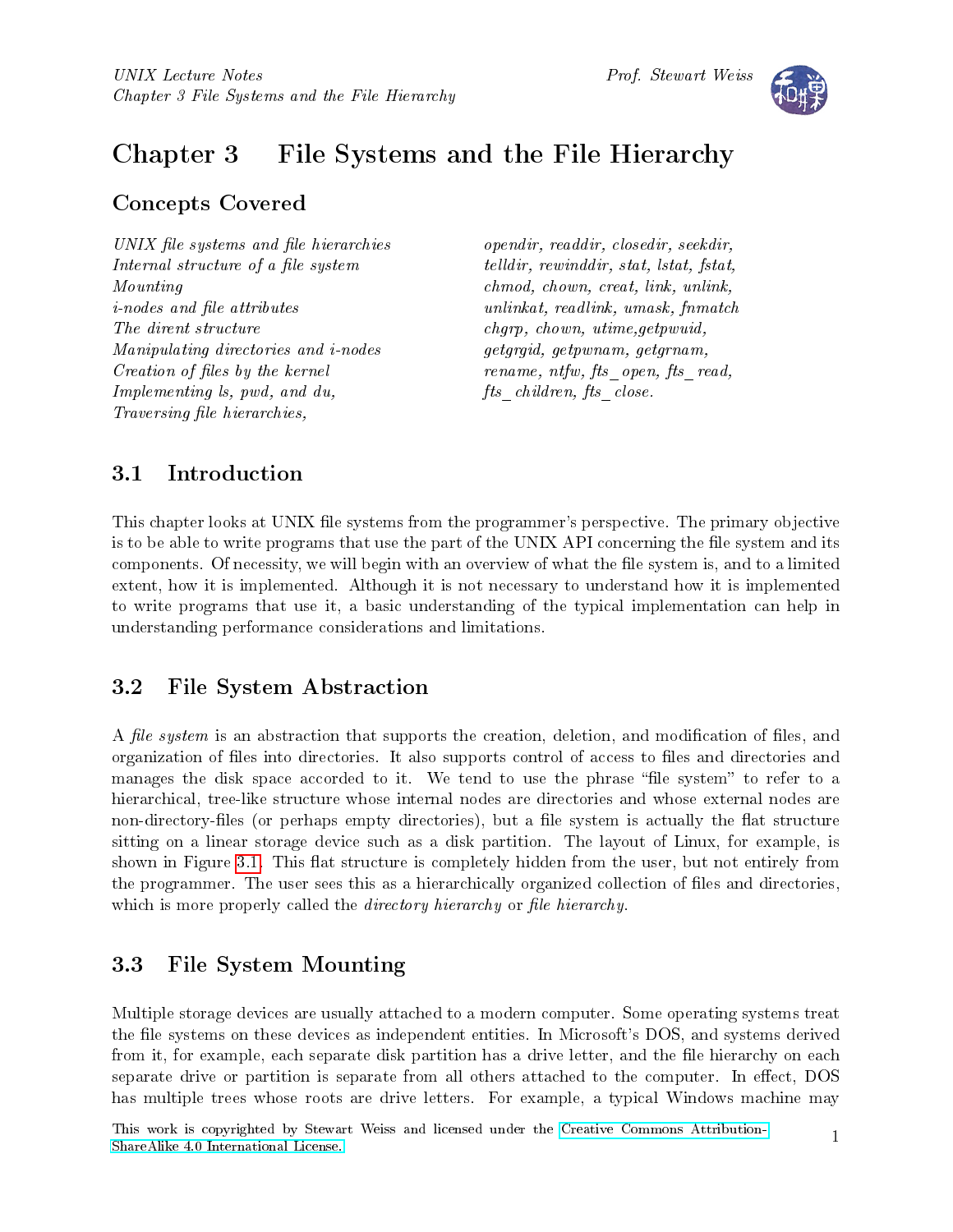

have a directory  $E:\text{sees on the "E: " drive and a directory "C:\Temp" on the "C: " drive but these"}$ directories are in two separate trees, not a single tree.

In UNIX there is a single file hierarchy. It is a tree if you think of the leaf nodes as filenames, but it is not a tree if you think of the leaf nodes as actual files, since a single file can have more than one name, existing as a directory entry in multiple directories, making the topology a directed acyclic graph[1](#page-1-0) . We will take the liberty of referring to it as a tree, knowing that this is inaccurate.

In UNIX, every accessible file is in this single file hierarchy, no matter how many disks are attached. There is no such thing as the "C" drive" or "E" drive" in UNIX. This is because of the concept of mounting, which will be described in more detail later. In short, in UNIX, a file system may be mounted onto the single file hierarchy by attaching that file system's root to some directory in the hierarchy. It is like grafting a branch onto a tree. By mounting a file system onto the file hierarchy, the file system becomes a subtree of the hierarchy, making it possible to navigate into the file system from the rest of the file hierarchy. The mount command without arguments displays a list showing all of the file systems currently mounted on the file hierarchy. As an example, the output of the mount command could be:

```
/dev/mapper/root.vg-root.lv on / type ext3 (rw)
proc on /proc type proc (rw)
sysfs on /sys type sysfs (rw)
devpts on /dev/pts type devpts (rw,gid=5,mode=620)
tmpfs on /dev/shm type tmpfs (rw,rootcontext="system_u:object_r:tmpfs_t:s0")
/dev/sda1 on /boot type ext3 (rw)
none on /proc/sys/fs/binfmt_misc type binfmt_misc (rw)
```
Each line is of the form,

 $file\_system\_name$  on place\_where\_it\_is\_mounted type file\_system\_type other\_options

The sixth line states that there is a file system named /dev/sda1 of type ext3 that is mounted on the directory /boot. You may wonder about the meaning of the line

proc on /proc type proc (rw)

In a subsequent chapter we will explore the /proc file system, which is not a file system that manages disk space, but an interface to the kernel's memory. Further interpretation of this output will be delayed until after a discussion of file systems and mounting in greater depth. At this point, the significance of mounting is that different file systems can be, and usually are, part of a single conceptual file hierarchy, making it possible to partition a disk into separate file systems that all become part of a single file hierarchy.

## 3.4 Disk Partitions

In the early versions of UNIX, the disk was configured as a single partition with a single file system. As disks grew in size it became advantageous in operating system design to partition them into multiple logical devices that were actually distinct physical portions of the same disk. Partitioning a disk allowed for

<span id="page-1-0"></span><sup>&</sup>lt;sup>1</sup>If you include symbolic links. it may even be cyclic

This work is copyrighted by Stewart Weiss and licensed under the [Creative Commons Attribution-](http://creativecommons.org/licenses/by-sa/4.0/ )[ShareAlike 4.0 International License.](http://creativecommons.org/licenses/by-sa/4.0/ ) <sup>2</sup>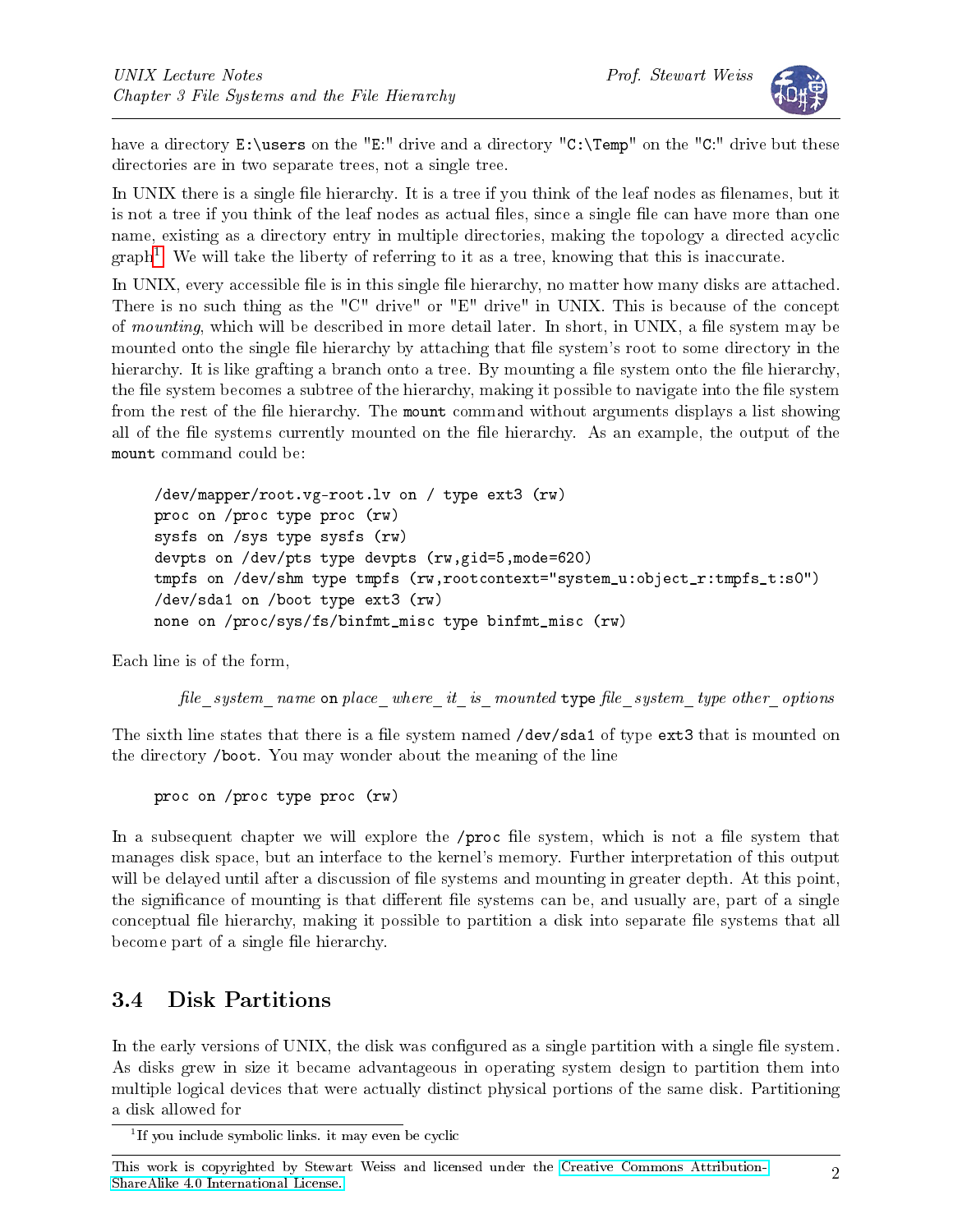



<span id="page-2-0"></span>Figure 3.1: Linux file system layout, reproduced from "Linux Internals", by Simone Demblon and Sebastian Spitzner, Courtesy of The Shuttleworth Foundation.

- $\bullet$  more control of security different user groups could be placed into different partitions, and different mounting options could be used on separate partitions, so that some might be read only, and others might have different security options
- $\bullet$  more efficient use of the disk different partitions could use different block sizes and file size limits
- more efficient operation  $-$  shorter seek distances would improve disk access times
- $\bullet$  improved back-up procedures backups could be done on partitions, not disks, thereby making it possible to back-up different file systems at different intervals
- $\bullet$  improved reliability  $-$  damage could be restricted to a single partition rather than the entire disk, and redundancy could be built in

The biggest disadvantage of partitioning a disk is that partitions can not be increased in size, so when they are created, if they are too small and fill up, the entire disk would need to be reorganized. There are other disadvantages of partitioning a disk, but they tend to be outweighed by the advantages.

Modern UNIX systems allow disks to be partitioned into two or more separate physical entities, each containing a distinct file system. The file systems in separate physical partitions are connected to each other by virtue of their being mounted on directories of the one and only directory hierarchy rooted at "/", but they are otherwise unrelated. Each separate file system has its own pool of free blocks, its own set of files, and its own i-node table.

## 3.5 UNIX File Systems

The different UNIX-like operating systems provide different file systems, each of which may be implemented in its own way. The implementation of the file system is not part of any UNIX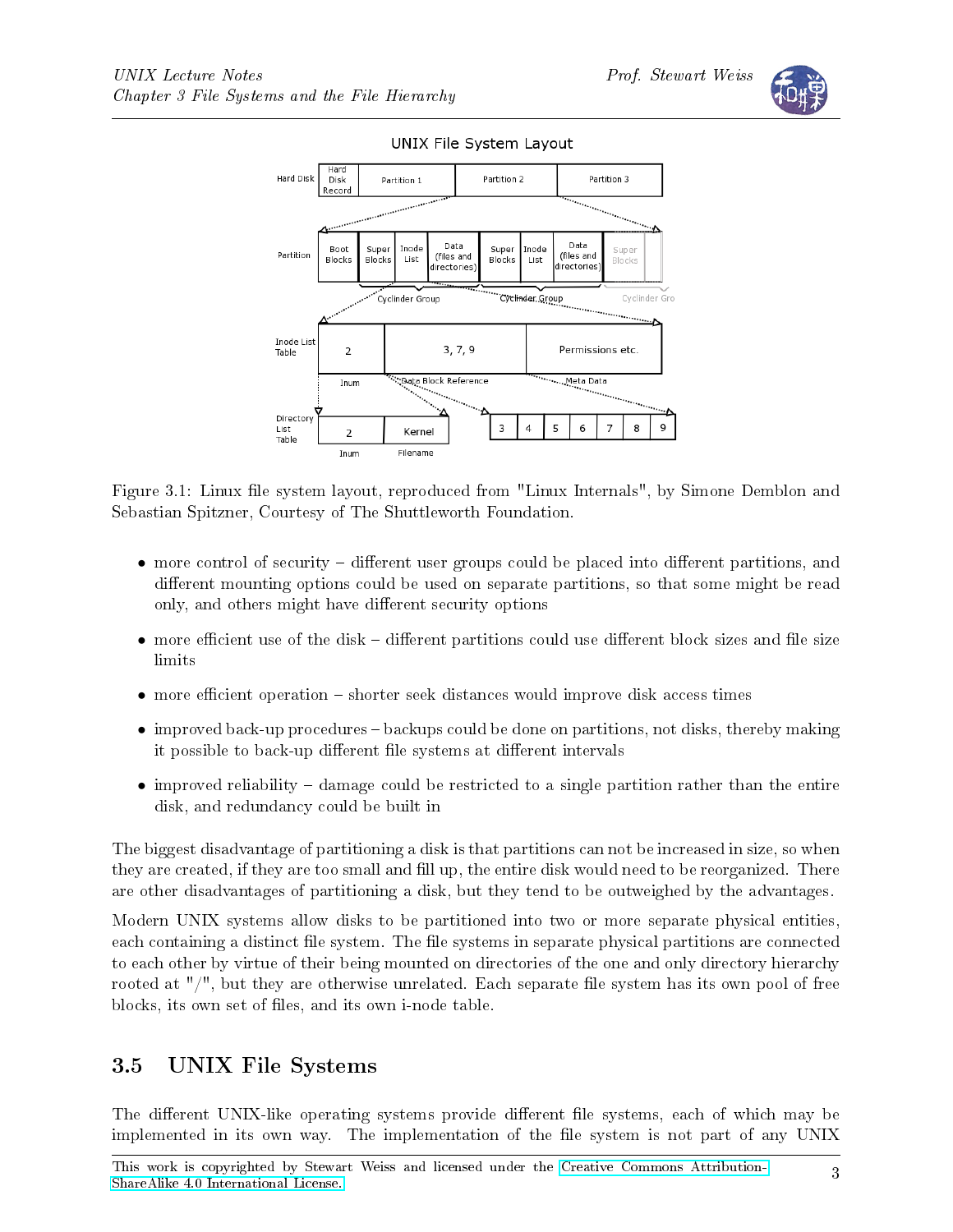

standard: there is no single implementation prescribed or proscribed in any standards document. Therefore, when reading about an implementation of the UNIX file system, you be aware that it is not the only way it is done.

The legacy UNIX file system is not used in many modern systems; modern implementations are more complex because they incorporate many enhancements to the original design. One reason for this is the fact that modern machines must be able to mount file systems of different types. For example, many UNIX systems allow users to mount  $FAT^2$  $FAT^2$  and  $NTFS$  disk-based file systems, which do not follow the UNIX model. In Chapter 1 it was noted that a directory in UNIX is a file that consists of a list of directory entries, each of which contains the name of a file and its *i-number*, which serves as a pointer to the file's  $i$ -node. In a FAT system (persisting since early Windows operating systems), directories do not have this structure. UNIX kernels, if they are designed to mount such systems, must create a kernel object in memory to simulate the UNIX directory. Still more importantly, the UNIX kernel cannot hard-code system calls such as read() because the implementation of read() will depend on the file system. As a result, the actual machine code that is executed when these calls are invoked cannot be bound to the function name when the kernel is compiled.

This situation is analogous to the problem that is solved by pointers in a programming language or virtual functions in  $C_{++}$ . When it is not known how much storage a data structure needs at compile time, instead of declaring it statically, the binding of the name to the storage is delayed until run-time by using a pointer instead. In  $C_{++}$ , when classes are created with virtual functions, the function code that is executed as a result of a function call is not determined until run-time, another form of delayed binding. In this case, the solution is achieved opaquely through the use of pointers in the underlying implementation<sup>[3](#page-3-1)</sup>.

In modern UNIX systems, such as Linux, the implementation of the file system is achieved by dynamically binding the implementations of file system calls to functions that are hard-coded in the particular file system that is mounted, a form of delayed binding as well. How this is accomplished is not important right now; what matters is that modern UNIX file systems are *virtual file systems*, designed to handle many different types of underlying physical file systems. In fact, in Sun's variants of UNIX, from SunOS through Solaris, and in BSD (and FreeBSD), the concepts of i-node and inumber have been replaced by those of v-node and v-number, with the "v" standing for "virtual". Linux continues to use the term "i-node", and in these notes we will do the same. The Linux Second Extended File System (Ext2 ) is depicted in Figure [3.2.](#page-4-0)

The original Linux Virtual File System was developed by Chris Provenzano, and later rewritten by Linus Torvalds. The Linux Ext2 file system was developed in the mid 1990's by Rémy Card. Theodore Ts'o, and Stephen Tweedie. The next Linux file system was Ext3, which was developed by Stephen Tweedie and which differs from Ext2 only in that it contains *journaling*. Journaling is a way to maintain file system consistency in the event of hardware failures. A special journal file is used to record all of the actions that are supposed to be taken on the file system, such as creating and deleting files, changing their contents or attributes, and so on. In a journaling file system, this record can be used to recover the state of the file system without the lengthy task of examining every block and i-node. Ext2 and Ext3 are interchangeable  $-$  one can be converted to the other while the file system is mounted because the difference is the journaling. The Fourth Extended File System, Ext4, was released in 2008, mostly to improve performance. While Linux supports many types of file systems, the Ext2, Ext3, and Ext4 file systems are native to it and found on almost all

<span id="page-3-0"></span> $^{2}FAT$  stands for File Allocation Table, and is the file system found on many Microsoft operating systems as well as other external storage devices such as memory cards.

<span id="page-3-1"></span><sup>&</sup>lt;sup>3</sup>A special table called a *virtual dispatch table* is usually how virtual functions are implemented.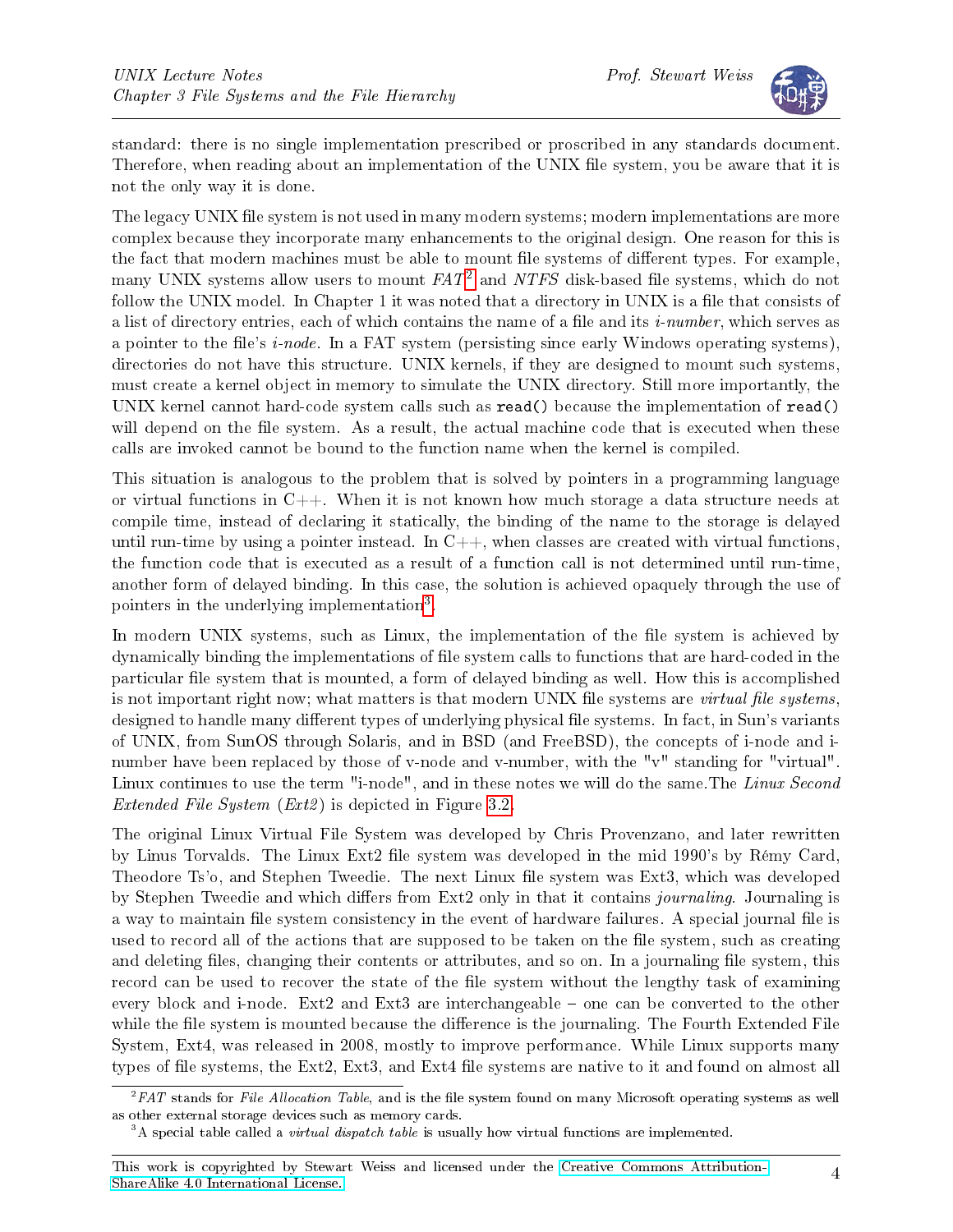Linux systems.

Although there are many different UNIX file systems, most current implementations are built upon ideas from Dennis Ritchie's original implementation. Therefore, the implementations described in these notes should be thought of as generic implementations, meaning they do not actually exist in any one system but approximate many actual implementations. I will, as much as possible, describe how some Linux variant does things, since that is the most prevalent UNIX system that students use, and that is the one running on our host computer.



<span id="page-4-0"></span>Figure 3.2: The Linux Second Extended File System (Ext2)

## 3.6 The Principal Components of a UNIX File System

Every file system has (at least) one *superblock* located at the beginning of its allocated storage. The superblock contains all of the information about how the file system is configured, such as block size, block address range, and mount status<sup>[4](#page-4-1)</sup>. Copies of the superblock are almost always stored in several other places within a partition<sup>[5](#page-4-2)</sup>.

Each file system in UNIX has at least one table that identifies the files in it. The entries in this table are called  $i$ -nodes (pronounced "eye-nodes"), and the indices of the i-nodes in this i-node table are called *i-numbers*. The i-nodes contain the file attributes and a map indicating where the blocks of the file are located on the disk. Attributes include properties such as

<span id="page-4-1"></span><sup>•</sup> the owner,

<sup>&</sup>lt;sup>4</sup>The superblock actually contains (on most UNIX systems) the block size, a pointer to the i-node table and free i-node list, a pointer to a structure specifying the type of file system, a device identifier for the block device, a structure with the allowed operations, the mount status, and other information as well.

<span id="page-4-2"></span> $5$ Originally there was a single superblock. In later versions of UNIX, a copy of the superblock was placed in every cylinder group in case of a disk crash.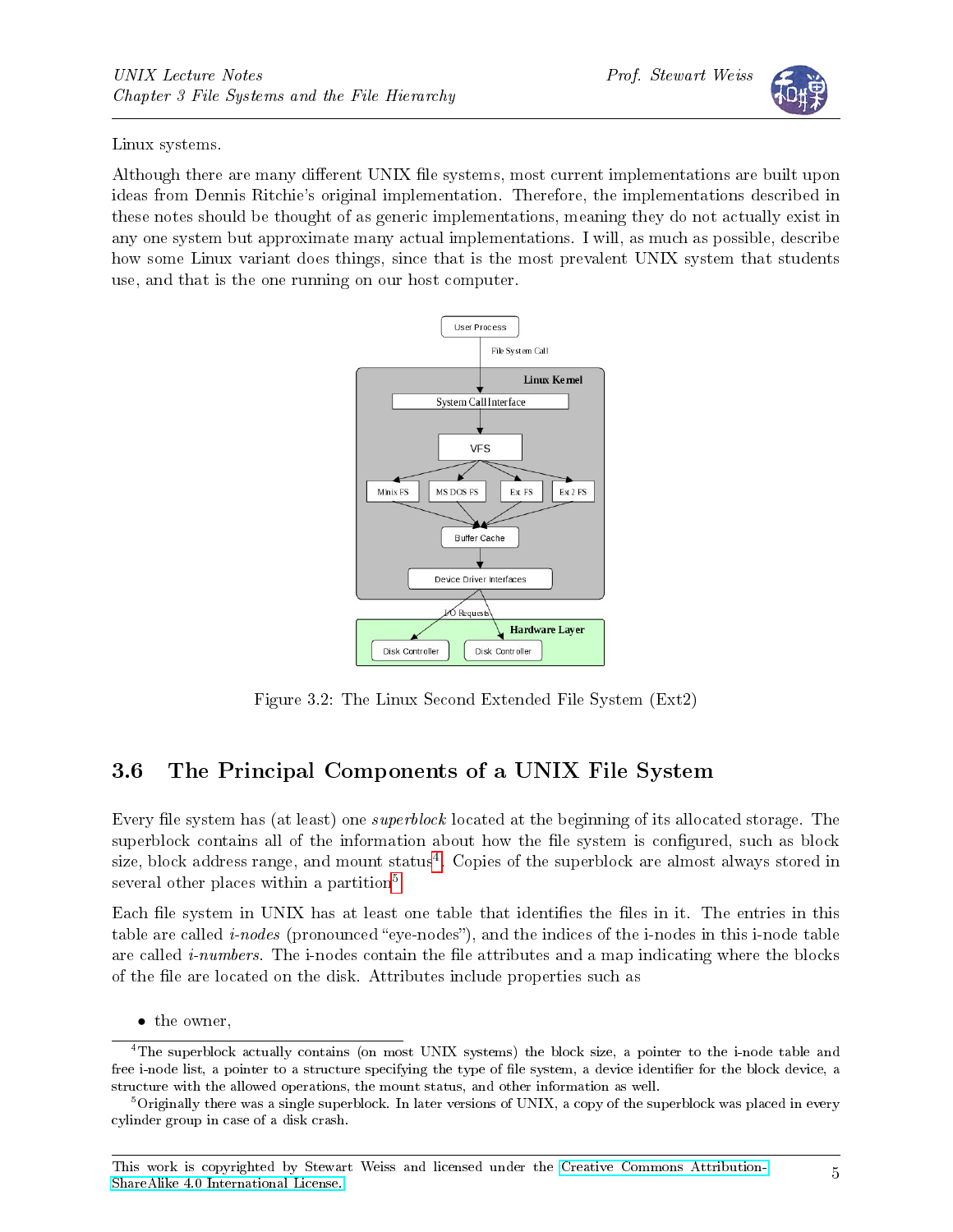

- the group,
- $\bullet$  the permissions allowed on the file and the file type,
- $\bullet$  the number of links to the file
- the time of last modification,
- the time of last access,
- the time the attributes were last changed,
- $\bullet$  the size in bytes of the file,
- the number of blocks used by the file, and
- $\bullet$  the id of the device on which the file resides.

I-nodes and the tables that use them are important components of the UNIX file system. Modern file systems usually have multiple i-node tables, as described below.

Every file system separates the i-node tables from the data blocks. The data blocks are where file contents are stored.

Figure [3.1](#page-2-0) depicts the structure and layout of a modern UNIX disk device with several file systems on it. Each successively lower layer of the figure is an enlargement of a structure in the preceding layer. You can see that in a modern file system, not only are there multiple superblocks in a single file system, but multiple i-node tables as well. This is an enhancement added for performance reasons. As disks grew in size, files whose blocks were on the outer edge of the disk became further away from the i-nodes that contained the block addresses and file status. Disk accesses to read or write the file required ever increasing latency caused by the disk seeks. By making several smaller tables, each in its own cylinder group, no file became too far away from the i-node table. The figure shows that the i-node in position 2 of the table usually points to the entry for the root directory file in the file system. We will return to this issue below.

#### 3.6.1 Defining and Creating File Systems

Partitioning a disk divides the disk into logically distinct regions, often named with letters from the beginning of the alphabet, i.e., a, b, c, and so on. In UNIX, partitions are not necessarily disjoint. The "c" partition is almost always the entire disk<sup>[6](#page-5-0)</sup>, and typically does not have a file system. It is used by utilities that access the disk block by block. The "b" partition traditionally was reserved as the swapping store, i.e., the partition used for swapping; it did not have a file system written onto it. The innermost partition, "a", is where the kernel is installed and it is typically very small, since little else should be put in it. If a disk has a 100 GB storage capacity, you might make the first 1 GB partition a, the next 10 GB, b, the next 50GB d, the remainder, e, and the whole disk, c.

In order to create files in a partition, a file system must be created in that partition. Creating a file system includes doing the following:

<span id="page-5-0"></span><sup>6</sup>On Solaris hosts, it referred to the entire disk. In FreeBSD, it refers to entire "slices", which can be thought of as collections of partitions.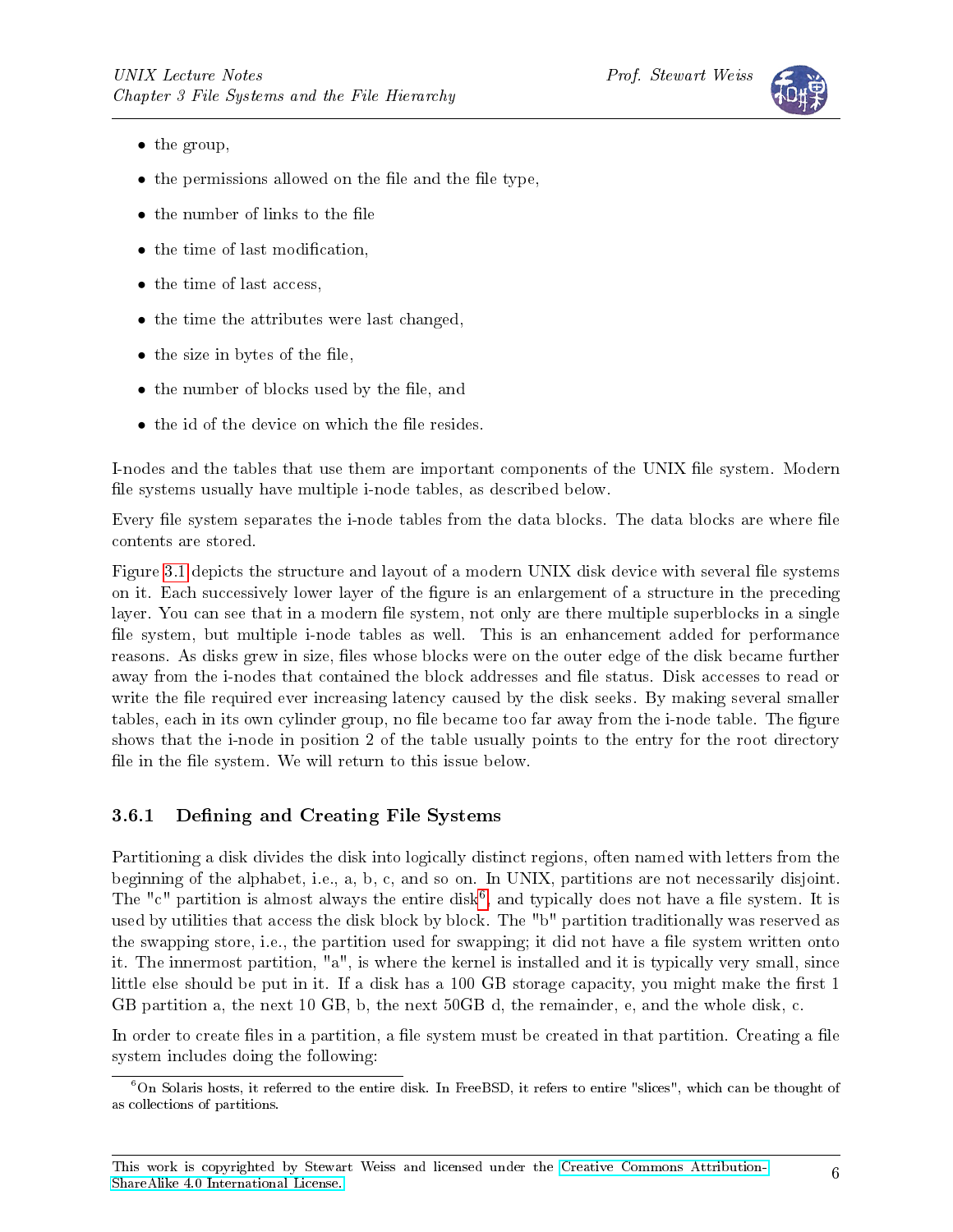

|                | Partition                                                                                   |             | Partition<br>        |                                            | Partition       |  |                                                                                                                                                                                                                                            |
|----------------|---------------------------------------------------------------------------------------------|-------------|----------------------|--------------------------------------------|-----------------|--|--------------------------------------------------------------------------------------------------------------------------------------------------------------------------------------------------------------------------------------------|
|                | Service Company and Company and Company and Company and Company and Company and Company and |             |                      |                                            |                 |  | <b><i>ARTISTAND AND CONSTRUCTION AND RESIDENCE AND ARTISTS AND RESIDENCE AND RESIDENCE AND RESIDENCE AND RESIDENCE AND RESIDENCE AND RESIDENCE AND RESIDENCE AND RESIDENCE AND RESIDENCE AND RESIDENCE AND RESIDENCE AND RESIDENCE</i></b> |
|                | <b>Boot Block</b><br>Block Group 0                                                          |             |                      | Block Group 1<br>Block Group n<br>$\cdots$ |                 |  |                                                                                                                                                                                                                                            |
|                |                                                                                             |             |                      |                                            |                 |  | <b>Contact Contact Contact Contact Contact Contact Contact Contact Contact Contact Contact Contact Contact Contact</b>                                                                                                                     |
| Super<br>Block | Group                                                                                       | Descriptors | Data Block<br>Bitmap | i-node<br>Bitmap                           | i-node<br>Table |  | Data Blocks                                                                                                                                                                                                                                |

<span id="page-6-0"></span>Figure 3.3: Partitions, block groups, and their structures in Ext2

- Dividing the partition into equal size logical blocks, typically anywhere from 1024 to 4096 bytes each, depending upon expected file size. The block size is fixed at file system creation time; it cannot be changed after that without rebuilding the file system. Block size is always a power of two. Larger block sizes result in more wasted disk space in internal fragmentation, whereas smaller sizes result in more disk activity and more disk waits. Larger blocks are appropriate for file systems expecting large files. In the file systems on my personal Linux host, the root file system uses 1024-byte blocks and the second partition, used for user data, uses 4096-byte blocks.
- Deciding how many alternate blocks are needed in each cylinder. (A cylinder is the set of all tracks that are accessible from one position of the disk head assembly. In other words, a cylinder is the set of tracks that are vertically aligned one on top of the other.) When a block becomes bad, it has to be removed from the le system. Alternate blocks are reserved to replace bad blocks.
	- $\overline{I}$  In Linux Ext2, block groups take the place of cylinder groups. Whereas a cylinder group is a physical concept, tied to the geometry of the disk, a block group is a logical concept, independent of the disk geometry, because modern hard disk drives hide the geometry from the operating system. Figure [3.3](#page-6-0) illustrates this.
- Deciding how many cylinders are in each *cylinder group*. Grouping cylinders is done for performance and reliability. A cylinder group is a collection of adjacent cylinders that are grouped together to localize information. The file system tries to allocate all data blocks for a given file from the same cylinder group if the file is small enough. Each cylinder group also keeps a copy of the superblock, as described below.
	- $I = \text{In Linux Ext2},$  each block group contains the following (see Figure [3.3\)](#page-6-0):
		- ∗ a redundant copy of the le system's superblock,
		- ∗ a redundant copy of a table of block group descriptors; each block group descriptor contains information about the structure of a specific block group and a map of where everything in the group is located; the table is identical in all groups,
		- ∗ the block bitmap, which has a bit for each block in the group indicating whether it is free or in use,
		- ∗ an i-node bitmap, which has a bit for each i-node in the group indicating whether it is free or in use,
		- ∗ an i-node table for the i-nodes in this block group,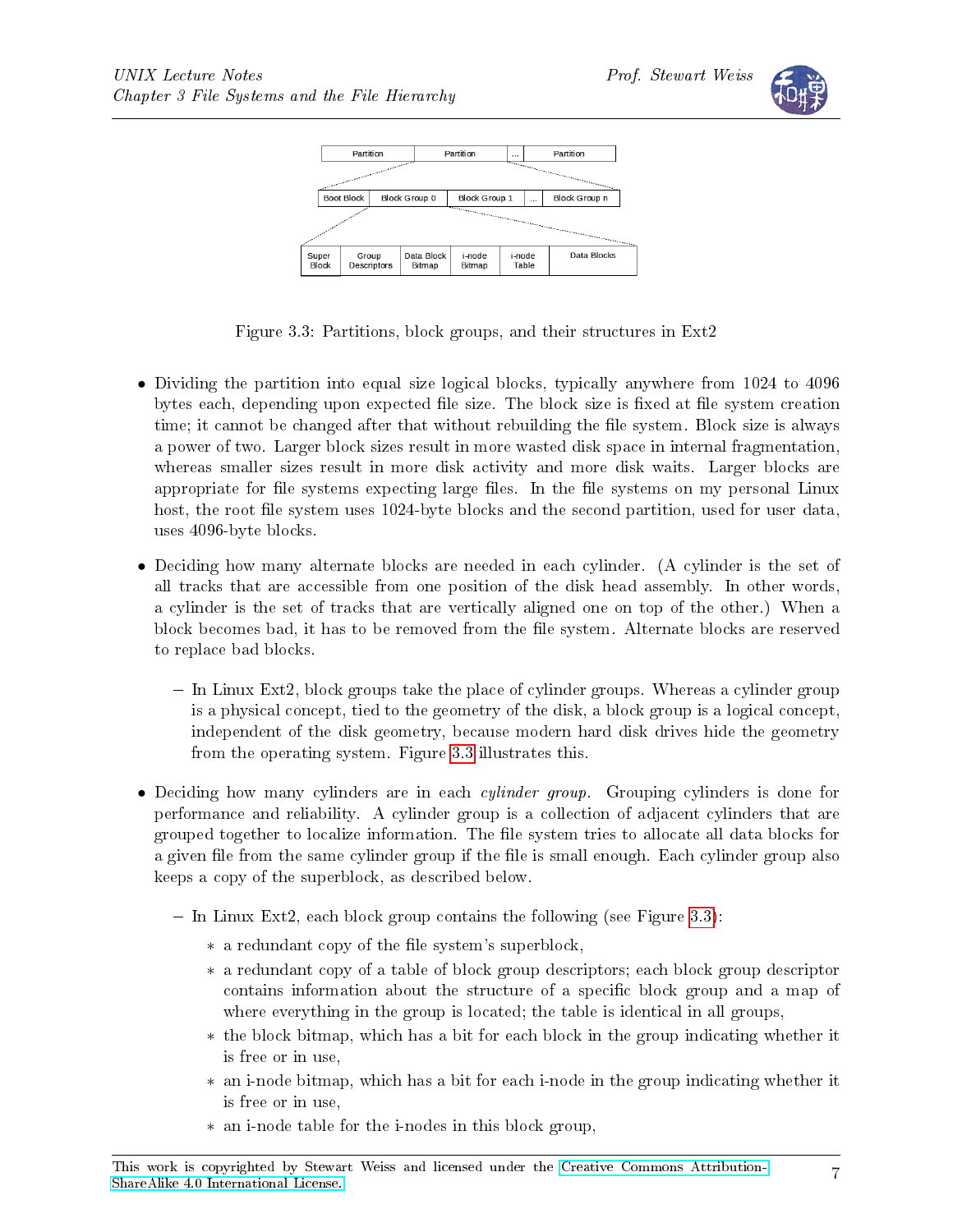



<span id="page-7-2"></span>Figure 3.4: Addresses stored in an i-node

- ∗ the actual data blocks.
- Deciding how many bytes to allocate to each i-node. They can be as small as 64 bytes. The inodes on the Linux Ext file systems are usually 128 bytes. Larger i-nodes means fewer i-nodes, which means fewer files. Smaller i-nodes allow more files.
- Dividing the cylinder group or partition, depending on the system, into three physical regions:
	- $-$  The superblock. This stores the map of how the disk is used as well as the file system parameters. In the Linux file system, the superblock contains information such as the block size in bits and bytes, the identifier of the physical device on which the superblock resides, various flags indicating whether it is read-only or locked, or how it is mounted. and queues of mounts waiting to be performed.
	- $\overline{\phantom{a}}$  The *i*-node area. This is where used and free i-nodes are stored. The used and free inodes were traditionally arranged into two lists, the i-list and the free-list, with the start of each list stored in the superblock. That method of storage management is obsolete. Later versions of UNIX used a more efficient method<sup>[7](#page-7-0)</sup>, in which, when the file system is created, a fixed number of i-nodes was allocated within each cylinder group. This puts i-nodes closer to their data blocks, reducing the overall number of seeks<sup>[8](#page-7-1)</sup>.
	- $\overline{\phantom{a}}$  The data area. This is where the data blocks are stored.

Many other things need to be done to the partition to make a file system. For example, because the disk rotates while it is reading data, there need to be gaps between blocks. How big should the gaps be? Because the disk head has to advance to a new cylinder to read the next block sometimes, and the disk is rotating while it advances, the next block should not be in the same sector. Which sector should be read next? Also, the superblock is usually replicated on the disk for reliability. How many times? Where should it be placed?

#### 3.6.2 File Storage

The method of storing files in UNIX is flexible and reasonably efficient. Remember that each file has an i-node in an i-node table containing information such as the user-id of the owner, the group-id of

<span id="page-7-1"></span><span id="page-7-0"></span><sup>&</sup>lt;sup>7</sup>In BSD they called this the Fast FileSystem,

 $^8$ If the i-node is at the beginning of the disk and the data blocks are in the middle, then the head has to go back and forth, reading the address from the i-node, getting the data, going back to the i-node, etc. With the i-nodes near the data blocks, it takes a little more time to reach the i-node, but it is more than made up in the savings in data block access.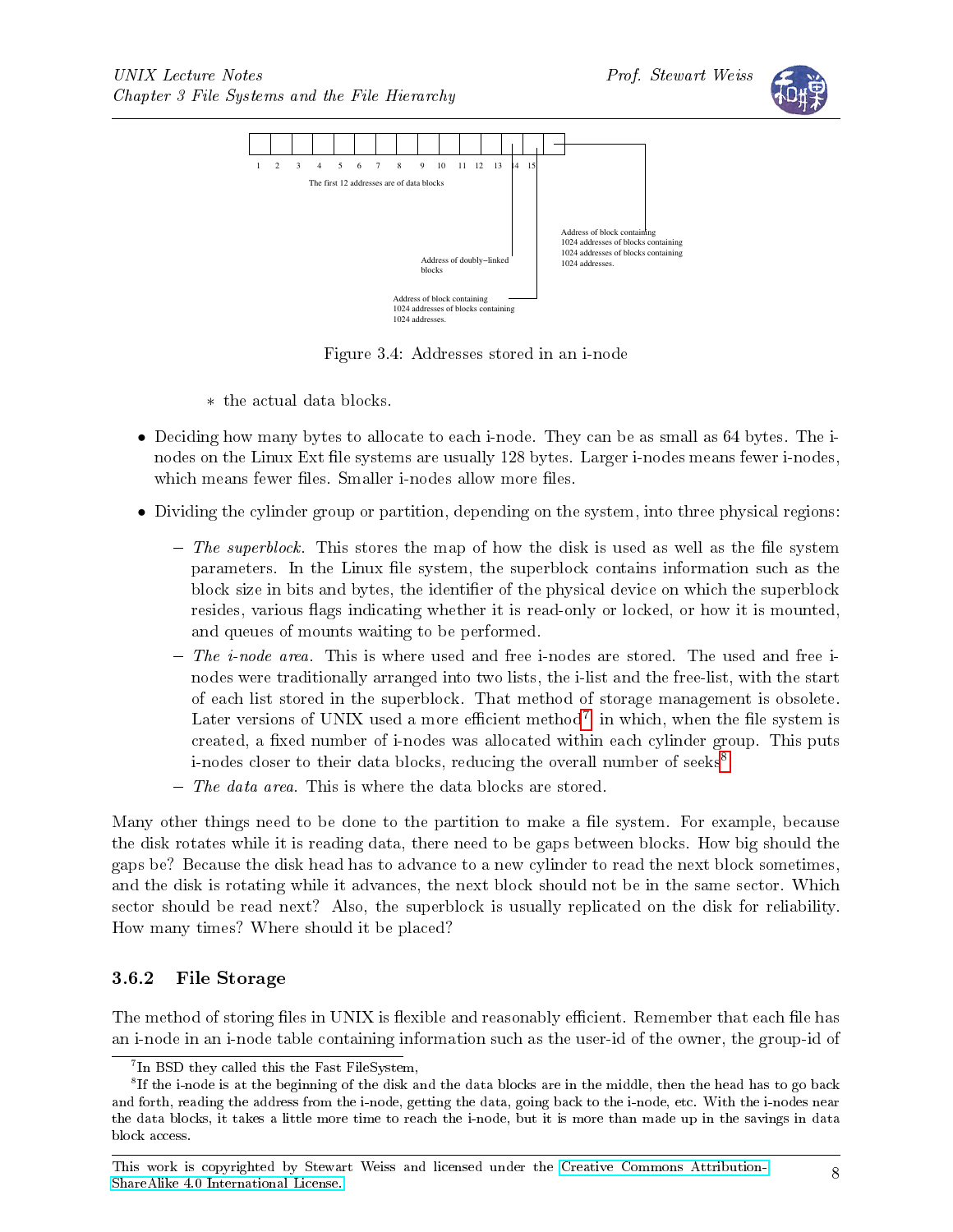



<span id="page-8-1"></span>Figure 3.5: Allocation of blocks to a file in a UNIX File System

the file, the file size, permissions and so on. The i-node also contains an array 15 block addresses $^9$  $^9$ . A block address is usually 4 bytes long.

In BSD, i-nodes contains an array of 15 block addresses, which are used as follows:

- For regular files, the first 12 block addresses in this array are the addresses of the first 12 blocks of the file. If the block size is 4096 bytes  $(4 \text{ KB})$ , then a file with at most  $12 \cdot 4 = 48$ KB can be accessed by one level of indirection.
- If a file is larger than 48 KB, then the  $13^{th}$  address is the address of a *single indirect block*, which is a 4096-byte block used to store block addresses. Since a block address is 4 bytes, there are  $4096/4 = 1024$  block addresses in this block. Since each of these 1024 blocks is 4096 bytes, using the first 12 addresses plus the  $13<sup>th</sup>$  address allows for addressing files whose size is at most 48 KB +  $1024 \cdot 4096$  bytes, or 48 KB + 4 MB.
- For still larger files, the 14<sup>th</sup> address is the address of a *double indirect block* that contains 1024 addresses of single indirect blocks, each of which contains 1024 device addresses. This accommodates files whose size does not exceed 48 KB  $+$  4 MB  $+$  1024 · 4096 KB, roughly 4 GB.
- The 15<sup>th</sup> address is that of a *triple indirect block*, which, needless to say points to 1024 double indirect blocks and so on. It allows for  $1024 \cdot 1024 \cdot 4096$  additional KB, or a maximum file size of roughly 4 terabytes.

Figure [3.4](#page-7-2) shows how the block pointers are laid out in the i-node and Figure [3.5](#page-8-1) illustrates the distribution of blocks that results. With this design, there can be a lot of disk seeking, because the different parts of a file can be very far away from each other. For most files though, the blocks tend to be physically contiguous and so actual  $I/O$  overhead is acceptable. For very large files requiring several addressing steps before accessing the disk blocks, overhead can be large. This is offset by the use of the kernel  $I/O$  buffering described in Chapter 2.

<span id="page-8-0"></span><sup>9</sup>The number of addresses varies. On early UNIX systems, it was 13. In 4.4BSD it is 15. In some implementations of Linux, it is 13 and in others, it is 15.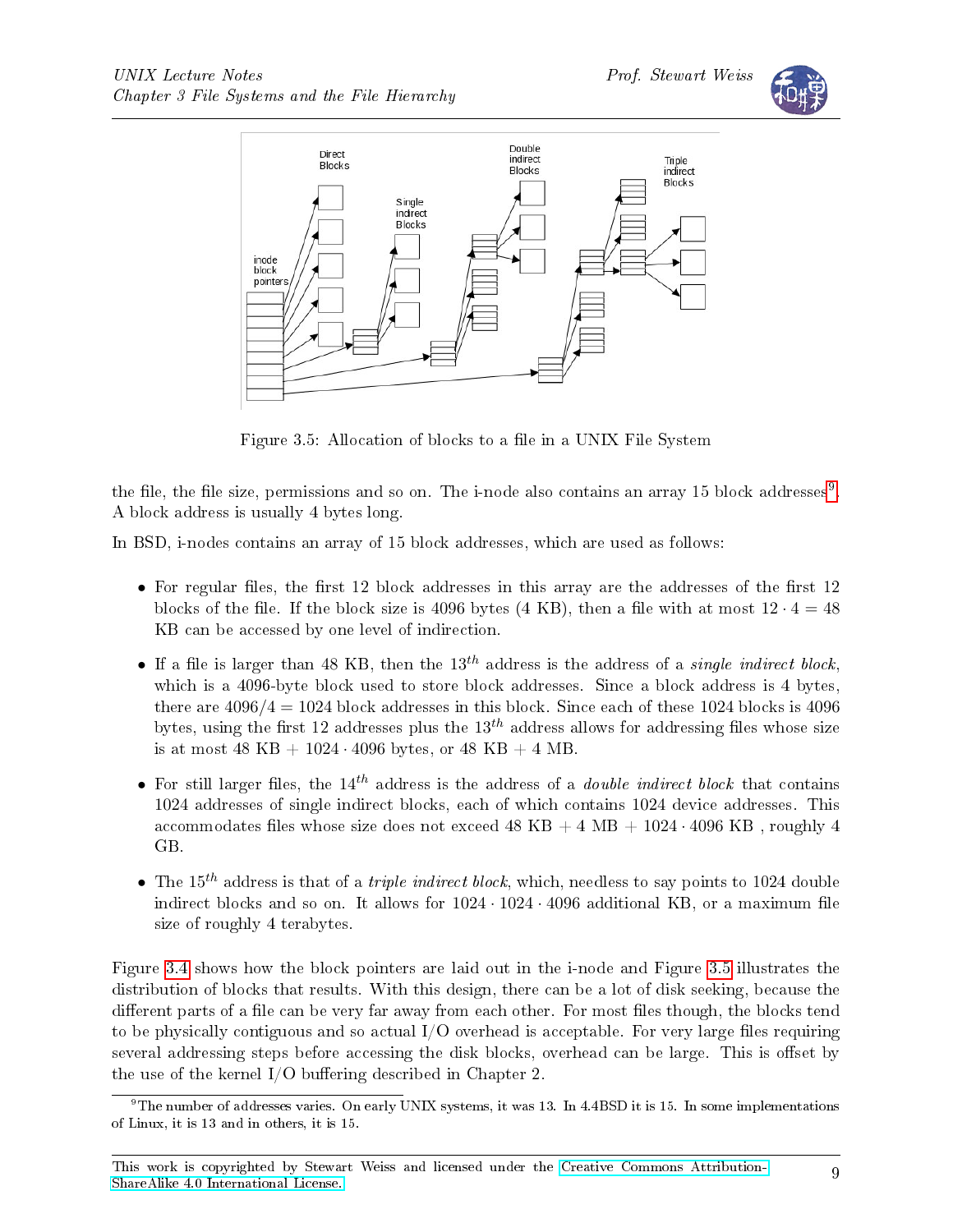

### 3.6.3 How the Kernel Creates Files

Suppose that the current working directory is /home/sweiss/scratch, and the command

```
$ gcc -o testprog testprog.c
```
is executed. Assuming that the program is compiled and linked, and that I have write and execute permission for the directory /home/sweiss/scratch, gcc will create the file named testprog in this directory. This section answers the question, "What steps are taken by the kernel to create the file testprog" on behalf of gcc? These steps can be outlined as follows:

- 1. The kernel creates an i-node for the file, if possible.
- 2. The kernel fills in the i-node with the file status.
- 3. The kernel allocates data blocks for the file and stores the file data in these blocks.
- 4. The kernel records the addresses of the data blocks in the i-node.
- 5. The kernel creates a directory entry in the scratch directory with the i-node number and file name testprog.

Each of these steps is explained below.

#### Creating the i-node

The very first step is to create an i-node for the file. To do this, the kernel must get a free i-node in the i-node table. If there isn't a free one, it must report the error and stop here. If this happens, the user will get a message that the file system is full. This is one reason to enable disk quotas on the system. A table of active i-nodes is kept in memory with a copy on disk as well.

#### Updating the i-node

Assume that the kernel obtained an i-node, and that it has index 47 in the i-node table. The kernel fills the i-node in with the owner, permissions, time of last modification, and so on. It then saves the i-number, 47, of this i-node. The i-node update takes place in the memory copy of the table, not the disk resident copy. This is updated periodically by the kernel.

#### Allocating Data Blocks

The next step is to store the file's data. To do this the kernel must acquire the right number of blocks. As gcc runs, it is generating the file, writing it in pieces at a time. Because the kernel does output buffering, the file is being stored in kernel buffers, which are not written to disk until the buffers are flushed. If the file is small, all of it will fit in memory and the kernel will know how many disk blocks are needed for it. If the file is very large, the kernel may start allocating blocks before it knows the file's actual size. Assuming that the file system has storage for it, it will first allocate direct blocks. If the file is larger than the number of bytes that can fill all of the direct blocks, the kernel allocates single-indirect blocks as needed. If it is larger than the amount of storage they can provide, it starts allocating double indirect blocks. It continues this procedure, using a triple indirect block if not even all of the double indirect blocks will suffice.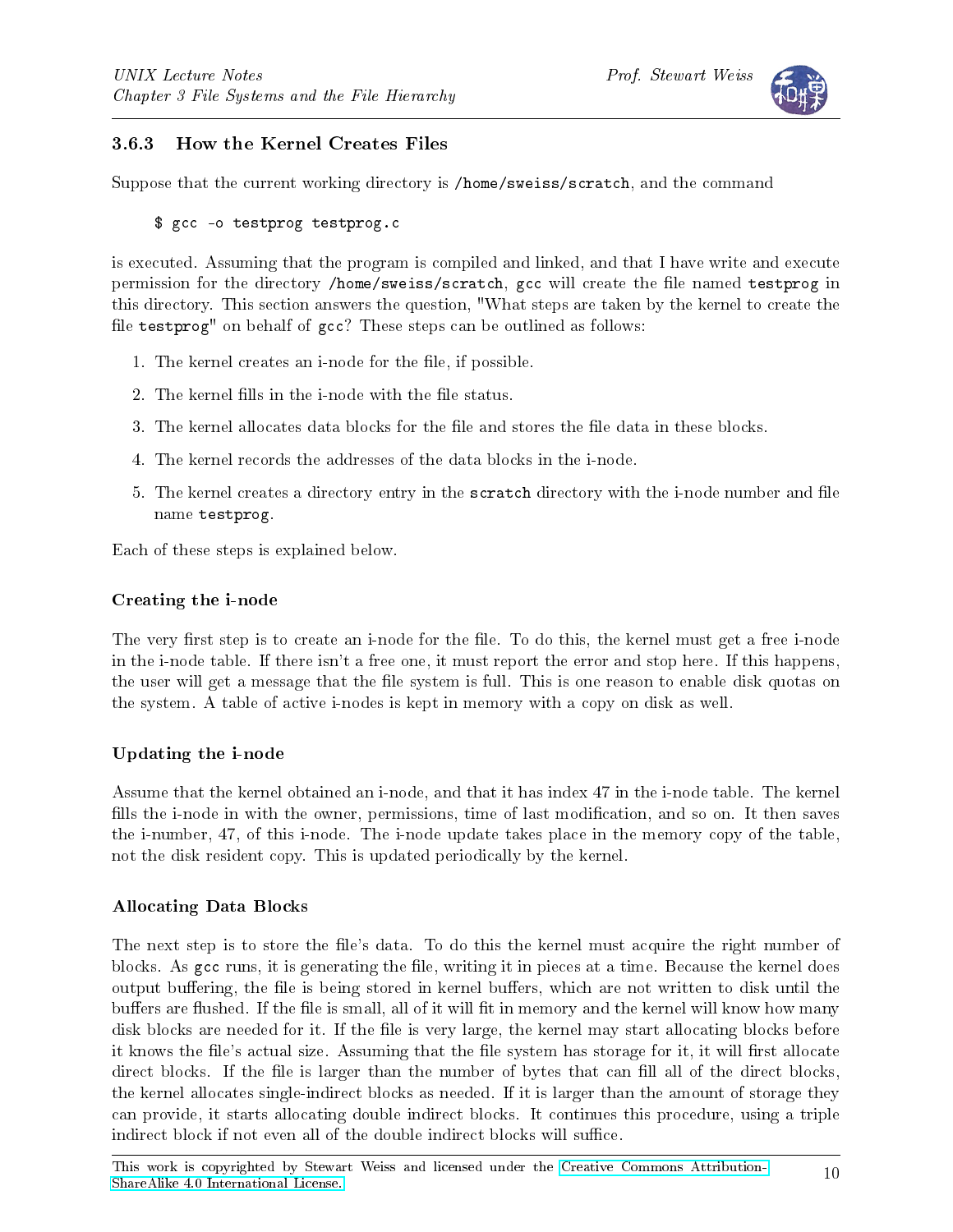

#### Recording Locations of Data Blocks

The kernel records the order and location of the data blocks in the i-node. Some file systems also have file maps for faster access to the files. Whatever data structures are used to record the block locations, these must be updated at this point.

#### Recording the File Name in the Directory

If all of the preceding steps were successful, then the kernel will create a new entry in the current working directory consisting of the pair (47, testprog), because 47 is the i-number and testprog is the name.

#### 3.6.4 How the Kernel Accesses Files

When a user enters a command that has to open a file for reading, what actually happens? For example, when the command

\$ cat myfile

is executed by the shell, what steps are taken and by which programs? The first step is that the shell parses the command and determines that the cat command is the executable and that it has a single file argument named myfile. It will arrange for the name myfile to be placed into the argv array that cat will see in its main() parameter list:

```
int main(int argc, char *argv[])
```
cat will ask the kernel to open the file for reading via the open() system call. The open() system call tries to find the i-number of the file whose name is passed to it. To do so, it has to resolve the pathname, which is a fact that we overlook for now. But just to give you an idea of the complexity, what if the filename were

#### ../../shared/temp1/coursework/workspace/myfile

This would be a little more challenging than if it were in the working directory. For now suppose that open() figures out what directory to open and then searches through that directory for the name "myfile". When it finds it, it obtains the i-number for it. Once it has the i-number, it can retrieve the i-node information from its i-node table. If the file is already open, the i-node will be in the active i-node table in kernel memory. If not, it is retrieved from the i-node table on disk, and the i-node is copied into the active i-node table.

Once the kernel has a copy of the i-node in its memory space, it can access the i-node's information. One of the first things it has to do is check that the permission bits allow the cat program to access the file. The cat program runs with an effective user-id of the user who invoked it. If this user does not have appropriate permission to access this file in the given directory, the open() call will return  $-1$  and set the static variable errno to EPERM. which is the error code that system calls assign to errno when they fail because of a permission problem.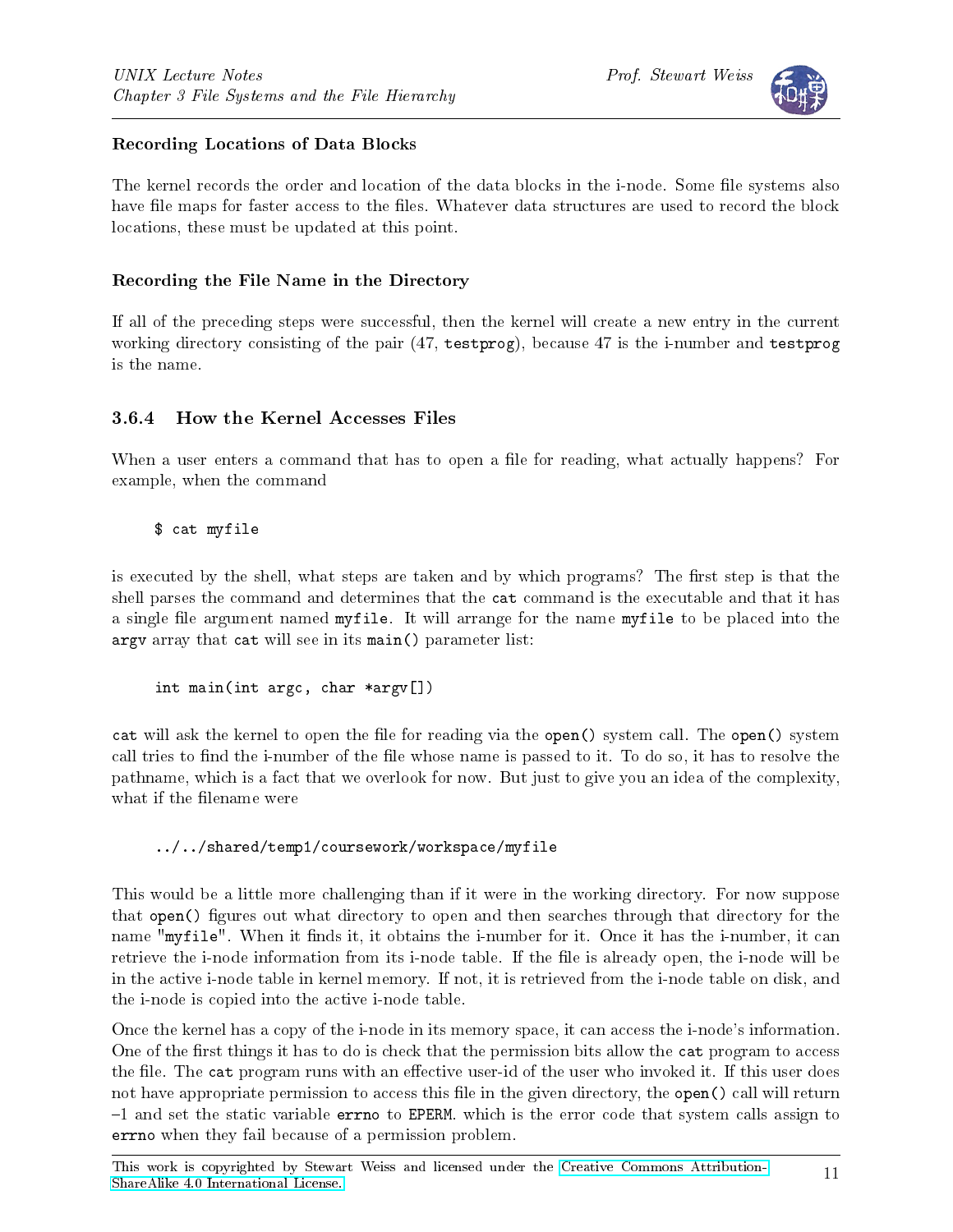

If the access is allowed, the open() call will have returned a file descriptor for the file, and that descriptor will be pointing to a data structure that, among other things, has a pointer to the i-node for the file. The cat command, as it makes successive calls to read the file, is essentially asking the kernel to access the i-node and get the data from the file's data blocks. The kernel uses the i-node to determine which blocks to access. From the file size, the kernel can determine whether the data is entirely in direct blocks (e.g., with a block size of 4096 bytes and 12 direct blocks, at most 48 KB can be stored in them) or whether to read the first single indirect block. If the file is stored in indirect blocks, it will be slower to access, because most of the data blocks will require three disk accesses or even four. If the block size were 8192 bytes, then files of up to 96 KB would be accessed more quickly. The kernel also knows from the active i-node, whether the file's blocks are in a system buffer and can be accessed without disk  $I/O$ .

## 3.7 The ls Command

Equipped with a bit more understanding of what a file system does and how it does it, we can try a small exercise by writing a program that uses the file system's programming interface. The 1s command is a simple enough start.

The 1s command can be given a list of filenames of all kinds (e.g., regular files, special files, and directories) as arguments:

ls [ options ] FILE FILE ...

where FILE, FILE,  $\ldots$  are filenames, whether they are regular files, special files, symbolic links, or directories. Of course, as with almost all commands, the lename arguments can be arbitrary pathnames. If an argument is a directory, it displays the file links contained in that directory, and if the appropriate option is given, the file attributes as well. If it is not a directory, 1s displays the filename, and if the -1 option is specified, the file attributes as well. There are many options that change the default behavior of ls. You can read the man page for the full list of them.

Summarizing, 1s does two different things, depending on whether the argument is a directory or a non-directory file.

- When the argument is a directory, 1s displays its contents.
- When the argument is not a directory, 1s displays its name.

In either case, the options might require that some subset of its attributes are displayed as well, in a specified order.

Somehow ls can determine whether an argument is a directory or not. To implement ls, we have to figure out

- 1. how to determine if a file name is that of a directory;
- 2. how to list the contents of a directory; and
- 3. how to list the attributes of a file.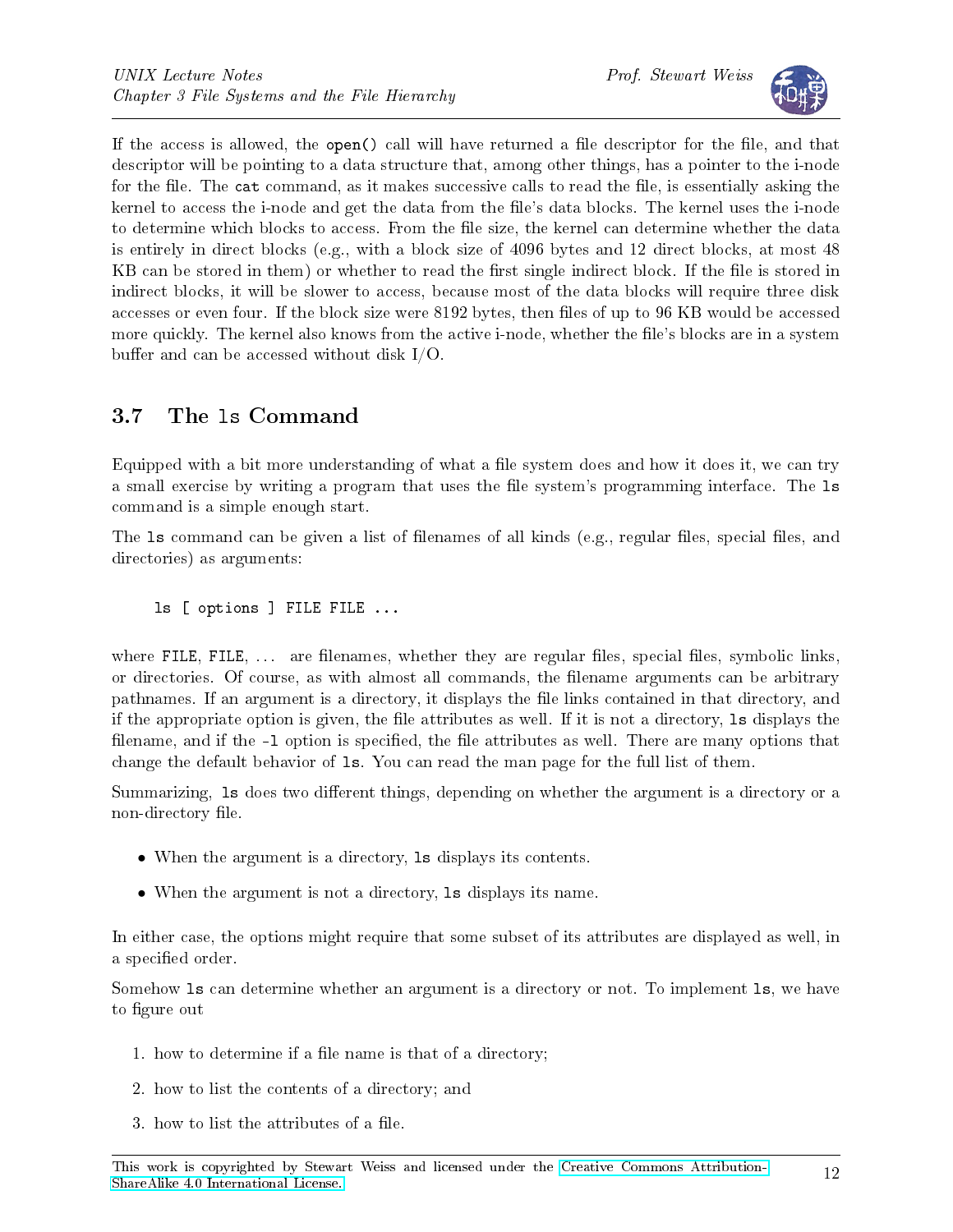

When the argument to 1s is a non-directory file, it may have to obtain the attributes of the file and display them. When the argument is a directory, say  $\text{dir}$ , is has to do something like

```
open the directory dir
while not all directory entries in dir have been read
    read the entry
    optionally display information about the entry
close the directory
```
The questions are, how can we open, read, and close a directory, and how can we obtain information about file attributes. Fortunately none of these tasks are particularly difficult, owing to the simplicity of the file system interface.

## 3.8 The Directory Interface

Recall that, as far as the kernel is concerned, regular files are just sequences of bytes. Directories are like regular files except that

1. They are never empty:

Directories are not empty because every directory has two unique entries, "." and ".." that refer respectively to the directory itself and to the parent directory. These are created when the directory is created.

2. They cannot be written to by unprivileged programs:

They can only be modified by very specific system calls, unlike regular files. In contrast, anyone with appropriate permission may read the contents of a directory. Some commands that operate on regular files can be applied to directories, but with unexpected results.

3. They have a specific structure:

A directory is a file that contains a collection of (name, i-number) pairs. In other words, a directory is a table of records. You can think of it as a hash table, since it is accessed with a name in order to retrieve the i-number.

Some commands that read files also read directories, but the results are not useful. For example, on some systems, the cat command and the od command may display the contents of a directory as a stream of bytes, but because a directory is not a text file, the output of cat will look garbled. The output of od may look normal. Usually, these commands, like the more command, check whether their argument is a directory, and if so, refuse to execute, displaying instead an error message:

```
$ more projects
*** projects: Is a directory ***
```
The more command refused to display projects because it is a directory and a directory displayed as a sequence of characters would not be meaningful. The output of od may reveal the structure of the directory to you if you really examine it carefully. The  $-\infty$  option to od displays bytes that can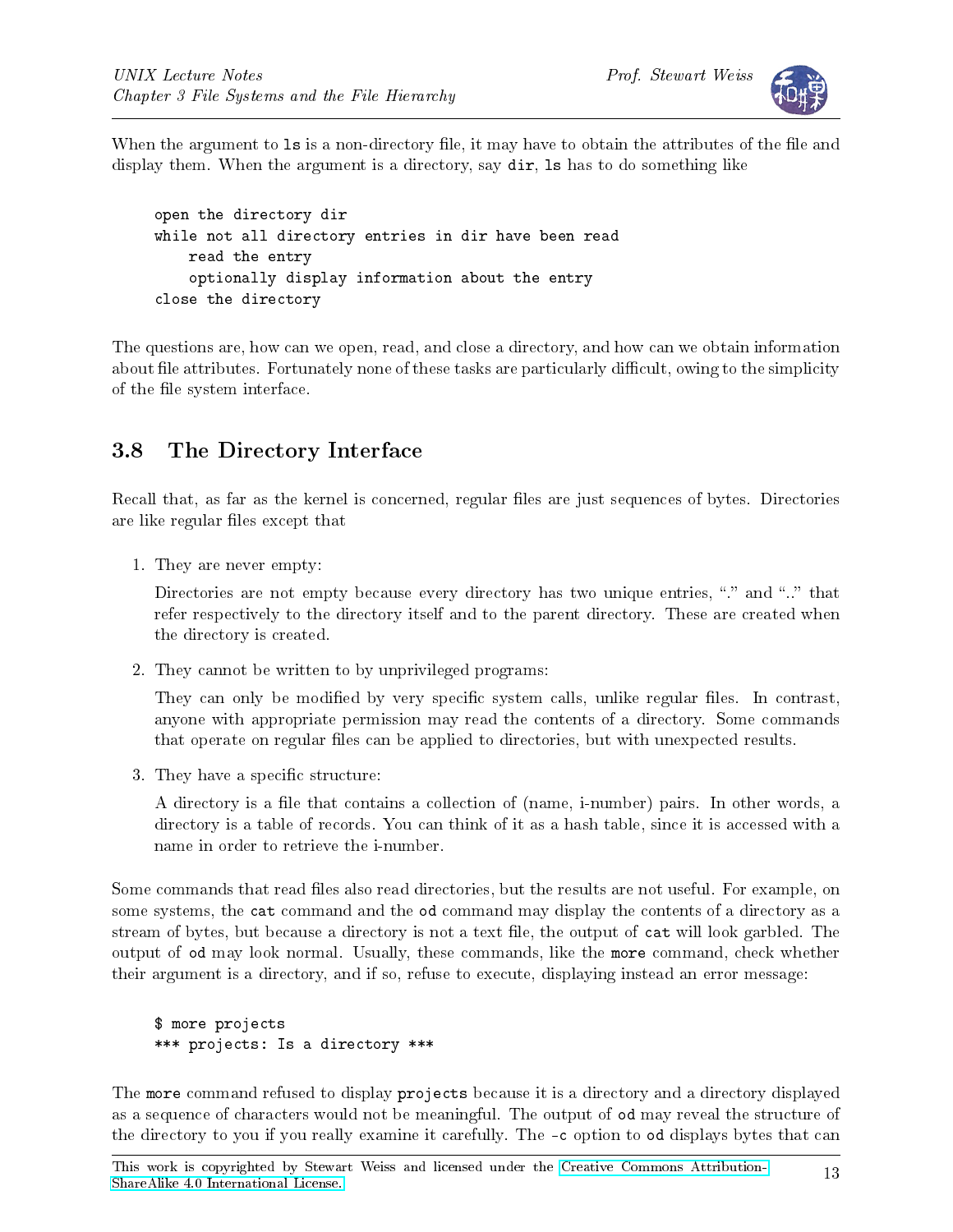

be converted to characters as characters. On Linux, neither od, nor cat, nor more will display the contents of a directory.

If you are wondering what system calls might work with directories, the open(), read(), and close() system calls will act on directories because they do not modify the directory, but because a directory has a specific structure, there is not much point to using them. They are not intended to be used with directories. It is better to use the specific system calls or library functions designed to open, read, modify, and close directories.

If you use a man page search to look for man pages that refer to the word "directory" you will find a long list of them. It is best to filter the output of the search, using something like

```
$ man -k directory | grep read
```
which will display just a few entries. You might see, among other things

readdir (2) - read directory entry readdir (3) - read a directory readdir (3p)- read a directory readdir\_r [readdir] (3p)- read a directory seekdir (3) - set the position of the next readdir() call in the directory stream

Different systems will deliver slightly different sets of man pages, depending on which version of UNIX they are running. All should list the readdir() system call in Section 2, and most should list a call named readdir() in Section 3 or 3P or both. On almost all systems, if you read the man page for readdir() system call in Section 2, it will advise you not to use this system call and instead to use the POSIX library function of the same name. It will refer you to the readdir()  $C$ library function whose man page is in Section 3 or 3P. You might need to use a lowercase p in your man command, as in

```
$man 3p readdir
```
Because of the wide variation among the different systems, we cannot know exactly what you will see, but all pages should have, at a minimum the following:

```
SYNOPSIS
     \#\text{include} \langle sys/types.h>
     \#\texttt{include}\ <\texttt{dirent.h}>struct dirent *readdir (DIR *dir);
DESCRIPTION
     The readdir() function returns a pointer to a dirent
      structure representing the next directory entry in the
      directory stream pointed to by dir. It returns NULL on
      reaching the end-of-file or if an error occurred.
```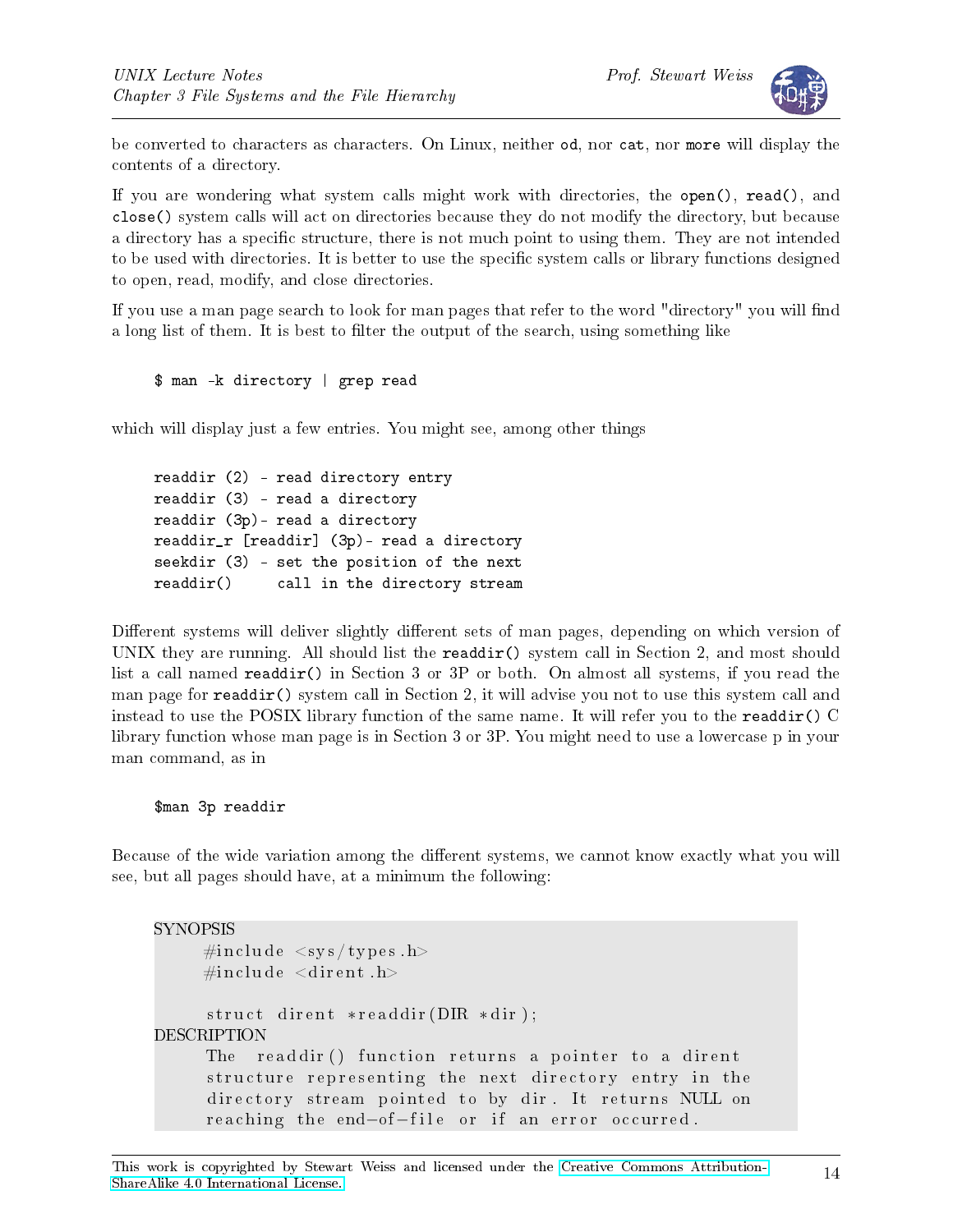

This tells us that readdir() requires an argument of type DIR\* and returns a pointer to a dirent structure. The rest of the man page may contain a definition of this dirent structure, but it may not, depending on the system. If it does not, then you need to use the strategy described earlier for finding it. It will not explain what a  $DIR*$  is or where it is defined. That will almost certainly require further research. To be clear, in case the page does not contain the dirent definition, you should look in the SEE ALSO section for man pages that might give us more information; the list might look like the following:

```
SEE ALSO
      \text{read}(2), \text{closedir}(3), \text{dirfd}(3), \text{ftw}(3), \text{opendir}(3),
      rewinddir(3), scandir(3), seekdir(3), telldir(3),feature test maxors ( 7 )
```
Among the pages listed above, the most likely candidate would be the man page for opendir(): this is the function that most likely is the first one to call to do any directory processing. If that page does not have the definition, then we would have to read the man page for  $\langle$  dirent.h> or read the header file itself.

One way or another, you will discover that the **dirent** structure is defined as follows:

| struct dirent {       |                                 |                                                   |
|-----------------------|---------------------------------|---------------------------------------------------|
| ino t                 | d ino;                          | $/*$ inode number $*/$                            |
| off t                 | $\Box$ d off;                   | $/*$ offset to the next dirent $*/$               |
|                       | unsigned short d reclen;        | $\frac{1}{2}$ length of this record $\frac{1}{2}$ |
| unsigned char d type; |                                 | $\neq$ type of file; not supported                |
|                       |                                 | by all system types $*/$                          |
| char                  | d name $[256]$ ; /* filename */ |                                                   |
|                       |                                 |                                                   |

But you will find, whether in the Section 3 or  $3P$  man page for readdir() or in the page for the  $\langle$  dirent.h> header file, a *caveat* such as the following:

According to POSIX, the dirent structure contains a field char  $d$  name [] of unspecified size, with at most NAME\_MAX characters preceding the terminating null byte. POSIX.1- 2001 also documents the field  $\text{ino}_t$  d<sub>ino</sub> as an XSI extension. Use of other fields will harm the portability of your programs.

Translation: the only two members that are guaranteed to be present in a dirent structure are the  $d$ <sub>ino</sub> and the  $d$ <sub>name</sub> members, and the  $d$ <sub>name</sub> member is not necessarily a fixed length string; POSIX only guarantees that it is a NULL-terminated string whose length is at most NAME\_MAX characters. Therefore, whatever we do, we should not use those other members, and we should make sure that any variables that store a name are large enough to store NAME\_MAX characters. We will return to the question of how to use NAME\_MAX in a program.

We need to figure out how to use readdir(), what a DIR is, and how we get a DIR\* to use in readdir(). The man page for readdir() basically says that successive calls to readdir() with the same *directory stream* pointer return successive entries in the directory pointed to, and that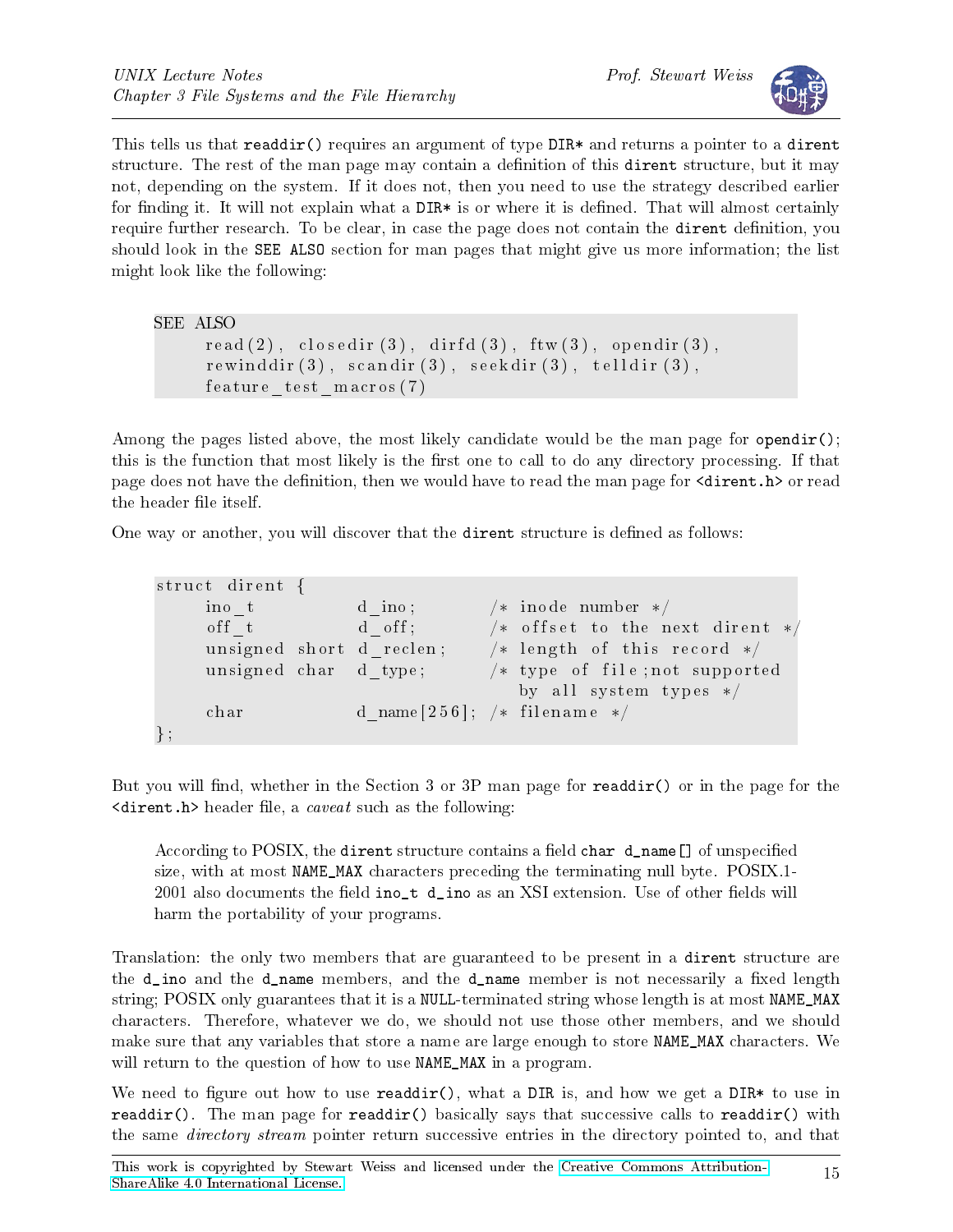

when all entries have been accessed, a NULL pointer is returned. This is very much like how the getutent() function worked with utmp structures, and that function required that the library be initialized by a call to setutent(). It would be a good guess that the opendir() function listed in the SEE ALSO section performs this initialization for readdir().

The man page for opendir() begins as follows:

#### **SYNOPSIS**

 $\#$ include  $\langle$ sys/types.h>  $\#$ include <dirent.h>

 $DIR * opendir (const char *name);$ 

#### DESCRIPTION

The opendir () function opens a directory stream corres – ponding to the directory name, and returns a pointer to the directory stream. The stream is positioned at the first entry in the directory.

#### RETURN VALUE

The opendir() function returns a pointer to the directory stream. On error, NULL is returned, and errno is set a p p r o p r i a t e l y .

In other words, given the pathname of a directory as a string, opendir() returns a pointer to something called a DIR that the documentation refers to as a *directory stream*. Names in uppercase letters are usually macros, defined in a header file with a "#define" directive, and the DIR type may be a macro. It could be a typedef as well. We do not need to know what a DIR is to open a directory and read from it, so for now we will move on.

In the same way that correct use of getutent() requires that we call endutent() to clean up after accessing all utmp records, correct use of  $readdir()$  requires that we clean up afterwards. The SEE ALSO section contains a reference to a closedir() function. If we look at its man page we will see that closedir(), given a pointer to a DIR, closes the connection to the directory, which is exactly what we must do when readdir() has returned a NULL pointer.

From the man pages for readdir() (in 3 and 3P), opendir(), and dirent.h, we can piece together how the directory reading interface works. When a directory is opened using openddir(), a static variable points to the first entry in the directory. The **readdir()** call reads the entry pointed to by this hidden variable, and increments the pointer so that it points to the next entry. Thus, successive calls iterate through the directory. If at any time, the program needs to know which entry it is about to read, telldir() :

```
#include <dirent.h>
long telldir(DIR *dirp);
```
returns its index, which is an integer offset from the beginning of the directory stream. If the program needs to start all over again without closing the directory, rewinddir() will do that, and  $\texttt{seekdir}()$  will move the pointer to a specified index: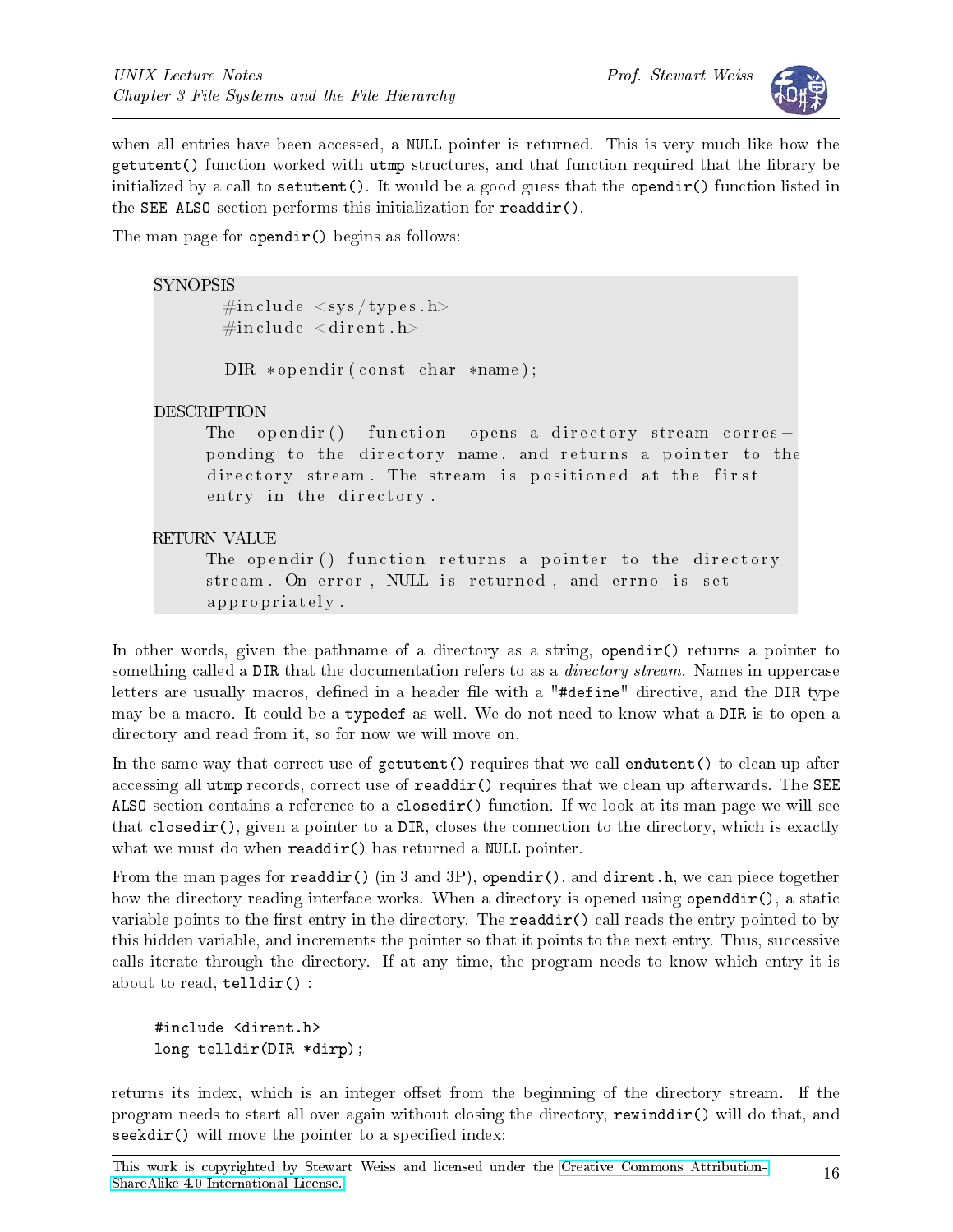

#include <dirent.h> void seekdir(DIR \*dirp, long offset);

The offset returned by  $t$ elldir() can be passed to seekdir().

Although we do not need to know the structure of a DIR to use these calls, curiosity beckons us. What you will discover is that DIR is not a macro, but a typedef:

typedef struct \_\_dirstream DIR;

and that there is no definition of the struct \_\_dirstream in any exposed header files in the system. This is because dirstream is an incomplete type. An incomplete type is a type that describes an object but lacks the information needed to determine its size. Each implementation of UNIX must define it, and is free to define it as it chooses, but it need not expose that implementation<sup>[10](#page-16-0)</sup> in any header files. The <dirent.h> header file declares the struct \_\_dirstream and makes DIR equivalent to it, but does not define its members. This gives programmers the ability to declare objects of type DIR\*, but not the ability to access the members of a DIR object.

Our curiosity satisfied, we set this aside and tackle the NAME\_MAX problem that arose earlier. There is no man page search that can tell you where a constant such as NAME\_MAX might be defined, i.e. which header file needs to be included in a program to access its definition. One can do a search for that string in all of the header files on the system, but then one has to know all of the places containing header files. Such a search will probably fail in /usr/include for example, because NAME\_MAX is a system-dependent value contained someplace where implementation-dependent header files are stored. One can do an exhaustive recursive grep for "NAME\_MAX " (the spaces are important) and one will find it:

\$ grep -R " NAME\_MAX " /usr/\* 2>/dev/null

In bash, the redirect 2>/dev/null throws away all messages sent to standard error. The output of this command may look something like

/usr/include/linux/limits.h:#define NAME\_MAX 255  $/*$  # chars in a file name  $*/$ /usr/include/glib-1.2/glib.h:# define NAME\_MAX 255

followed by lines from other files that may or may not define the macro.

NAME\_MAX is a system limit in UNIX. It specifies the maximum number of characters in a file name. As such it is one of many such constants defined in the header file <limits.h>. This fact is not as easily discovered as some of the others so far. One must include this header file to use the constant. In the next chapter, we will cover how to discover and use system limits in programs. For the moment, we use just a few.

We have enough knowledge now to make an attempt at writing  $ls$ .

<span id="page-16-0"></span> $10$ If you write a program that references a \_\_dirstream object, the compiler will give an error that its size is unknown. If you instead declare a \_\_dirstream\* pointer, the program will compile, because the pointer's size is known. You will not be able to dereference this pointer and use what it points to because your program does not have an implementation of it. But it is implemented in the libraries that use it. This is an example of information hiding in C.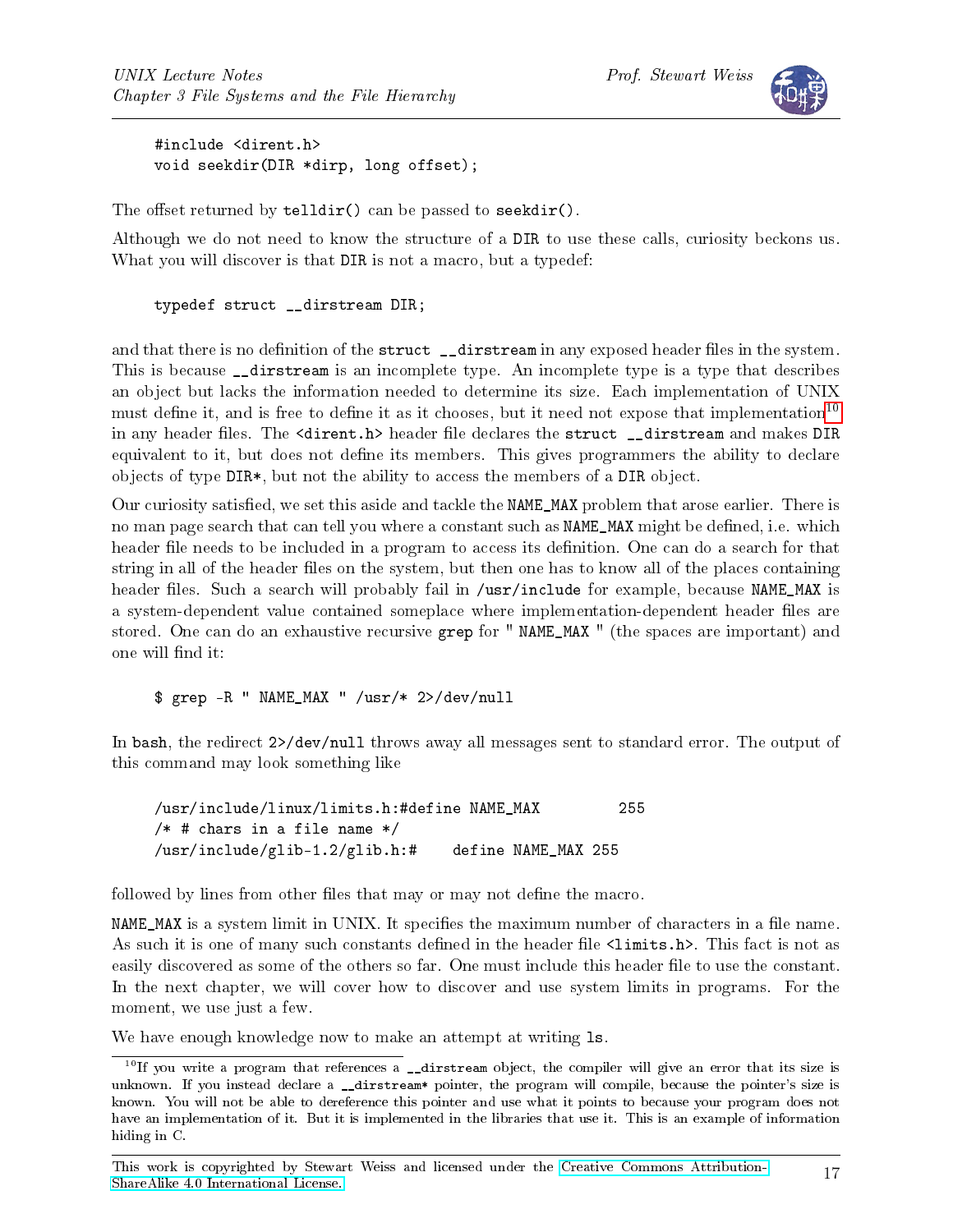

## 3.9 Implementing ls

The first attempt at writing 1s will handle multiple command line arguments and not much more. For each argument, if it is a directory, it will display its contents, in no particular order. One problem is solved for us by the opendir() call; the call will fail, returning a  $-1$  if the argument is not a directory. This will be our test for whether or not a filename is that of a directory.

```
1 Listing: ls.c Version 1
2 \#include <stdio.h>
3 \#include \langle \text{sys/types.h} \rangle4 \#include \leq dirent .h>
5
6 \# define HERE "."
7 void \vert s(\text{char} \vert) \vert;
8
9 int main (int argc, char *argv[])
10 \quad \{11 int i = 1;
12
13 if ( 1 \equiv \arg c ) // no arguments; use.
14 ls (HERE );
15 else
16 // for each command line argument, display contents
17 while (i < arg c) {
18 printf (\sqrt[m]{s} : \n\cdot \mathbf{n}^n, \arg(\iota);
19 \quad \text{ls} \quad \text{argv[i]} \quad ;20 i++;21 \qquad \qquad \}22 }
23
24 // List the contents of the directory named dirname
25 // Uses opendir to check whether argument is a directory
26 // Doesn't check if argument is or " " or "..."
27 void ls( char dirname | \cdot |28 {
29 DIR \ast dirptr; // directory stream
30 struct dirent *{\rm di}rentp; // hold one entry
31
32 if ( ( dir ptr = opendir ( dirname ) ) == NULL )
33 // Could not open —— maybe it was not a directory
34 f printf (stderr, "Cannot open \mathcal{K}s \n", dirname );
35 else
36 {
37 while ( ( direntp = readdir ( dir_ptr ) ) != NULL )
38 printf ("%s\n", direntp->d_name );
39 closedir (dir ptr);
40 }
```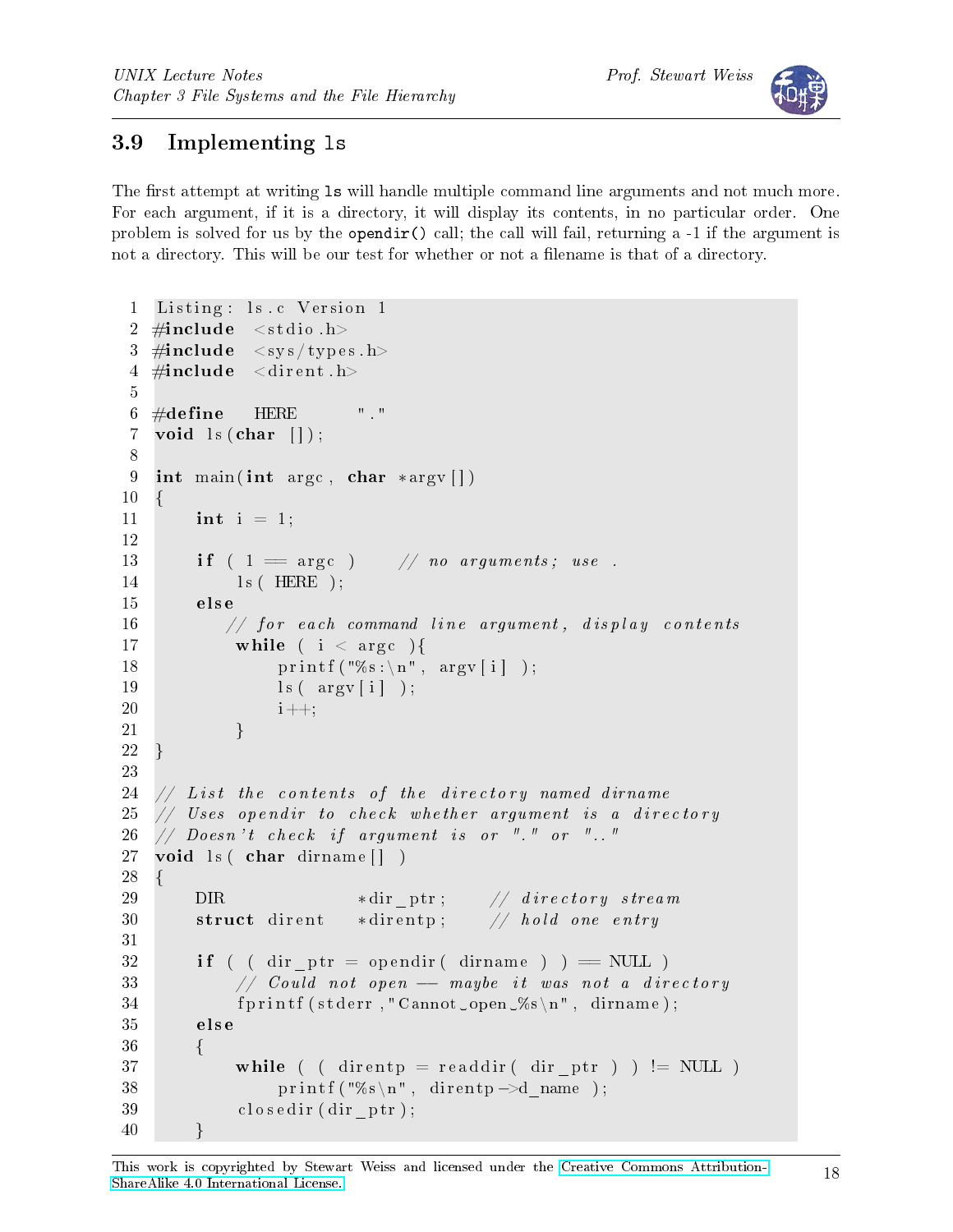

41 }

#### Comments

- The real work is done by the 1s() function, which will print an error if the file is not a directory. It discovers this when it tries to open the directory using the opendir() call. This call will return a NULL pointer if it cannot open the directory or if it is not a directory. It sets errno to a specific value to indicate the cause of the error, but we ignore errno in this version.
- This version lists all files, including dot-files.
- It does not sort the files, which the real 1s does.
- It does not put the output into columns, which the real ls does.
- It does not handle any command-line options.
- $\bullet$  It does not display information about the three special bits of the file.

This was just a warm-up exercise. Now we know some of the problems that we have to address. We write a second version, trying to solve some, but not all, of the problems. We also add the ability to display long listings.

## 3.10 A Second Version of ls

#### 3.10.1 Adding the -l Option to ls

The  $-1$  option to 1s displays file attributes. The set of displayed attributes for files that are not device files is defined in the table below.

| <b>Field Name</b> | Description                                                                      |  |  |  |
|-------------------|----------------------------------------------------------------------------------|--|--|--|
| mode              | A ten character field in which the first character is a single letter that       |  |  |  |
|                   | denotes the file type. A "-" means it is a regular file; a "d" means it is a     |  |  |  |
|                   | directory. There are other types as well. This was described in Chapter 1.       |  |  |  |
|                   | The remaining nine characters define the file mode, also described in            |  |  |  |
|                   | Chapter 1.                                                                       |  |  |  |
| number of links   | The number of names this file has in all directories combined. A single file     |  |  |  |
|                   | may have entries in multiple directories, possibly with the same name or         |  |  |  |
|                   | with different names.                                                            |  |  |  |
| owner name        | The user-name of the user who owns this file.                                    |  |  |  |
| group name        | The name of the group to which this file belongs. If the group does not          |  |  |  |
|                   | have a name its group-id might appear instead.                                   |  |  |  |
| size in bytes     | The actual number of data bytes in the file, not the number of bytes in the      |  |  |  |
|                   | blocks allocated to it, except that if the file is a directory, it is the number |  |  |  |
|                   | of bytes in the blocks allocated to the directory and is therefore a multiple    |  |  |  |
|                   | of the block size.                                                               |  |  |  |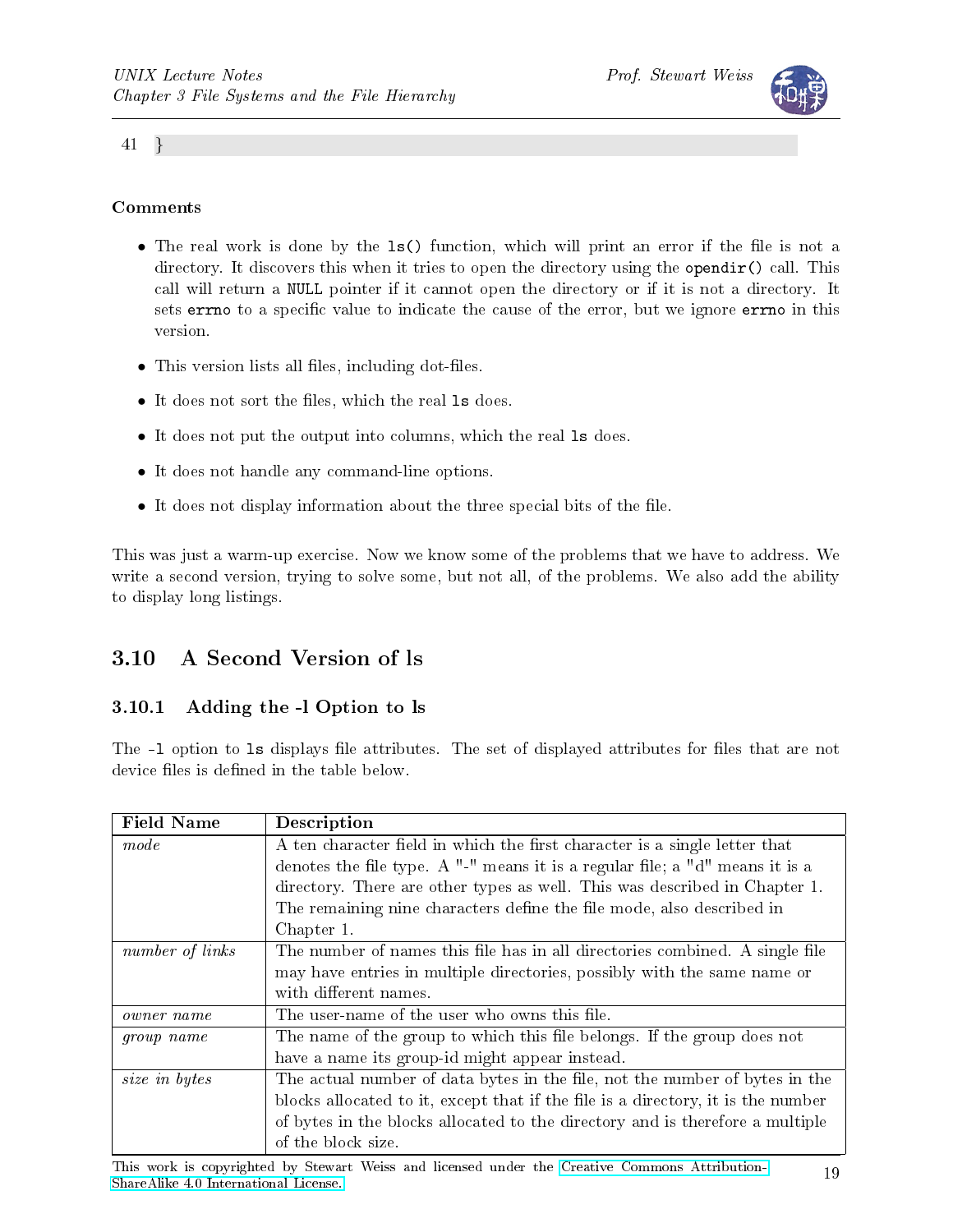

| <b>Field Name</b> | Description                                                                   |
|-------------------|-------------------------------------------------------------------------------|
| date of last      | The date and time that the file was modified last. If the file is relatively  |
| modification      | new, it shows month, day, time, but if it is older it shows month, day, year. |
|                   | The definition of new varies, depending on which standard the                 |
|                   | implementation adheres to. In POSIX compliant ls, a file is recent if the     |
|                   | date is within the past 6 months. Also, the exact date format can be          |
|                   | changed with various options.                                                 |
| file name         | The name of the file in the directory.                                        |

If a file is a symbolic link, then the default behavior of 1s is to display this information about the link itself, not the file that it references. To display the referenced file's attributes, 1s must be given the -L option (on most systems) in addition to the -l option.

The question is, how does the ls command access this information, which we know is in the i-nodes associated to the file? We need a function that accesses the information in an i-node. Once again, the way to find out is by searching the man pages. This time it is likely to be difficult to find the information. Searching for man pages referring to i-nodes will come up empty. We can try searching for a piece of information from the i-node, such as mode, size, or date of last modification, but these terms are too common and might produce long lists. The key is that the information in an i-node is called the file *status*. Searching for status will succeed:

```
$ man -k status | grep file
fileno [ferror] (3) - check and reset stream status
fstat (3p) - get file status
fstat [stat] (2) - get file status
ifcfg-ppp0 [pppoe] (5) - Configuration file used by adsl-start(8), adsl-stop(8),
                       adsl-status(8) and adsl-connect(8)
lam_rfstate (2) - Report status of remote LAM file descriptors
lstat [stat] (2) - get file status
stat (1) - display file or filesystem status
stat (2) - get file status
stat (3p) - get file status
```
The returned list may be different than this, but it will contain the stat family of calls:  $stat()$ , lstat(), and fstat(), probably with two pages for stat(), one in Section (2) and another in (3) or (3P). The stat (3P) man page is the POSIX version. The man page for stat (2) begins with:

NAME stat, lstat, fstat  $-$  get file status SYNOPSIS  $\#\texttt{include}~<\texttt{sys}/\texttt{types}$  . h>  $\#\texttt{include}~<\texttt{sys}/\texttt{stat}$  . h> int stat (const char \*path, struct stat \*buf); int lstat (const char \*path, struct stat \*buf);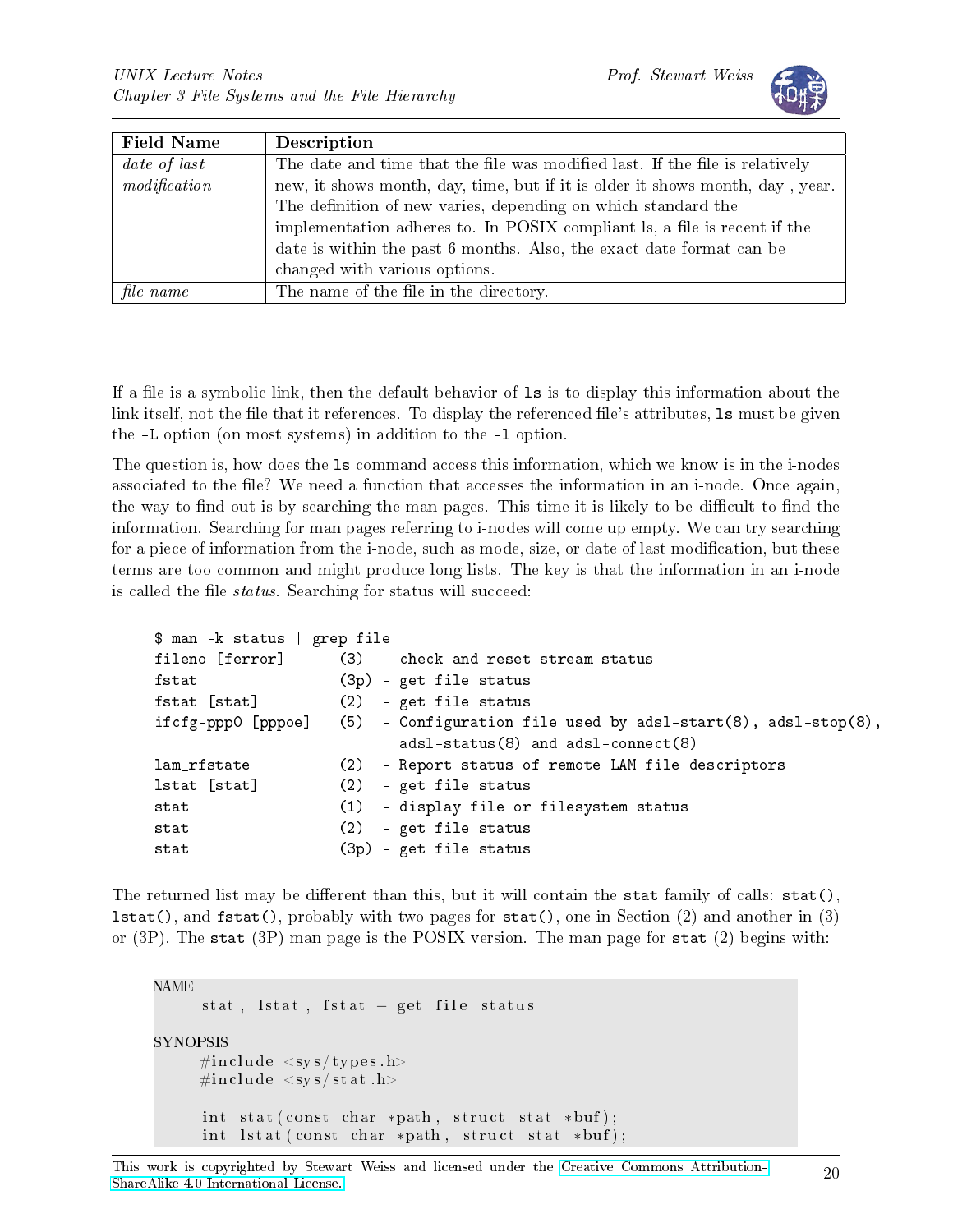

```
int fstat (int fildes, struct stat *buf);
DESCRIPTION
     These functions return information about the specified
     file. You do not need any access rights to the file to get
     this information but you need search rights to all
     directories named in the path leading to the file.
     stat stats the file pointed to by file name and fills in
    bu f .
     lstat is identical to stat, except in the case of a
     symbolic link, where the link itself is stat-ed, not the
     file that it refers to.
     fstat is identical to stat, only the open file pointed
     to by filedes (as returned by open(2)) is stat-ed in place
     of file name.
    They all return a stat structure which has the following
     fields:
   mode t st mode; /* File mode (see mknod (2)) */
   ino t st ino ; /* Inode number */
   dev t st dev; /* ID of device containing a */directory entry for this file */dev t strdev; /* ID of device *//* This entry is defined only for *//* char special or block special files */
    nlink t st nlink; /* Number of links */
   uid t st uid ; /* User ID of the file 's owner */
   gid t st gid; /* Group ID of the file 's group */off t st size; /* File size in bytes */time_t st_atime; /* Time of last access */
    time_t st_mtime; /* Time of last data modification */
    time t st ctime; /* Time of last file status change *//* Times measured in seconds since */
                       /* 00:00:00 UTC, Jan. 1, 1970 */long st blksize; /* Preferred I /O block size */
    blkcnt_t st_blocks; /* Number of 512 byte blocks allocated */
```
In short, we pass the stat() or  $listat()$  function the pathname to the file and it fills in the stat structure pointed to by the second argument. If the pathname is not absolute, stat() and lstat() treat it as relative to the working directory. This is important, because if we pass it just a filename, the working directory of the process must be the one containing that filename. If a file is a symbolic link, lstat() displays information about the link itself, rather than the file to which it points, so if we want our program to behave like the real 1s, we should use 1stat() instead of stat().

There is more information returned by a call to one of the stat() functions than is displayed by ls -l, so we have to select which members of the stat structure we need to display. If you were wondering, the POSIX description of the structure in Section  $(3P)$  is similar<sup>[11](#page-20-0)</sup>. It will point out

<span id="page-20-0"></span> $11$ In fact, the POSIX page now contains example source code that solves the ls problem.

This work is copyrighted by Stewart Weiss and licensed under the [Creative Commons Attribution-](http://creativecommons.org/licenses/by-sa/4.0/ )[ShareAlike 4.0 International License.](http://creativecommons.org/licenses/by-sa/4.0/ ) <sup>21</sup>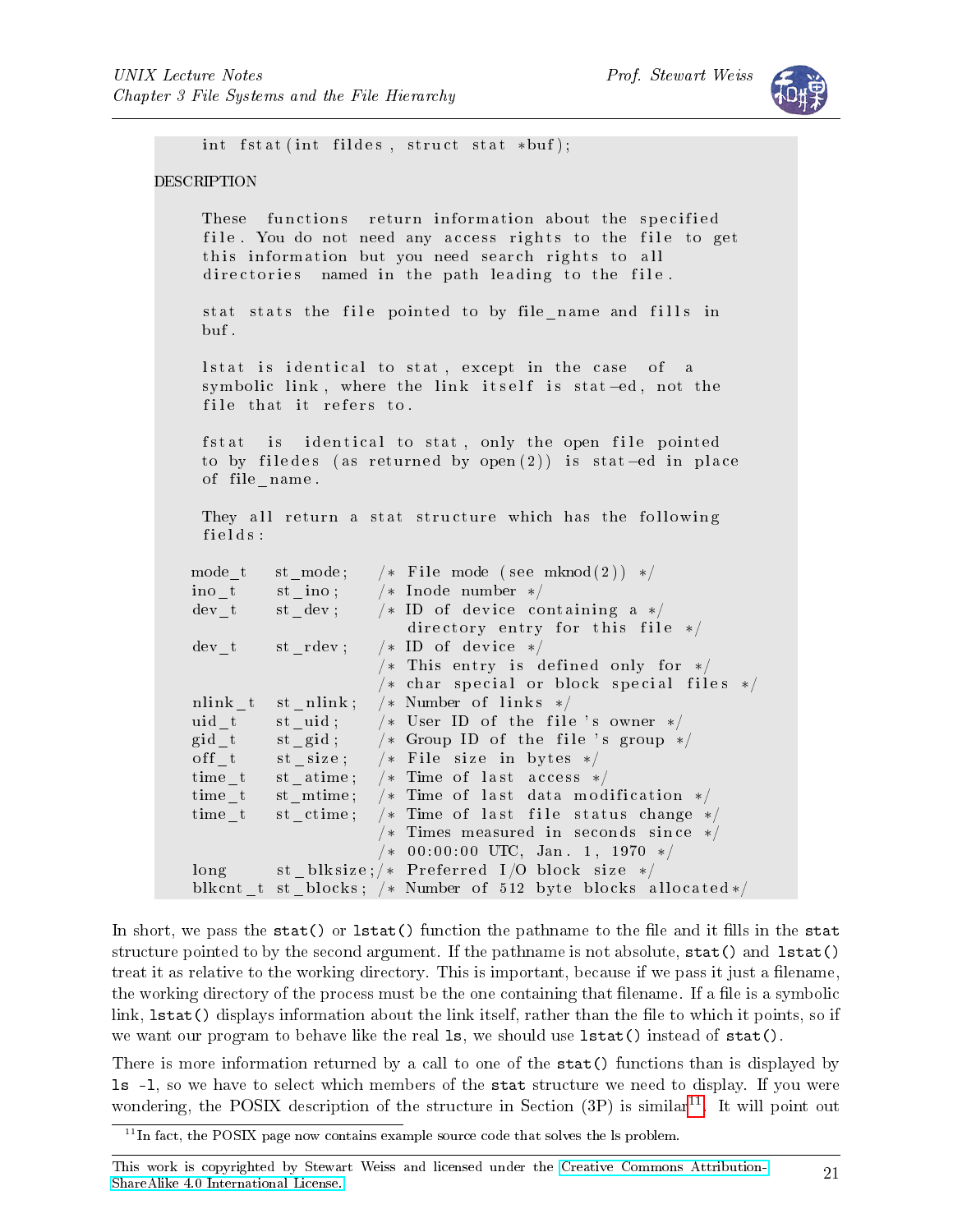

that some of the members of the stat structure are required and others are not. All of the members that we need are in the POSIX definition of this structure.

Much of the work is writing a function that, when given a filename, displays a line of output in the form of ls -l; therefore we concentrate on that function as a start. Initially we will create a function that displays the individual pieces of information one per line. Once we have that working, we can format it to fit on a line. The "one-per-line" version will be named  $print_file\_status()$ . We can create a driver program that simply calls this function, using its command line argument as the file that we want to "stat". Since we already learned how to display time in Chapter 2, we can reuse that function here. A first pass at this function would be something like the following:

```
void print_file_status(char *fname, struct stat *buf)
{
    printf (" mode: %o\n", buf->st_mode); // type + modeprintf ("links: %d\n", buf->st_nlink); // # links
    print f(" user: %d\nu", but->st_id);  // user idprintf ("group: %d\n", buf->st_gid); // group id
    printf (" size: \%d\n\cdot n", buf\rightarrowst_size); // file size
    printf ("mtime: \%s \n\cdot n".
            time 2 str (buf \rightarrow st mtime ) ; // last modified
    printf (" name: \%s\n\cdot", fname ); // filename
}
```
Here, time2str() is a simple function that converts the time\_t into a string without the "day of week" name at the start. It will be replaced by something else later. In this first attempt, the mode is numeric, the user and group are displayed as user and group-ids instead of with actual names. We will take each line one at a time and refine it so that it displays the information in the proper form. First we will fix up the mode.

## 3.10.2 Converting File Mode to String Format

The file mode is stored in the  $st$ -mode member of the stat structure as a 16-bit quantity. The 16 bits are used for different purposes.

The first four bits are reserved for the file type, such as regular file or directory. The next three bits are the special bits: the set-user-id bit, the set-group-id bit, and the sticky bit. We will get to these afterwards. The next nine bits are three sets of three bits each. Each set has a read, write, and execute bit. The three sets of bits are the user, group, and others sets of bits. A 1-bit means the permission or property is on, and a 0-bit, that it is off. With this in mind, it is easy to write code to convert this 16-bit quantity into a ten-character mode string using bit masks.

Other than the file type, which is stored in bits  $12$  to  $15$ , all other flags are single bits in  $st$  mode. In fact, UNIX provides all of the masks we need, in the file  $\langle sys/stat.h\rangle$ . These masks are standardized in POSIX and are described in one of the stat man pages. The header file  $\langle sys/stat.h \rangle$ has the definitions, which are replicated here. The single-bit masks are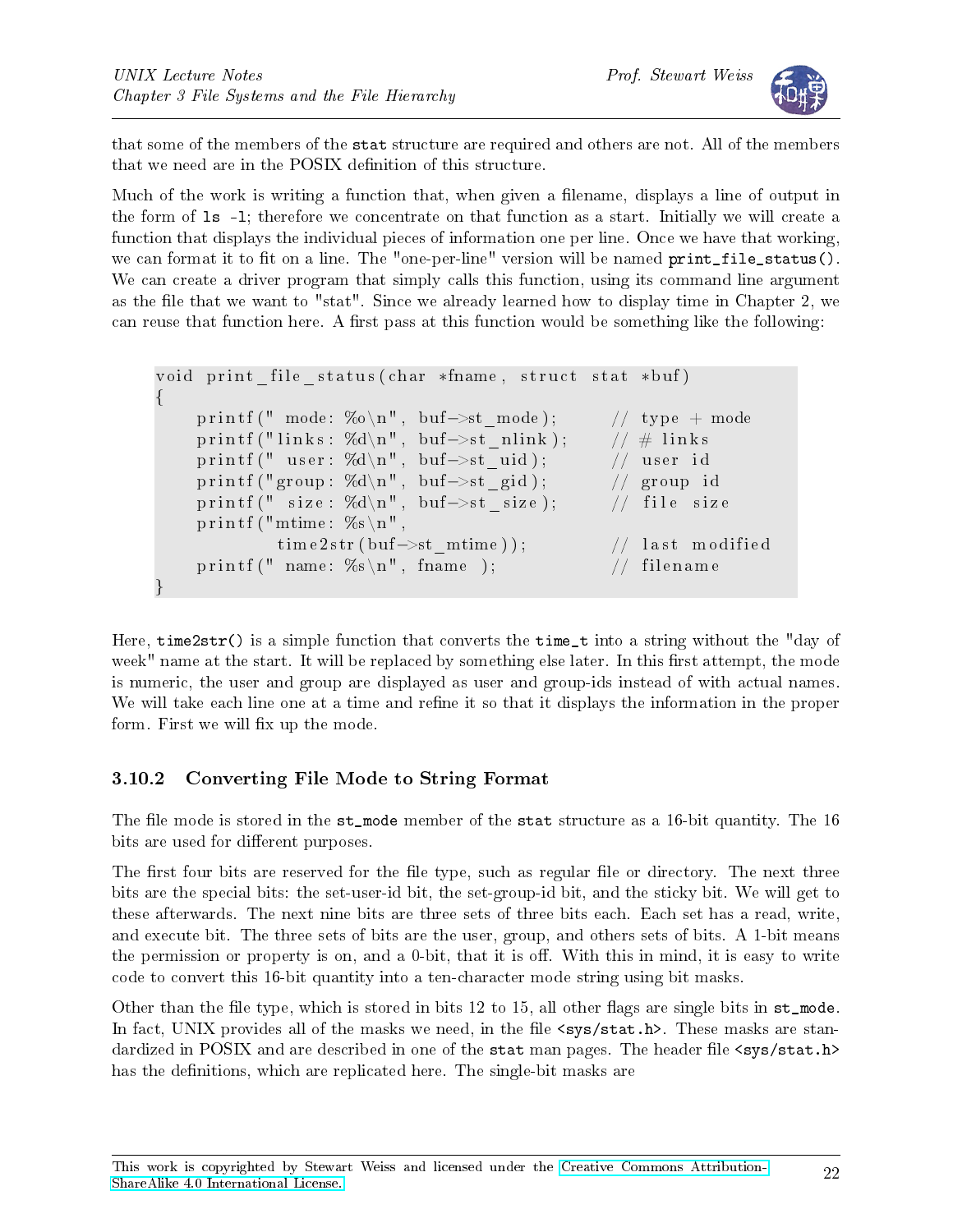

| S ISUID | 0004000 | set UID bit                     |
|---------|---------|---------------------------------|
| S ISGID | 0002000 | set-group-ID bit (see below)    |
| S ISVTX | 0001000 | sticky bit (see below)          |
| S IRWXU | 00700   | mask for file owner permissions |
| S IRUSR | 00400   | owner has read permission       |
| S IWUSR | 00200   | owner has write permission      |
| S IXUSR | 00100   | owner has execute permission    |
| S IRWXG | 00070   | mask for group permissions      |
| S IRGRP | 00040   | group has read permission       |
| S IWGRP | 00020   | group has write permission      |
| S IXGRP | 00010   | group has execute permission    |
| S IRWXO | 00007   | mask for permissions for others |
| S IROTH | 00004   | others have read permission     |
| S IWOTH | 00002   | others have write permission    |
| S IXOTH | 00001   | others have execute permission  |

and the masks for extracting file type are

| $\#\mathrm{d}\, \mathrm{efine}$     | S IFMT  | 0170000 | $\sqrt{*}$ type of file $\sqrt{*}$ |
|-------------------------------------|---------|---------|------------------------------------|
| $\# \mathrm{d} \, \mathrm{efine}$   | S IFREG | 0100000 | $/*$ regular $*/$                  |
| $\# \mathrm{d} \, \mathrm{efine}$   | S IFDIR | 0040000 | $\sqrt{*}$ directory $\sqrt{*}$    |
| $\# \mathrm{d} \, \mathrm{efine}$   | S IFBLK | 0060000 | /* block special $*/$              |
| $\# \mathrm{d} \, \mathrm{efine}$ . | S IFCHR | 0020000 | $/*$ character special $*/$        |
| $\#\text{define}$                   | S IFIFO | 0010000 | $/*$ FIFO $*/$                     |

POSIX defines macros for testing the file type, which are much easier than using the masks:

| $S$ ISREG(m)     | is it a regular file? |
|------------------|-----------------------|
| $S$ ISDIR(m)     | directory?            |
| $S$ ISCHR $(m)$  | character device?     |
| $S$ ISBLK $(m)$  | block device?         |
| $S$ ISFIFO $(m)$ | FIFO (named pipe)?    |
| $S$ ISLNK $(m)$  | symbolic link?        |
| $S$ ISSOCK $(m)$ | socket?               |

We can use these masks to write a function to convert the numeric mode to the string that is displayed by ls. For now it does not handle the setuid, setgid, and sticky bits. Before incorporating them into the string, we should understand what they do and how they can be displayed in the mode string. After all, the string has ten characters and we need all ten  $-1$  for type, and 3 sets of 3 for permissions – so where could we display the values of the setuid, setgid, and sticky bits anyway?

The following function,  $\text{mode2str}()$ , given the mode as a 16-bit integer, fills the character string str with a permission string in the standard format.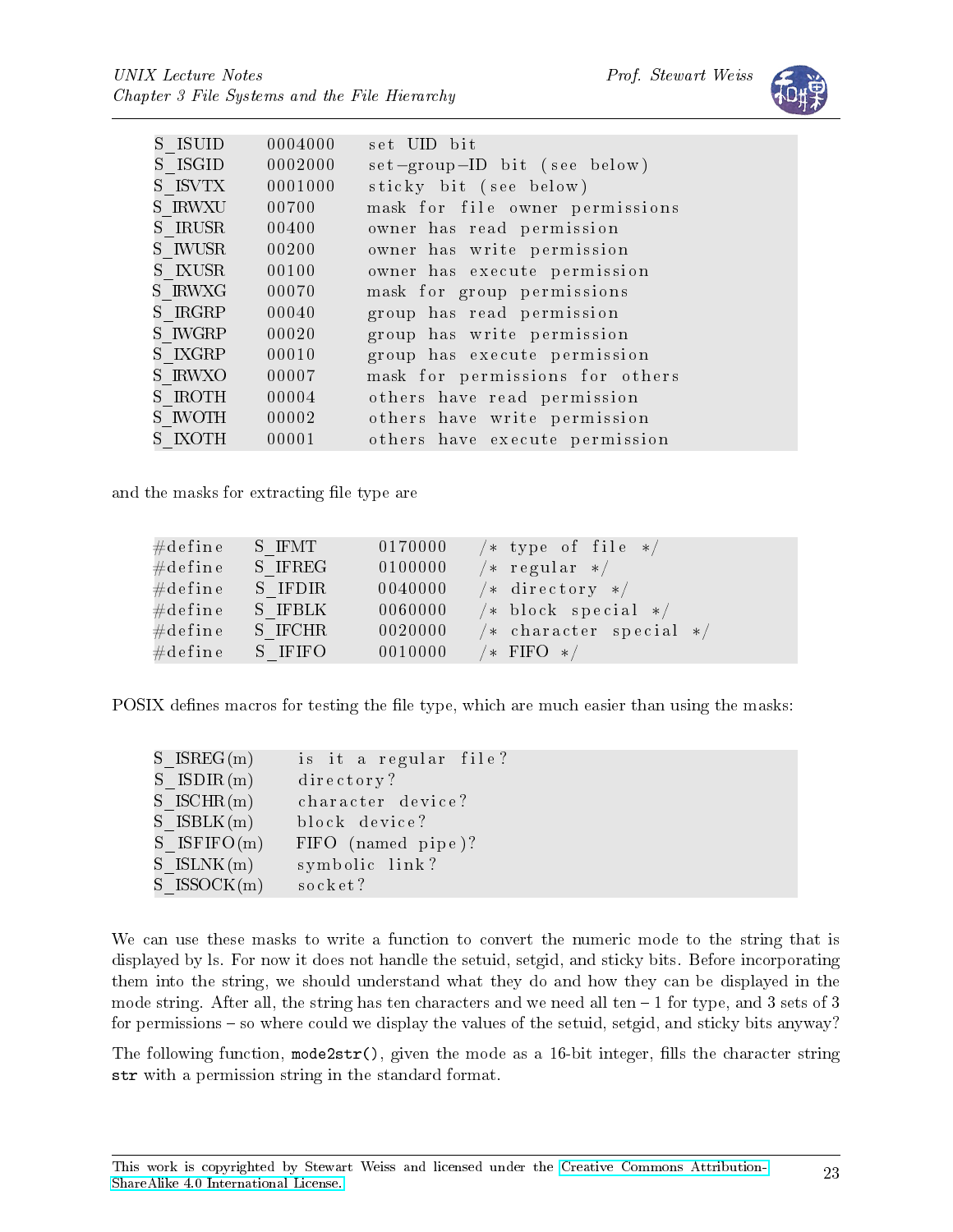

```
void mode2str( int mode, char str|| )
\left\{ \right\}s t r c p y ( s t r , "−−−−−−−−−−" ) ;
    if ( S ISDIR (mode) ) str [0] = 'd'; // directory?
    else if (S_KSCHR(mode)) str[0] = 'c'; // char devices
    else if ( S_ISBLK(mode) ) str[0] = 'b'; // block device
    else if ( S_ISLNK(mode) ) str [0] = 'l' ; // symbolic link
    else if ( S ISFIFO (mode) ) str [0] = 'p'; // Named pipe (FIFO)
    else if (S_I S, S)CK(mode)) str[0] = 's'; // socket
    if ( mode & S_IRUSR ) str [1] = 'r'; // 3 bits for user
    if ( mode & S IWUSR ) str [2] = 'w';if ( mode & S_IXUSR ) str [3] = 'x ;
    if ( mode & S IRGRP ) str [4] = 'r'; // 3 bits for group
    if ( mode & S IWGRP ) str [5] = 'w';if ( mode & S_IXGRP ) str [6] = 'x';if ( mode & S IROTH ) str [7] = 'r'; // 3 bits for other
    if ( mode & S IWOTH ) str [8] = 'w';if ( mode & S IXOTH ) str [9] = 'x';}
```
#### 3.10.3 Converting User/Group ID to Strings

The next step is to convert the user-id and the group-id to names. We need a function that is given a user-id and returns the name of the person with that user-id, and a function that is given the group-id and returns the name of the group. How do we find such a function? We can try man page searches using keywords such as username, name, user, and so on. After a few tries like this, you could hone it down to something like

\$man -k name | grep user

You will come up with a not-too-long list that includes the following prospect:

getpwnam (3p) - search user database for a name

If we look at this man page, we will discover that, while getpwnam() is not what we want, getpwuid() is. Both of these functions access the password database, regardless of where the actual file is located, i.e., even if it is the network database, and return a **passwd** structure. The function getpwuid() accesses the password database by user-id and getpwnam() accesses it by username. We have a user-id, but we need the name, so we want the getpwuid() function. It is given a user-id as an argument and it returns a pointer to a passwd structure, which is dened in /usr/include/pwd.h as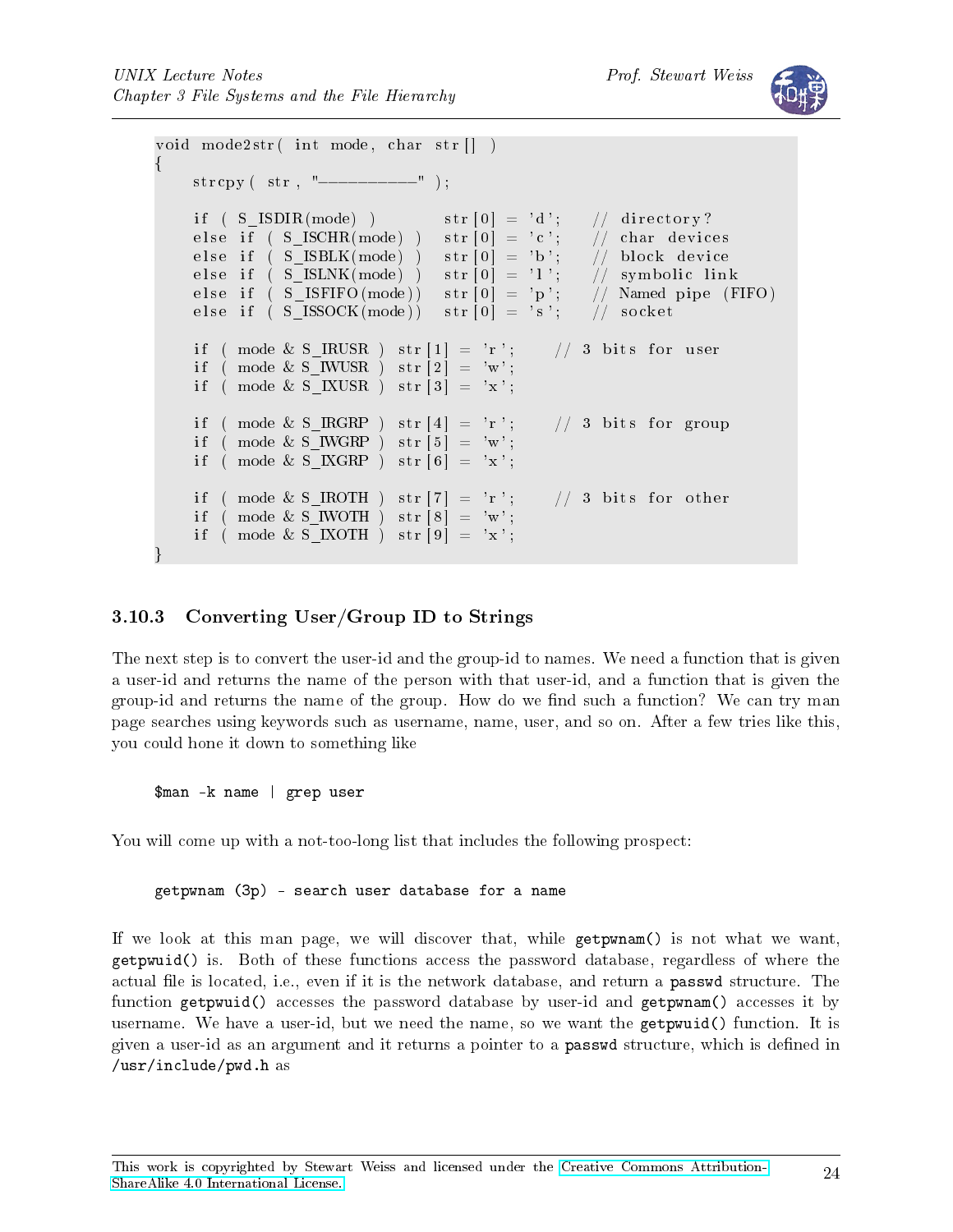

| struct passwd {                                         |                                      |  |
|---------------------------------------------------------|--------------------------------------|--|
| char *pw name; $/*$ Username */                         |                                      |  |
| char *pw passwd; /* Password */                         |                                      |  |
| uid_t_pw_uid;                                           | $/*$ User ID $*/$                    |  |
| $\begin{bmatrix} \text{grid} & t \end{bmatrix}$ pw gid; | $\sqrt{*}$ Group ID $\sqrt{*}$       |  |
| char *pw gecos; /* Real name */                         |                                      |  |
|                                                         | char *pw dir; $/*$ Home directory */ |  |
|                                                         | char *pw shell; /* Shell program */  |  |
|                                                         |                                      |  |

The pointer returned by getpwuid() can be dereferenced to access an individual member of the passwd structure, provided that the pointer is not NULL. The man page for getpwuid() notes that the returned pointer will be NULL if there was no matching entry in the password database. The application must check for this.

You may wonder why there may not be a matching name. It sometimes happens that a user account is deleted from a UNIX system, but some files created by that user are left behind. For example, the /tmp directory is usually world-writable, and anyone can put files there. If the deleted user account had created files there, the system administrator probably did not delete them, since searching through the entire file system for traces of a user's files is resource-consuming. If 1s were trying to list the contents of /tmp, it would not be able to display that username.

It does not end there. Suppose that someone else had hard links to the deleted user's files. Even if the administrator deleted the "original" files created by that user, the actual files still exist because their link counts are not zero. The user-id of the owner of the file is stored in the i-node of the file, not the directory entry. So, for example, if George linked to a file owned by Sherry and Sherry's account was deleted, then George's links are still owned by Sherry. The administrator cannot rightly delete these links if George needs them, and a listing of George's files would fail to display a username.

It is also possible that the user-id does correspond to a legitimate username, but the username and user-id are defined in an NIS map from a different domain than the one to which the host belongs. For example, if a file system is remotely mounted from a different NIS domain, then the owners of the files will have user-ids and names from that domain, and the getpwuid() function will not be able to find the username. As a concrete example, suppose a host named earth is in the geography domain, but I have an account on earth in that domain (say sweiss@geography) and I, for a while, was remotely mounting earth's file system on my desktop machine, which lived in the csci domain. All of the files that I saw belonged to me, sweiss, but it was not the me I knew; it was sweiss@geography, so the user-id was different than the one in the csci NIS maps. As a result, getpwuid() would fail to find that user-id in the csci maps. So you see that getpwuid() can fail for that reason as well.

Since there may not be an entry in the passwd file for a given user, there may not be a user-name associated with the file. There is still a user-id, but no user-name. In this case, the best that Is can do is to print the user-id.

This is not the end of it. It is possible that 1s finds a name but it is the wrong name. Suppose that the administrator reused the deleted user-id for a new user, not knowing that there were still files from the old user. When this happens,  $getpwid()$  will find the user-id in the password database, but it will be wrong. It will now be associated to a different person, an impostor, if you like, for the old owner. Is will display the new user-name as the owner of the files, as the old account rolls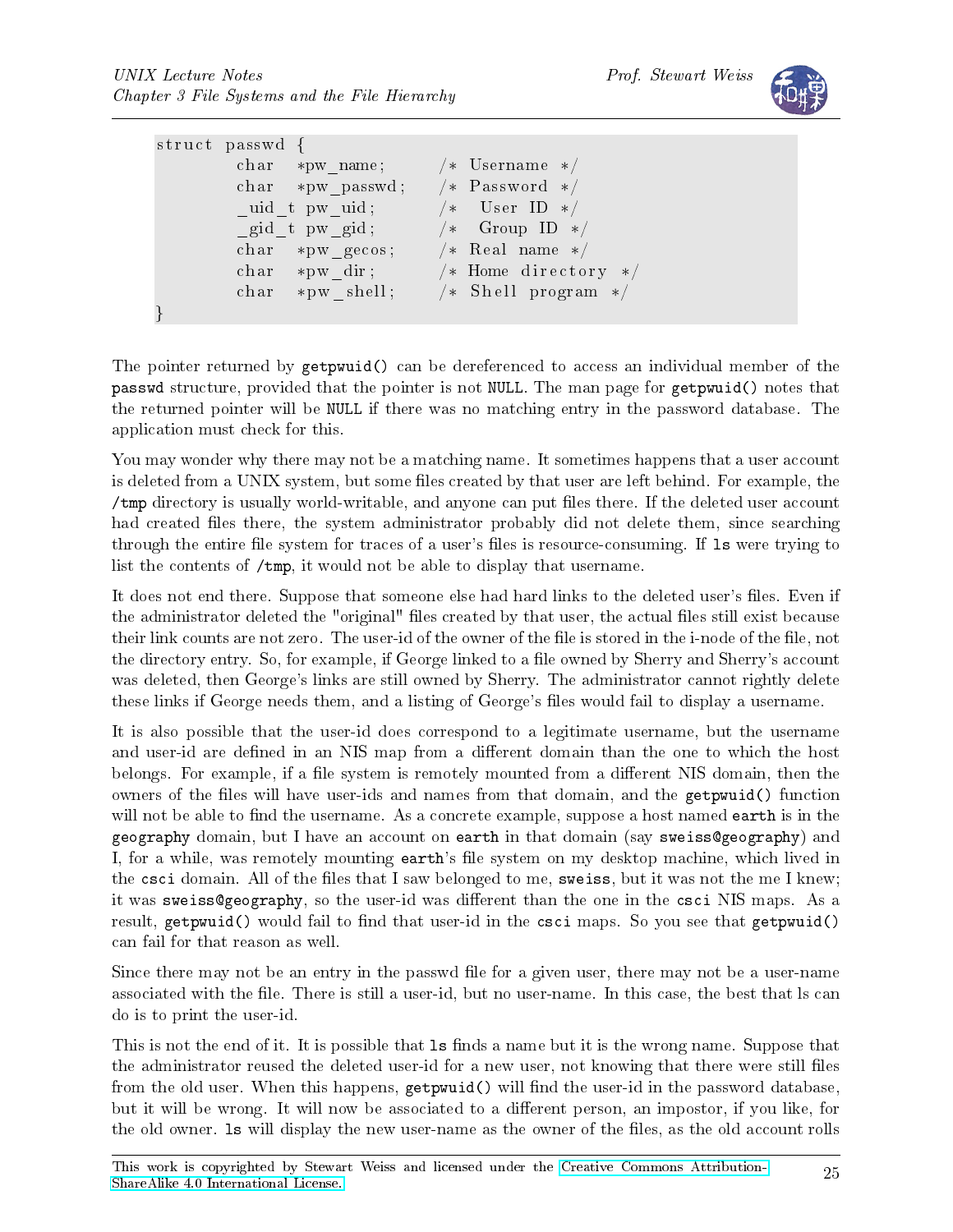

over in its cybergrave, and as far as UNIX is concerned, the new user is now the inadvertent owner. There is nothing we can do to prevent this.

What about group names? It turns out that a similar database, similar functions, and similar problems exist for groups. The /etc/group file lists all of the groups in the system, together with the users who are in each group. The file has an entry for each group consisting of the group name, the group password, the group-id and a comma-separated list of user-names, such as

root::9:root other::1: bin::2:root,bin,daemon sys::3:root,bin,sys,adm staff::4:tbw,snw

From the list above you can see that root belongs to more than one group. In general, users can belong to more than one group. The primary group of a user is the group specified in the password file entry for that user. When a user creates a file, the user's primary group is made the group of the file. The owner of a file can change the group of a file with the chgrp command.

The getgrgid() system call, given a group-id, searches the list of groups and returns a pointer to the group structure of the group whose group-id matches, or NULL if no such group is found. Similarly, the getgrnam() function searches the group database by name and returns a pointer to the group structure that matches that name, or NULL. The group structure is defined in /usr/include/grp.h as

```
struct group {
   char *gr_name; /* group name */
   char *gr_passwd; /* group password */
   gid t gr_gid ; /* group ID */
   char **gr_mem; /* group members */
} ;
```
It is easy to write a function to convert group-ids to group-names, provided that such groups have names. The same arguments about passwords apply to groups; it is possible that the group-id will not resolve to a correct group name.

## 3.10.4 Formatting Time

In Chapter 2, we used ctime() to format time values. Here we will use strftime() and localtime() together, so that our program can behave more closely to the real ls program. The real ls program formats times differently depending upon the user's locale. In addition, for files whose time of last modification is not "recent", the format is different. The definition of "recent" is six months or less. Of course six months is different at different times of the year, so this is an approximate definition. We will use the financial sector's definition of six months  $-182$  days.

For files that are not recent, ls displays the month name, the day of the month, and the year. For recent files, it displays the month, the day of the month, and the hour and minute. The exact format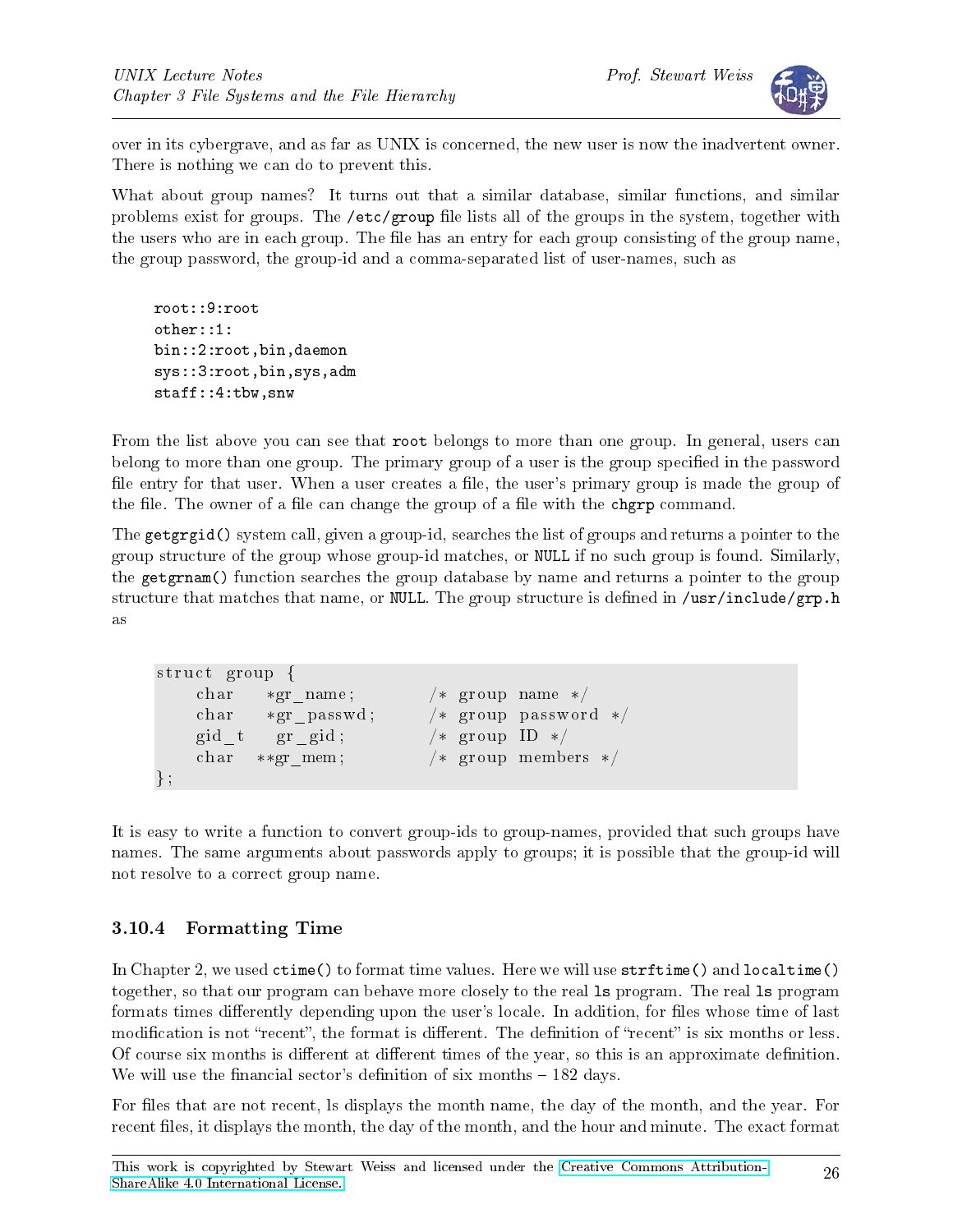

depends upon the locale settings. We will put this logic into a function named get\_date\_no\_day(), since it never displays the day of the week. this function is given a time\_t value and produces a pointer to a statically allocated string as its return value. If that value is not copied before the function is called again, it will be overwritten. The function's logic is

- 1. Check if the file is recent by comparing current time given time to the number of seconds in 182 days.
- 2. Create a struct tm from the given\_time value.
- 3. If the file is not recent, format it in the format MMM DD YYYY.
- 4. If the file is recent, first try to format it using the user's locale settings.
- 5. If that fails, format it using the format MMM DD HH:MM

The function is shown in the listing below.

```
char* get date no day ( time t timeval )
\{const int sixmonths = 15724800; /* number of secs in 182 days */
    static char outstr[200];
    struct tm *tmp;
    time t current time = time (NULL);
     int recent = 1;
     if ( ( current_time - time val ) > sixmonths )
         \mathrm{recent} = 0;
    tmp = location(<i>k</i> time val);if (\text{tmp} == \text{NULL}) {
          perror ("get_date_no_day : localtime");
    }
     if ( ! recent ) {
          strftime (outstr, size of (outstr), "%b %e %Y", tmp);
          return outstr;
     }
     else if (\text{strftime}(\text{outstr}, \text{size}(\text{outstr}), \text{'''\%c}", \text{tmp}) > 0)return \noutstr+4;else \{printf (" error with strftime \langle n" \rangle;
          strftime (outstr, size of (outstr), "%b %e \mathcal{C}H:\mathcal{C}M", tmp);
          return outstr;
    }
}
```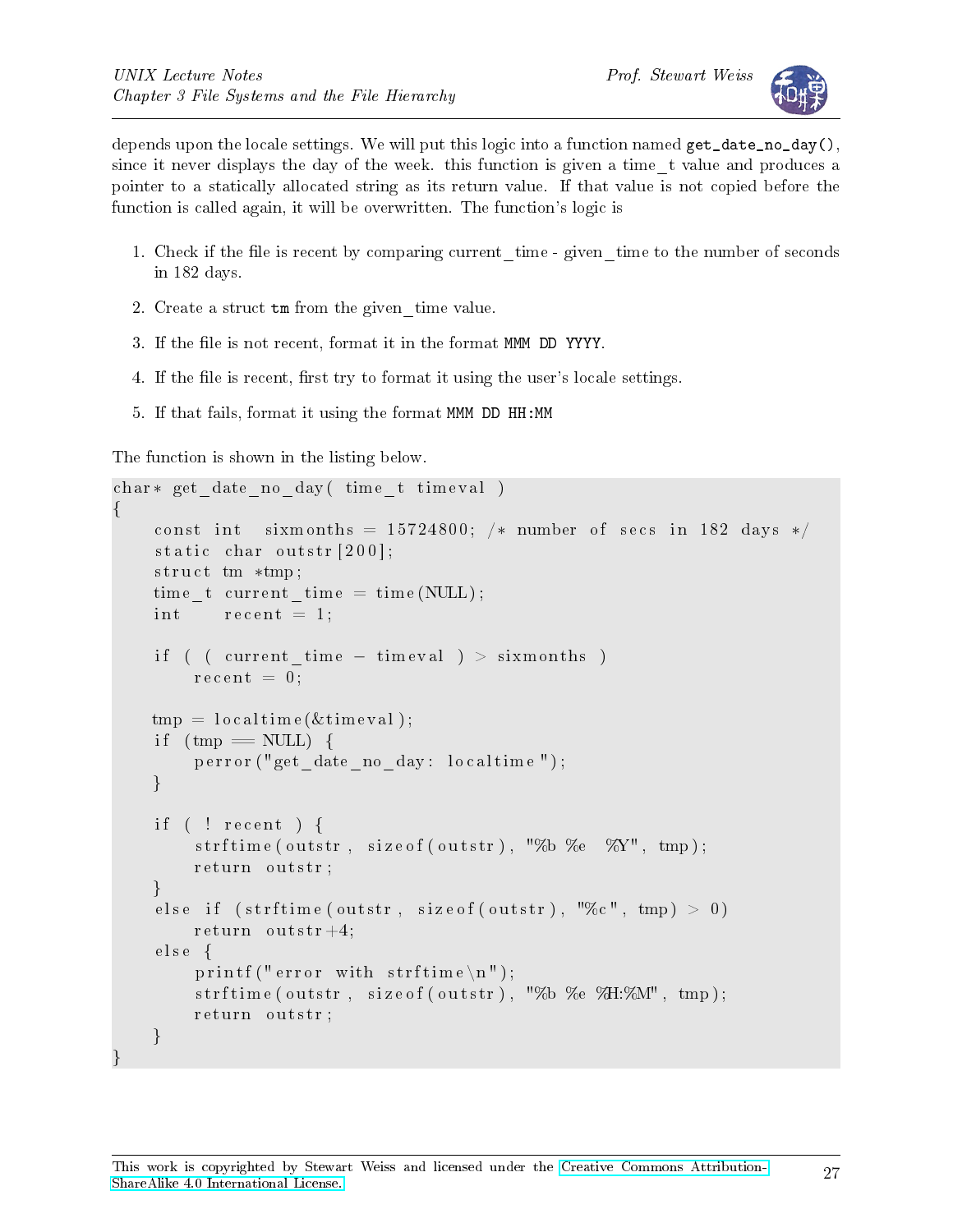



#### 3.10.5 Getting the Name of the Reference of a Link

If the file is a symbolic link, we need to print out the pathname of the file to which it points. If we do a manpage search for functions that might work with links, i.e.

man -k link | grep  $'([23])'$ 

we will see, among the set of choices,

readlink (2) - read value of a symbolic link

This is apparently what we need. Reading its manpage we see that the readlink() function reads the value of a link:

```
SYNOPSIS
       #include <unistd.h>
       ssize_t readlink(const char *path, char *buf, size_t bufsiz);
   Feature Test Macro Requirements for glibc (see feature_test_macros(7)):
       readlink(): _BSD_SOURCE || _XOPEN_SOURCE >= 500 ||
       _POSIX_C_SOURCE >= 200112L
DESCRIPTION
       readlink() places the contents of the symbolic link path in the buffer
       buf, which has size bufsiz. readlink() does not append a null byte to
       buf. It will truncate the contents (to a length of bufsiz characters),
       in case the buffer is too small to hold all of the contents.
```
readlink() fills its second argument with the contents of the symbolic link path. This storage is allocated by the calling program, not by readlink(), so you need to declare a large enough string to hold the pathname. You could declare this to be of size PATH\_MAX[12](#page-27-0), but this will be extremely large and it is probably better to truncate the name if it is very large. Because readlink() does not append the null byte to the string, the proper usage of this function is roughly as follows, if filename is the link being read:

```
ssize_t count;
if (-1 == (count = readlink(filename, buf, NAME_MAX-1)) )
    perror("function calling this ");
else {
    buf \lceil count \rceil = \sqrt{0};
    // use the buf contents here
}
```
NAME\_MAX is the maximum length of a file name, usually around 255. This is also probably too large.

A second version of ls follows. This version still does not parse the command line to detect whether the -l option is present, but the code is revised to make it easy to incorporate that change later. The other deficiencies are noted after the listing.

<span id="page-27-0"></span> $12$ Recall from Chapter 1 that PATH\_MAX is a system dependent limit specifying the maximum number of bytes in a pathname.

This work is copyrighted by Stewart Weiss and licensed under the [Creative Commons Attribution-](http://creativecommons.org/licenses/by-sa/4.0/ )[ShareAlike 4.0 International License.](http://creativecommons.org/licenses/by-sa/4.0/ ) <sup>28</sup>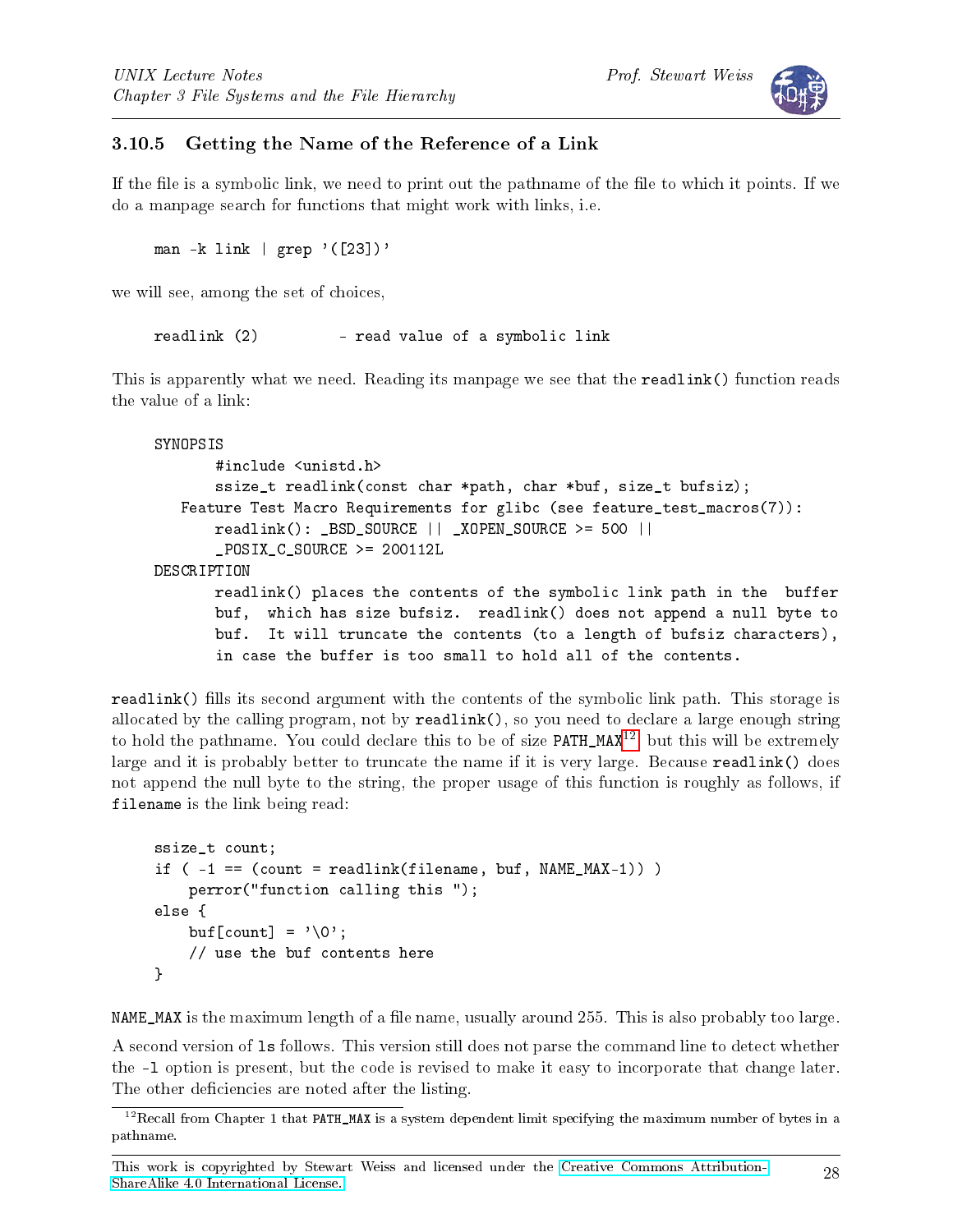```
Listing 1s.c Version 2
void print file status ( char *, struct stat *);
void mode2str(int , char []);
char * get date no day ( time t * time);
char * uid2name (uid_t );
char * gid2name (\text{gid}\_\text{t});
void \; ls ( char \; [ ] , int );
int main (int argc, char *argv\lceil \rceil)
\left\{ \right.int i = 1;
    if (\arg c = 1) // no arguments; use.
         \text{ls} ( HERE );
    e l s e
         while ( i < argc ) {
             print(f("\%s:\n\over \cdot \cdot \cdot) :\text{ls} ( \text{argv}[i], 1 );
             i + +;}
}
// Does not check whether entries are files or directories
// or . files
void ls ( char dirname [], int do _longlisting )
{
    DIR *dir_ptr; // directory stream
    struct dirent *direntp; // holds one entry
    struct stat info; // stores stat results
    if ( ( dir ptr = opendir ( dirname ) ) = NULL )
         // could not open - maybe it was not a directory
         fprintf (stderr, "\vert s \vert: cannot open %s\n", dirname);
    e l s e {
         while ( ( direntp = readdir ( dir_ptr ) ) != NULL ) {
             if ( do longlisting ) {
                if (lstat (direntp->d_name, &statbuf) == -1) {
                    perror (dirent p \rightarrowd name);
                    continue; // stat call failed but we go on
                }
                print _file _status (direntp->d_name, &statbuf);
             }
             else // not long - just print name
                  print f("%s \n\rightharpoonup n", \text{ direntp} \rightarrow d_\text{name});}
         closedir (dir ptr);
    }
}
void print file status ( char *filename, struct stat *info p)
{
    char modestr[11];
    ssize t count;
    char buf [NAME_MAX] ;
```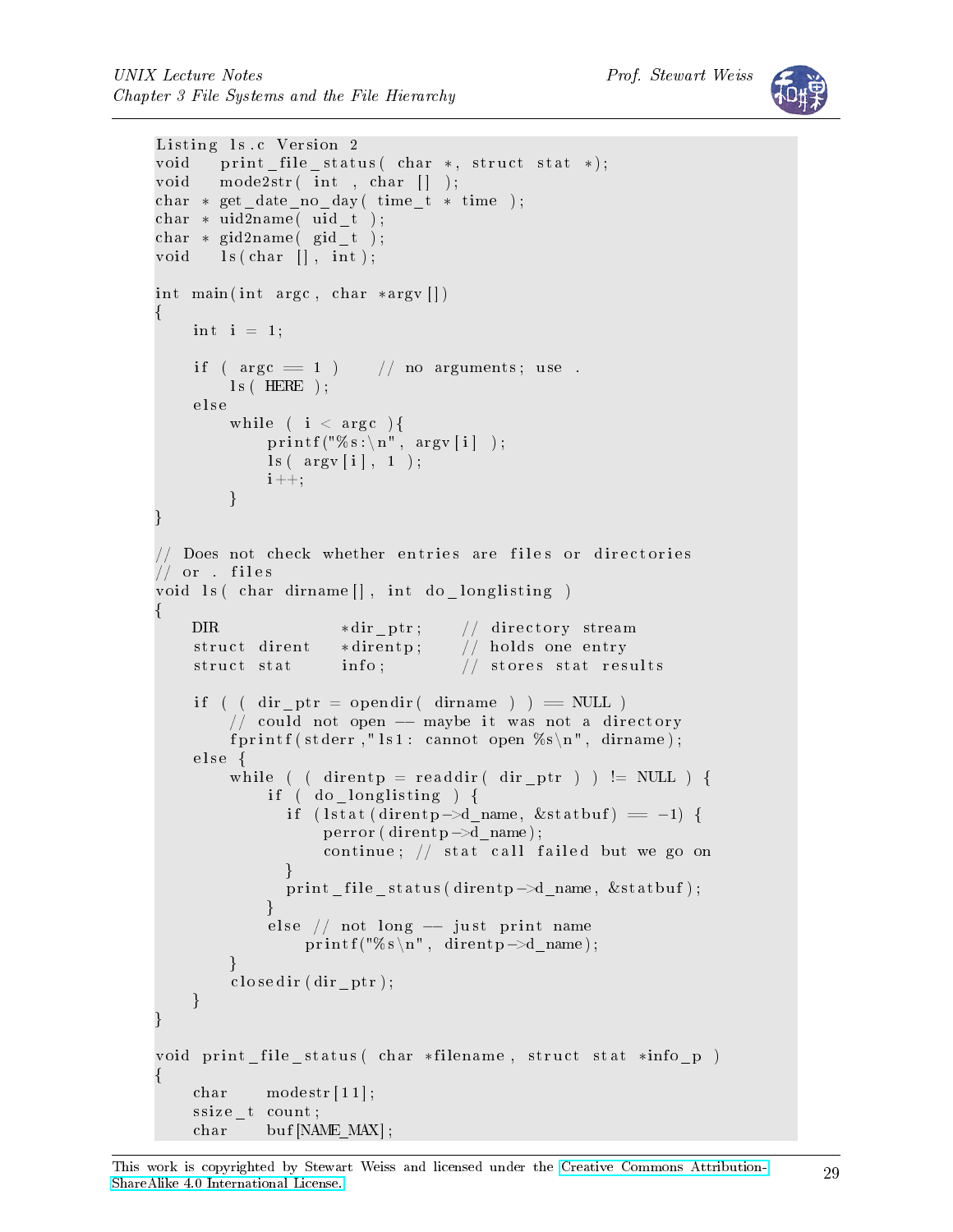

```
mode2str( info_p->st_mode, modestr );
     printf (\sqrt[m]{s}", modestr);<br>printf ("%4d", (int) info_
     printf( "%4d " , (int) info_p->st_nlink);
     printf( "%—8s " , uid2name(info_p->st_uid) );
     \text{printf}\left( \begin{array}{l} \texttt{"\%}-8\texttt{s}\end{array}\right.\!\!,\ \text{ gid2name}(\texttt{info\_p}{\text{~}}\texttt{~}>\text{st\_gid})\ \texttt{~)} ;
     printf( "%8ld " , (long)info_p->st_size);
    printf ("\%.12s", get_date_no_day(info_p->st_mtime));
     print f (\sqrt[m]{s}", filename);
     if (S_ISLNK(info_p\rightarrow st_mode)) {
          if (-1) = (\text{count} = \text{readlink}(\text{filename}, \text{buf}, \text{NAME MAX-1}))\text{perror}(" \text{print}_file\_status: " );e l s e {
               buf \lceil count \rceil = \sqrt[3]{0};
               print(f' \rightarrow % g'', buf');}
     }
     print(f("n");}
// Given user-id, return user-name if possible
char *uid2name (uid t uid )
\left\{ \right.struct passwd *pw_ptr;
     static char numstr [10]; // must be static!
     if ( ( pw ptr = getpwuid ( uid ) ) == NULL ) {
          // convert uid to a string; using sprintf is easiest
          sprint f(numstr," % d",uid);return numstr;
     }
     e l s e
          return pw_ptr->pw_name;
}
char *gid2name ( gid t gid )
{
          struct group *grp ptr;
          static char numstr[10];
          if ( ( grp_ptr = getgrgid (gid) ) == NULL ) {
          // convert gid to string
                    sprint(f(numstr," % d", gid);return numstr;
          }
          e l s e
                    return grp_ptr->gr_name;
}
```
#### What Is Still Wrong?

• It still treats all arguments like directories and displays an error if given a regular file.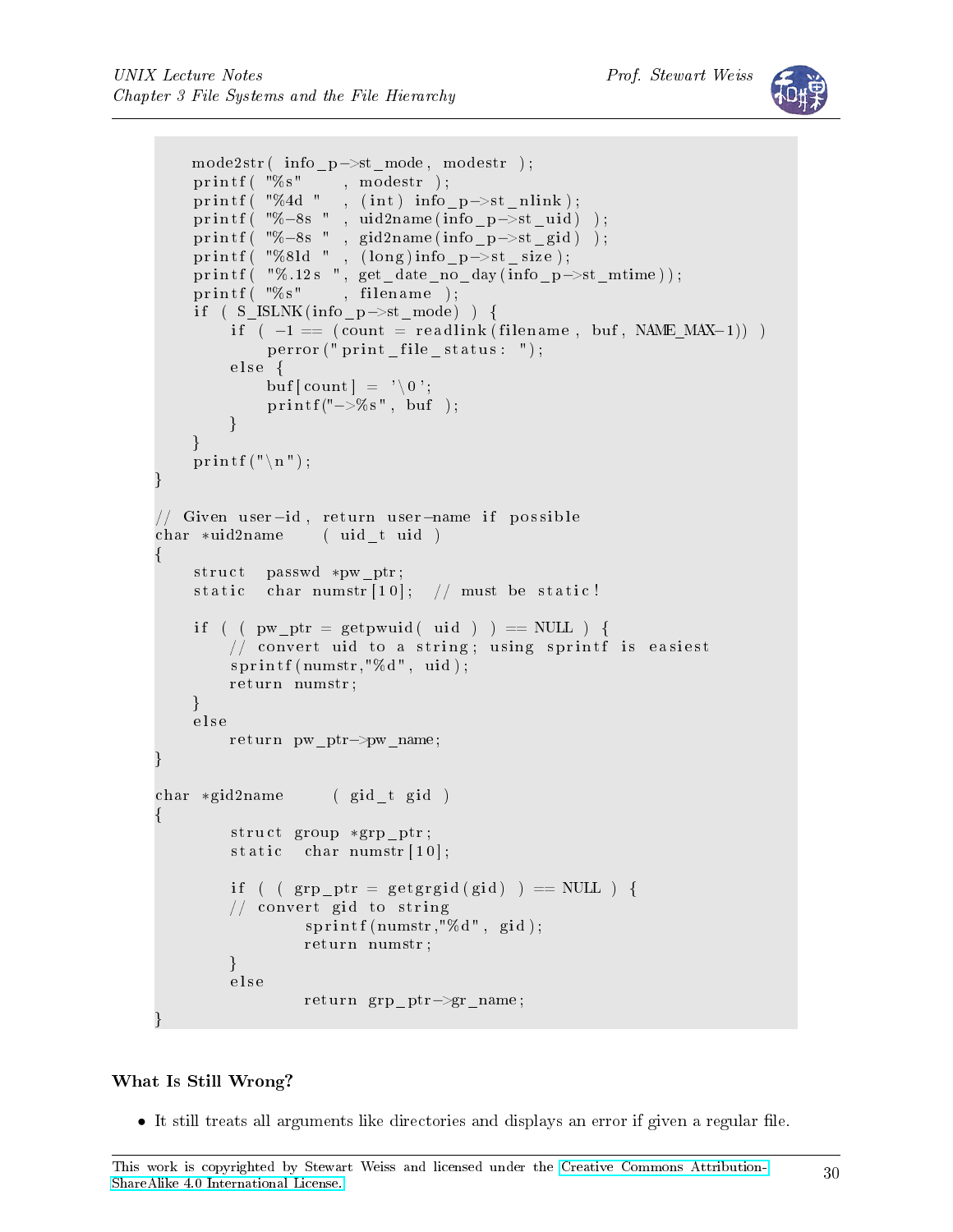

- It still will not correctly display the files in directories specified on the command-line unless they are within the current working directory.
- The program does not print the total lines printed.
- It does not sort by filename.
- It displays all entries, including . and ..
- $\bullet$  It does not display information about the three special bits of the file.

The most serious of these problems is that this version will fail if the directory argument is not in the current working directory. For example, if this is called as follows:

\$ ls2 /

passing it the root directory, and there are subdirectories /etc, /usr, and /bin, the stat() function will be given the filenames "etc", "usr", and "bin". It will treat these as if they are in the current working directory since it has no way of knowing their absolute pathnames. It will fail to find them in the current working directory and will thus fail. The solution is to pass lstat() the absolute pathnames of these directories, or their correct relative names. This is accomplished by passing lstat(), for example, "/etc" instead. This implies that we need to concatenate the path of the directory argument to its file names. We could also change the working directory each time we need to list its contents, saving the old one to return to afterwards.

## 3.11 The Three Special Bits

A file's i-node and the st\_mode member of the stat structure returned by the various stat() calls, each use 16 bits to define the file's permissions and type. We have accounted for a 4-bit type and 9 bits of permissions. That leaves three unexplained bits. The three bits are the set-user-id bit (setuid bit), the set-group-id bit (setgid bit) and the save-text-image bit (the sticky bit).

#### 3.11.1 The Set-User-ID Bit

The setuid bit plays a critical role in UNIX. Consider the problem of allowing users to change their own passwords. A user should be able to change her password, but no one else should be able to do so, except the super-user. Since all passwords are stored in a single file, the user has to have permission to modify the password file. This implies that the user needs write permission on the password file. But if the user has write permission on the password file, then she can modify anyone else's password too, which is not acceptable. So users cannot have write permission on the password file; the file should be owned by root, and no user except the superuser should have write permission to the file. So we are back where we started, right?

Not exactly. To change a password, a user runs the passwd command. The passwd command accesses the password file and changes it. Ordinarily, when a user runs a command, the process executing the command has the same effective user-id as the user who invoked the command from the shell, and the permissions associated with that effective user-id. If this were true for the passwd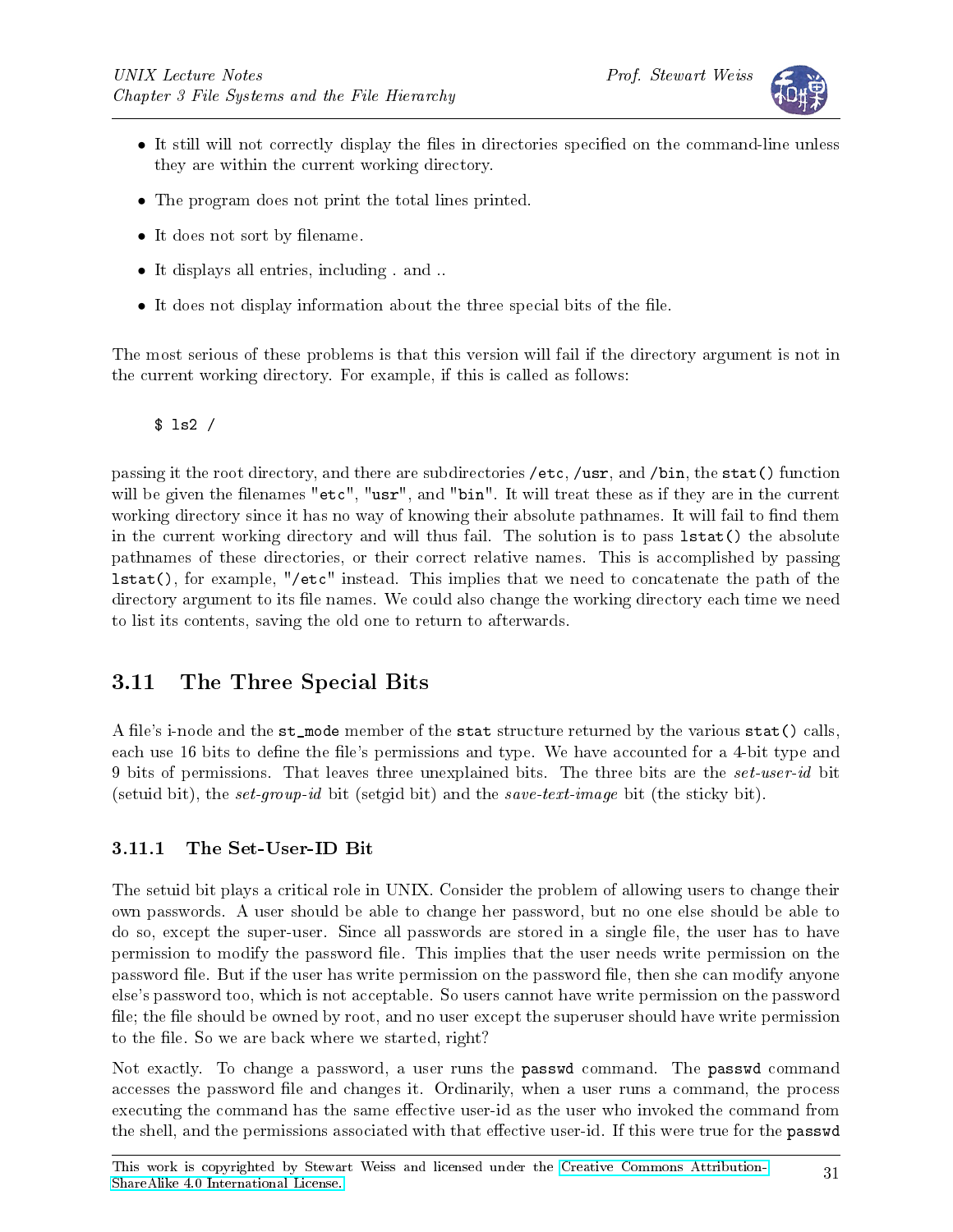

command, then the passwd program would not be able to modify the password file, since only root has write permission on it. What if somehow we could give the **passwd** program the permissions associated with root so that it could modify the password file. Enter the setuid bit.

Recall that, at any given time, a process has two associated user-ids called its real user-id and its effective user-id. The real user-id can never be changed. The effective user-id can vary. Ordinarily, when a program is run, its effective user-id is set to be the effective user-id of the process that created it, such as the shell. This is usually the real user-id of the user who indirectly ran the process. But if the setuid bit is set on an executable file, the effective user-id of the process that executes the program in that file is the user-id of the owner of the file. In this case, root owns the  $\sqrt{\text{usr/bin}}$  passwd program file, so when passwd runs, its effective user-id is that of root.

Recapping, the passwd program is owned by root, but it has its setuid bit turned on. When a user executes this program, it runs with root as the effective user-id, not the user. Because the program checks what the real user-id of the caller is by calling getuid(), it knows that it is being run by a specific user and it can access the appropriate line of the password file. This prevents **passwd** and consequently the user from modifying anything other than the password of its own entry. Other uses of the setuid bit include protecting global game data, protecting the print spooler, protecting global databases in general.

#### 3.11.2 The Set-Group-ID Bit

The set-group-id bit is similar to the set-user-id bit except it sets the effective-group-id of the running program. If a program belongs to a group and has the setgid bit on, then when the program runs, it runs with the privileges accorded to the group that owns it rather than the privileges of the group that runs it.

The set-group-id bit is used by the write command. The write command (/usr/bin/write), not the write() system call, is a command that lets users write to a terminal. The syntax is

#### write username [ ttyname]

After entering this command, all input will be displayed on the given user's terminal, until an endof-input signal (Ctrl-D) is received. To try it, type who to see who is logged on, and which terminals they are using. Suppose I am logged in on terminal /dev/pts/2. You could type

```
$ write sweiss /dev/pts/2
Can I bother you?
Ctrl-D
```
and wait for my response. Your typing will appear on my terminal window. How is it possible that one person can write on another person's terminal?

The write command needs write permission on the terminal on which it wants to write. First take a look at the list of pseudo-terminal devices in /dev/pts. The list will look something like

crw------- 1 tlewis tty 136, 1 Mar 5 17:50 1 crw--w---- 1 tbw tty 136, 3 Mar 3 16:22 3 crw------- 1 nguyen04 tty 136, 4 Mar 5 10:36 4 crw--w---- 1 tbw tty 136, 5 Mar 3 15:40 5 crw--w---- 1 sweiss tty 136, 7 Mar 5 18:00 7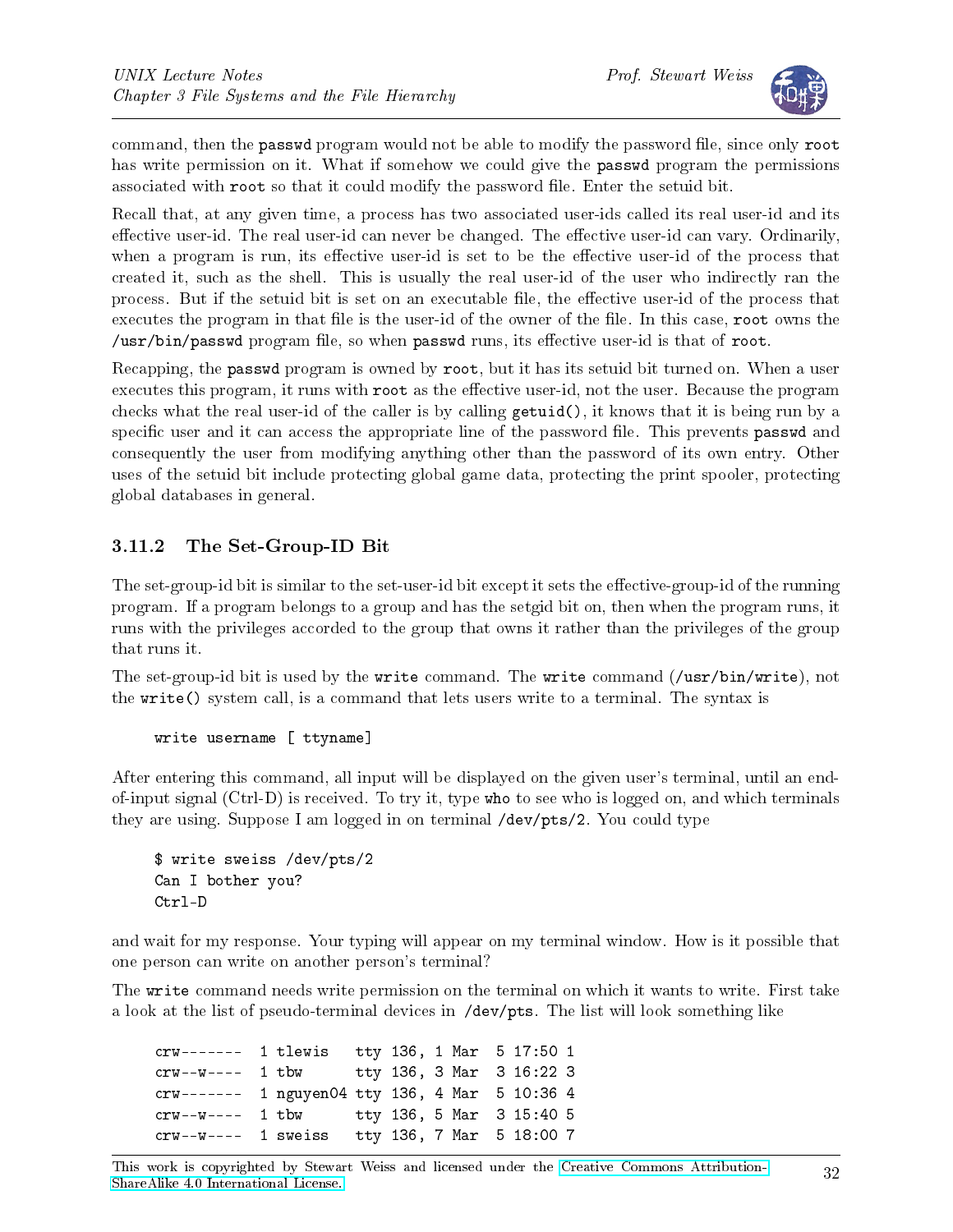

Notice that some of these have the group write bit set and others do not. Notice that all terminals belong to the  $\mathsf{t}\mathsf{t}\mathsf{y}$  group. This means that any process that runs with an effective group-id of  $\mathsf{t}\mathsf{t}\mathsf{y}$ can write to those terminals whose write bit is set. Now take a look at the write command's status:

\$ ls -l /usr/bin/write -rwxr-sr-x 1 root tty 10124 Jul 27 2005 /usr/bin/write\*

and observe that the write executable is in the tty group and its setgid bit is set. When a user runs write, the process that executes it runs with the effective group-id of the write program, which is the tty group. This implies that the write command will be able to write to any terminal whose group write bit is set. Since it can be annoying to receive messages on your terminal while you are working, UNIX provides a simple command to query, enable, or disable this bit:

\$ mesg [y/n]

If you type mesg alone, it will display y or n, depending on whether the bit is set. Typing mesg y turns it on, and mesg n turns it off.

#### 3.11.3 The Sticky-Bit

The sticky bit, also called the save-text-image bit, serves two different purposes when it is applied to files and directories. Originally, UNIX was a pure swapping operating system. Processes were swapped in and out of memory to maintain the multiprogramming level. The swapping store was a separate disk or a separate partition of a disk that was used exclusively for storing process images when they were swapped out. The executable code and other data were kept in contiguous bytes on the swapping store, making reads and writes faster.

A program that was used by many people might go through many memory loads and unloads each day. Putting it in the swapping store made loads and unloads easier, because the file was in one piece. Setting the sticky bit on a program file prevented it from being removed from the swapping store.

If a directory has the sticky bit on, then any file you place in the directory will be protected from being deleted by anyone except you. You put a file in the directory and no one but you can remove that file. The directory is readable and writable by everyone, but the sticky bit prevents one person from deleting another person's files in that directory. This is how UNIX can implement directories such as /tmp, which is used to store temporary files.

#### 3.11.4 The Special Bits and ls

How does 1s -1 display these three bits? If the set-uid bit is turned on, the permission string has an s instead of an x in the owner set:

-rws------

instead of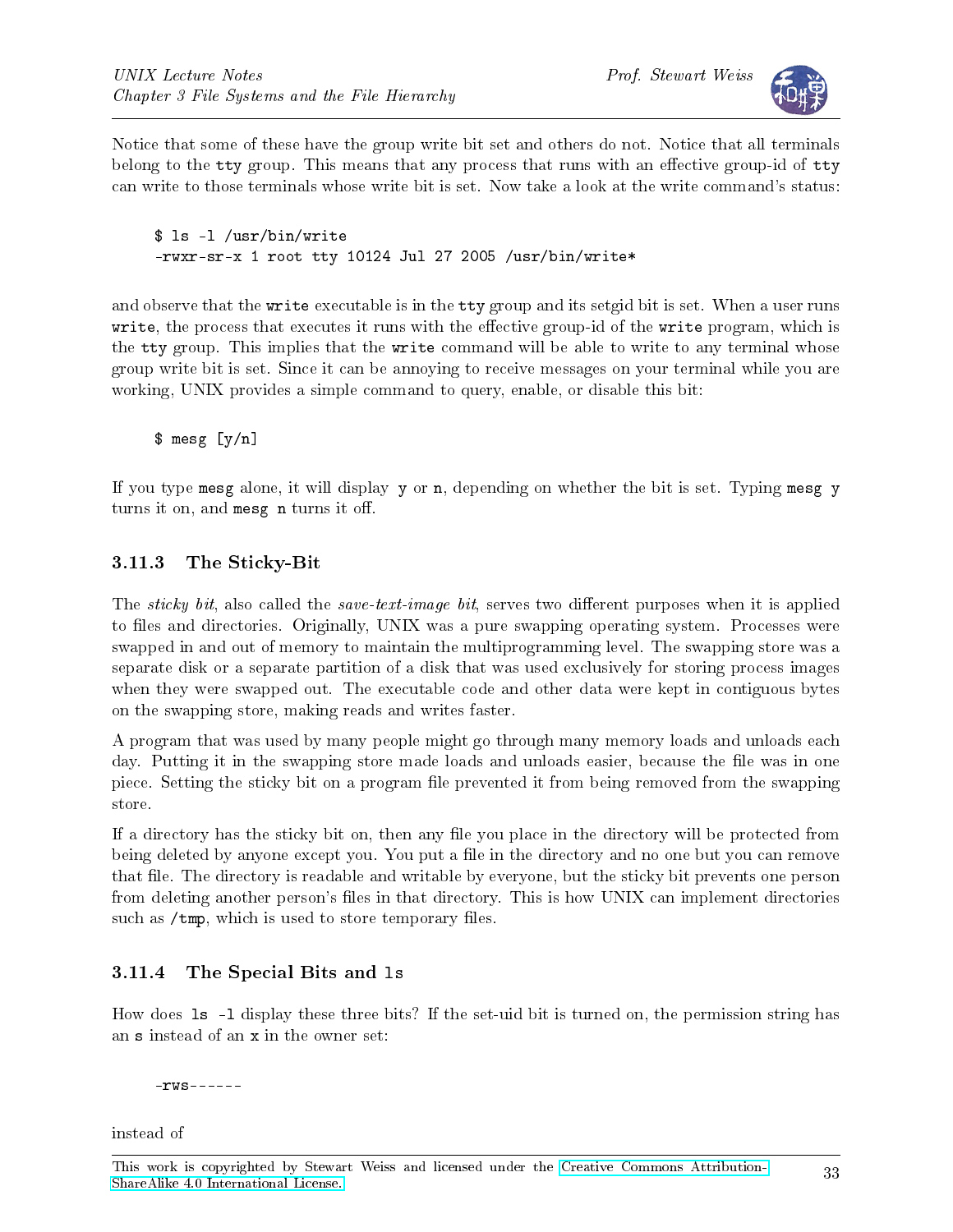

 $-$ rwx - - - - - -

If the setgid bit is set, the second x becomes an s:

-rwxrws---

If the sticky bit is set, the rightmost character is a t instead of an x or a dash:

-rwxrwxrwt

We simply have to test these bits and modify the string accordingly. The revised mode2str() function is included in the listings that follow.

## 3.12 A Final Version of ls

The final version of the 1s program can use the bit masks described above to display the appropriate letter in case the set-uid, set-gid, or sticky bit is set on a file. The problem of not displaying the files when the directory argument is not within the current working directory has an easy solution. The argument to the stat() call must be constructed by concatenating the directory name, a slash, and the directory entry, as in

```
...
while ((dp = readdir dir)) != NULL) {
    sprintf(fname,"%s/%s",dirname, dp->d_name); // changed here
    if (stat(fname, &statbuf) == -1) {
...
```
The sprintf() function is used to concatenate the directory name and the directory entry with the slash in between. This way, the argument to stat() will be either an absolute path name, if the directory argument was, or it will be relative to the working directory, since if it were not, the opendir() call would fail, and that would be the user's error in passing a non-existent directory name to the program.

The error that occurs when a command-line argument of ls is not a directory is slightly more work to remove. The problem is that the ls function called by main() starts out with

```
if ( ( dir ptr = opendir ( dirname ) ) == NULL )
    // could not open - maybe it was not a directory
    fprintf (stderr," Cannot open %s\n", dirname);
else {
    . . .
```
The opendir() call fails because the argument is not a directory, and the program displays an error, e.g.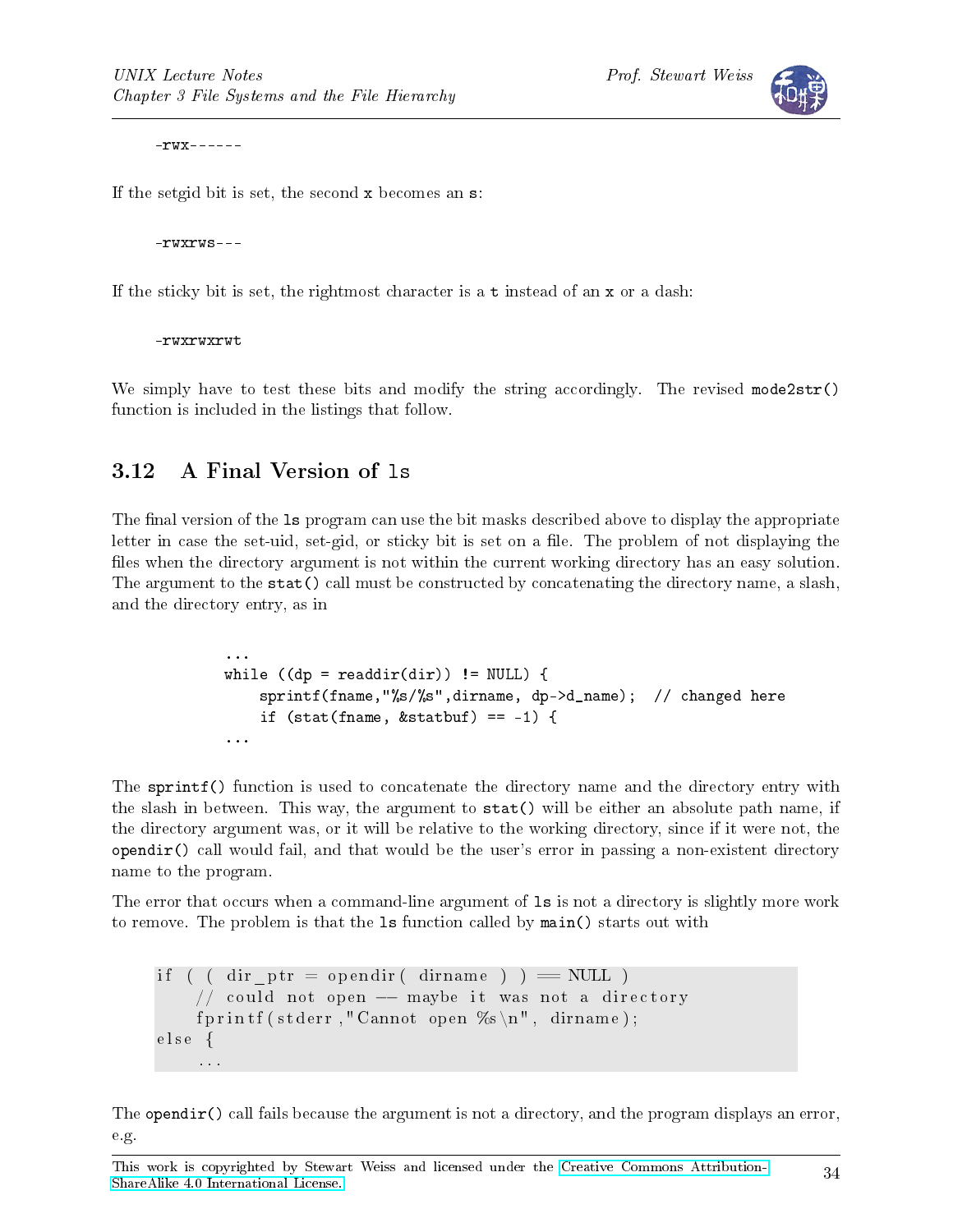

#### Cannot open foo

Instead we need to first test whether the file is a regular file or a directory. In order to do this, we need to call stat() with the file name, and check whether the file is a directory by using the S ISDIR() macro on the st mode member. The following is how the function should start:

```
if ( lstat (dirname, \&statbuf) == -1 ) {
    perror (fname);
    return; // stat call failed so we quit this call
}
else if ( ! S ISDIR (statbuf st mode) ) {
    if ( do longlisting )
         print_{fit} = file _ status (dirname, statbuf);
    e l s e
         printf ("%s\n", dirname);
    return;
}
if ( \text{dir} = \text{opendir}(\text{dirname}) = \text{NULL})
    fprintf (stderr," Cannot open %s\n", dirname);
else {
    . . .
```
The main program needs to be modified to parse the command line, using the getopt() function that POSIX requires of a compliant UNIX system. We need to include the  $\zeta$ unistd.h> header file to use it. For this version we have a single option letter, " $1$ ", but the program can easily be extended to include other options. The main program is in the following listing, and the supporting functions are in the listing that follows it.

```
Listing ls.c Final Version of main()
void ls( char dirname[], int do long listing );void print _file _status ( char *fname,
                           struct stat statbuf );
char* mode2str (int mode);
char *uid2name (uid t uid );
char *gid2name (gid t gid );
int main (int argc, char *argv [])
{
    int longlisting = 0;
    int ch;
    char options \begin{bmatrix} \end{bmatrix} = " : \mathbf{1}";
    opterr = 0; // turn off error messages by getopt()
    while (1) {
        ch = get opt (argc , argv , options );
```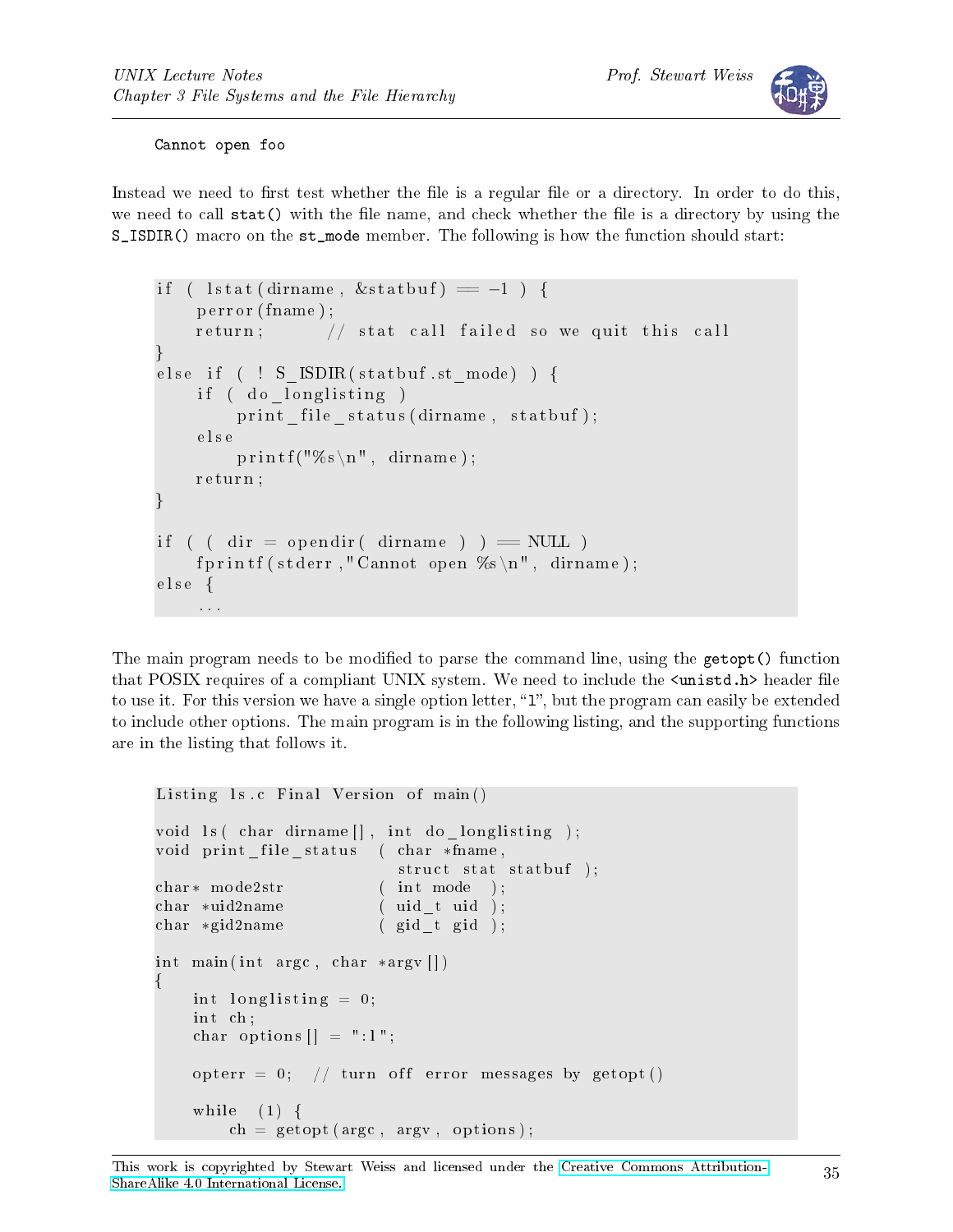}

```
// it returns -1 when it finds no more options
     if (-1 == ch)break ;
     switch ( ch ) {
     case 'l':
           longlisting = 1;break ;
     case '?' :
           printf ("Illegal option ignored.\n \n \begin{bmatrix}\n n' \\
 n''\n \end{bmatrix};
           break ;
     d ef a ult :
          printf ("getopt returned character code 0\%o ??\ln",
                     ch );
          break ;
     }
}
if ( optind = \arg c ) // no arguments; use.
     \text{ls} ( " " " , \text{ long} listing );
e l s e
     while ( optind \langle argc \rangle {
           \vert \text{ls} \left( \text{argv} \left[ \text{optind} \right] \right), \text{ long} listing );
           optind++;}
return 0;
```
The supporting functions follow. Some functions are the same as in the previous version. Those are not listed to save space. A comment indicates this when appropriate.

```
void ls ( char dirname [], int do _longlisting )
\left\{ \right\}DIR *dir; \frac{d}{dx} pointer to directory struct
    struct dirent *dp; // pointer to directory entry
    char fname [PATH\_MAX]; / / string to hold path name
    struct stat statbuf; // to store stat results
    /* test if a regular file, and if so, just display it */
    if ( lstat (dirname, &statbuf) == -1 ) {
        perror (fname);
        return; // stat call failed so we quit this call
    }
    else if ( ! S ISDIR( statbuf . st mode ) ) {
        if ( do longlisting )
            print _file _status (dirname, statbuf);
        e l s e
            printf ("%s\n", dirname);
        return;
    }
    if ( ( dir = opendir ( dirname ) ) = NULL )
```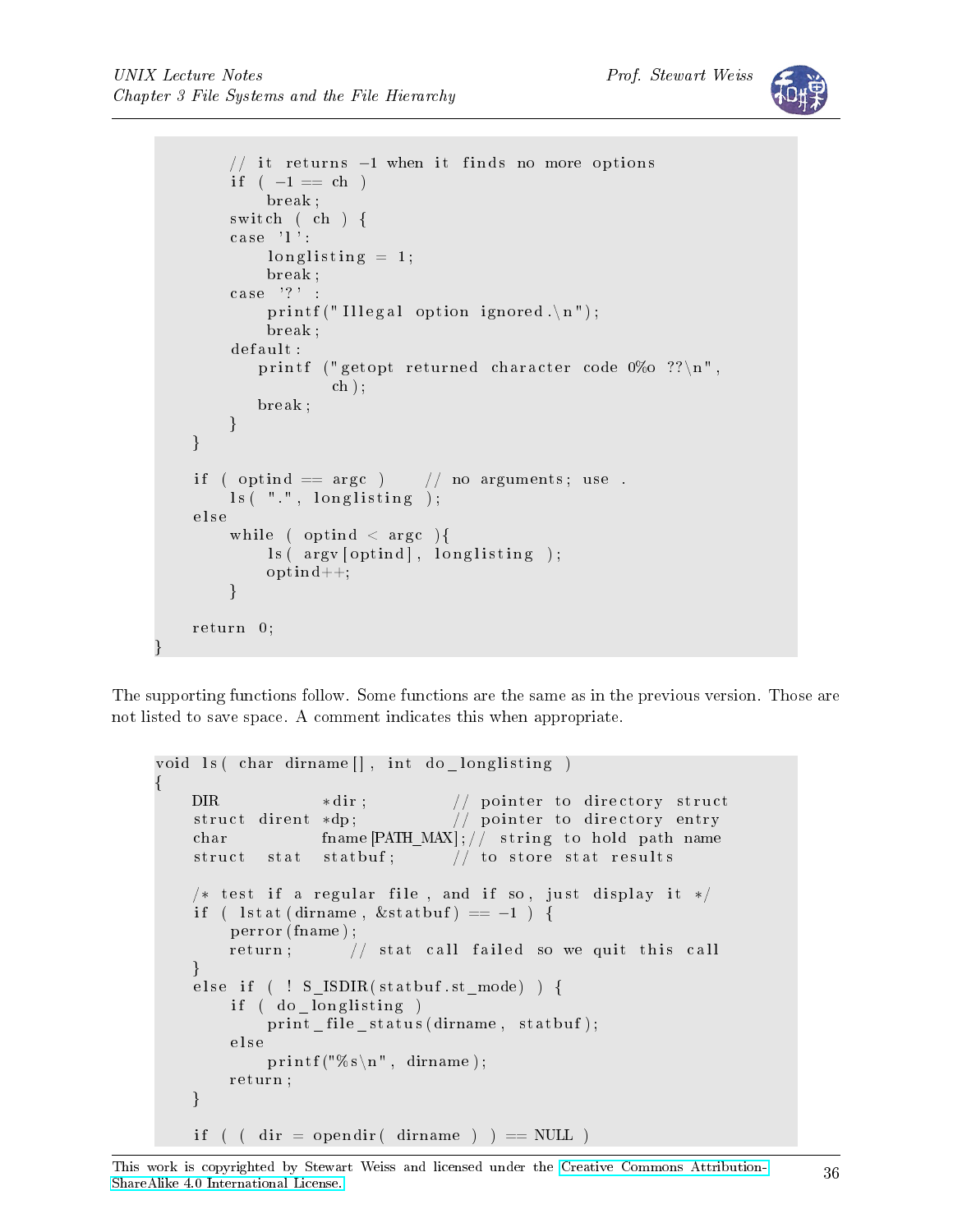```
fprintf (stderr," Cannot open \%s \n\mid n", dirname);
     else \{p r i n t f ("\n\sqrt{n\%s}:\n\sqrt{n}", dirname);
         // Loop through directory entries
         while ((dp = readdir (dir)) != NULL) {
               \begin{array}{l} \text{if} \hspace{3mm} (\text{strong (dp}\text{—}\text{)&})\text{ =}\text{0} \hspace{3mm} \mid \text{]} \end{array}\text{str\,cm\,p}\ (\text{dp}\text{--}\text{)}\ \ \text{name}\ ,\text{''}\ .\ \text{''} ) \ \ ==\ \, 0\ \ \ )// skip dot and dot-dot entries
                   continue;
              if ( do longlisting ) {
                   // construct a pathname for the file using the
                   // directory name passed to the program and the
                   \sqrt{\frac{1}{2}} directory entry
                   s p r i n t f ( fname, "% s/%s", dirname, dp->d_name ) ;
                   // fill the stat buffer
                   if (lstat (fname, &statbuf) == -1) {
                        perror (fname);
                        continue; // stat call failed but we go on
                   }
                   print file status (dp->d name, statbuf);
              }
              e l s e
                   printf ("%s\n", dp->d_name) ;
         }
    }
}
void print file status (char *dname,
                                  struct stat statbuf)
{
    ssize t count;
    char buf [NAME_MAX] ;
    /* Print out type, permissions, and number of links */
    printf ("%10.10s", mode2str (statbuf.st mode) );printf ("%3d", (int) statbuf.st_nlimits);/* Print out owner's name if it is found using getpwuid () */
    printf (" %=8.8 s", uid2name(statbuf.st uid ));/* Print out group name if it is found using getgrgid () */
    printf (" %-8.8s", gid2name(statbuf.st_gid ) );/* Print size of file */
    printf ("%8jd", (intmax t) statbuf . st size);
    /* Print time of last modification */
    printf ( " %.12s ", get date no day (statbuf . st mtime ) );
     /* print file name and if a link, the linked file */
    printf ("\%s", dname);
```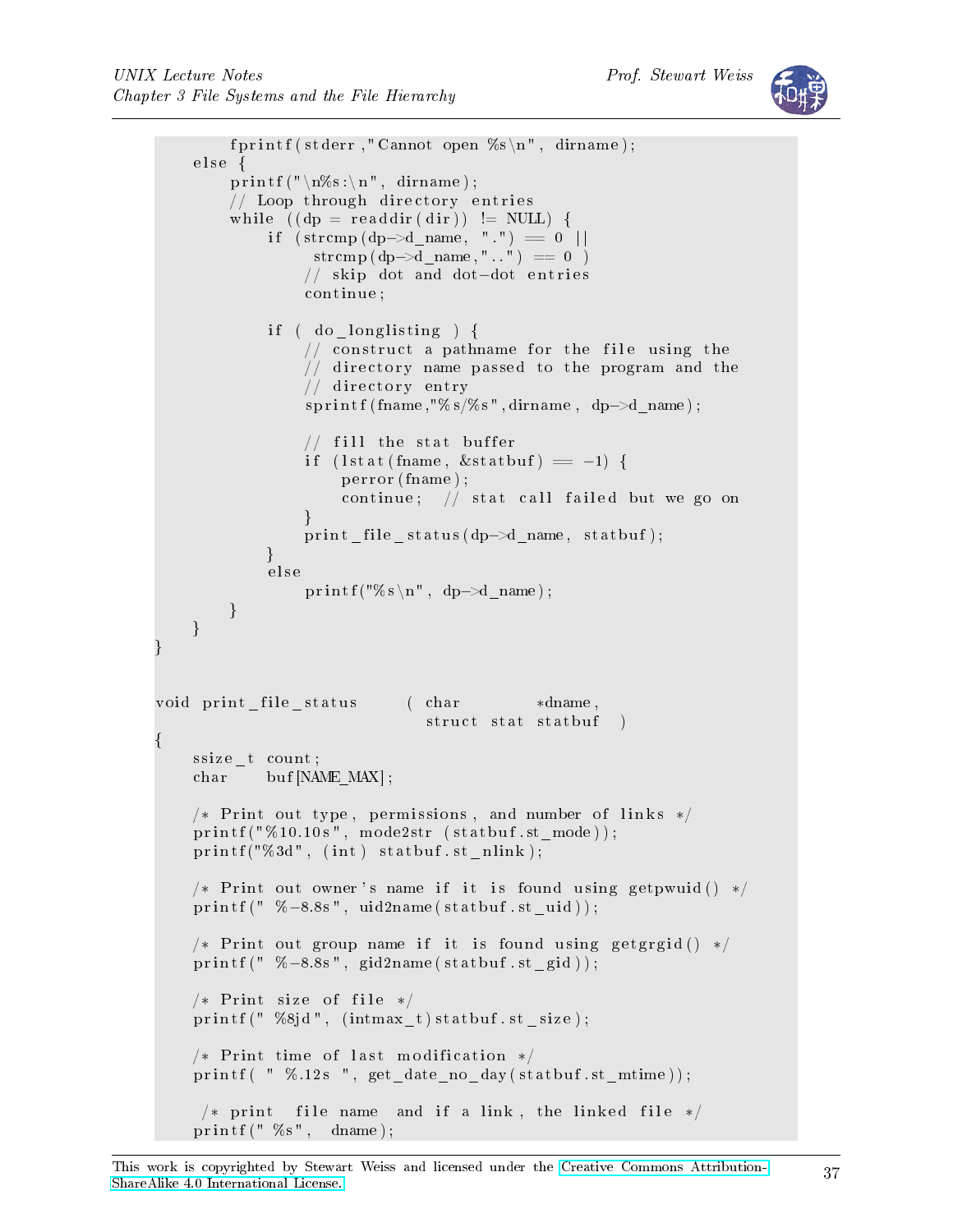

```
if ( S_ISLNK( statbuf . st_mode) ) {
        if^- ( -1 = (count = readlink (dname, buf, NAME MAX-1)) )
            p error(" print file status : ");e lse {
            buf [count ] = \sqrt{0};
            print(f' \rightarrow % s'', buf);
        }
    }
    printf (\sqrt[n]{n});
}
char* mode2str (int mode)
{
    static char str[11];
    strcpy (str, "---−−−−−−−−"); // default=no perms
    if ( S_ISDIR (mode) ) str [0] = 'd'; // directory?
    else if (S_ISCHR(mode)) str[0] = 'c'; // char devices
    else if ( S_ISBLK(mode) ) str[0] = 'b'; // block device
    else if (S_IISMK(mod)) str[0] = 'l'; // symbolic link
    else if (S_IISFIFO(model)) str[0] = 'p'; // Named pipe (FIFO)else if ( S_ISSOCK(mode)) str [0] = 's'; // socketif ( mode & S_IRUSR ) str[1] = 'r'; // 3 bits for user
    if ( mode & S IWUSR ) str [2] = 'w';if ( mode & S IXUSR ) str [3] = 'x';if ( mode & S IRGRP ) str [4] = 'r'; // 3 bits for group
    if ( mode & S IWGRP ) str [5] = 'w';if ( mode & S IXGRP ) str [6] = 'x';if ( mode & S_IROTH ) str [7] = 'r'; // 3 bits for other
    if ( mode & S IWOTH ) str [8] = 'w';if ( mode & S IXOTH ) str [9] = 'x';if ( mode & S_ISUID ) str [3] = 's'; // set-uid
    if ( mode & S_ISGID ) str [6] = 's'; // set-gid
    if ( mode & S_ISVTX ) str [9] = 't'; // sticky bit
    return str;
}
char *uid2name (uid t uid
// same as previous version and omitted here.
char *gid2name (gid_t gid)
\frac{1}{2} same as previous version and omitted here.
```
This last version of ls solves all of the important problems. The goal was really to understand how to interface to various system functions, and writing ls correctly was a way to get experience with a few important structures: the dirent object and the i-node.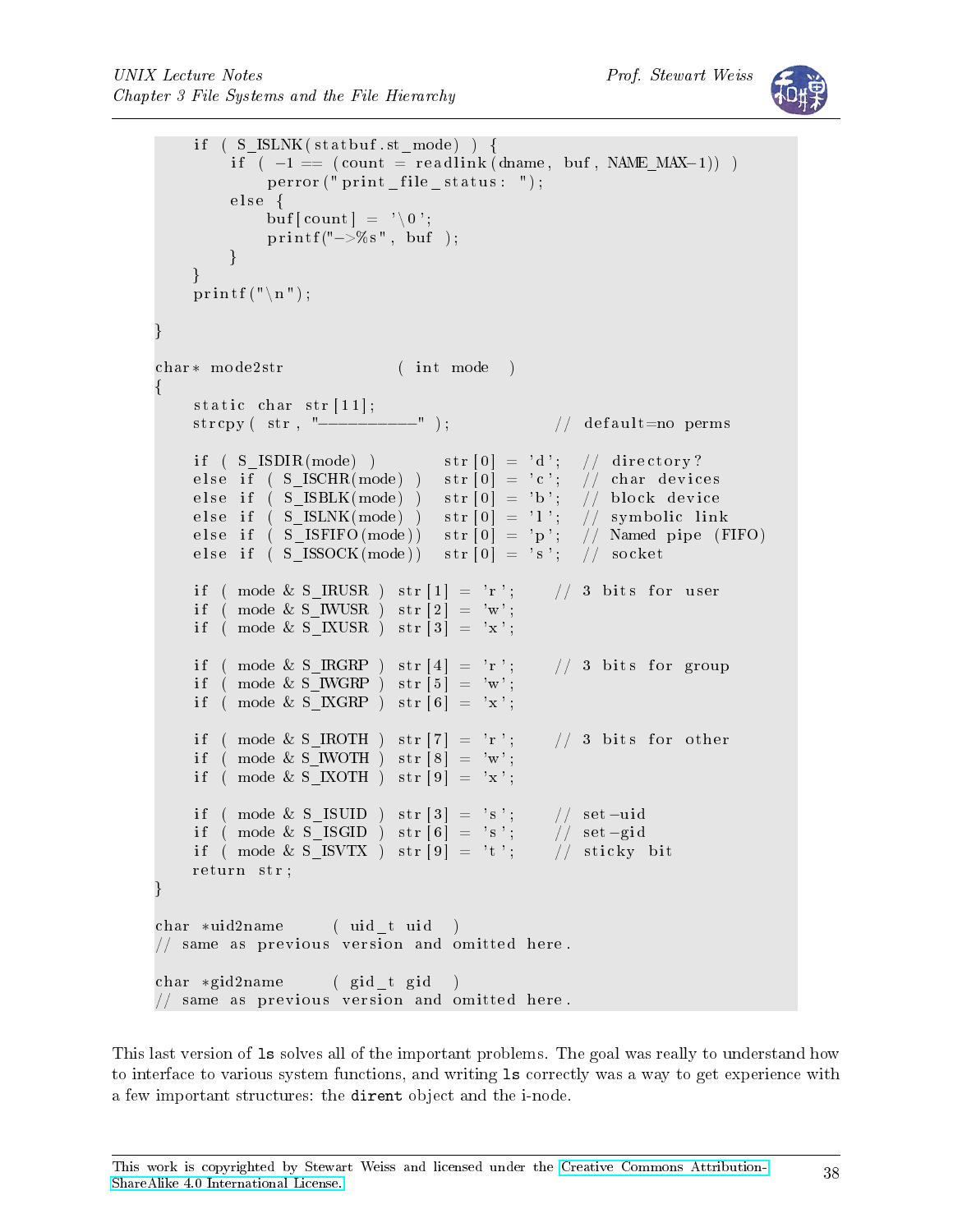

# 3.13 Modifying File Attributes

The preceding exercise accessed attributes stored in the i-nodes, but did not modify any of them. This is a good time to consider which of how attributes can be modified by user level programs, and how. When appropriate, various shell commands that are related will be noted.

# 3.13.1 Type of a File

The type of a file is initialized when the file is first created and it cannot be changed after that. As mentioned before, a file can be a regular file, a directory, a device special file (of which there are several types), a socket, a symbolic link, or a named pipe.

The creat() system call creates regular files; the  $m$ kdir() call makes a directory. The  $m$ kdir command creates a new directory. In fact it is the only way to make a directory. Other calls make the other types of files. For example,  $mknod()$  is the system call that creates special files such as device special files. The mknod command makes these at the user level. There is also a special function to make  $FIFO$  special files, the  $mkrif$  o() call.

### 3.13.2 Permission Bits and Special Bits

The permission bits are initialized when the file is created by the kernel. The second argument of the creat() call, for example, is a number used to initialize the file mode. However, the mode assigned to the file is not exactly this argument; it is this number modified by applying the process's  $umask$ . The umask of the process is the umask of the effective user-id of the process.

Every user has a umask. The umask is an inverted mask; a 1 in the umask represents a bit to turn off in the masked value, i.e., the bitwise C operation (mode  $\&$   $\sim$ umask) is applied. For example, if the umask is octal 022, then it is binary 000010010. This shows that bits 2 and 5 of the mask are set, which means bits 2 and 5 are turned off in the masked value. Since 2 is write by others and 5 is write by group, this umask sets the default file mode so that no one other than the owner can write to the file. The call,

 $fd = \text{create("newfile", 0766)};$ 

would create the file named newfile with permission string -rwxrw-rw- if there were no umask. If the umask has value 022, then the umask is subtracted and the file permissions would be  $-\frac{r}{r-1}$ . Remember, the umask is an un-mask mask  $-$  it unsets the bits that are set in it. And it only does this when the file is created, not after.

A process inherits its umask value when it is started up<sup>[13](#page-38-0)</sup>, but it can change it by calling umask():

#include <sys/types.h> #include <sys/stat.h> mode\_t umask(mode\_t mask);

<span id="page-38-0"></span><sup>&</sup>lt;sup>13</sup>All processes are created by other processes. When you run a program from the command line, the shell creates the process that executes the program and the shell is its parent process. The umask of the shell becomes the umask of the new process. The umask of the shell is initialized when the shell starts up, usually by reading a shell configuration script such as the .bash profile file.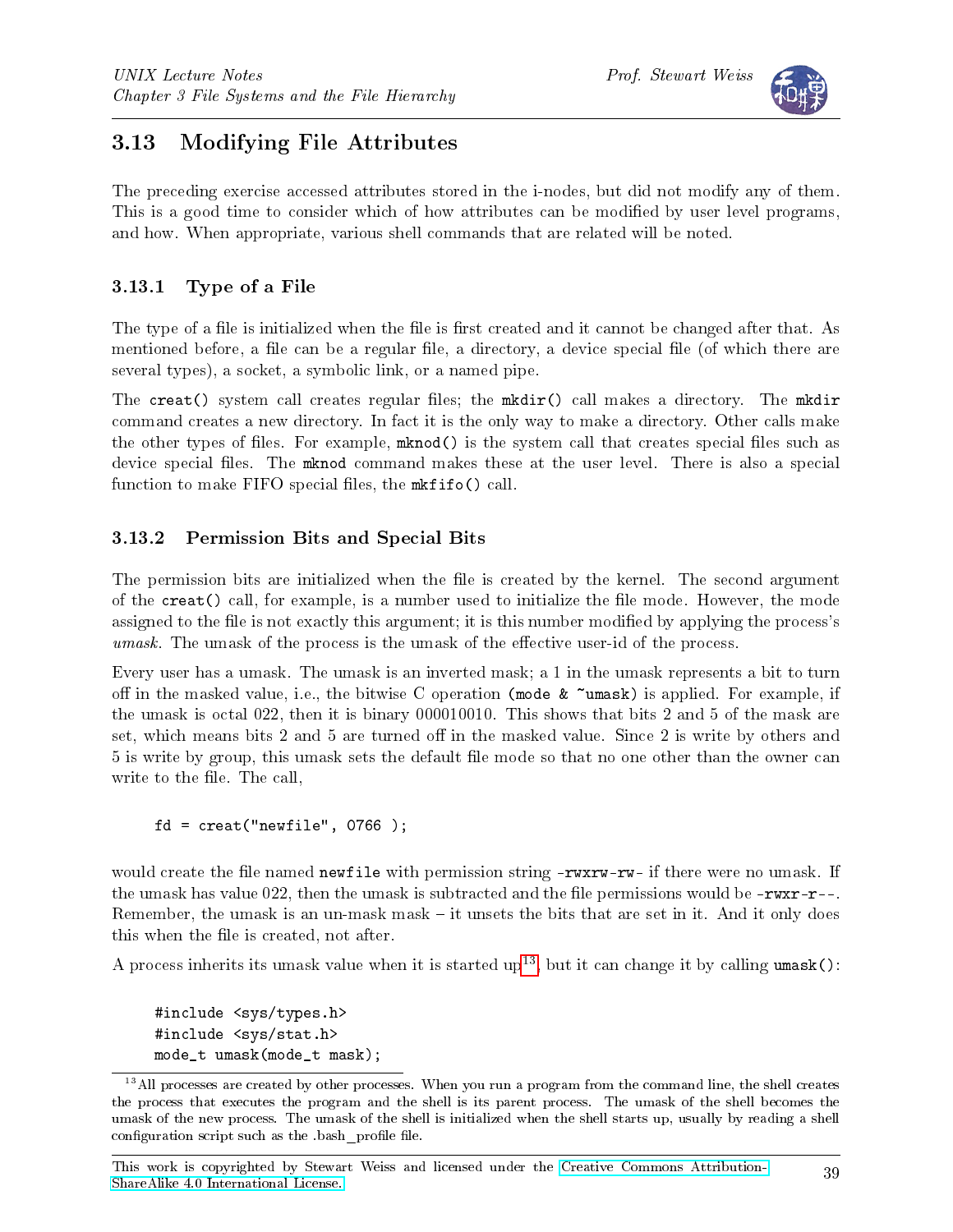

The umask() system call changes the umask to the bitwise AND of mask and octal 0777 and returns the value of the previous mask. In other words, it ignores the parts of the mode\_t value passed to it that define the file type and special bit values. There is also a shell command named umask that can be used to inspect or change the user's umask.

A file's permission bits can be changed by a process by calling  $chmod()$ :

```
#include <sys/stat.h>
int chmod(const char *path, mode_t mode);
```
As with the mode in the creat() system call, the mode may be supplied as an integer or as the bitwise-or of one or more of the bitmasks described earlier  $-$  e.g. S\_IRUSR.

Of course at the user level, chmod is the command to change the permission bits of a file. See the man page for all of the details on how to use it. There are many variations on it.

### 3.13.3 Number of Links to a File

The name of a file is just a name stored in a directory. The total number of names that a file has is called its link count. The i-node contains this link count. When the link count is decremented because a name is deleted, it is compared to zero. When it reaches zero, the file is actually removed.

The link() system call creates a new name for an existing file and the unlink() and unlinkat() calls remove a name for a file:

```
#include <unistd.h>
int link(const char *existingpath, const char *newpath);
int unlink(const char *path);
#include <fcntl.h>
int unlinkat(int dirfd, const char *pathname, int flags);
Feature test macro on glibc for unlinkat():
    Since glibc 2.10: _XOPEN_SOURCE >= 700 || _POSIX_C_SOURCE >= 200809L
    Before glibc 2.10: _ATFILE_SOURCE
```
If the new pathname exists already, link() will not overwrite it, instead returning -1 and setting errno to EEXIST. Most implementations require that both pathnames be on the same file system, although POSIX.1 allows an implementation to support linking across file systems. There are various other conditions that can cause it to fail as well, and you should read its man page for details.

Unlinking a file, whether with  $unlink()$  or  $unlink(t)$ , requires that the process has write permission and execute permission in the directory containing the name to be removed, since it is the directory entry that is removed. If the sticky bit is set in this directory the process must have write permission for the directory and either

- $\bullet$  own the file,
- own the directory, or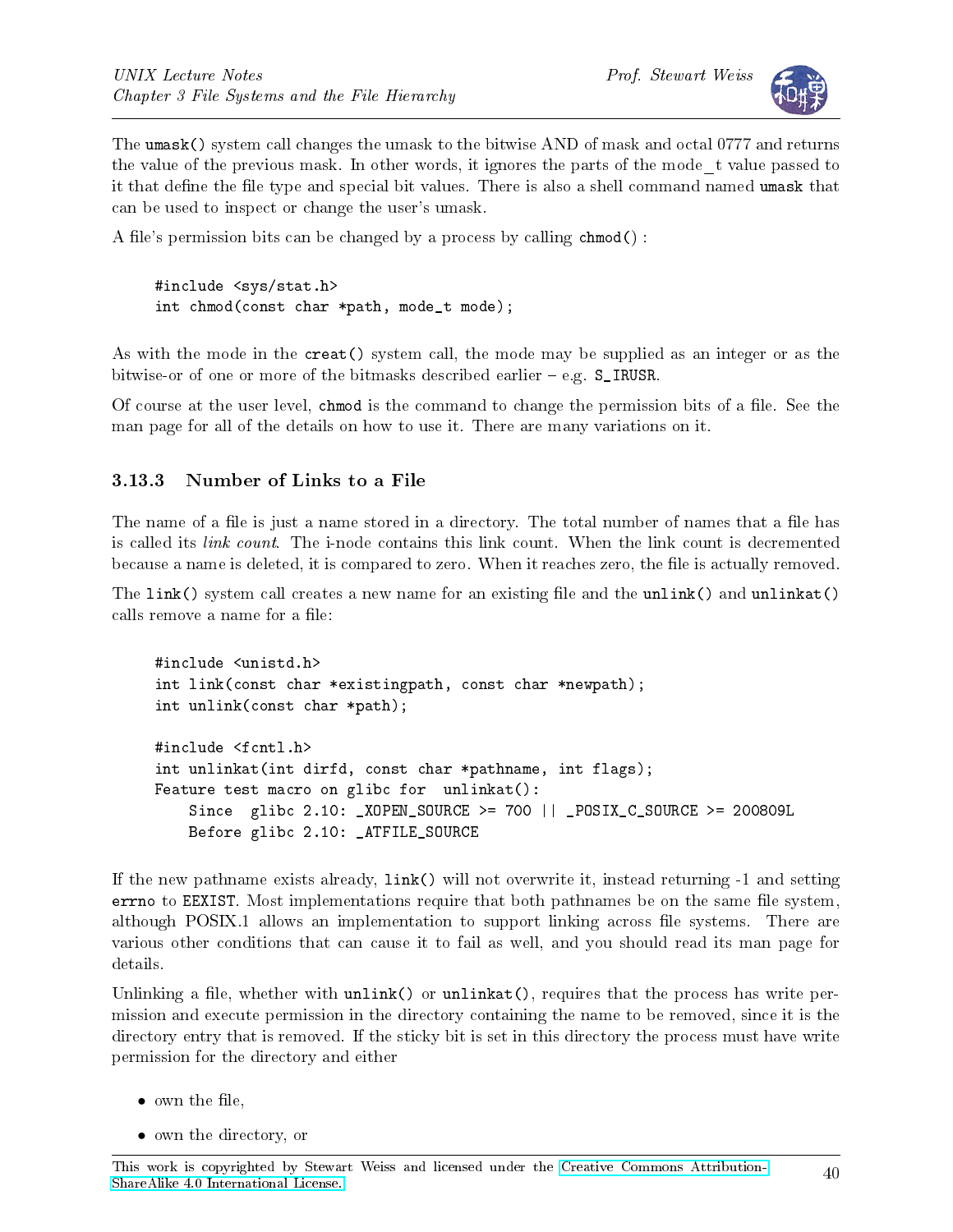

• have superuser privileges.

If none of these are satisfied, errno is set to EPERM. The unlink() call may do more than just delete the name of the file. If that name was the last link to a file and no processes have the file open the file is deleted and the space it was using is made available for reuse. However, if one or more processes still have the file open, it will remain in existence until the last file descriptor referring to it is closed, even if the link count went to zero. Some versions of Unix will set errno to EBUSY in this case (but not Linux.)

The unlinkat() system call does the same thing as unlink(), but it does so relative to a given directory that has been opened<sup>[14](#page-40-0)</sup>. Specifically, one can use the open() system call to open a directory and get a file descriptor for it, and use that file descriptor as the reference point for the pathname second argument. Thus, a path relative to a given directory can be supplied. The last argument is a flag that can be used to make unlinkat() behave more like the  $rmir()$  system call. If it is passed  $AT$ <sub>REMOVEDIR</sub>, then it is as if  $r$ mdir() was called on pathname. The following example demonstrates its use.

```
Listing unlinkatdemo.c
/* usage: unlinkatdemo directory file
              where path is the path to a file relative to
              the given directory.
∗/
\#\texttt{include}\ <\texttt{stdio} .h>
\#\texttt{include}\ < \texttt{stdlib} .h>
#i n cl u d e <u ni s t d . h>
\#\texttt{include}~<\texttt{f}\,\texttt{c}\,\texttt{lt}\,\texttt{l} . h>int main (int argc, char *argv ||)
\{int dirfd;
     /* check args */if ( \text{arg } c < 3 ) {
          fprintf ( stderr, "usage: %s directory file \n", *argv);
          ext{ext}(1);}
     /* open directory */if ( (\text{diff } d = \text{open}(\text{arg}v [1], 0 \text{ RDOMLY})) = -1 ) {
          fprintf (stderr, "could not open \%s\n\cdot n", argv [1]);
          ext{ext}(1);}
     /* We could check here if argv [2] refers to a directory or a file
         to make this more robust, but we don't. */
```
<span id="page-40-0"></span><sup>&</sup>lt;sup>14</sup>The reason that unlinkat() exists is to prevent possible race conditions which unlink() is susceptible to. A component of a pathname given to unlink() might change in parallel to the call if the pathname is not within the current working directory of the process. By opening a directory and getting its file descriptor, the race condition is eliminated.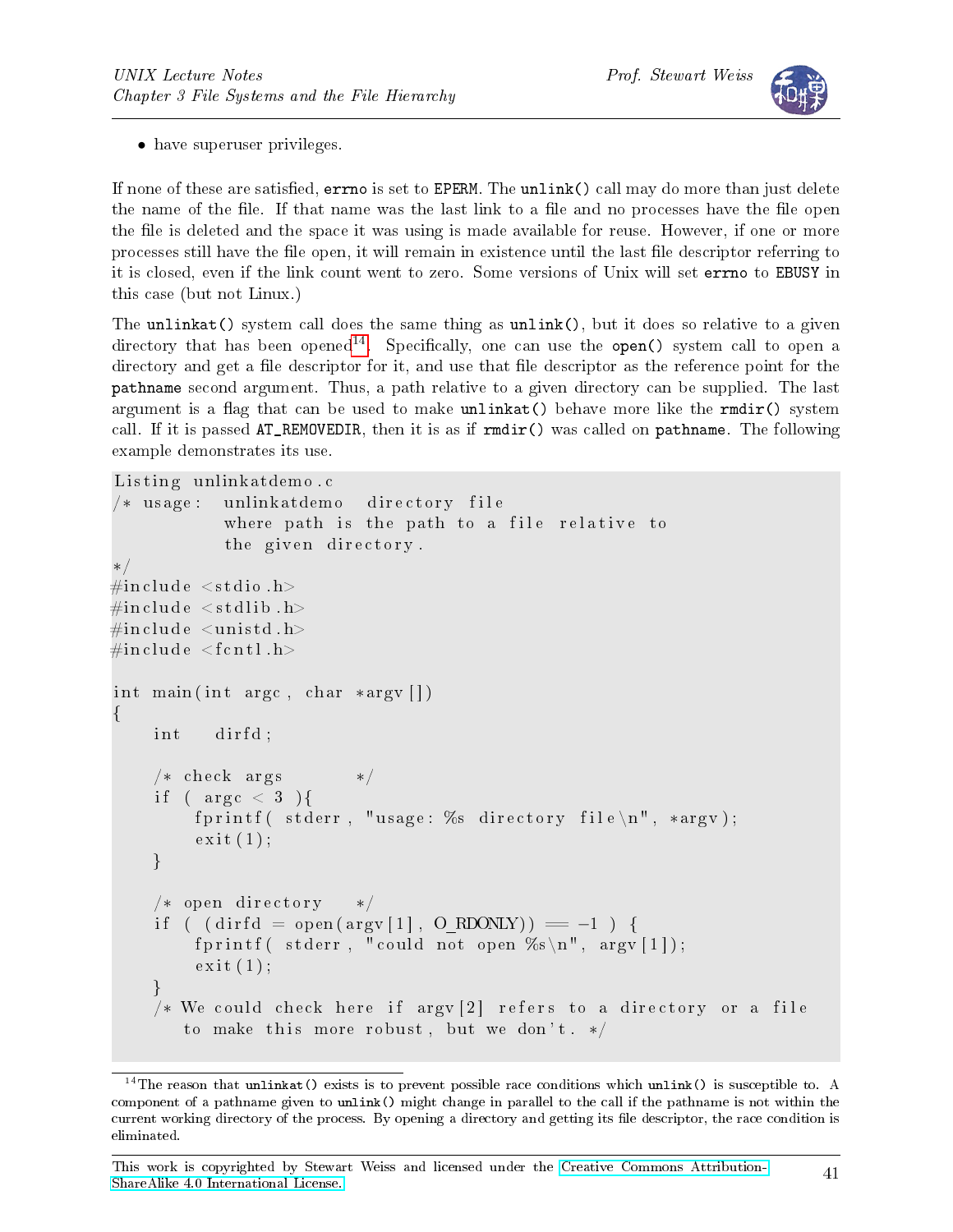```
/* unlink the file relative to dirfd */
if (-1 == unlinkat (dirfd, argy [2], 0) ) {
    fprintf (stderr, "could not unlink \%s/\%s\n', argv [1], argv [2]);
    ext{e} it (1);
}
return 0;
```
A descriptor for the directory supplied as the first argument to the program is obtained and stored in dirfd. If this is successful then  $unlinkat()$  is called with this descriptor and the name of a file relative to that directory, which is supplied in the second argument to the program.

At the user level, the commands to create new links and remove old links are link and unlink. There is also ln:

```
/usr/sbin/link existing-file new-file
/usr/sbin/unlink file
/usr/bin/ln [ -fns ] source_file [ target ]
```
Consult their man pages for details.

}

### 3.13.4 Owner and Group of a File

The owner and group of a file are established when the file is created. Remember, you as a user do not create any files. The kernel does. Whether you use the shell to create a file, or vi, or any other program, the program makes a request to the kernel, sooner or later, by calling creat(). The kernel uses the effective-user-id and the effective group-id of the process that issued the  $\text{create}()$  call as the owner and group of the file. Sometimes though, it uses the group-id of the parent directory.

The owner and group of a file are changed only by the chown() and chgrp() system calls or their command equivalents. It is very unusual for anyone other than the super-user to change ownership of a file. The chown command or system call changes who owns a file. You cannot change the ownership of a file that you do not already own. You should consult the man pages for the details.

### 3.13.5 Size of a File

A file increases in size as data is written to it using the write() system call. Its size is set to zero by the creat () call. There is no call to reduce the size of a file other than to zero it. In other words, files can grow and can be reset to zero size, but nothing else. The **lseek()** system call may be used to reposition a file pointer beyond the physical end of the file. This by itself does not change the size of the file. Only actual writes can do that. If data is written to this position, the file's stored size will be increased, with a hole in its middle. The number of disk blocks that it uses will be the number actually required to store data excluding the hole. The following listing illustrates.

```
Listing file hole c
\#\texttt{include}\ < \texttt{stdlib} .h>\#\texttt{include}~<\texttt{f}\,\texttt{c}\,\texttt{lt}\,\texttt{l} . h>
```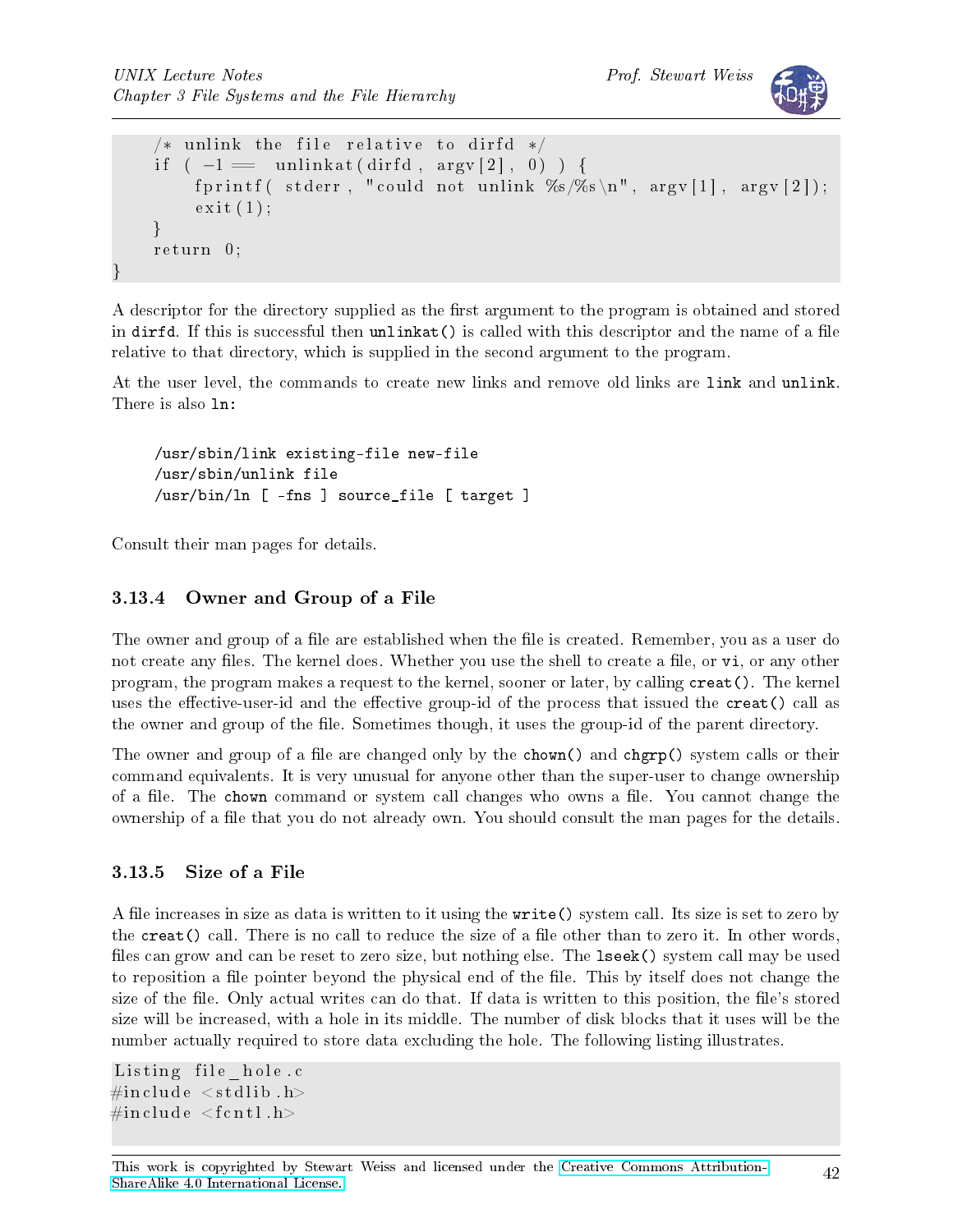

```
int main (int argc, char *argv\lceil \rceil)
{
    int fd;
     /* create a new file named file_with_hole in the pwd */if (( fd = creat ("file_with_hole", 0644 ) ) < 0ext{ext}(1);/* put a small string at the beginning */if (write (\text{fd}, \text{buffer}, 10) := 10)
         ext{ext}(1);/* seek 131072 = 2^17 bytes past the beginning of the file */
    if (\text{lse } k \text{ (fd }, 131072, SEEK\_SET ) = -1)ext{ext}(1);/* write a small string there as well. */
    if (\text{write}(\text{fd}, \text{enddata}, 10) := 10)ext{ext}(1);/* we now have a large file with a big hole. */
     ext{ext}(0);}
```
If you do an 1s -s1 on the file file\_with\_holes you will see that its size is 131082 bytes and uses 12 blocks. A block is usually 1KB.

```
$ ls -sl file_with_hole
12 -rw-r--r-- 1 stewart stewart 131082 Feb 21 20:09 file_with_hole
```
### 3.13.6 Modification and Access Time

Every i-node maintains three timestamps:

- st\_mtime, the time the file was last modified
- st\_ctime, the time the file attributes were last modified
- st\_atime, the time the file was last read

These three timestamps are set by the kernel as the file is accessed and modified. You have no control over st\_ctime, but you can change st\_atime and st\_mtime manually using the utime() system call:

```
#include <sys/types.h>
#include <utime.h>
int utime(const char *path, const struct utimbuf *times);
```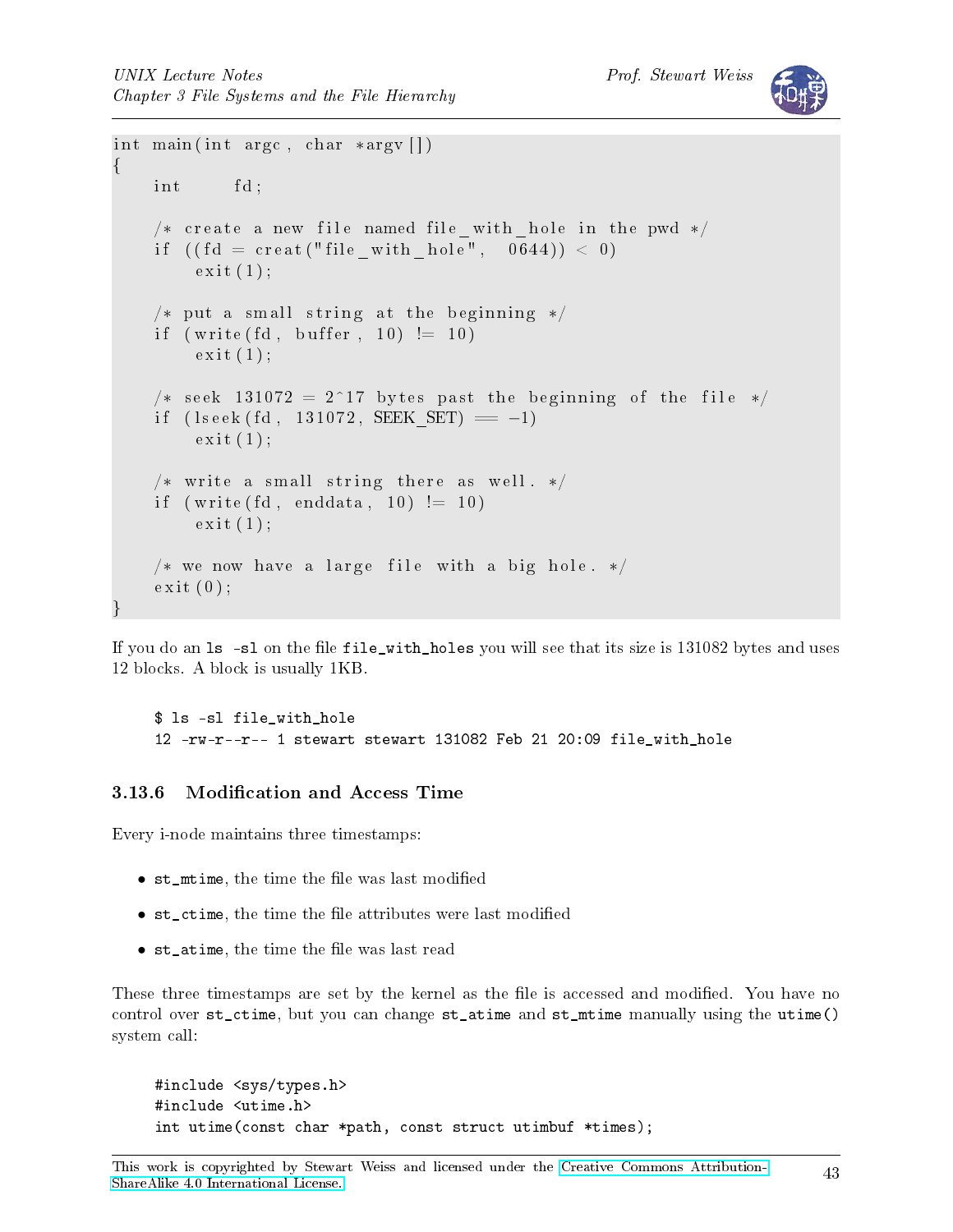

where a utimbuf is defined as

```
struct utimbuf {
    time t actime; /* access time */time t modtime; /* m odification time */} ;
```
It is possible to change the modification time of a file to a future time! The system does not check that any time values make sense. The listing below can be used to change the timestamps on a file to any time at all.

There are many system calls that affect the time stamps on a file. For example, when you remove an entry from a directory, the directory itself is modified and its st\_mtime value changes. If you list the contents of a directory, its st\_atime value changes.

```
Listing changefiletimes.c
\#\texttt{include}\ \ \texttt{<time}\ \ \texttt{.}\#\texttt{include}\ <\!\!\texttt{stdio}\xspace .h>\#\texttt{include}\ < \texttt{stdlib} .h>
\#\texttt{include}~<\texttt{string}~\text{.} h>\#\texttt{include}~<\texttt{sys}/\texttt{types}.h>
\#\texttt{include}~<\texttt{sys}/\,\texttt{stat} . h>\#\texttt{include}\> <\!\! \texttt{unistd}\> . h>\#\texttt{include}\ \texttt{ &} < \texttt{utime}\ \texttt{.} \texttt{h}>\#define CH ACCESS 1
\# \text{define } \text{CH MOD} \qquad 2// set clock back
// Given a time_t now, returns a new time_t by subtracting the days
\frac{1}{2} hours, minutes, and seconds specified
time t set clock back ( time t now, int days, int hours,
                                  int mins, int secs)
{
      struct tm time tm;
      time t newtime;
      local time r (\&now, \&timetm);
      time tm \cdot tm \text{ sec} \text{ -} = \text{ secs};
      time tm \cdot tm \text{ min } -= \text{ mins ;}time tm \cdot tm hour - hours;
      time tm \cdot tm \text{ mday } == \text{ days} ;
      newtime = mktime(\&time \tmtext{ }tm);return newtime;
}
```
void backdate ( const char\* fn, int mode, int times [ ], int size )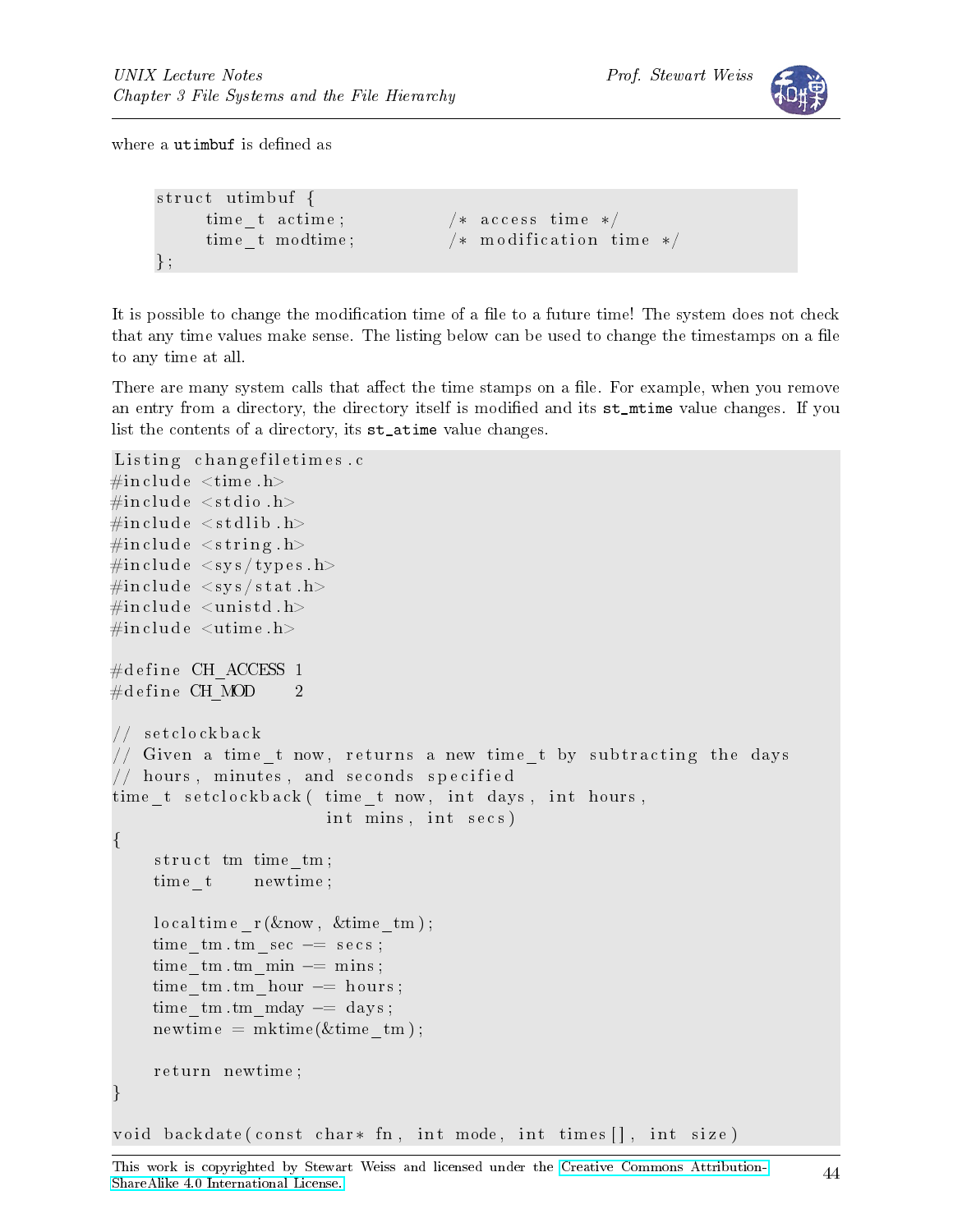{

}

{

```
struct stat buf;
     time t temp t;
     time t access t, mod t;
     struct utimbuf utbuf;
     if ( 4 \leq size ) {
          f printf (stderr, "wrong number of parameters to backdate. \langle n'' \rangle;
          ext{ext}(1);}
     if (-1) = \text{stat}( \text{fn}, \text{&buf} )perror ("Could not stat file.\n \n \begin{bmatrix}\n n' \\
 n''\n \end{bmatrix};
          ext{ext}(1);}
     time (\& access t);
     if ( mode & CH ACCESS ) {
         temp_t = set clock back(access_t, times[0], times[1],times [2], times [3];
          \text{access}_t = \text{temp}_t;
     }
     time (&mod t);if ( mode & CH MOD ) {
         temp_t = set clock back (mod_t, times [0], times [1],times [2], times [3];
         mod_t = temp_t;}
     utbuf actime = access t;
     utbuf . modtime = mod_t;
     if (-1 \equiv \text{utime} (\text{fn}, \text{ \&utbuf}) )perror ("Error changing times");
         ext{ext}(1);}
int main (int argc, char* argv \vert \vert)
     int i = 0;time_t now ;
     char ∗ tim e str;
     char filename [255];
     int times [4] = \{0, 0, 0, 0\};if ( \text{argc} < 2) {
          printf ("usage: %s filename days hours minutes seconds \n".
```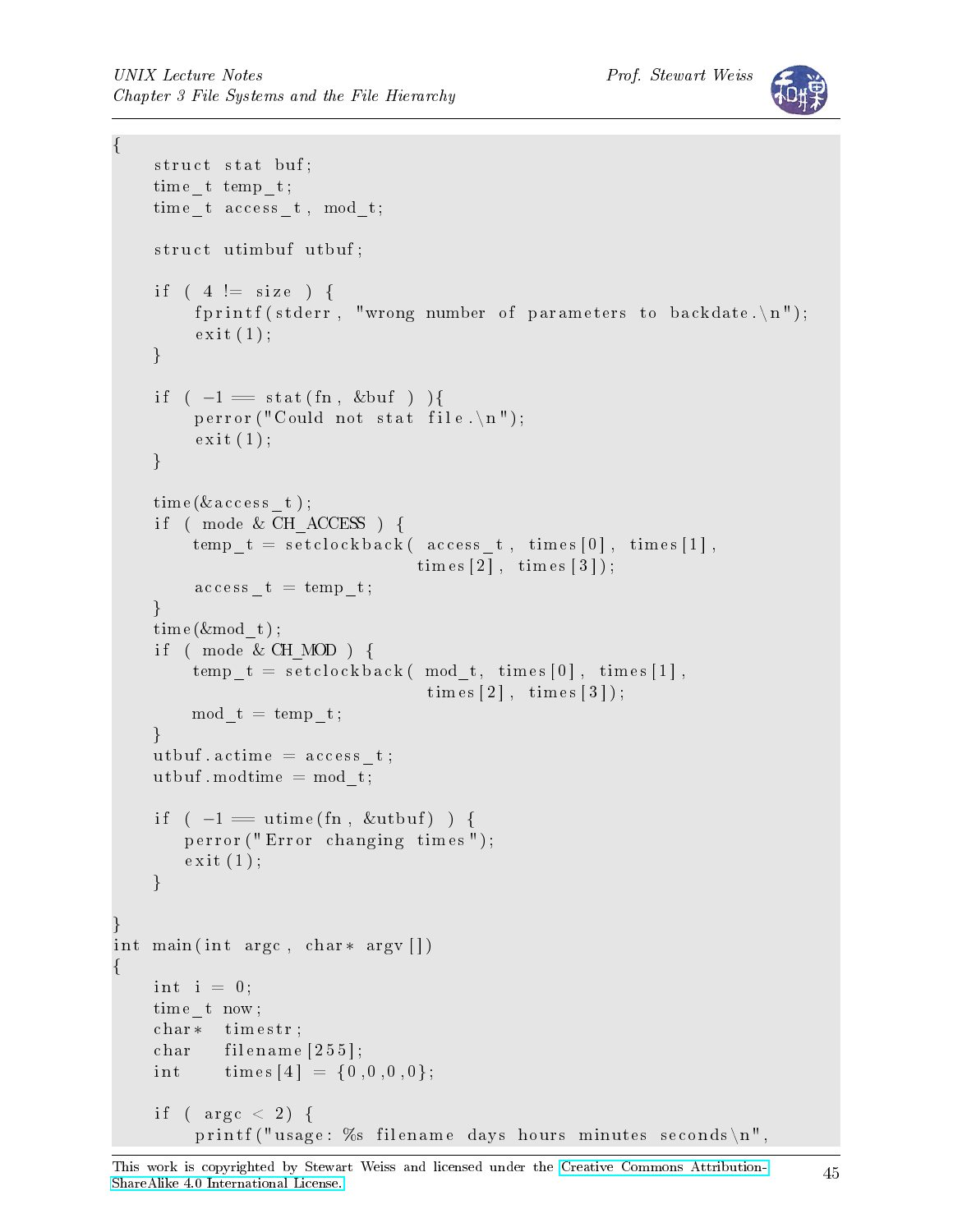```
argv[0];
     exit(1):
}
\text{stropy (filename }, \text{ argv [1]);}while ( (-\text{arg } c \ge 2) & (i < 4) ) {
     times [ i ] = \text{atoi} (\text{argv} [ i + 2 ]);i + +;
}
time (know);time str = c time (&now);backdate (filename, CH_ACCESS|CH_MOD, times, 4);
return 0;
```
# 3.13.7 Name of a File

}

The system call to rename a file is  $\texttt{rename}()$ :

```
#include <stdio.h>
int rename(const char *oldname, const char *newname);
```
It returns -1 on failure, 0 on success. **oldname** is the pathname of the file or directory to be renamed and newname is the new pathname. The behavior is complex, depending on whether oldname refers to a file, a directory, or a symbolic link, and whether newname already exists and whether it is on the same file system. To illustrate just some of the complexity:

- $\bullet$  If oldname specifies a file that is not a directory, then if newname exists, it must not refer to a directory. If newname exists and is not a directory, it is removed, and oldname is renamed to newname. The process must have write permission for the directory containing oldname and for the directory containing newname, since both are being changed.
- $\bullet$  If oldname specifies a directory, and if newname exists, it must refer to an empty directory. If so, it is removed, and oldname is renamed to newname. Additionally, newname cannot contain a path prefix that includes oldname. For example, you cannot rename /class\_stuff/notes to /class\_stuff/notes/systemcalls, because the old name /class\_stuff/notes is a path prefix of the new name and cannot be removed.
- As a special case, if oldname and newname refer to the same file, the function returns successfully without changing anything.

The process calling rename() must have appropriate permissions in all cases. A simplistic description is that **rename**() renames a file, and if this involves deleting a name from one directory and creating one in another, that is what it does. For complete details see the man page.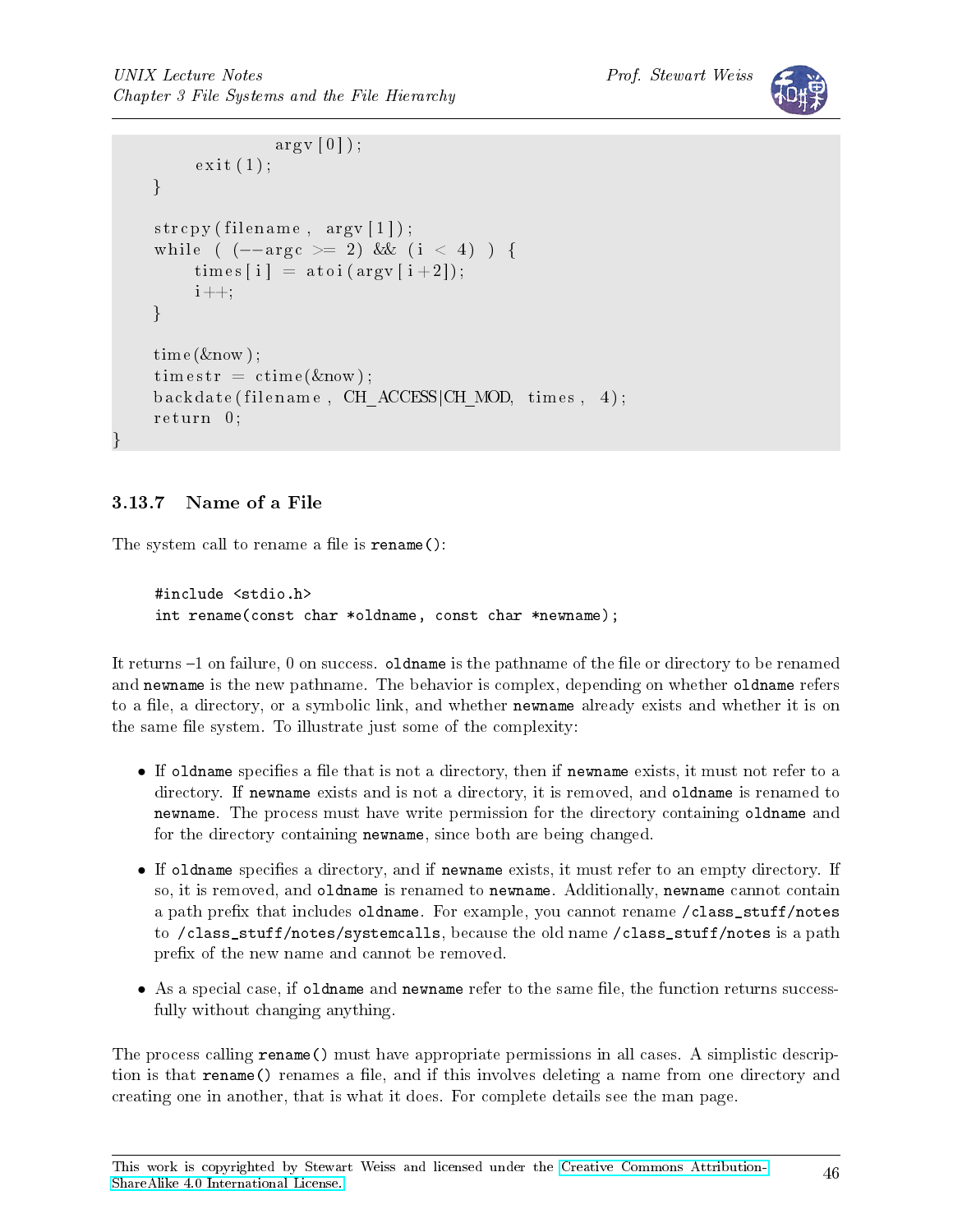

# 3.14 Traversing the Tree, Up and Down

Two common things that we do with trees are ascending them and descending them. By "ascending" we mean traveling from a given node to the parent and to the grandparent and so on until we reach the root. By "descending" we mean something more extensive, as there are many nodes in the subtree rooted at a given node  $-\infty$  mean visiting all nodes in that subtree in some specified order. This is a descent into the tree.

The first type of traversal is what the pwd command does; it travels from the current working directory up the tree so that it can display the path from the root to the current working directory. With a little research you will discover that there is a system call<sup>[15](#page-46-0)</sup>, getcwd(), that does exactly this. The second type of traversal is what recursive versions of commands such as ls, grep, chown, chmod, and many more, do, and what the find command must do as well. They start in the given directory and visit all files in the subtree rooted at that directory.

Both of these problems present interesting programming challenges and require us to learn a bit more about the file system and the file hierarchy. We will first solve the problem of finding the path to the current working directory. After that we will look at two different functions provided in the API for "walking" the file tree.

# 3.15 The pwd Command

Recall that the pwd command prints the absolute pathname to the current working directory. As a warm-up, we will exercise our knowledge of directories and i-nodes to make sure we understand the task that lies ahead. Specifically we will try to reconstruct a portion of a file hierarchy from limited information about i-numbers in a set of directories.

Suppose that we are given a directory named scratch that contains subdirectories that also have subdirectories, and so on. Each of these subdirectories may have regular files as well. The command

\$ ls -iaR scratch

will recursively display the i-numbers and filenames of all files within these directories, including entries for " $\cdot$ " and " $\cdot$ ..". The listing below shows the output of this command on a hypothetical directory named scratch, except that directory names that would ordinarily appear in the output and just displayed the files contained in them. From this listing, it is possible to reconstruct the file hierarchy rooted at scratch.

| 725.    |           |         | 732 stuff   |
|---------|-----------|---------|-------------|
| 449     |           |         |             |
|         | 753 temp  | 727.    |             |
|         | 727 test1 | $725$ . |             |
|         | 728 test2 |         | 729 file1   |
|         |           |         | 730 file2   |
| 731.    |           |         | 733 garbage |
| $728$ . |           |         |             |
|         | 733 junk  | 728.    |             |
|         |           |         |             |

<span id="page-46-0"></span><sup>15</sup>In Linux it is a system call. On other systems it is a library function.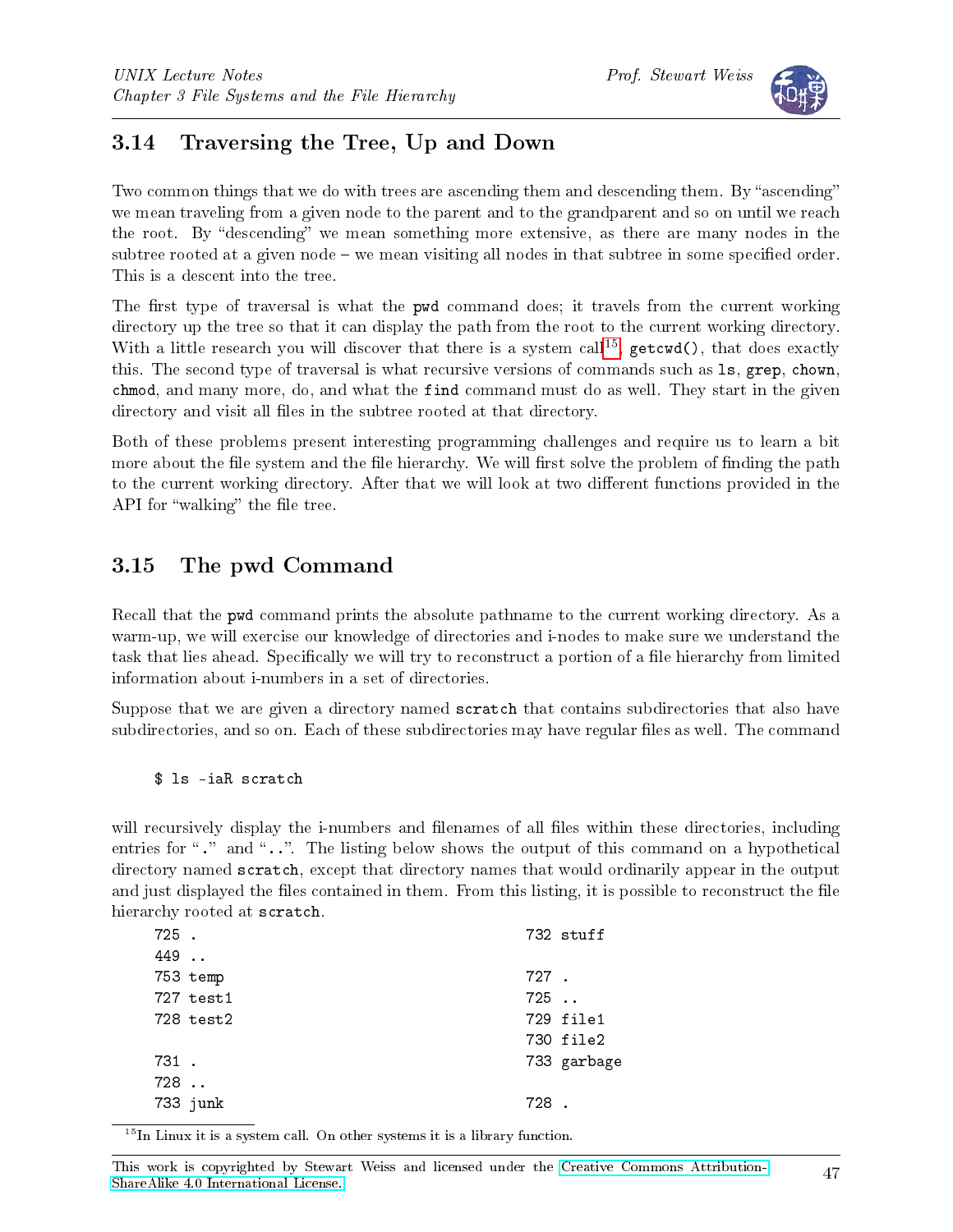Prof. Stewart Weiss



| 725 |          | 748 srcs |
|-----|----------|----------|
|     | 731 data | 729 temp |

Before reconstructing the hierarchy, you should be able to answer the following questions:

- What is the i-number of scratch?
- $\bullet$  Which filenames are links to the same file?

The key to reconstruction is to use the i-numbers of the parent entries to obtain their names, and use process of elimination for the rest. See Figure [3.6.](#page-47-0)



<span id="page-47-0"></span>Figure 3.6: Hierarchy below scratch directory

This exercise shows that the parent directory entries in a directory play a vital role in the hierarchy, because they are, in essence, back links. They are a way to ascend the tree.

### 3.15.1 Implementing the pwd Command

Suppose my working directory is chapter03, which is located in the directory unix\_demos, which is in class\_stuff, which is in cs82010, which is in home, which is in the root directory. Then typing pwd prints the path

#### /home/cs82010/class\_stuff/unix\_demos/chapter03

Of course when it starts, pwd does not "know" where it is. It is somewhere in a node of a very large tree, but it does not know the path to it. It could use an exhaustive search to find the path, starting at the root and recursively searching through every directory until it finds one whose inumber matches the i-number of the current working directory, but that would not be a very useful command. From the preceding exercise it should be clear that pwd has work backwards to construct the path, using the parent entries in the directories as it goes along.

### 3.15.2 About pwd

Before proceeding, let us note that the actual pwd command is very often a shell built-in, not a separate program. The easiest way to determine if it is a built-in or a program, at least on a Linux host, is to enter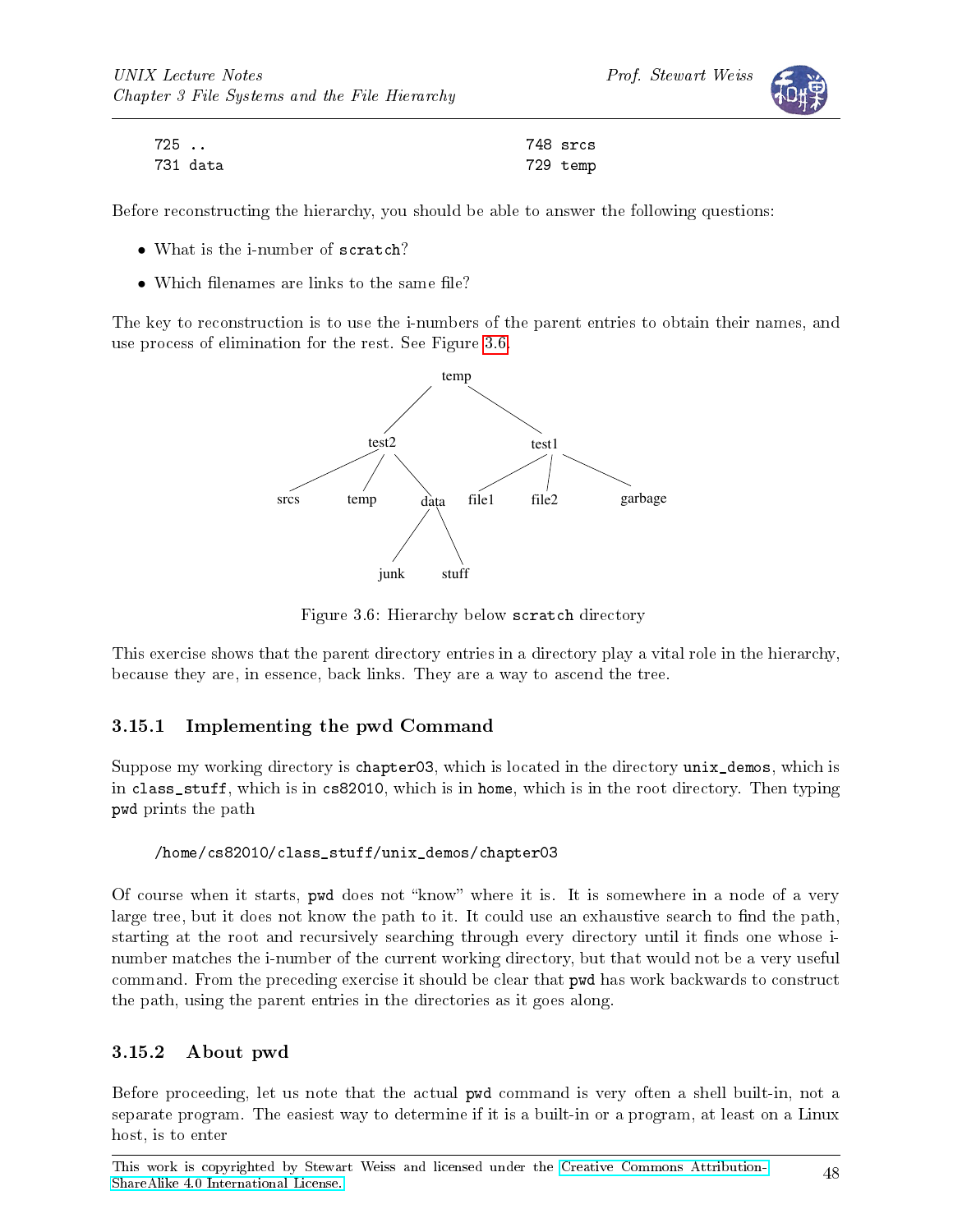

#### \$ type pwd

If it is a shell built-in, the reply will be

pwd is a shell builtin

If not, it will be the pathname to the executable, such as /bin/pwd. You can then use the file command to identify the type of file:

\$ file /bin/pwd /bin/pwd: ELF 32-bit LSB executable, Intel 80386, version 1 (SYSV), dynamically linked (uses shared libs), for GNU/Linux 2.6.9, stripped

which shows the type of executable it is. The shell built-in most likely just retrieves the value of the environment variable PWD, which is updated as the working directory is changed. The shell will use the kernel's getcwd() system call to accomplish this. We exclude the possibility of solving this problem by calling  $getcwd()$ ; that defeats the objective, which is in effect to write our own version of getcwd().

### 3.15.3 How pwd Works

How does pwd construct the path? It is not stored anywhere. In fact, no directory has information about where it is located except for that one little item - the dot-dot entry. The ".." in a directory always contains the i-number of the parent directory, with one exception: the root of the file system has no parent. If you list the i-numbers in the root directory you will see that . and .. have the same i-number:

 $$ cd /$  $$ 1s - iaf | grep ' \. /'$  $2 /$  $2 \ldots l$ 

This provides a stopping criterion for an iterative solution to printing the pathname. The idea is to do the following:

- 1. Record the i-number,  $n$ , of the current directory, i.e., the i-number for ".".
- 2. Change directory  $(c\ndot{a}$  (chdir()) to the parent directory.
- 3. Compare the i-number of the parent directory, which is now the current directory, to n. If the i-number of the parent directory is n, stop. Otherwise, find the name of the link with i-number n and append that name to the left of the current pathname, and append a  $''/''$  to the left of that, and go back to step 1.
- 4. Print the current pathname.

This algorithm seems like it should work. However, as we have to construct the string from the right end to the left end, it is easier to use a recursive solution. Recursion is never a fast strategy and you should not think that the real pwd is recursive, however, it is an easy way to create a working solution.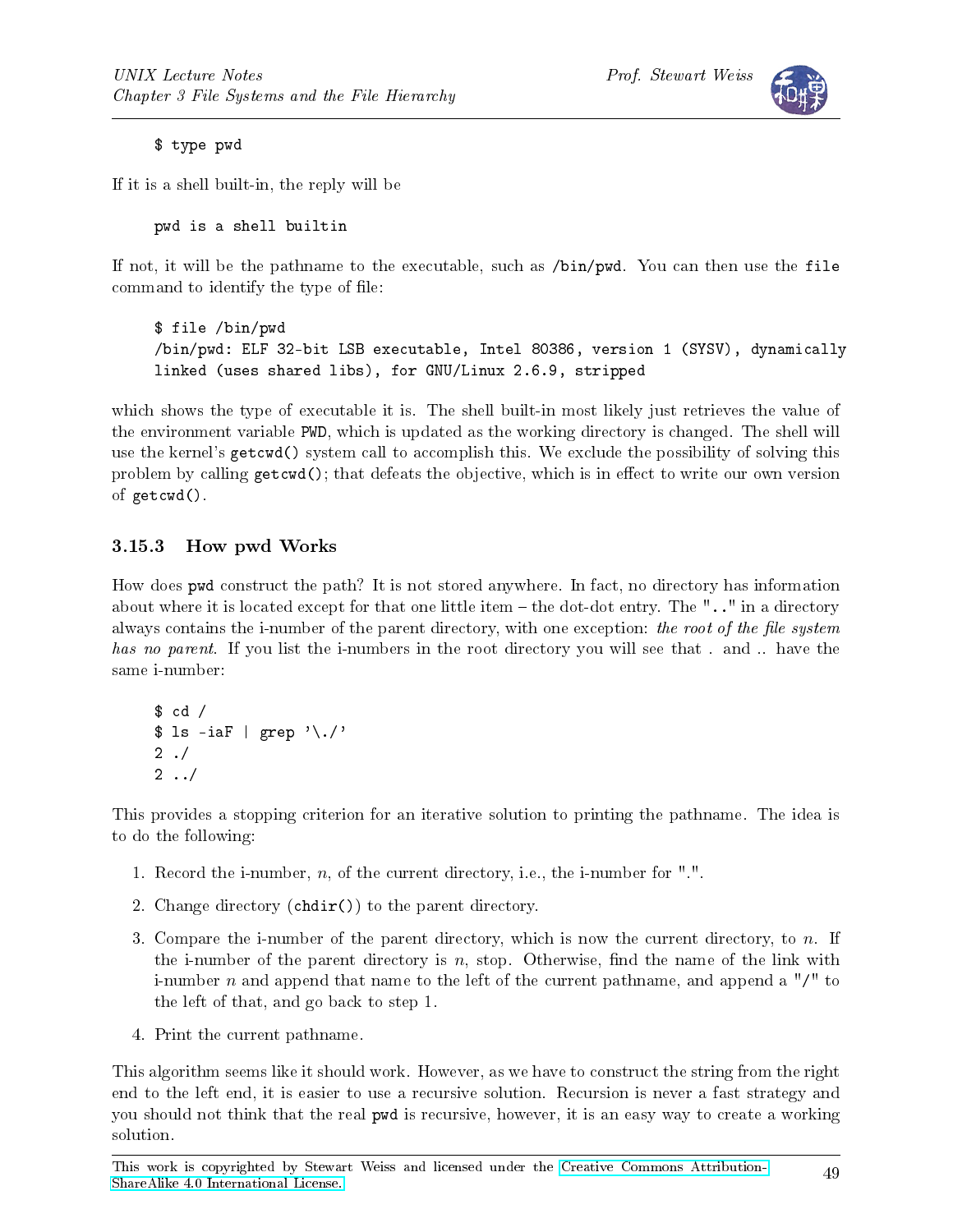



### 3.15.4 A First Version of pwd

The first version of pwd.c is below, named pwd1.c. As we will see shortly, this program does not work correctly. The bug is only exposed in limited conditions. Some comments are omitted from the listing to save space.

```
Listing 1. pwd1.c
\#\mathrm{include}\qquad\langle\,\mathrm{std}\,\mathrm{i}\,\mathrm{o}\;.\,\mathrm{h}\rangle\#\mathrm{include}\qquad<\mathrm{string}\;\; \mathrm{h}>\#\texttt{include} \langle stdlib.h>
\#in clude <sys/types.h>
\#\mathrm{include}\qquad\mathopen{<} \mathrm{sys}/\mathrm{stat} .h>
\#\texttt{include} < dirent .h>
// BUFSIZ is defined in stdio.h: it is the maximum string size
\#\text{define} MAXPATH BUFSIZ
// print_pwd prints the pwd to the string abs pathname and
// NULL-terminates it
void print pwd ( char * abs pathname );
// print path prints to str the path from / to the file
// specified by cur inum.
void print_path ( char* str, ino_t cur_inum );
// inum_to_name puts the filename of the file with i-node inum
// into string buf, at most len chars long and NULL–terminates it.
void inum to name ( ino t inum, char * buf, int len );
     get ino gets the i−node number of file fname, if that fname
// is the name of a file in the current working directory
// Returns 0 if successful, -1 if not.
int get ino ( char * fname, ino t * inum );
/∗∗∗∗∗∗∗∗∗∗∗∗∗∗∗∗∗∗∗∗∗∗∗∗∗∗∗∗∗∗∗∗∗∗∗∗∗∗∗∗∗∗∗∗∗∗∗∗∗∗∗∗∗∗∗∗∗∗∗/
int main (nt argc, char* argv [])
\{char path [MAXPATH] = "\langle 0"; \rangle / string to store pwd
      print_pwd( path );       // print pwd to string path
      \text{printf}(\text{''\%s}\ \text{''},\ \text{path}); \text{\hspace{0.5cm}} \text{\hspace{0.5cm}} \text{\hspace{0.5cm}} \text{\hspace{0.5cm}} \text{\hspace{0.5cm}} \text{\hspace{0.5cm}} \text{\hspace{0.5cm}} \text{\hspace{0.5cm}} \text{\hspace{0.5cm}} \text{\hspace{0.5cm}} \text{\hspace{0.5cm}} \text{\hspace{0.5cm}} \text{\hspace{0.5cm}} \text{\hspace{0.5cm}} \text{\hspace{0.5cm}} \text{\hspace{0.5cm}} \text{\hspace{0.5cm}} \text{\hspace{0.r et urn 0;
}
 /∗∗∗∗∗∗∗∗∗∗∗∗∗∗∗∗∗∗∗∗∗∗∗∗∗∗∗∗∗∗∗∗∗∗∗∗∗∗∗∗∗∗∗∗∗∗∗∗∗∗∗∗∗∗∗∗∗∗∗/
void print pwd ( char * pathname )
{
     ino_t inum ;
     get ino (" " , %inum ) ;
     print path ( pathname, inum );
}
```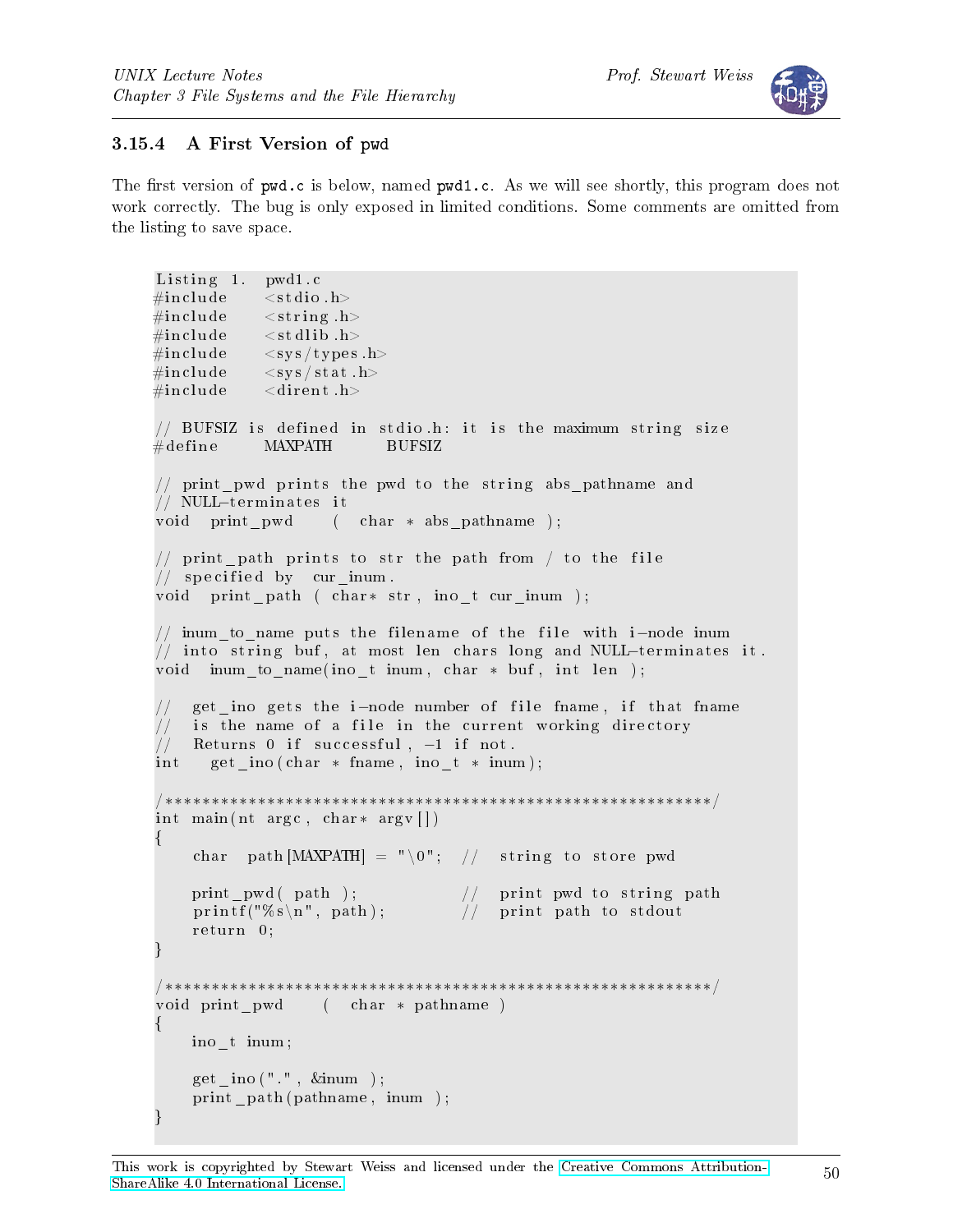

```
/∗∗∗∗∗∗∗∗∗∗∗∗∗∗∗∗∗∗∗∗∗∗∗∗∗∗∗∗∗∗∗∗∗∗∗∗∗∗∗∗∗∗∗∗∗∗∗∗∗∗∗∗∗∗∗∗∗∗∗/
void print_path ( char * abs pathname, ino t this inode )
{
    ino_t parent_inode ;
    char its name [ BUFSIZ ] ;
    // get inumber of parent
    get ino ("..", &parent inode );
    // At root iff parent inum = cur inum
    if (parent\_inode != this\_inode ) {
         chdir (\overline{\mathbb{R}} \cdot \mathbb{R}^n); // cd up to parent
         1/ get filename of current file
         \text{inum\_to\_name} (this_inode, its_name, BUFSIZ);
         // recursively get path to parent directory
         print_path (abs_pathname, parent_inode );
         strcat (abs pathname, "/");
         strcat (abs pathname, its_name);
    }
    e l s e
         strcat (abs pathname, "/");
}
/∗∗∗∗∗∗∗∗∗∗∗∗∗∗∗∗∗∗∗∗∗∗∗∗∗∗∗∗∗∗∗∗∗∗∗∗∗∗∗∗∗∗∗∗∗∗∗∗∗∗∗∗∗∗∗∗∗∗∗/
void inum to name ( ino t inode to find , char *namebuf ,
                     int buflen)
{
    \text{DIR} *dir_ptr;
    struct dirent *direntp;
    dir ptr = opendir (" ". ");
    if ( dir ptr = NULL ) {
         p error (\n\begin{array}{cc} \n\mathbf{m} & \n\mathbf{m} \\
\mathbf{m} & \n\end{array});
         ext{ (1)};
    }
    // search directory for a file with specified inum
    while ( ( direntp = readdir ( dir _ptr ) ) != NULL )
         if ( dirent p \rightarrow d ino == inode_to_find ) {
              strncpy ( namebuf, direntp->d_name, buflen);
              namebuf \lceil buflen -1 \rceil = \sqrt[3]{0};
              \text{closedir} ( dir ptr);
              r et urn;
         }
     fprintf(stderr, "\nError looking for i−node number %d\n",
             inode to find );
    ext{ (1)};
}
                                    /∗∗∗∗∗∗∗∗∗∗∗∗∗∗∗∗∗∗∗∗∗∗∗∗∗∗∗∗∗∗∗∗∗∗∗∗∗∗∗∗∗∗∗∗∗∗∗∗∗∗∗∗∗∗∗∗∗∗∗/
int get_ino ( char *fname, ino_t *inum )
\{struct stat info;
```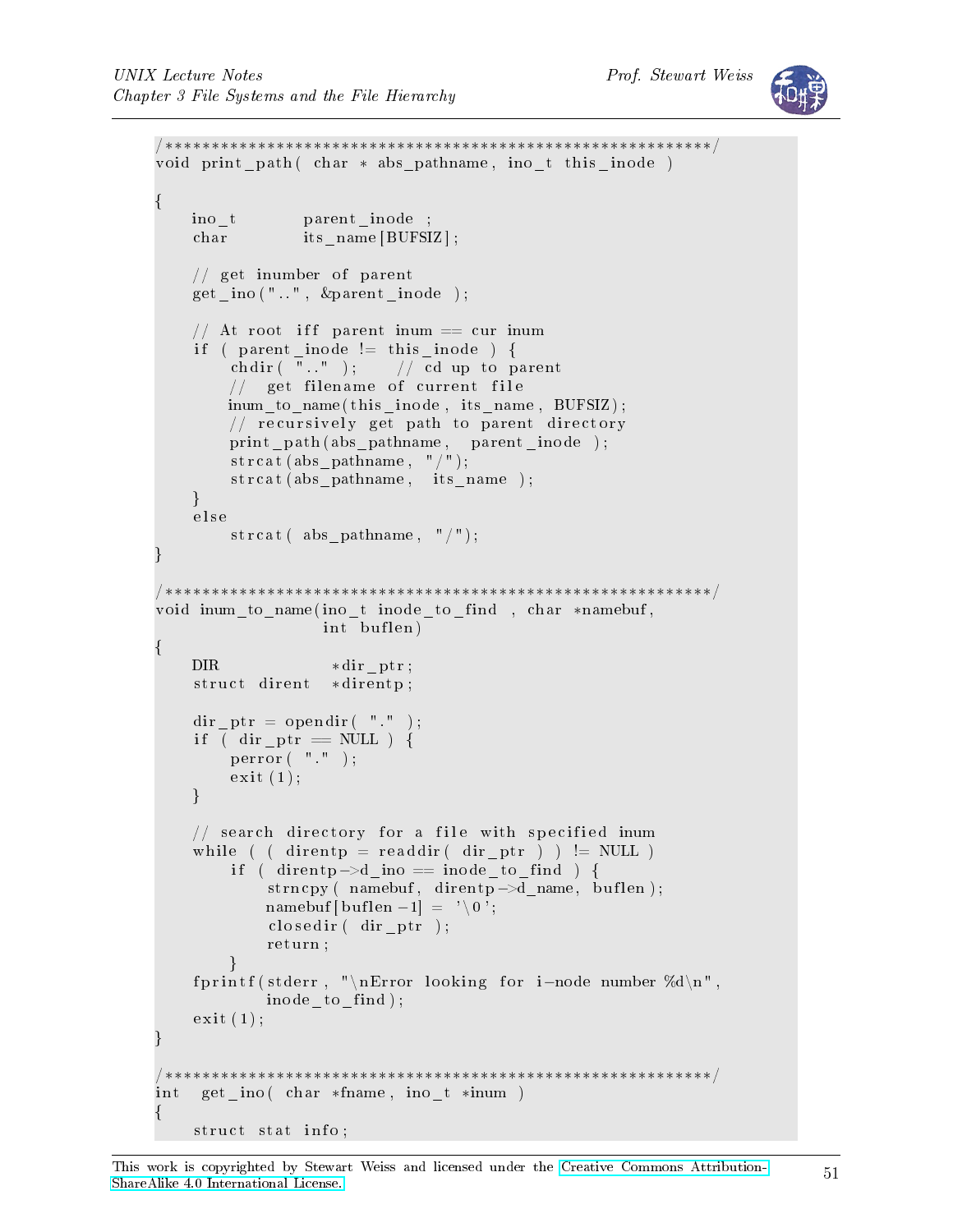}



```
if ( stat ( fname , \&info ) = -1 ){
    fprintf (stderr, "Cannot stat ");
    perror (fname);
    r et urn -1;
}
*inum = info.st in o;
r et urn 0;
```
The recursive function in the above listing is the **print\_path()** function. Given an i-number, this\_inode, of the current working directory file, it checks whether the i-number of the parent directory is equal to this\_inode. If they are equal, it stops the recursion, because this means it is at the root. In this case, it appends a slash, " $/$ ", to the pathname under construction. If it is not, it has to get the lename of the current working directory. Following the logic we described above, it does this by going up one level to the parent directory and looking for the i-number in that directory. When it finds it, it retrieves the name matching the i-number.

Therefore, it begins by getting the i-number of the parent directory into parent inode. It then compares parent\_inode to this\_inode, and if unequal it calls chdir("..") to step into the parent directory. Once in the parent directory, it calls inum\_to\_name() with this\_inode. The inum\_to\_name() call will store into its\_name the actual name of the directory with i-number this\_inode. print\_path() then makes a recursive call to itself, passing the i-number of the parent, parent\_inode, and the string in which it is constructing the pathname. In the recursive call, it is one step closer to the root of the file system, ensuring that the problem size is diminished. After the recursive call, we assume that the absolute pathname from the root down to the parent directory is in the argument abs\_pathname, so we append a slash followed by the file name we found for the current directory, its\_name, to abs\_pathname. and we return. If parent\_inode == this\_inode, then print\_path() appends a slash to abs\_pathname. When it does this, abs\_pathname is the null string, so when this program is called from within the root directory, it will display " $\gamma$ ".

The function that obtains the i-number of a filename is simple; it calls  $stat()$  with the given filename and returns the  $st\_ino$  member of the stat structure filled by the stat() call. The inum\_to\_name() function is a slightly more complex. It opens the current working directory and repeatedly reads the entries in the directory until it finds an entry with the given i-number. This is a linear search of the directory. It uses the readdir() call to retrieve a pointer to a dirent structure and pulls the name member out of the dirent structure. If it does not find an entry with the given i-number it prints an error message on the standard error stream.

Running the program from various directories, you should discover that

- most pathnames start with a leading double-slash instead of a single slash, and
- the root directory is correctly displayed as /.

Now try running the program from within a directory in a file system that has been mounted on the root file system. You will discover that either the program does not print the full absolute path, that it prints an incorrect path, or that it generates the error

Error looking for i-node number n

for some n. This is a result of the program's not taking into account the way in which file systems are mounted. In order to understand this, we will revisit how mounting works.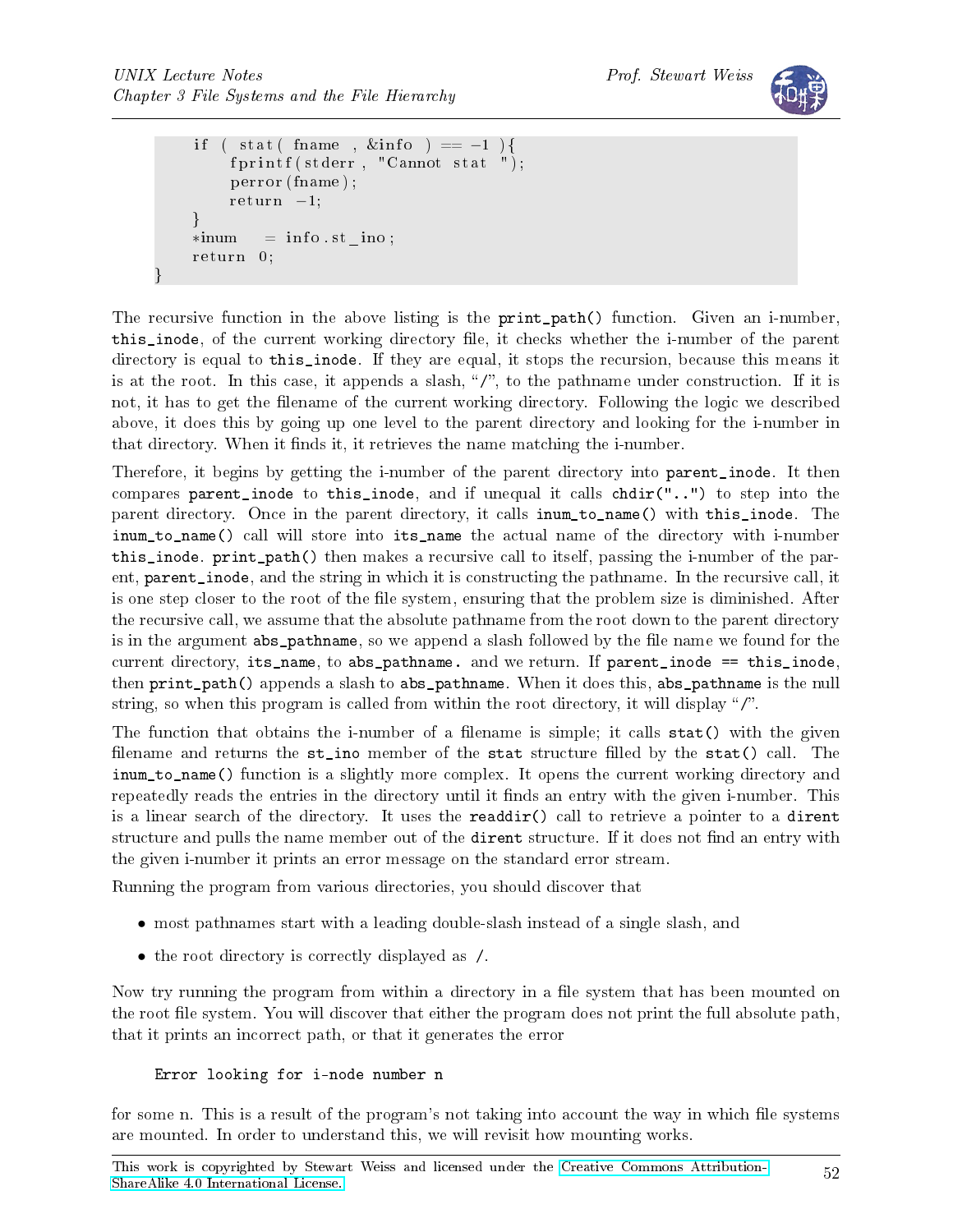### 3.15.5 Multiple File Systems: Mounting

Section [3.3](#page-0-0) introduced the concept of file system mounting. In UNIX, unlike DOS or Windows, all files on all volumes are part of a single directory hierarchy; this is achieved by mounting one file system onto another. What exactly do we mean by mounting one file system onto another? To make it clear, suppose that we have a root file system that looks in part like the one in Figure [3.7.](#page-52-0)



<span id="page-52-0"></span>Figure 3.7: Root file system before mount

It has a subdirectory named data with two subdirectories named a and c. Notice that c is not empty. Suppose this file system is located on one internal disk of the computer, and suppose that there is a second internal disk that contains its own file system, as shown in Figure [3.8.](#page-52-1) The second disk is represented by a device special file named  $/$ dev/hdb. There is a file system on this second disk, whose root has two subdirectories named staff and students, and students has subdirectories grad and undergrad. To make the files in this second file system available to the users of the system, it has to be mounted on a *mount point*. A *mount point* is a directory in the root file system that will be replaced by the root of the mounted file system.



<span id="page-52-1"></span>Figure 3.8: File system /dev/hdb

If the directory /data/c is a mount point for the /dev/hdb file system, then we say that /dev/hdb is mounted on  $\frac{\text{data}}{c}$ . The following mount command will mount the  $\frac{\text{dev}}{\text{label}}$  file system on  $\delta$  /data/c. It does not matter that c contains file links already; the mount merely hides them while it is there. They would disappear from view until the file system was unmounted, when they would reappear.

After this command, the root file system will be as in Figure [3.9.](#page-53-0)

<sup>\$</sup> mount /dev/hdb /data/c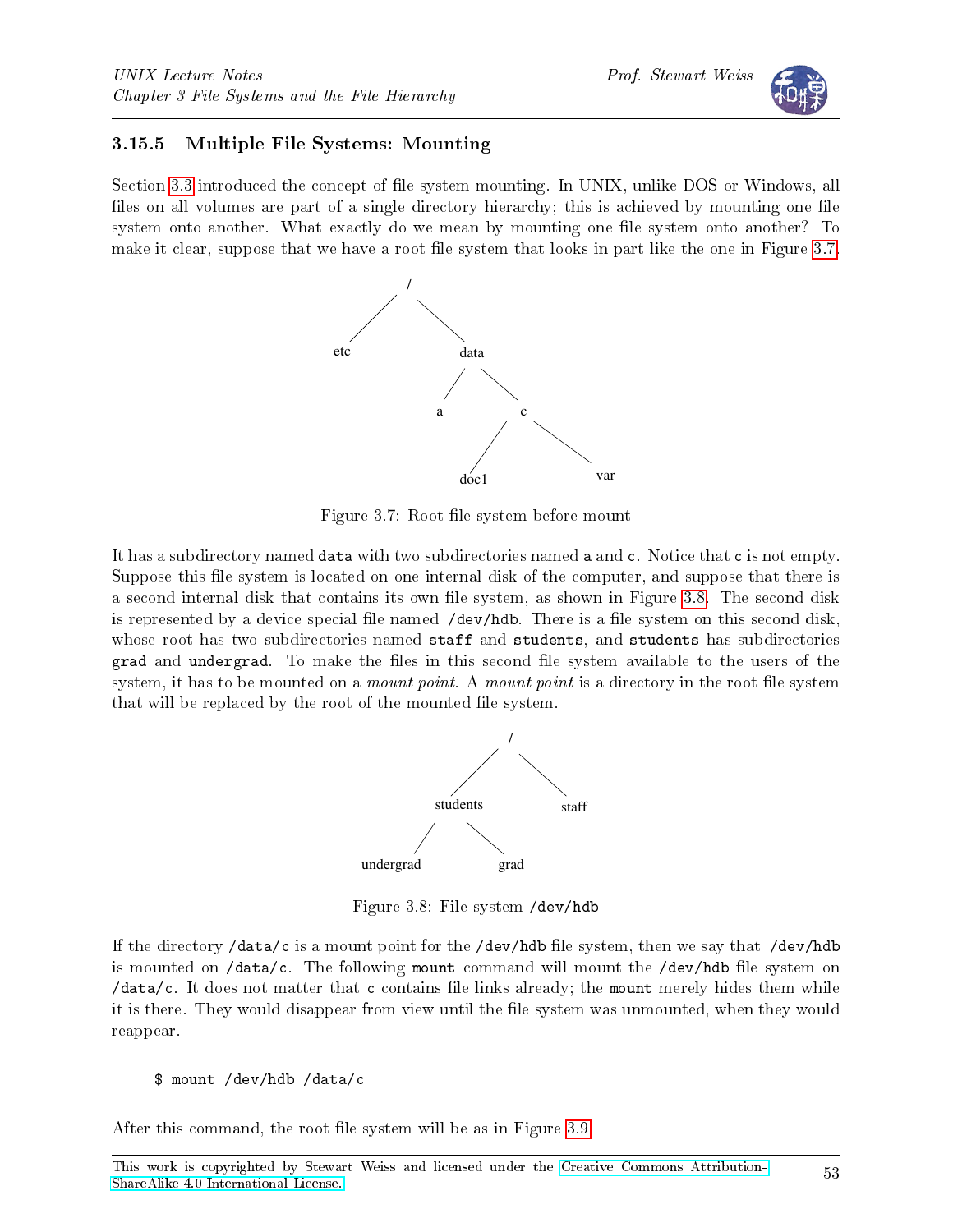



<span id="page-53-0"></span>Figure 3.9: Root system after mount of /dev/hdb

The absolute pathname of the grad directory would then be /data/c/students/grad.

In reality, we would have to specify the type of file system written on /dev/hdb, unless it is the default file system, and only the superuser is allowed to run the mount command, with a few exceptions, such as mounting removable storage devices such as CD-ROMs, DVDs, and USB devices.

When a directory becomes a mount point, the kernel restructures the directory hierarchy. The directory contents are not lost; they are masked by the root directory of the mounted file system. The kernel records in a list of mount points that this file system is mounted on this directory. Different versions of UNIX implement mounting in different ways. This relevant part of this discussion is that operations that traverse the tree can identify mount points because they are directories that are the roots of different file systems than their parents.

# 3.15.6 Duplicate I-node Numbers and Cross-Device Links

The advantage of mounting is that it simplifies the user's conceptualization and navigation of the file hierarchy. It is a single hierarchy. One problem that the kernel must deal with is that there may be many files with the same i-number, since i-numbers are unique only within a single file system. In fact, the root of every file system has i-number 2, and its  $" \dots"$  entry is also 2, so there will be many i-nodes with i-number 2. The kernel is able to distinguish i-nodes because i-nodes are also known by the name of the device on which they are located. On all modern UNIX systems, the i-node contains a member that stores the name of the device on which it is located. It is like having a dog tag on a dog; if the dog gets lost, someone can look at it and know where it came from. (I'll admit i-nodes can't wander around, but a process looking at a memory copy of an i-node may need to know which device it got it from.) So i-nodes are more accurately represented by (i-number, device number) pairs.

To pursue this line of thought, suppose there is a file in the root file system with  $i$ -number 52. Suppose it has a hard link named  $\delta$  data/a/doc1. Suppose also that, referring to the figure above, /dev/hdb has a file /students/undergrad/hwk1 with i-number 52. If UNIX allowed the creation of a hard link across the two file systems with the call

link( "/data/a/doc1", "/data/c/students/grad/doc1")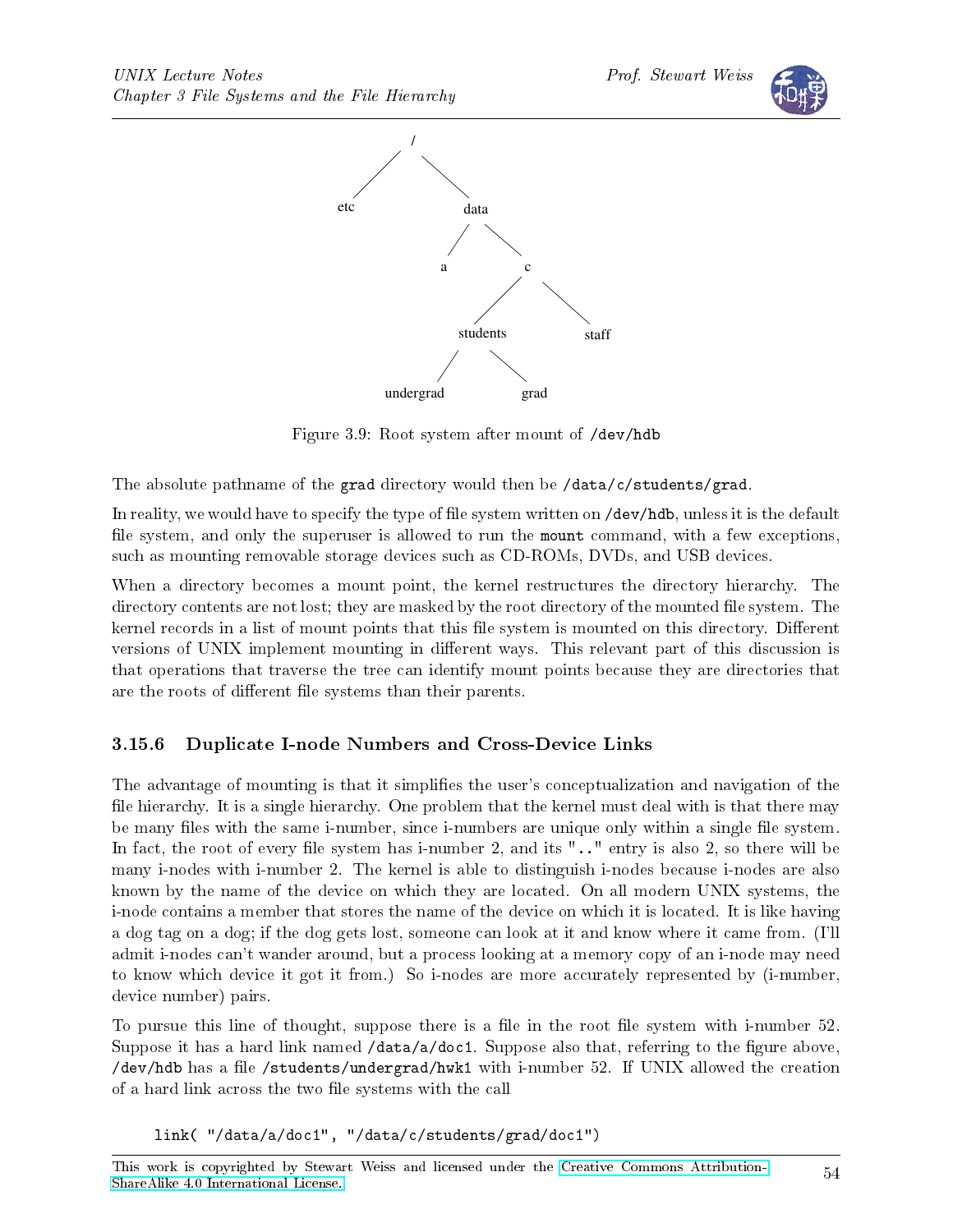

then, after the call, there would be two links in the /dev/hdb file system, each having the same i-number, but these i-numbers would refer to different i-nodes. This would break the file system, unless directories were able to store device numbers as well as i-numbers with file names, which would require rewriting almost the entire kernel. Therefore, UNIX systems generally do not allow anyone to create hard links that span across file systems. All hard links to a file must be in a single file system. For the same reason, you cannot use the rename() call to move a file across file systems. The rename() call makes a new name in the specified directory pointing to the original file. The call,

```
rename( "/data/a/doc1", "/data/c/students/grad/doc1")
```
would cause the file system to have two links to different files but with the same i-number.

# 3.15.7 A Second Version of pwd

It is now possible a correct implementation of the pwd command, which we call pwd2.c. The problem with the original program is what it does when it reaches a mount point as it works its way towards the root. Suppose that the current working directory is

### /data/mnt/backups/backup1/current\_backup/home/class\_stuff

and that  $\alpha$  /data/mnt/backups is actually a mount point on which the file system  $\alpha$  /dev/sdc1 has been mounted. The device /dev/sdc1 is an external drive that is mounted to backup and restore files as needed, and it has a top-level directory named /backup1, under which one can find the directory current backup/home/class stuff.

As our program ascends the tree, it eventually reaches the directory backup1. Suppose this has i-number 6643. When the program has made backup1 its current working directory, it obtains the i-number of its parent, which is the root of the mounted file system /dev/sdc1 and therefore has i-number 2.

It then changes directory to this parent directory, the /data/mnt/backups directory, and calls inum\_to\_name() with i-number 6643. inum\_to\_name() searches through the directory entries in the directory /data/mnt/backups, finds 6643, and sets its name to "backup1".

Then the program makes the next recursive call, in which this inode  $= 2$ . When it changes directory to its parent though, it has just crossed the mount point. There will not be a directory entry in this directory with the i-number 2. Although backups has i-number 2 as the root of the /dev/sdc1 file system, the directory for /data/mnt does not have a dirent entry for it with the i-number 2. As a result inum\_to\_name() will fail (unless by coincidence, it has an entry with inumber 2 for some other name); it will search through the entire directory and then report that it could not find i-number 2.

Although the dirent entry for backups in /data/mnt does not have i-number 2, its i-node does have that i-number. This is why, if we were to issue the command

#### ls -i /data/mnt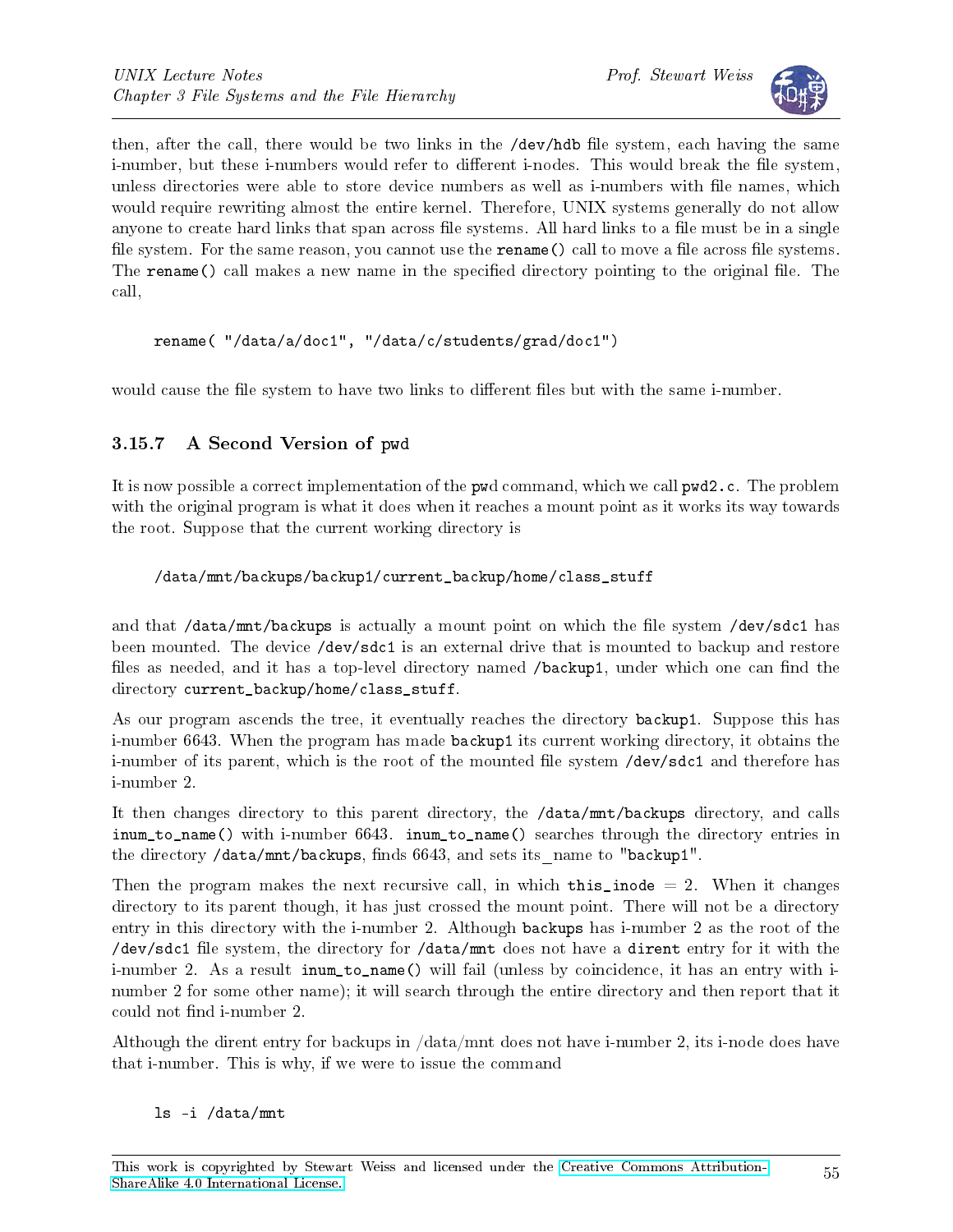

we would see the i-number 2 displayed for backups, because ls calls stat() to retrieve the i-node contents. We must do the same thing. We make several changes to make the program correct.

- 1. We replace get\_ino() by a function, get\_deviceid\_inode() that gets the i-number and device-id for the given file name. We call this function when the program starts so that we have the device-id of the current working directory, and pass it to the recursive function, print\_path().
- 2. We change the test within print\_path() for when we have reached the root: we have reached the root if and only if the parent i-number matches the child i-number and they have the same device ids, otherwise we are not there yet.
- 3. We change the way we find the name of the current directory in  $\texttt{inum_to_name}()$ . We pass inum\_to\_name() the device-id and the i-number of the current working directory. inum\_to\_name() calls stat() for every entry in the current working directory, trying to match the i-number and the device-id stored in that entry's i-node against the i-number and device-d it was passed. If the i-number and device match the pair passed to inum\_to\_name(), then the d\_name member of the dirent structure is the name of the current working directory, and this is what is returned to print\_path().
- 4. To fix the problem with the terminating slash, which should not be at the end of the path, we can keep a static variable in the recursive function that keeps track of the level of recursion. The trailing slash will only be printed if we are in a recursive call, not at the top-level call.

All of these changes are incorporated into pwd2.c, whose code is below in Listing 2.

```
Listing 2. pwd2.c\frac{1}{2} same includes as before
\#d efine MAXPATH BUFSIZ
/∗∗∗∗∗∗∗∗∗∗∗∗∗∗∗∗∗∗∗∗∗∗∗∗∗∗∗∗∗∗∗∗∗∗∗∗∗∗∗∗∗∗∗∗∗∗∗∗∗∗∗∗∗∗∗∗∗∗∗/
void print pwd ( char * abs pathname );
// print path prints to str the path from / to the file
// specified by \, cur_inum on the device with device id
// \text{ dev\_num} .
void print path ( char * str, ino t cur inum, dev t dev num );
// inum to name puts the filename of the file with inode inum
// on device with device number dev num into string buf, at
1/ most len chars long and 0 terminates it.
void inum_to_name ( ino_t inum, dev_t dev_num,
                     char * but, int len);// get\_dev\_ino gets the device id and the inode number of// file fname, if that fname is the name of a file in the
// current working directory. Returns 0 if success, -1 if not.
int get_deviceid_inode ( const char *fname, dev_t *dev_id,
                      ino_t ∗inum ) ;
```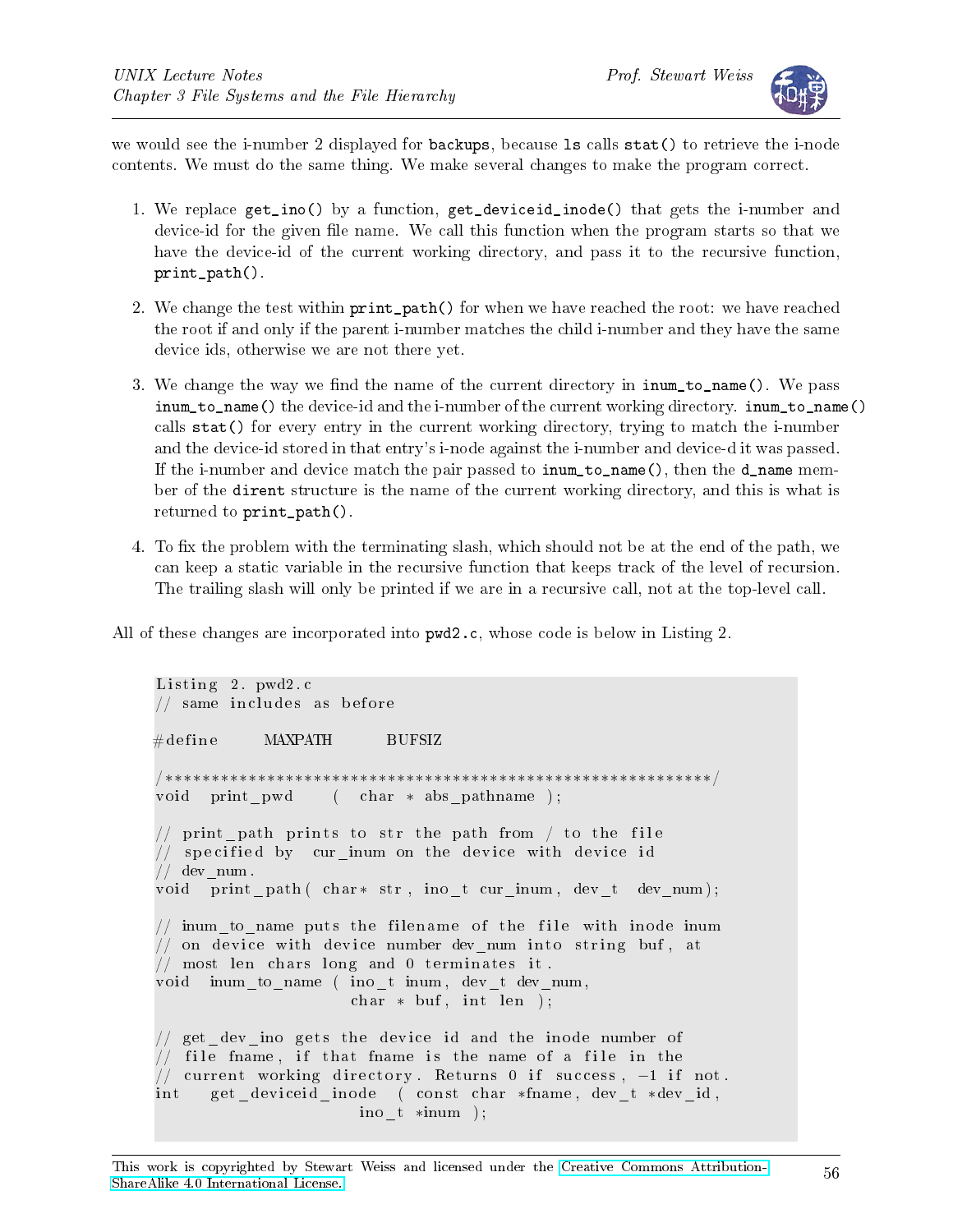

```
/∗∗∗∗∗∗∗∗∗∗∗∗∗∗∗∗∗∗∗∗∗∗∗∗∗∗∗∗∗∗∗∗∗∗∗∗∗∗∗∗∗∗∗∗∗∗∗∗∗∗∗∗∗∗∗∗∗∗∗/
int main (int argc, char* argv \vert \vert)
\left\{ \right.char path [MAXPATH] = "\setminus 0";
    print_pwd ( path ) ;
    print f("%s\n', path);
    return 0;}
/∗∗∗∗∗∗∗∗∗∗∗∗∗∗∗∗∗∗∗∗∗∗∗∗∗∗∗∗∗∗∗∗∗∗∗∗∗∗∗∗∗∗∗∗∗∗∗∗∗∗∗∗∗∗∗∗∗∗∗/
void print pwd ( char * abs pathname )
{
   ino_t inum ;
   dev t devnum;
    get deviceid inode (".", &devnum, &inum );
    print_path (abs_pathname, inum, devnum);
}
/∗∗∗∗∗∗∗∗∗∗∗∗∗∗∗∗∗∗∗∗∗∗∗∗∗∗∗∗∗∗∗∗∗∗∗∗∗∗∗∗∗∗∗∗∗∗∗∗∗∗∗∗∗∗∗∗∗∗∗/
void print_path ( char * abs pathname,
                   ino t this inode,
                   dev_t this_dev )
// Recursively prints path leading down to file with this
// inode on this dev Uses static int height to determine
  which recursive level it is in
{
    ino_t parent_inode ;
    char its name [ BUFSIZ ] ;
    dev t dev of node,
                dev of parent;
    static int height = 0;
    // get device id and inumber of parent
    get deviceid inode ("..", &dev of parent, &parent inode );
    // At root iff parent inum = cur inum & device ids
    // are same
    if ( ( parent_inode != this_inode )|| ( dev_of_parent != this dev) ) {
        chdir( " " );
        inum to name (this inode, this dev, its name, BUFSIZ);
        height++; // about to make recursive call
        print_path (abs_pathname, parent_inode, dev_of_parent);
        strcat (abs\_pathname , \n  its_name );if ( 1 < height)
            /* Since height is decremented whenever we
             ∗ leave call it can only be > 1 if we have not
                yet popped all calls from the stack
             ∗/
```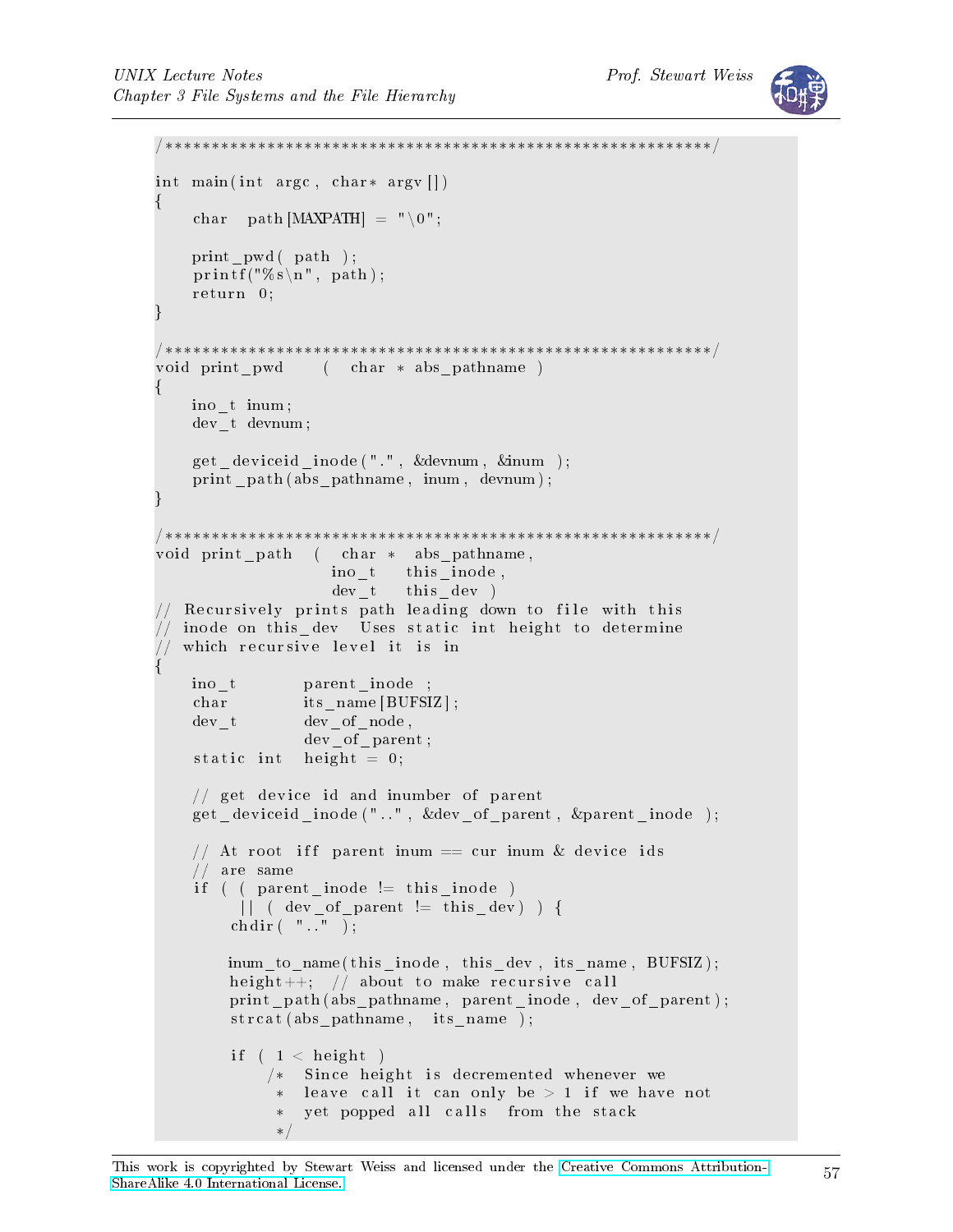```
strcat (abs pathname, "/" );
         height -;
    }
    else // must be at root
          strcat (abs_pathname, "/");
}
/∗∗∗∗∗∗∗∗∗∗∗∗∗∗∗∗∗∗∗∗∗∗∗∗∗∗∗∗∗∗∗∗∗∗∗∗∗∗∗∗∗∗∗∗∗∗∗∗∗∗∗∗∗∗∗∗∗∗∗/
void inum_to_name(ino_t inode_to_find, dev_t devnum,
                    char *name, int but len){
    DIR ∗dir ptr;
    struct dirent *direntp;
    struct stat statbuf;
    if ( NULL = (dir ptr = opendir ( "." ) ) ) {
         p error (\n\begin{array}{cc} \n\mathbf{m} & \n\mathbf{m} \\
\mathbf{m} & \n\end{array});
         ext{ext}(1);}
    while ( ( direntp = readdir ( dir ptr ) ) != NULL ) {
         if ( -1 = (stat (direntp - > d_name, kstatbuf)) ) {
                fprint(f (stder, "could not stat");p error (dirent p ->d_name) ;
                ext{ext}(1);}
         if ( ( statbuf st ino = inode to find ) &&
               ( statbuf.st dev = devnum ) ) {
             \text{strncpy} ( name, dirent p \rightarrow d\_name, buflen);
             name [ buflen -1] = '\0'; // just in case
             \text{closedir} ( dir ptr);
             r et urn;
         }
    }
    fprintf (stderr, "Error looking for i-node %d\n",
             inode_to_ find ) ;
    ext{ (1)};
}
/∗∗∗∗∗∗∗∗∗∗∗∗∗∗∗∗∗∗∗∗∗∗∗∗∗∗∗∗∗∗∗∗∗∗∗∗∗∗∗∗∗∗∗∗∗∗∗∗∗∗∗∗∗∗∗∗∗∗∗/
int get_deviceid_inode ( const char *fname, dev_t *dev_id,
                   ino_t ∗inum )
{
    struct stat info;
    if ( stat ( fname , &\sin f \circ = -1 ){
         fprintf (stderr, "Cannot stat ");
         perror (fname);
         r et urn -1;
    }
    *inum = info.st \text{ino};
    *dev id = info st dev;
    r et urn 0;
}
```
This concludes the implementation of the pwd command.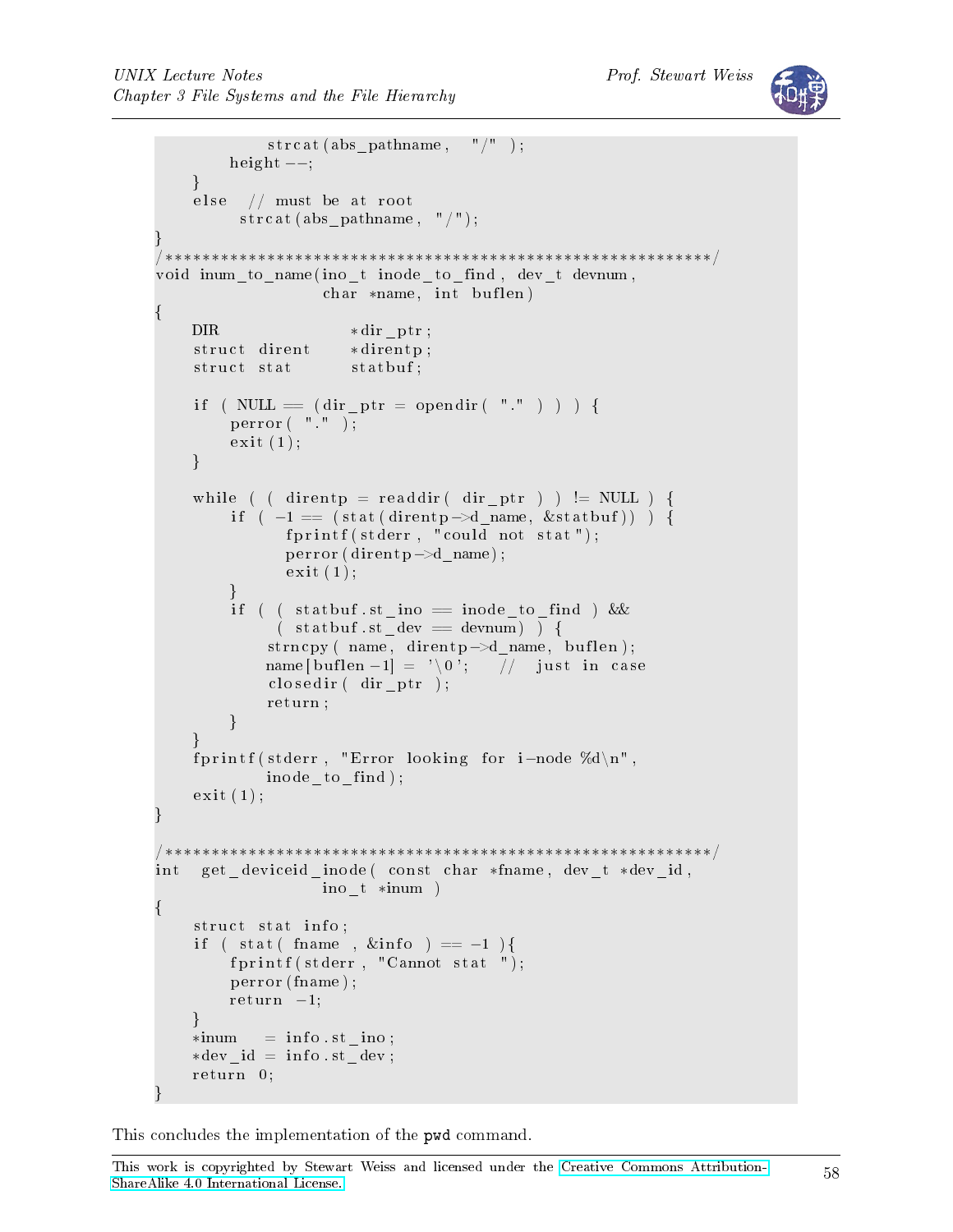

### 3.15.8 Symbolic Links

Users should be able to create links across file systems, and they should also be able to make links to directories. For example, I might have a directory,

#### /data/c/sweiss/development/sourcecode/c-sources

that I access frequently while working on lecture notes. If my lecture notes are in /data/c/sweiss/classes/notes, then it would be convenient to have a directory

#### /data/c/sweiss/classes/notes/c-sources

that is just a link to the c-sources directory under sourcecode. Then if my working directory were /data/c/sweiss/classes/notes, I could type

\$ ls c-sources

and it would display the contents of /data/c/sweiss/development/sourcecode/c-sources.

Similarly, users should not be limited in their ability to make links to files. The fact that the file system depends on the uniqueness of i-numbers within a file system should not limit a user's ability to make links that are convenient, even if they span file systems.

For these reasons, most UNIX systems provide an alternative kind of link called a *symbolic link* (or soft link). A symbolic link is a file that contains a reference to the name of the file to which it links. The command  $\ln$  -s creates a symbolic link instead of a hard link. To illustrate, suppose we have a directory named temp, and inside it we run the commands

\$ who > users \$ ln users whoson # hard link \$ ln -s users ulist # soft link \$ ls -1i 628 lrwxrwxrwx 1 sweiss staff 5 Aug 30 00:22 ulist -> users 614 -rw------- 2 sweiss staff 676 Aug 30 00:22 users 614 -rw------- 2 sweiss staff 676 Aug 30 00:22 whoson

You can see a new notation. First, the "1" in the file type specifies that the file is a symbolic link. Second, the notation "ulist -> users" indicates that ulist is a symbolic link to the file users. The symlink() system call does the same thing.

Symbolic links are actual files. They have i-nodes, as demonstrated above. But the i-node contains different information than the i-node of a hard link, and it refers to the name of the file to which it is linked. In other words, the actual filename is stored in the link.

Symbolic links can be broken easily. If I now type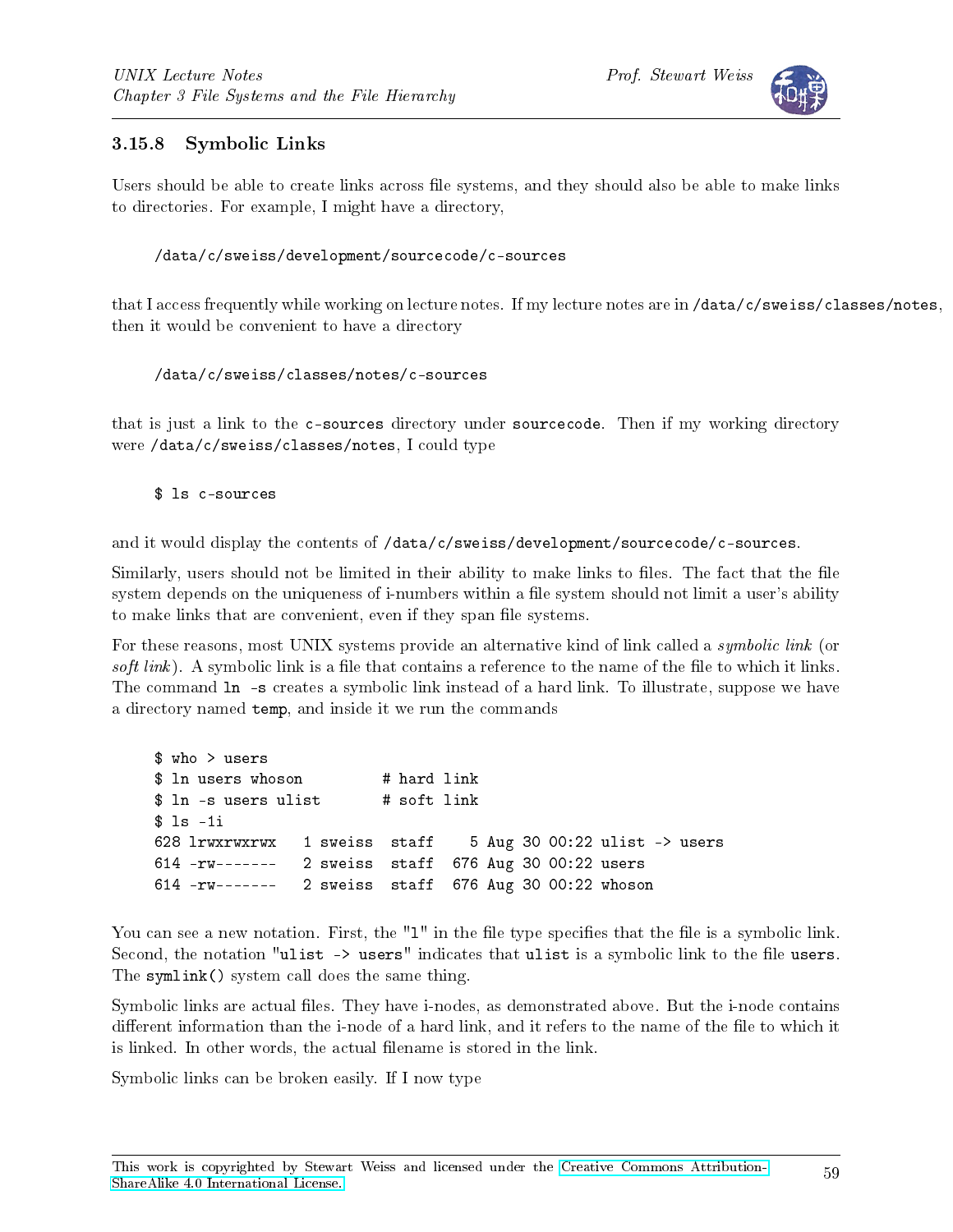

```
$ rm users
rm: remove users (yes/no)? y
$ ls -li
total 4
628 lrwxrwxrwx 1 sweiss student 5 Aug 30 00:22 ulist -> users
614 -rw------- 1 sweiss student 676 Aug 30 00:22 whoson
$ more ulist
ulist: No such file or directory
```
you see that ulist still points to users, even though it does not exist. This is not an error. The error only occurs when the process tries to access the file.

### 3.15.9 System Calls Related to Symbolic Links

The following system calls are related to the use of symbolic links.

#include <unistd.h> int symlink(const char \*oldpath, const char \*newpath); int readlink(const char \*path, char \*buf, size\_t bufsiz); int lstat(const char \*file\_name, struct stat \*buf);

The system call that creates symbolic links is symlink(). The readlink() call obtains the name of the file to which a symbolic link is pointing. The 1stat() call obtains a stat structure for a file that is a link, not the file to which it is linked.

# 3.16 Tree Walks

There are four different ways that we can visit all of the nodes in a given subtree of the hierarchy:

- Write our own recursive function to traverse the tree;
- Write a non-recursive function to traverse the tree;
- Use the  $n$ ftw() POSIX library function;
- Use the fts() function available in systems including the 4.4BSD API.

Commands such as grep, chmod, chown, rm, cp, and chgrp use the fts() functions to perform their recursive tree traversals. The GNU version of the ls command, written by Richard Stallman and David MacKenzie, uses internal stacks and queues to recurse the tree. The GNU find command, originally written by Eric Decker, uses mutually recursive functions whereas the versions on BSD systems use the fts() functions. In this section we describe the functions provided by the libraries, beginning with the POSIX nftw() function and following with fts().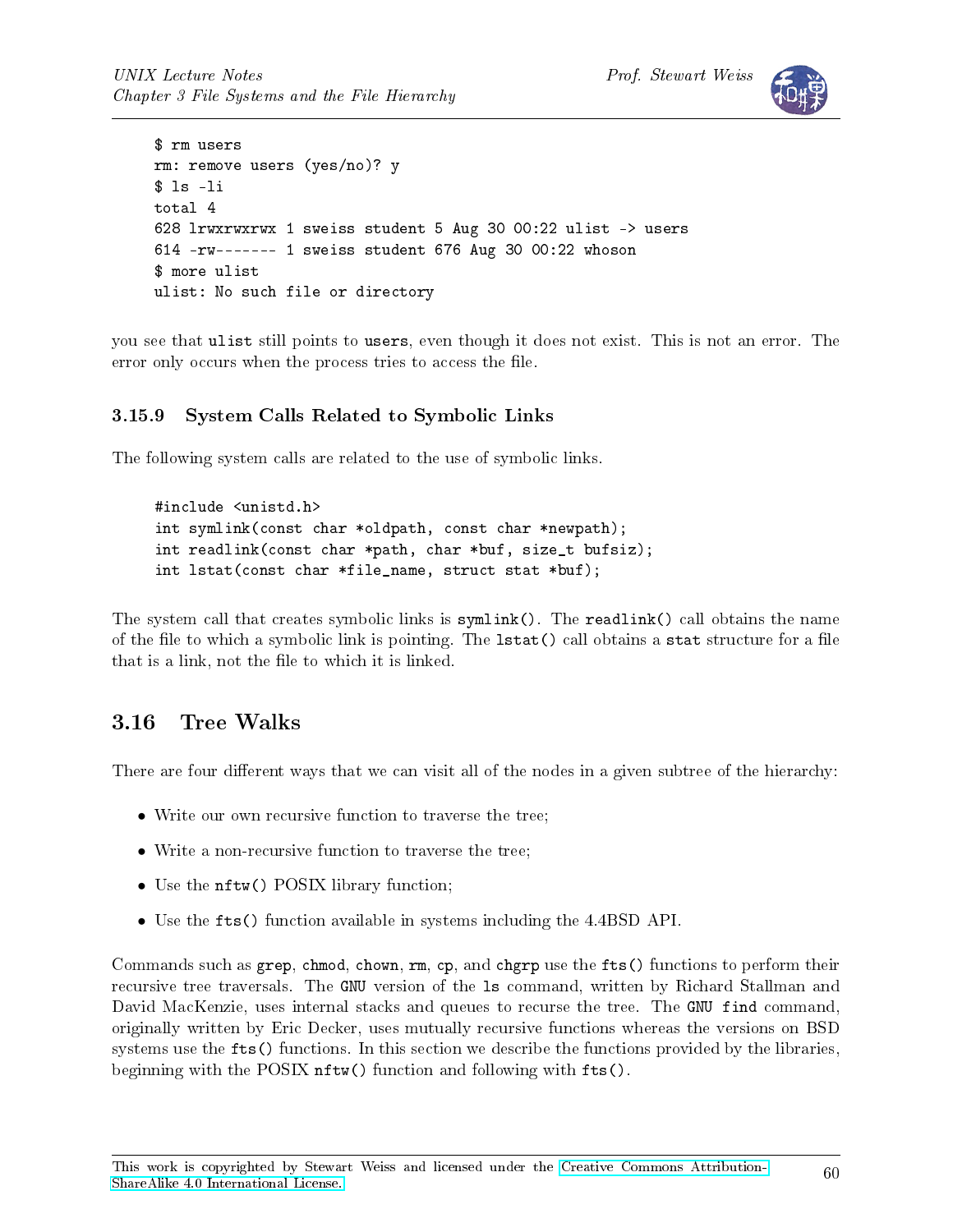

## 3.16.1 The nftw() Tree Walk Function

nftw() replaces the older ftw() function, which still exists, but is deprecated. Its prototype is

```
#include <ftw.h>
int nftw(const char *path,
         int (*fn)(const char *, const struct stat *, int, struct FTW *),
         int fd_limit, int flags);
```
The nftw() function recursively descends the directory hierarchy rooted in path. For each object in the hierarchy, it calls the function pointed to by fn, passing it

- a pointer to a null-terminated character string containing the pathname of the object (e.g. a file's path from the root of the walk),
- $\bullet$  a pointer to a stat structure containing information about the object, filled in as if stat() or lstat() had been called to retrieve the information,
- an integer that gives more information about the object, whose value is one of the following predefined constants:

FTW\_D The object is a directory.

- FTW\_DNR The object is a directory that cannot be read. The fn function shall not be called for any of its descendants.
- FTW\_DP The object is a directory and subdirectories have been visited. (This condition occurs if the FTW\_DEPTH flag is included in flags.)
- FTW\_F The object is a file.
- FTW\_NS The stat() function failed on the object because of lack of appropriate permission. The stat buffer passed to  $(*fn)$  is undefined. Failure of stat() for any other reason is considered an error and nftw() returns -1.
- FTW\_SL The object is a symbolic link. (This condition occurs if the FTW\_PHYS flag is included in flags.)
- FTW SLN The object is a symbolic link that does not name an existing file. (This condition shall only occur if the FTW PHYS flag is not included in flags.)
- $\bullet$  a pointer to an FTW structure, which is defined as

```
struct FTW {
     int base;
     int level;
};
```
The FTW structure gives syntactic information about the filename and depth information about its place in the search. Specifically, the value of base is the offset of the object's filename in the pathname passed as the first argument to  $(*fn)$ . This makes it possible to extract the filename from the pathname easily. The value of level indicates depth relative to the root of the walk, where the root level is 0. For example, if the pathname of the file is documents/pictures/2012/january/nyc,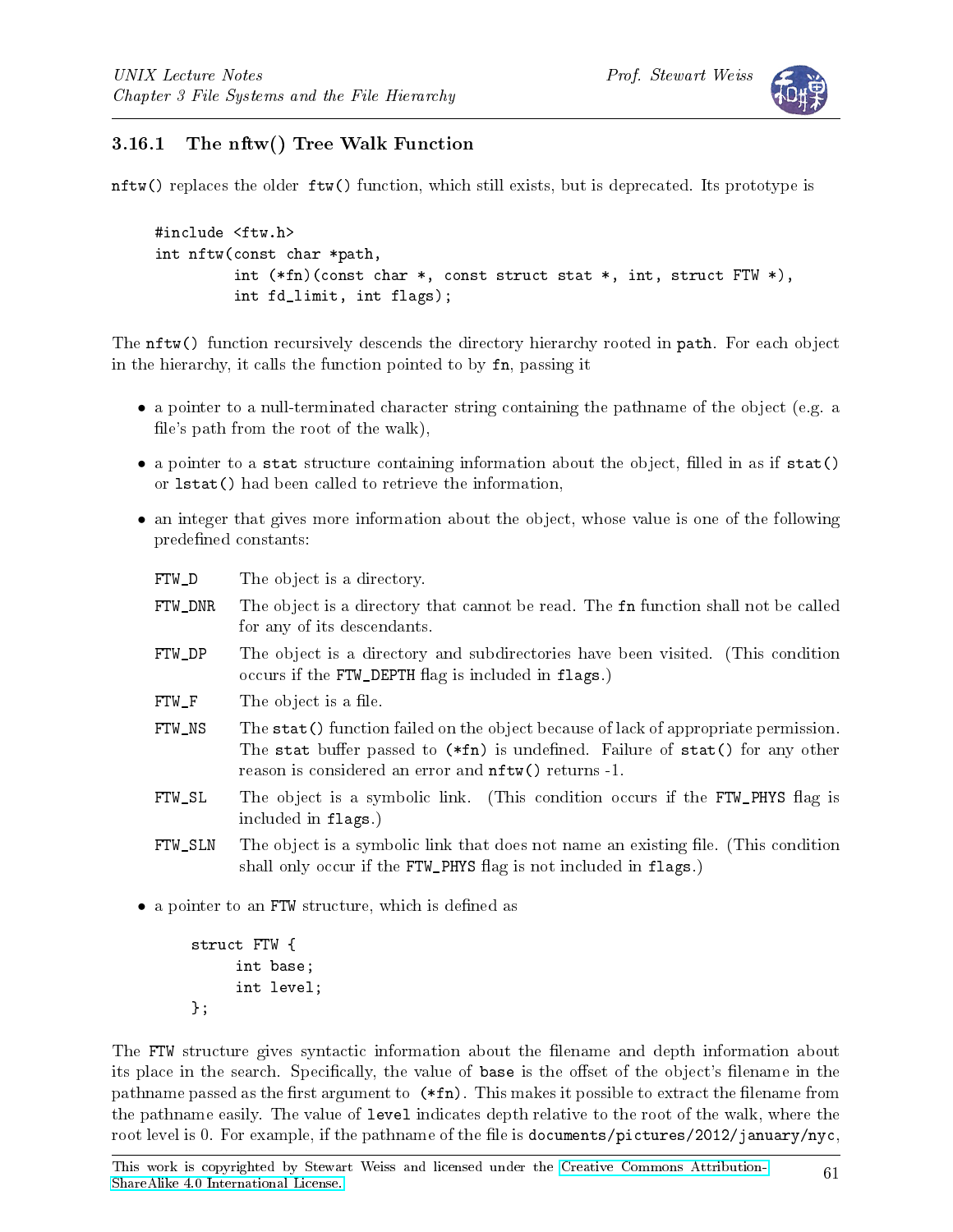

and nyc is the file object being processed by the call to  $(*fn)$ , then base would be the length of the string "documents/pictures/2012/january/" and level would be 4, since nyc is at level 4 in the tree rooted at documents.

The  $(*fn)$  function is a programmer-defined function that is called for every object that  $ntfw()$ visits in the tree. It can have any semantics provided that has the prototype described above. The function has access to the information returned by a call to stat() as well as information contained in the integer flag. It can be designed to extract and utilize this information, but the problem, which is a big one, is that the function has no hooks to pass in user-supplied data or pointers, so that it is not possible to use this function to modify any variables unless they are globally scoped. For example, to do something relatively simple such as computing the total number of bytes used by all objects in the subtree rooted at a given directory, and printing that value when it is totaled, we would either have to make it a static variable within  $(*fn)$  and do a post-order traversal, printing only when we return to the root directory, or declare the variable outside of the function with file scope and do any printing in the function that calls nftw() when the call terminates. It is expected that the programmer will use global variables when using this function. This will be clear when we look at the example code below. We will have more to say about this below.

The third parameter to the **nftw**() function itself is an integer fd limit that sets the maximum number of file descriptors that should be used by  $nftw()$  while traversing the file tree. Only one descriptor is needed for each level of the tree. If fd limit is smaller than the depth of the tree, then performance will be degraded because the function will have to keep opening and closing directories.

The last parameter is a flag consisting of a bitwise-OR of zero or more of the following constants, which control how  $\text{ntfw}(\text{)}$  handles mount points and soft links and what it uses as its current working directory, and whether it follows a pre-order or post-order traversal of the tree. Specifically,

- FTW\_CHDIR If set, nftw() changes the current working directory to each directory as it reports files in that directory. If clear, nftw() does not change the current working directory.
- FTW\_DEPTH If set, nftw() reports all files in a directory before reporting the directory itself. If clear, nftw() reports any directory before reporting the files in that directory.
- FTW\_MOUNT If set, nftw() reports files only in the same file system as path.
- FTW\_PHYS If set, nftw() performs a physical walk and does not follow symbolic links. If it is clear, it follows symbolic links but does not visit any file twice. If FTW\_PHYS is clear and FTW\_DEPTH is set, nftw() follows soft links but does not report on any directory that would be a descendant of itself. If both FTW\_PHYS and FTW\_DEPTH are clear, nftw() follows soft links but does not report on the contents of any directory that would be a descendant of itself.

There is one other flag that not in the above list, FTW\_ACTIONRETVAL, only available with \_GNU\_SOURCE set, which we ignore for now.

The  $nftw()$  function runs until the first of the following conditions occurs:

- an invocation of  $(*fn)$  returns a non-zero value, in which case  $nftw()$  returns that value;
- it detects an error other than EACCES, in which case it returns -1 and sets errno to indicate the error; or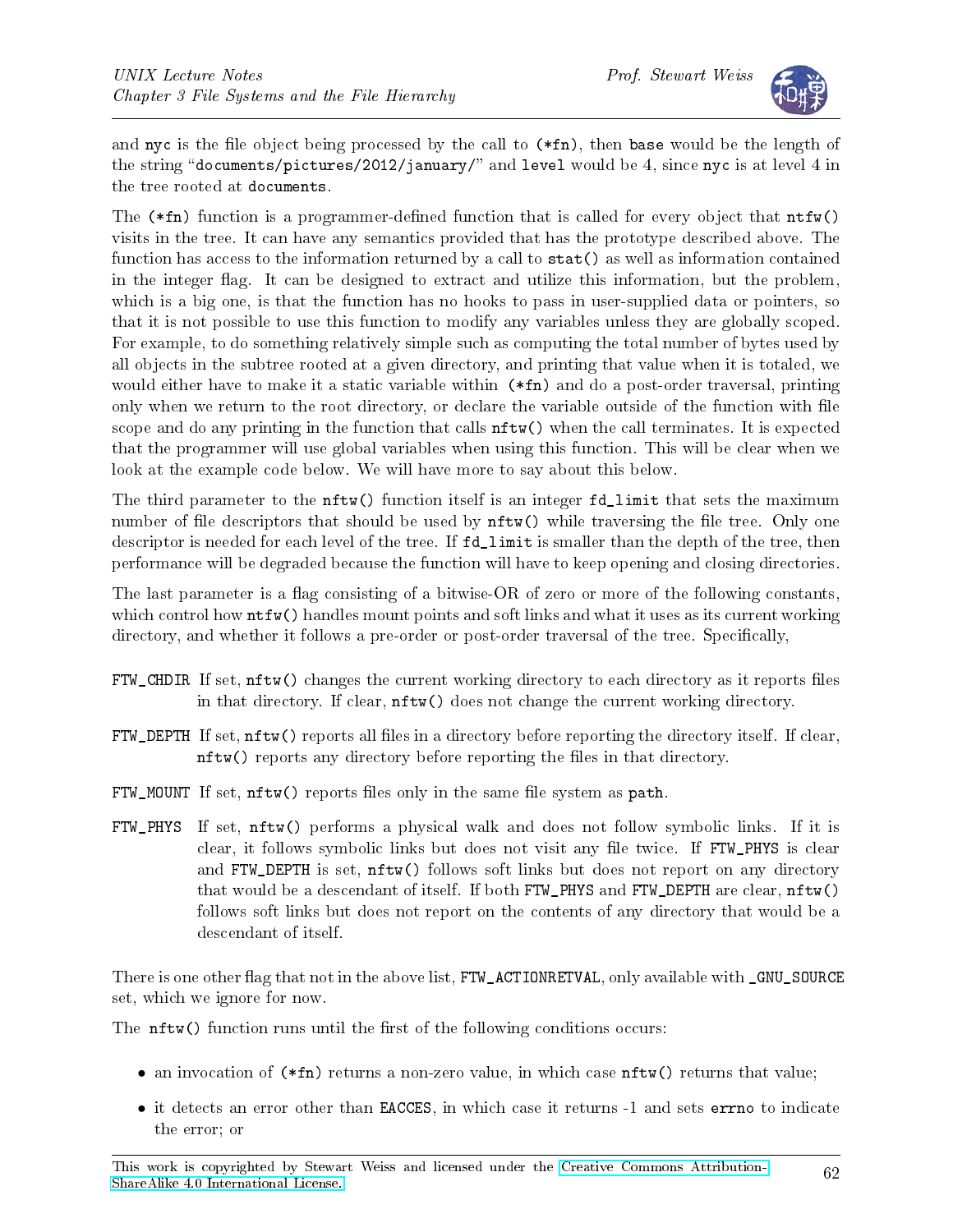

• the tree is exhausted, in which case it returns 0.

As usual, we will look at an example to see how it is used. The following program displays the size and name of every file in the tree rooted at its argument. It indents the name in proportion to its depth in the tree, and prints the total size in bytes of all files visited. It lets the user control whether to cross mount points with the  $-\text{m}$  option, to do a post-order in stead of a pre-order with the -d option, and does not follow symbolic links unless the -p option is provided.

```
Listing nftwdemo.c
\#d efine _XOPEN_SOURCE 500
\#\texttt{include}~<\texttt{ftw} . h>\#\texttt{include}\ <\texttt{stdio} .h>
\#\texttt{include}\ < \texttt{stdlib} .h>
\#\texttt{include}\ <\texttt{string} . h>
\#\texttt{include}\ < \texttt{stdint} . h>\#\texttt{include}\ <\!\!\texttt{limits}\,\texttt{h}>\#\text{define} TRUE 1
\#\text{define} FALSE 0
\#\text{define} MAXDEPTH 20
/* For getopt () we need to use this feature test macro */\#if ( POSIX C SOURCE >= 2 | | XOPEN SOURCE )
static int display info (const char *fpath, const struct stat *sb,
                int tflag, struct FTW * ftwbuf)
{
     char blanks [PATH_MAX];
     const char *filename = fpath + ftwbuf->base;int \quad \text{width} \quad = 4 * ft \, \text{w} \, \text{bu} \, \text{f} \rightarrow \text{level} ;/* fill blanks with a string of 4*level blanks */
    memset ( blanks , ' ', width );
     blanks [width] = ' \setminus 0;
     /* print out blanks then filename (not full path) */
     print f("%s%s", blanks, filename);/* Check flags and print a message if need be */
     if ( tf \mid ag \equiv \text{FTW} \text{DNR} )
          printf (" (unreadable directory)");
     else if (tflag = FTWSL)
          printf (" (symbol line line) " );
     else if ( tflag = FTW SIN )
          printf (" (broken symbolic link)");
     else if ( tflag = FTW NS )
          printf ("stat failed ");
     p r i n t f (\sqrt[n]{n});
     return 0; /* To tell nftw () to continue */}
int main(int argc, char *argv||)
{
```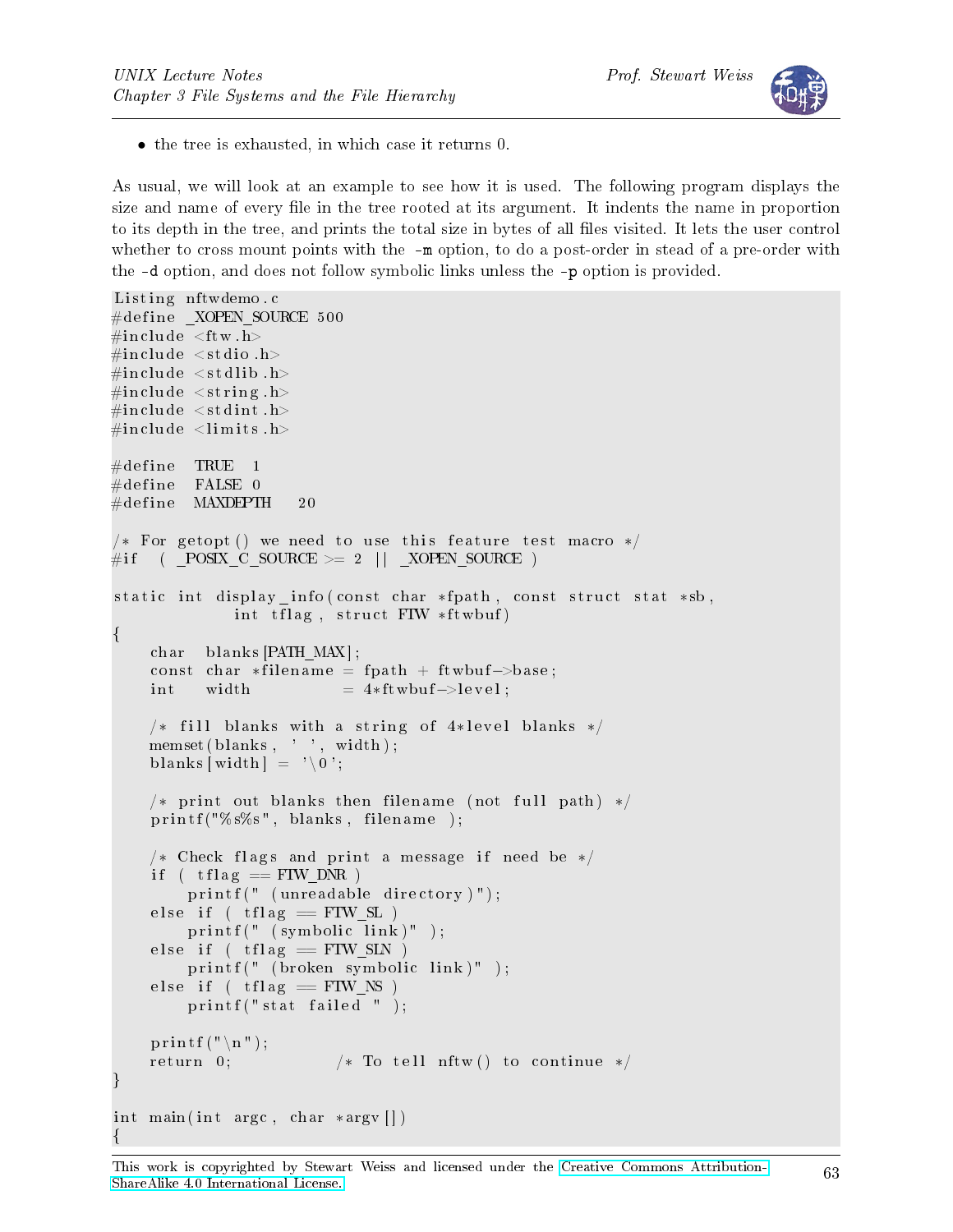

```
int flags = 0;
    int status;
    int ch;
    char options \begin{bmatrix} \end{bmatrix} = ":\text{cdpm";opterr = 0; /* turn off error messages by getopt() */
    while (TRUE) {
         /* call getopt, passing argc and argy and the options string */ch = getopt(argc, argv, options);/* it returns -1 when it finds no more options */
         if (-1 == ch)break ;
         switch (\ch) {
         case 'c':f l a g s \vert = FTW CHDIR;
              break ;
         case 'd':f \lvert \text{ags} \rvert = \text{FTW} DEPTH;
              break ;
         case 'p':flags = FTW_PHYS;
              break ;
         case 'm':flags = FTW MOUNT;
              break ;
         d e f a u l t :
             fprintf (stderr, "Bad option found.\n");
            r et urn 1;
         }
    }
    if (optind \langle argc) {
         while (optind \langle argc) {
             status = nftw (argv[optind], display_info,MAXDEPTH, \text{ flags};if ( -1 = status ) {
                 perror("nftw");ext{exit} (EXIT_FAILURE);
              }
              e l s e
                  optind++;}
    }
    else {
         status = nftw(" " , display_info , MAXDEPTH, flags);if ( -1 = status ) {
            perror("nftw");exit (EXTTFALURE);
         }
    }
    exit (EXIT_SUCCESS);
#endif
```
}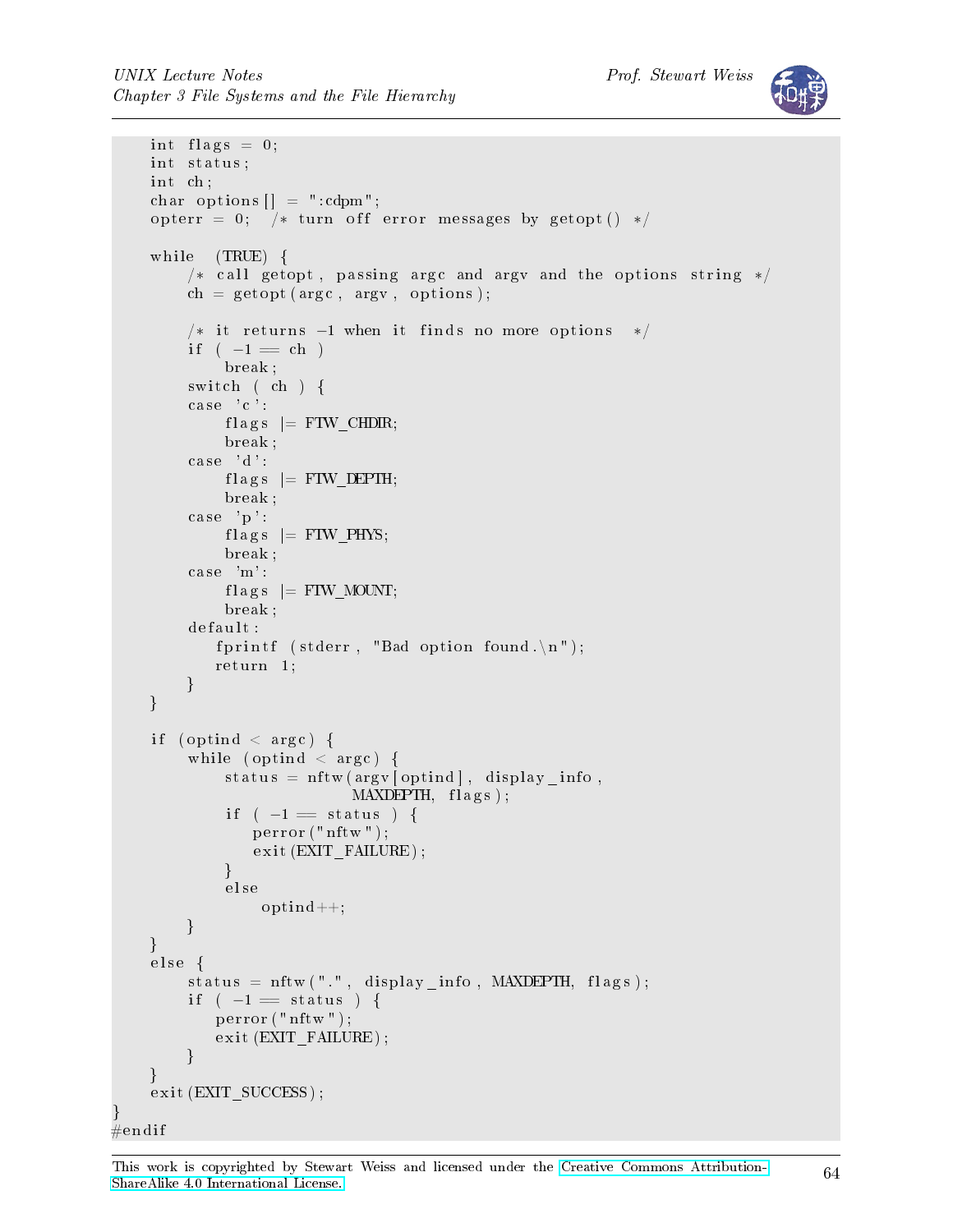#### Notes.

- The main program allows multiple filename arguments.
- The display() function uses memset() to set the string blanks to the correct number of blanks.
- To print the file name without the leading path, it prints the string starting at fpath+ftwbuf->base.
- It also displays information about whether the object is a symbolic link, broken or otherwise, or an unreadable directory, or if the stat() call failed on the object.

This was a warm-up exercise. In general, the nftw() is challenging to use if the task requires changing state information that must be preserved across calls to the (\*fn) function. We must use variables that are either static and locally scoped or global. To see what the problem is, we will try to implement a simple version of the du command.

### 3.16.2 The du Command

The du command in its simplest form is invoked with

\$ du file file ...

The du command estimates disk usage for each file it is given, and if any are directories, it does this recursively on each. In other words, when it is given a directory as an argument, it traverses the tree rooted at that directory, and for each directory that it visits, it prints its disk usage. The disk usage of a directory is the sum of the usage required for the directory file itself together with all files in its tree. It seems like an ideal candidate for a command to be implemented using  $\texttt{ntw}()$ , and a good exercise in using nftw() for a realistic application.

The du command has several options, but we will write a simple version of it that accepts no options. The actual du command by default displays the total number of blocks that each file uses. Rather than displaying block usage, ours will display the actual number of bytes. This is equivalent to the command du -b. Also, du by default does not display the usage of all files; to do that it needs the -a option. Therefore, we will write the equivalent of the command

\$ du -ab file file ...

The du command should not follow symbolic links, otherwise it may double count files or count files that are not within the directory argument. For this first version, we will also disable crossing mount points, so that it measures usage only within a single file system. It is easy enough to provide an option to let it cross mount points.

Obviously it has to do a post-order traversal of the tree, because otherwise when it visits a directory it will not have the total usage of that directory's children. Thus, in Figure [3.10,](#page-65-0) assuming a leftto-right traversal of the children of a single node (since we can draw them in any order we wish, we can assume it is always left-to-right), the files visited will be srcs, cpy, bin, pics, stuff, data, work, ideas, projects, file2, garbage, misc, A. Henceforth it is convenient to assume that the children of a node are always visited in a left-to-right order.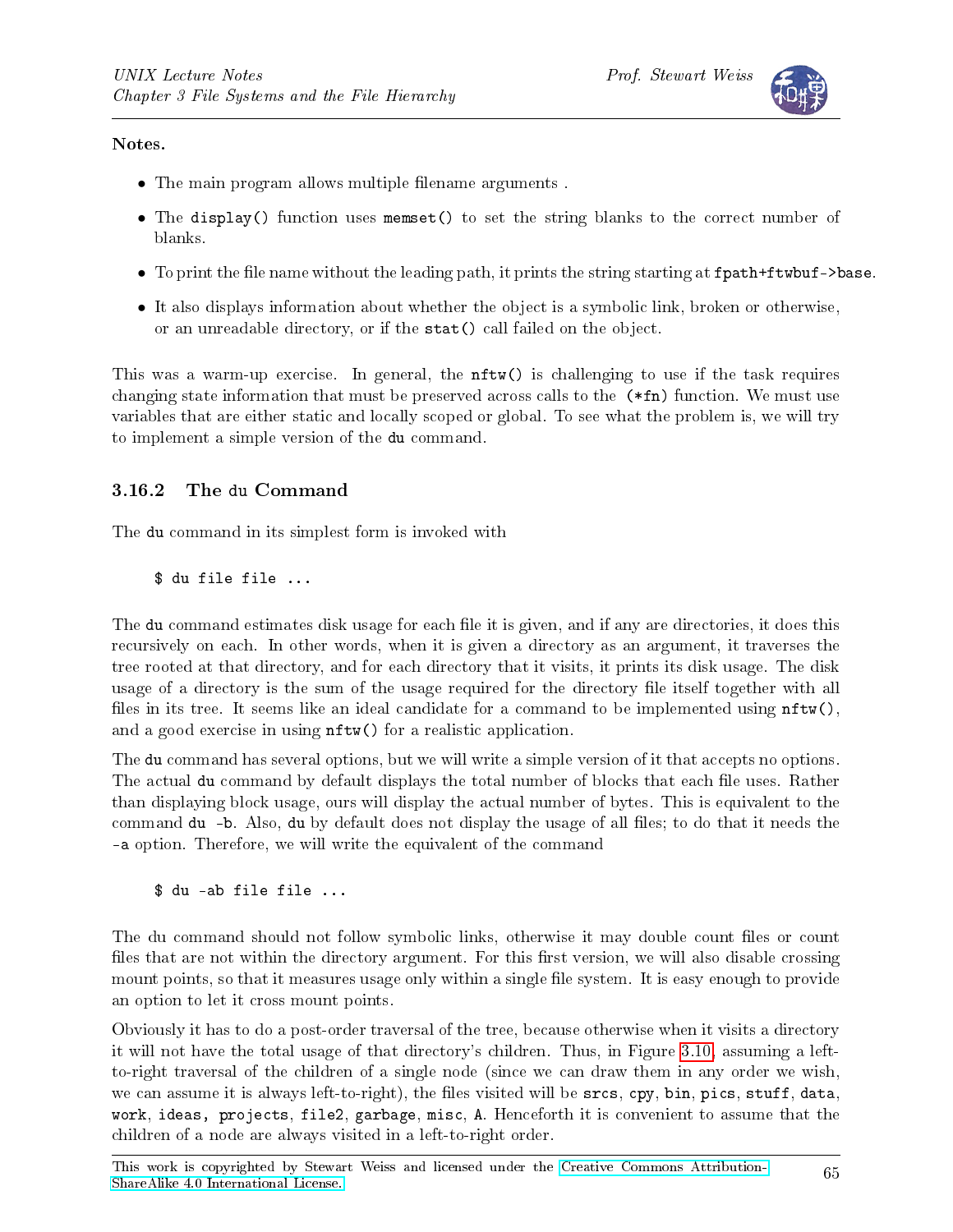

<span id="page-65-0"></span>Figure 3.10: Sample tree hierarchy.

The interesting problem is how to recursively accumulate the sizes of the files that it visits. It has to be able to print out the size of each file that it visits, and when it reaches a directory, to print out that directory's total usage. Thus, in Figure [3.10,](#page-65-0) when it reaches data, it has to print out the sum of the sizes of pics, stuff, and data, but it also has to add the sizes of srcs, and the current accumulation in bin to a running total to pass up to work when it reaches it. This suggests that if we keep a set of running totals indexed by level in the tree, it should suffice to record total size, provided that we do this carefully.

Because the only way to share data between the main program and the function argument to nftw() is by making it global, we will declare the array

### #define MAXDEPTH 50 static uintmax\_t totalsize[MAXDEPTH];

in file scope. uintmax\_t is a type defined in  $\leq$  stdint.h>. It is the largest unsigned integer type available on the machine. It is often equivalent to unsigned long long int. We will assume that the depth of the tree is never greater than 50 in out implementation. This array must be made global because the main program zeroes it initially and the function that we pass to  $nftw()$ , which we will call file\_usage(), must be able to modify it and access it. The prototype for this function is

int file\_usage(const char \*fpath, const struct stat \*sb, int tflag, struct FTW \*ftwbuf)

At any instant of time, file\_usage() will be visiting a specific file in the tree. Let us call this the current file, and its level, the current level, and let us use the variable cur\_level to represent this. We call the level of the file processed immediately before the current file the previous level and we will use the variable prev\_level to store that level. Both of these take on values up to MAXDEPTH and no larger. The current file has a size which we will store in the variable cur\_size. This is the size of the actual file, not the sum of the sizes of any children it may have. Even directories have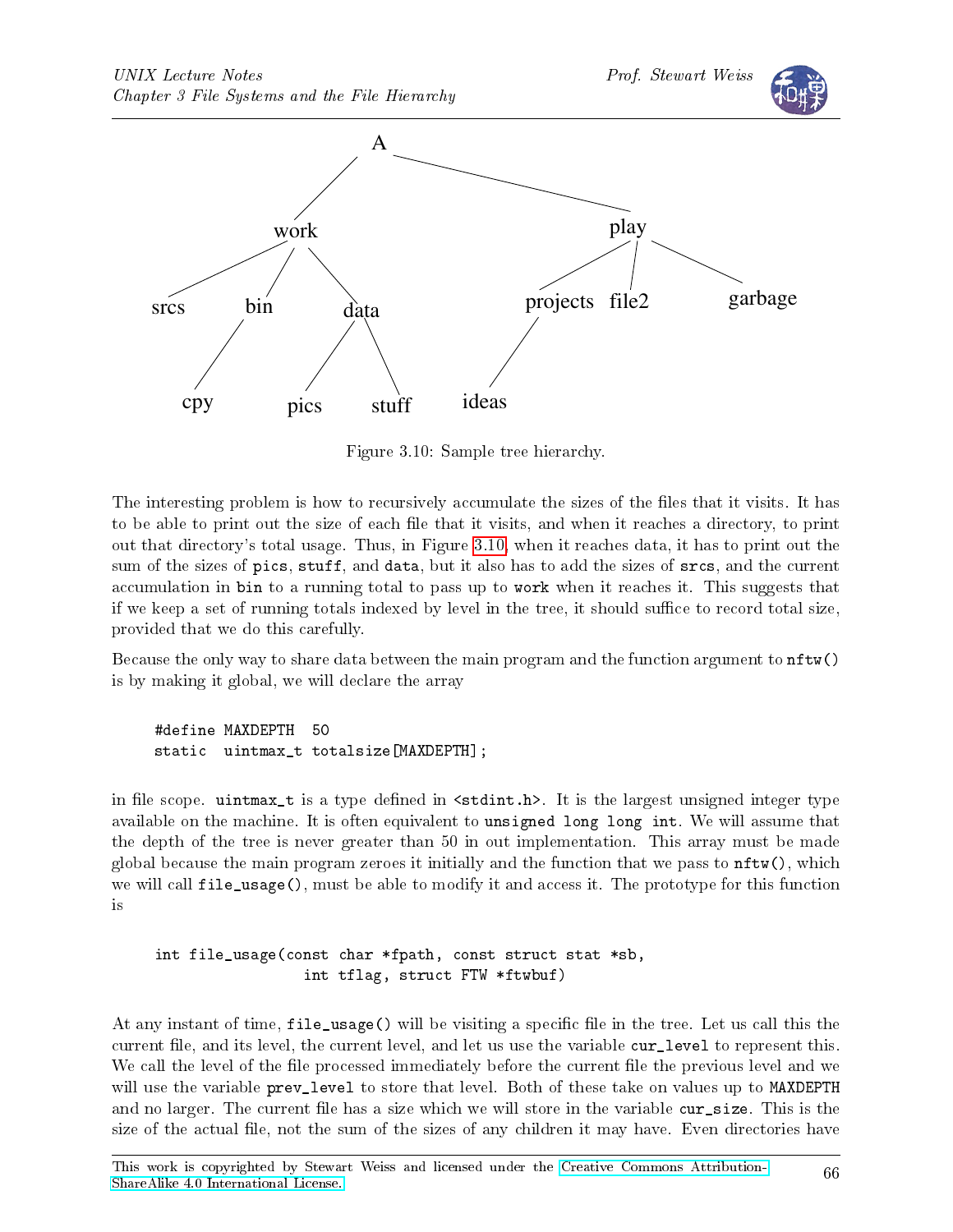

size  $-$  they are usually allocated a single block (4096 bytes these days on most machines). We can obtain this value from the stat structure passed into the function; it is sb->st\_size.

The action that file\_usage() must take depends on the values of cur\_level and prev\_level and nothing else. This is what we will now justify. The following invariant will be maintained by  $file\_usage()$  after it has processed a file:

totalsize [cur\_level] is the sum of the sizes of all subtrees in the tree whose roots are at level cur\_level and are siblings to the left of the currently processed node plus the size of the subtree rooted at the current node.

Suppose first that  $prev\_level < cur\_level$ . This implies that we just descended from a node closer to the root of the tree. There is only one way in which this can happen during a post-order traversal: when we reach a leaf node that is leftmost in its tree. For any other node, either the previous node will be at the same level or will be below it. Thus, we have just reached a bottom level and we must set totalsize[cur\_level] to 0 and add the current file's size to it. Equivalently,

cur\_size = sb->st\_size; totalsize[cur\_level] = cur\_size;

Notice that totalsize[cur\_level] satisfies the invariant in this case.

Suppose instead that  $prev\_level == cur\_level$ . In this case we are visiting a file that is a sibling of the one previously visited and it cannot be a directory, otherwise the previous node would have been at a lower level. This implies that we have visited all siblings to the left of the current file and that it has no children. Therefore, we need to update totalsize[cur\_level] by adding the file's size (i.e., cur\_size) to it:

cur\_size = sb->st\_size; totalsize[cur\_level] += cur\_size;

Assuming that the invariant was true prior to entering file\_usage(), it remain true as a result of adding cur\_size to it in this case since cur\_size is the size of the subtree rooted at this file.

The last case to consider is when prev level  $>$  cur\_level. This can only mean one thing  $-$  we have just returned in the post-order traversal to a directory all of whose children have just been visited. It can only be the case that  $prev\_level = cur\_level+1$  but we do not need this fact to do what needs to be done. This is where the transfer of sizes between levels takes place. First, the size that we have to report for this file is not the directory size itself, but the directory size plus the sum of the sizes passed up the tree to each of its children.

We take advantage of the invariant regarding totalsize[prev\_level]. What we know is that, since the last node processed was the rightmost node in the subtree rooted at the current directory, and its level is prev\_level, totalsize[prev\_level] must be the sum of the sizes of all subtrees of this directory. Therefore the size to display for it is its own size plus totalsize[prev\_level]:

cur\_size = totalsize[prev\_level] + sb->st\_size;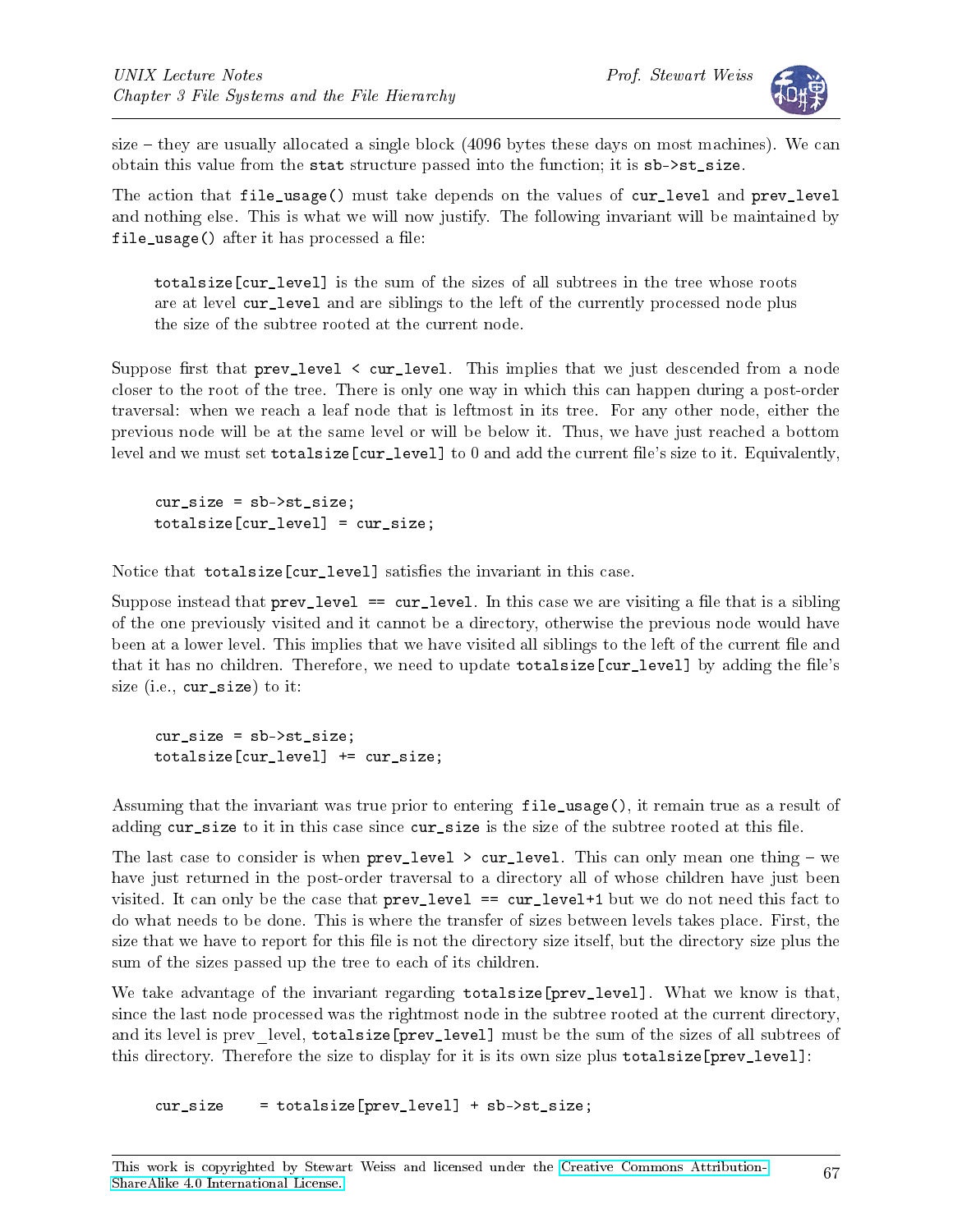

To maintain the invariant, we add to totalsize[cur\_level] the new value of cur\_size. You can verify that it will hold for the current level in so doing. The last step is the less obvious one, and it will need explanation. We must set totalsize [prev\_level] to 0. All together, the actions in this case are

```
cur_size = totalsize[prev_level] + sb->st_size;
totalsize[cur_level] += cur_size;
totalsize[prev level] = 0;
```
To see why we must zero totalsize[prev\_level], consider what will happen when file\_usage() exits and is called for the next file. Using the file tree in Figure [3.10,](#page-65-0) suppose the current file is the directory work, and file\_usage() just processed the directory named data. cur\_level = 1 and  $prev_{level} = 2$ . The next file that file\_usage() will process is ideas, and then projects. After it visits ideas and returns to projects, totalsize[1] must start with the value 0, otherwise the size of projects will include the sizes of srcs, bin, and data. In other words, every time that we finish a row of siblings in a subtree, having reached the rightmost sibling, and return to the parent, we must zero out the entry in the totalsize[] array for that level. The only chance to do this is when we have recorded its value in the parent and are finished with that node. Doing this preserves the invariant, as no nodes are currently being visited in that level anymore.

We put all of this together in the following listing, which is our initial version of a simple du command. Our command will print a message next to a file name if that file had a problem such as being a broken link or an unreadable directory. We could do instead what the real du does and print the message to the standard error stream. Comments are omitted to reduce the size of the listing.

```
Listing simpledu.c
\#\text{define}\_\text{XOPEN\_SOURCE}\, 500
\#\texttt{include}~<\texttt{ftw.h}>\#\texttt{include}\ <\texttt{stdio} .h>
\#\texttt{include}\ < \texttt{stdlib} . h>\#\texttt{include}\ <\texttt{string} . \texttt{h}>\#\texttt{include}\ < \texttt{stdint} . h>\#\texttt{include}\ <\!\!\texttt{limits}\,\texttt{h}>\#\text{define} TRUE 1
\#define FALSE 0
\#\text{define} MAXDEPTH 200
/* For getopt () we need to use this feature test macro */
\# \text{if} \quad (\text{ } \_ POSIX_C_SOURCE >= 2 || _ XOPEN_SOURCE )
static uintmax t totalsize [MAXDEPTH];
int file usage ( const char * fpath, const struct stat *sb,
                        int tflag, struct FTW *ftwbuf)
{
     static int prev level = -1;
     int cur level;
     uintmax t cur size;
     cur level = ftwbuf->level;
```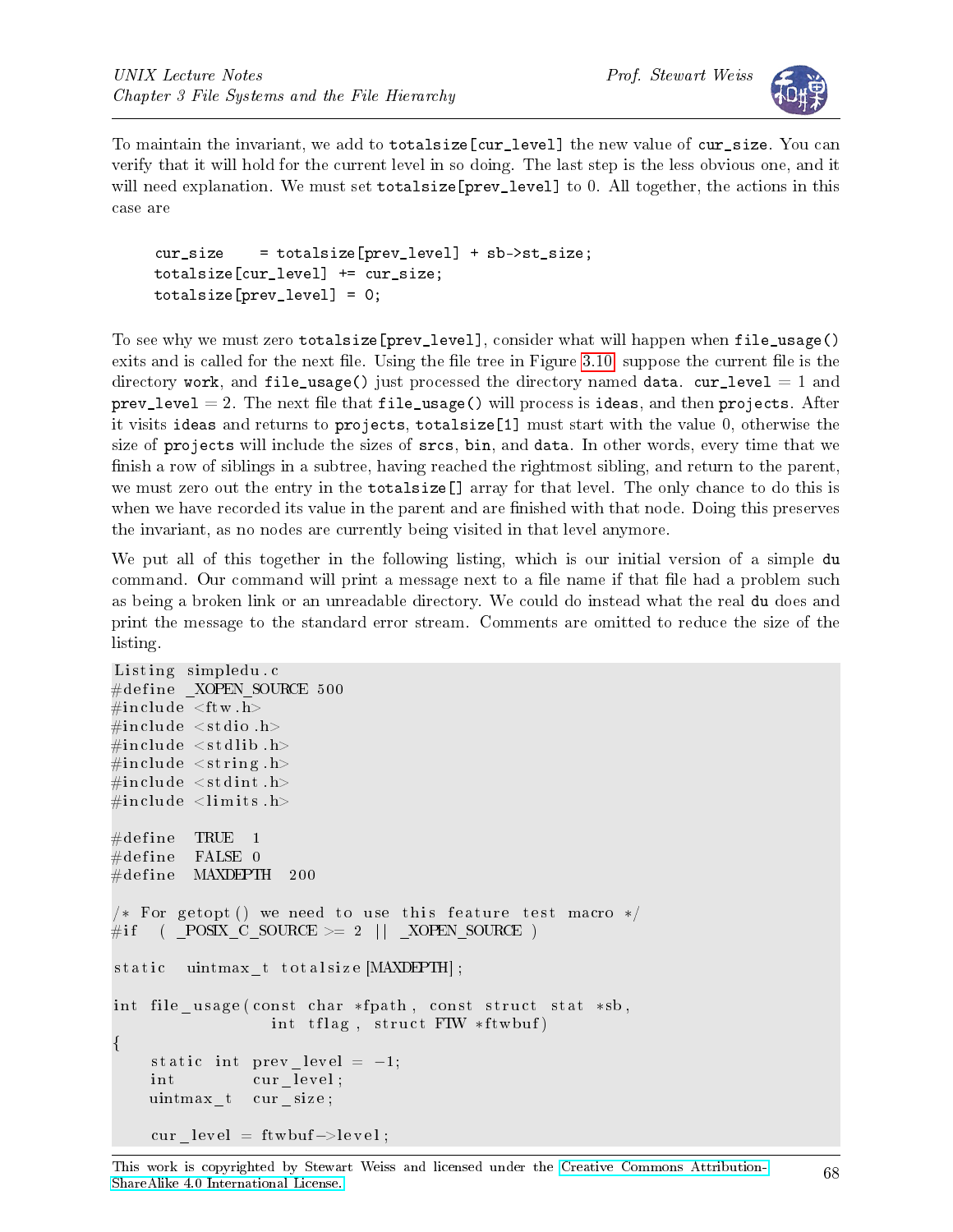```
if ( cur level >= MAXDEPTH ) {
         fprint(f (stderr, "Exceeded maximum depth. \n\cdot n");r et urn -1;
    }
    if ( prev\_level = cur\_level ) {
         cur\_size = sb \rightarrow st\_size;\text{total size} [ cur level ] \text{+=} cur size;
    }
    else if ( prev\_level > cur\_level ) {
         cur\_size = totalsize [prev\_level] + sb->st_size;
         \text{total size} [\text{cur\_level}] \text{ +=} \text{cur\_size};total size [prev\_level] = 0;}
    else fcur size = sb\rightarrowst size;
         total size [cur-level] = cur size;}
    print f("%ju \t\%s", cur_size, fpath);prev level = cur level;
    if ( tf \mid ag \mid = \text{FTW} \text{DNR} )
         printf (" (unreadable directory)");
    else if ( tflag = FTW_SL )
         print f(" (symbol c) in k)" ;
    else if ( tflag = FTW SIN )
         printf (" (broken symbolic link)");
    else if (tflag = FTW_NS)
         print f("stat failed");
    p r i n t f (\mathbb{''}\n\setminus n^{\mathsf{T}});
   return 0;
}
int main(int argc, char *argv[])
{
    int flags = FTW_DEPTH | FTW_PHYS | FTW_MOUNT;
    int status;
    int i = 1;if (\arg c < 2) {
         memset ( totalsize, 0, MAXDEPTH* size of (uintmax_t));
         status = nftw(" " , file_usage , 20, flags);if ( -1 = status ) {
             fprintf (stderr, "nftw exited abnormally.\n\cdot n");
             exit (EXIT_FAILURE);
         }
    }
    e l s e
         while (i \langle argc) {
              memset ( total size, 0, MAXDEPTH* size of (uintmax_t));
              status = nftw(argv[i], file_usage, MAXDEPTH, flags);if ( -1 = status ) {
```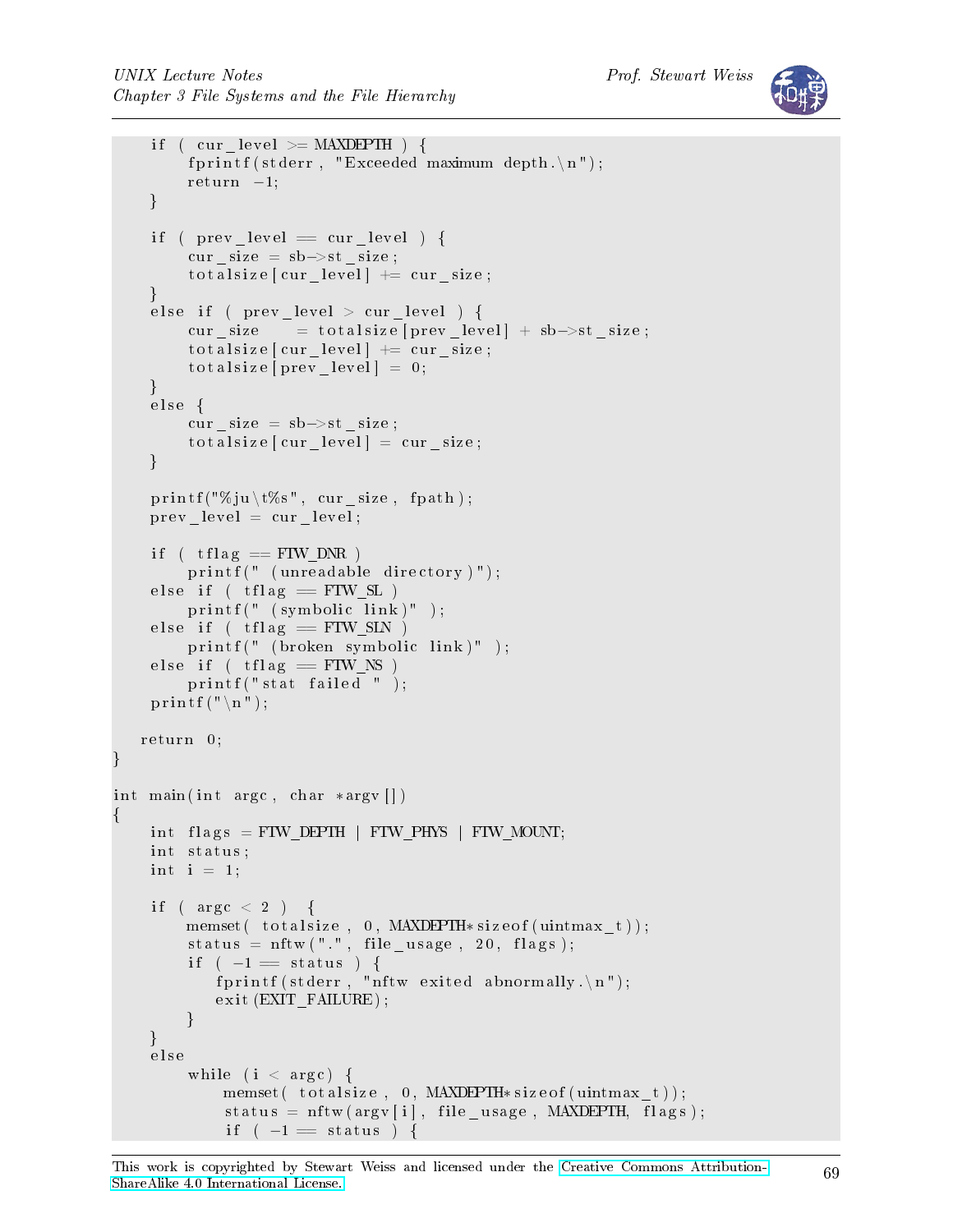}



```
fprintf (stderr, "nftw exited abnormally.\n\cdot n");
                           exit (EXTFAILURE);
                     }
                      e l s e {
                             i + +;}
              }
       ext{ext} (EXIT_SUCCESS);
\#\mathrm{e}\,\mathrm{n}\,\mathrm{d}\,\mathrm{i}\,\mathrm{f}
```
If you run this and compare the output to du -ab, you might discover that it is not always the same. But try comparing it to the output of du-alb and you will see it is the same. Consult the manpage and you will see that the -1 option tells du to count sizes multiple times for files that have multiple links. What is the problem?

This version of du, as it stands, counts files with multiple links as many times as they have links. If a file has two names in two different subdirectories of our root directory, each will be counted. What is the way to prevent this? The stat structure has both the i-number of the file and the number of links. We can inspect the number of links for non-directory files. If it is greater than one, then it has another name somewhere. We do not know where, but we can store the i-number in a lookup table and set its count to the number of links-1. Each time that we find a file whose link count is greater than one, we can look up its i-number in the table. If it is there with a positive link count, we decrement the link count in the table and do not add the file's size to the running total, and do not even print its name. If the link count reaches zero, we remove it from the table. If the file is not there, we add it to the table with its link count.

Exercise 1. Write an implementation of du that does not count files with multiple links more than once.

Exercise 2. Write an implement ion of du that has the option to count either 512-byte blocks or bytes.

### 3.16.3 The fts File Hierarchy Traversal Functions

Unlike  $\texttt{ntw}()$ , fts is a family of functions, in much the same way that opendir(), readdir(), rewinddir(), and closedir() are inter-related functions, which conform to 4.4BSD but are not POSIX functions. The fts set of functions includes fts\_open(), fts\_read(), fts\_set(), fts\_children(), and fts\_close(). Just as opendir() creates a directory stream object and returns a pointer to it, fts\_open() creates a handle that is used by the other functions. A handle is a pointer to an FTS structure. Unlike nftw(), which does not allow the application to control the order in which files are searched other than whether it is pre-order or post-order, fts allows the calling program to specify this order. We begin by looking at the manpage for fts. The synopsis is as follows:

```
#include <sys/types.h>
#include <sys/stat.h>
#include <fts.h>
FTS *fts_open(char * const *path_argv, int options,
        int (*compar)(const FTSENT **, const FTSENT **));
```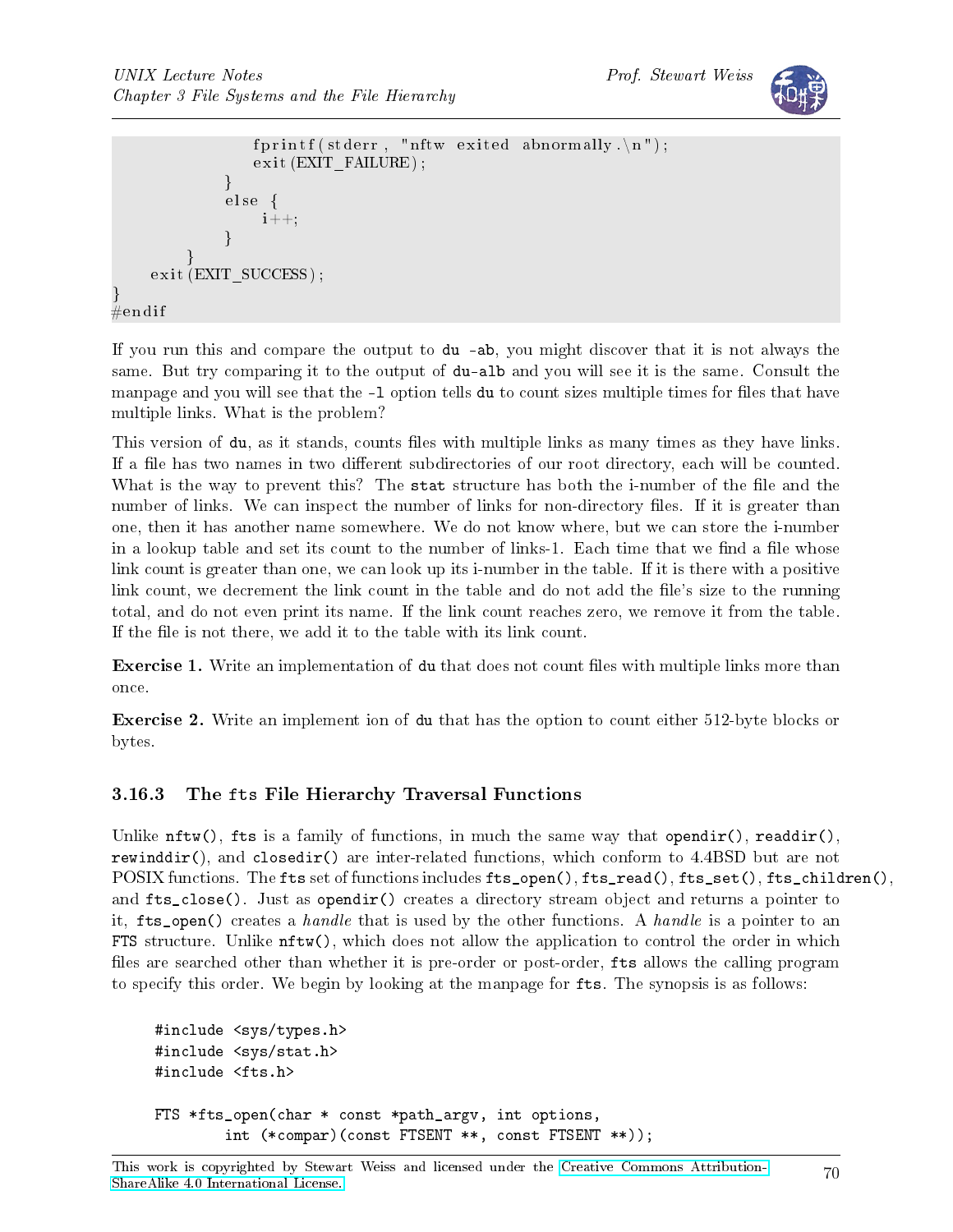

FTSENT \*fts\_read(FTS \*ftsp); FTSENT \*fts\_children(FTS \*ftsp, int options); int fts\_set(FTS \*ftsp, FTSENT \*f, int options); int fts close(FTS \*ftsp);

```
The paradigm for using fts is that we begin by calling fts_open(), passing an array of strings
representing the roots of trees that we wish to traverse, an integer encoding options, and a function
to be used for determining the order in which files are visited. It returns a handle, i.e., a pointer
to an FTS structure that is then passed to fts_read(). Each time that fts_read() is called, it
visits a file. Each file in the tree is visited just once, except for directories, which are visited before
and after their children. fts_read() returns a pointer to an FTSENT structure for each file that
it visits. Files and FTSENT structures are in one-to-one correspondence. FTSENT structures have a
member that allows them to be linked together; the function fts_children() returns a pointer to
a linked list of these, representing all of the children in a directory, exactly which will be explained
below. The fts set() function allows a file to be reprocessed after it has been returned by a call to
fts\_read(). When one is completely finished processing the directory tree passed to fts\_open(),
it should be closed with fts_close().
```
There is no need to know the internal structure of a DIR structure because the application should treat it opaquely. However, we do need to know the content of the FTSENT structure, because that is what characterizes each visited file. The two structures are defined in the header file  $\texttt{sts.h>}$ , found in the standard directory, /usr/include. Their definitions (omitting some macros here) are

```
typedef struct {
struct _ftsent *fts_cur; /* current node */
struct _ftsent *fts_child; /* linked list of children */
struct _ftsent **fts_array; /* sort array */
dev_t fts_dev; /* starting device # */
char *fts_path; /* path for this descent */
int fts_rfd; /* fd for root */
int fts_pathlen; /* sizeof(path) */
int fts_nitems; /* elements in the sort array */
int (*fts_compar) (const void *, const void *); /* compare fn */
int fts_options; /* fts_open options, global flags */
} FTS;
typedef struct _ftsent {
   unsigned short fts_info; /* flags for FTSENT structure */
   char *fts_accpath; /* access path */
   char *fts_path; /* root path */
   short fts_pathlen; /* strlen(fts_path) */
   char *fts_name; /* filename */
   short fts_namelen; /* strlen(fts_name) */
   short fts level; /* depth (-1 \text{ to } N) */
   int fts errno; /* file errno */
   long fts_number; /* local numeric value */
   void *fts_pointer; /* local address value */
   struct ftsent *fts_parent; /* parent directory */
   struct ftsent *fts_link; /* next file structure */
```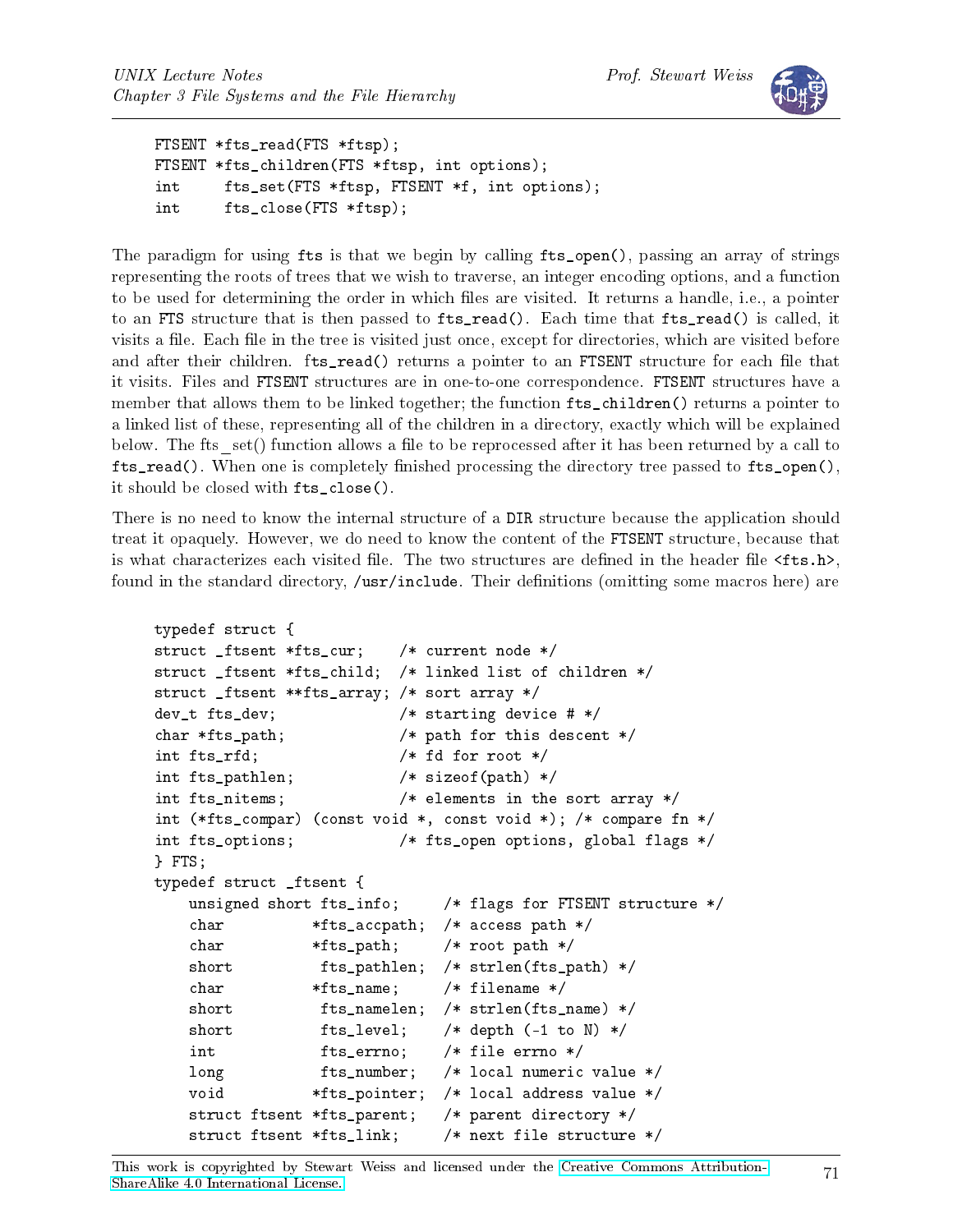

```
struct ftsent *fts_cycle; /* cycle structure */
   struct stat *fts statp: /* stat(2) information */
} FTSENT;
```
The FTSENT structure has many members, and they all need to be understood to use the fts functions to their maximum extent, but for relatively simple applications it is not necessary to understand them all. The most important members, with brief descriptions are

- fts\_info An integer that encodes information about the type of object represented by this structure.
- fts accpath A path for accessing the file from the current directory.
- fts\_path The path for the file relative to the root of the traversal. This path contains the path specified to  $fts\_open()$  as a prefix.
- fts name The file name.
- fts errno Upon return of a FTSENT structure from the fts children() or fts read() functions, with its fts\_info field set to FTS\_DNR, FTS\_ERR or FTS\_NS, the fts\_errno field contains the value of the external variable errno specifying the cause of the error. Otherwise, the contents of the fts errno field are undefined.
- fts\_number This field is provided for the use of the application program and is not modified by the fts functions. It is initialized to 0.
- fts\_pointer This eld is provided for the use of the application program and is not modied by the fts functions. It is initialized to NULL.
- fts\_parent A pointer to the FTSENT structure referencing the file in the hierarchy immediately above the current file, i.e. the directory of which this file is a member. A parent structure for the initial entry point is provided as well, however, only the fts\_level, fts\_number and fts\_pointer fields are guaranteed to be initialized.
- fts\_link Upon return from the fts\_children() function, the fts\_link field points to the next structure in the NULL-terminated linked list of directory members. Otherwise, the contents of the fts\_link field are undefined.
- fts\_statp A pointer to a stat structure for the file.
- The fts\_info field can have any of the following values:
- FTS\_D A directory being visited in pre-order.
- FTS\_DC A directory that causes a cycle in the tree. (The fts\_cycle field of the FTSENT structure will be filled in as well.)
- FTS\_DEFAULT Any FTSENT structure that represents a file type not explicitly described by one of the other fts\_info values.
- FTS\_DNR A directory which cannot be read. This is an error return, and the fts errno field will be set to indicate what caused the error.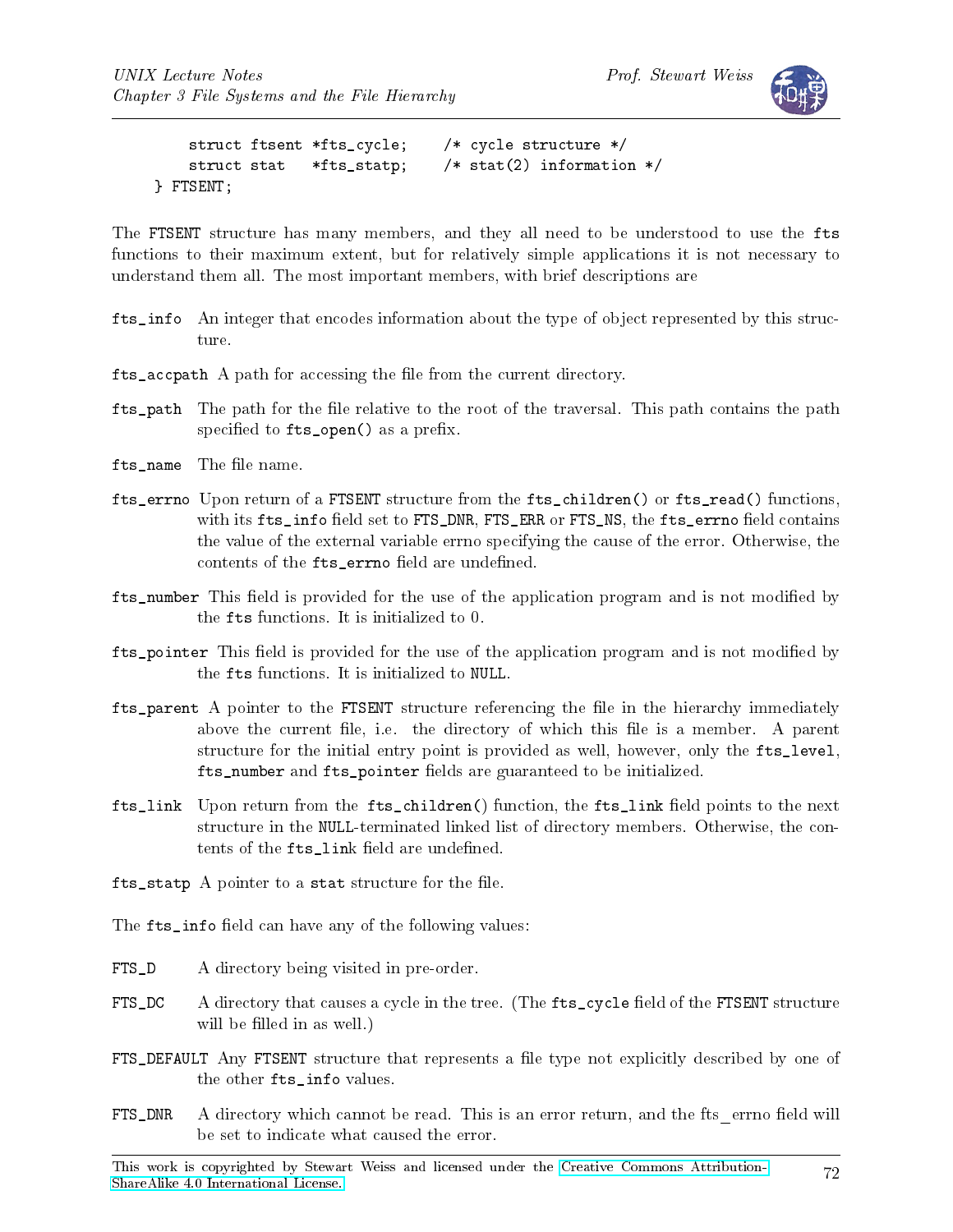

- FTS\_DOT A file named "." or ".." which was not specified as a file name to fts\_open() (see FTS SEEDOT).
- FTS\_DP A directory being visited in post-order. The contents of the FTSENT structure will be unchanged from when it was returned in pre-order, i.e. with the fts\_info field set to FTS\_D.
- FTS\_ERR This is an error return, and the fts\_errno field will be set to indicate what caused the error.
- FTS\_F A regular file.
- FTS\_NS A file for which no stat information was available. The contents of the fts\_statp field are undefined. This is an error return, and the fts\_errno field will be set to indicate what caused the error.
- FTS\_NSOK A file for which no stat information was requested. The contents of the fts\_statp field are undefined.
- FTS\_SL A symbolic link.
- FTS\_SLNONE A symbolic link with a non-existent target. The contents of the fts\_statp field reference the file characteristic information for the symbolic link itself.

Some immediate observations from the above information are that:

- The fits\_info member has information similar to that found in the integer passed to the (\*fn) function by nftw().
- Unlike the nftw() function, fts provides hooks for the application to use. In particular, fts\_number and fts\_pointer are two members of the returned structure that can be used for application specific data, making it possible to change state and data among different invocations of the fts\_read() function.
- The fts\_parent field provides a means to access the parent node, unlike  $\text{ntfw}()$ .
- It has stat information for the returned file in the fts\_statp member, unless fts\_info is either FTS\_NS or FTS\_NSOK.
- The name of the file is in the fts\_name member. The fts\_path member has the pathname of the le relative to the root of the search. For all practical purposes, this is the same path as fts\_accpath.

It is also to important to know that a single buffer is used for the various path members of all FSTENT structures of all files in file hierarchy. Because of this, there is no guarantee that the fts\_path and fts\_accpath members of a previously returned FTSENT structure are still properly null-terminated, because they might have been written over already. Only the fts\_path and fts\_accpath members of the file most recently returned by  $fts_{read}()$ . are guaranteed to be null-terminated. To use these fields to reference any files represented by other FTSENT structures will require that the path buffer be modified using the information contained in that FTSENT structure's fts\_pathlen field. Any such modifications should be undone before further calls to  ${\tt Its\_read}()$  are attempted. In contrast, the fts\_name field is always null-terminated.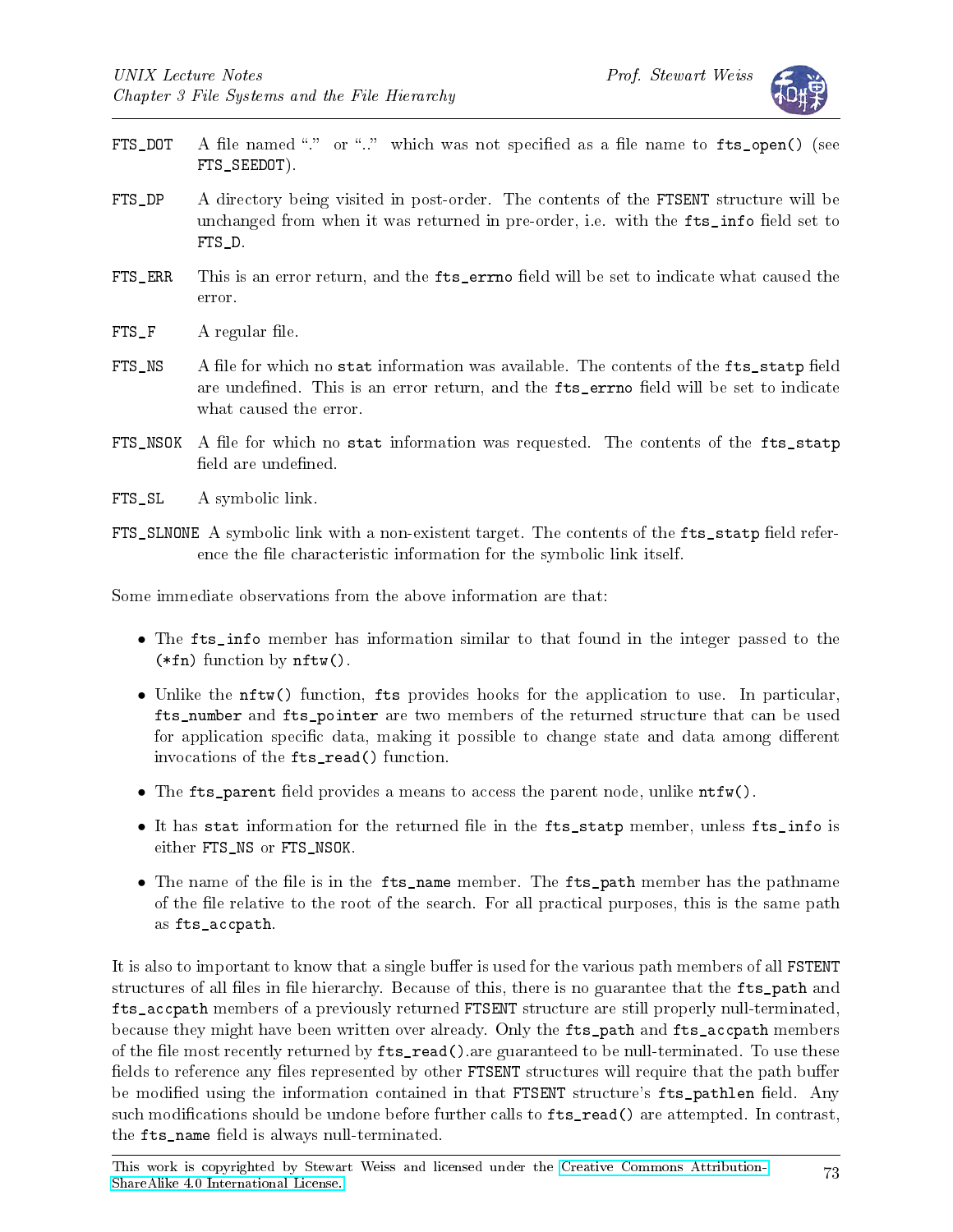

Our first example illustrates the basic concepts. It is derived from a program from  $\textit{RosettaCode.org}.$ The program, named ftsdemo, is given the name of a directory and a shell-style regular expression, enclosed in single quotes to prevent shell expansion of it, and it displays the names of all files in the given directory's hierarchy that match the expression. For example,  $\cdot \cdot \cdot$ , c' will cause all files ending in '.c' to be matched. The listing and an explanation follow.

```
Listing ftsdemo.c
\#\texttt{include}~<\texttt{sys}/\texttt{types} . h>
\#\texttt{include}~<\texttt{sys}/\,\texttt{stat} . h>\#\texttt{include}\ <\texttt{err}\cdot\texttt{h}>\#\texttt{include}\ =\ <\!\!\texttt{errno}\,.h>\#\texttt{include}~<\texttt{fnmatch} . h>\#\texttt{include}~<\texttt{fts} .h>
\#\texttt{include}\ \texttt{<string} . h>
\#\texttt{include}\ <\!\!\!\cdot\;\texttt{stdio}\ .h>\#\texttt{include}\> <\!\!\!\!\cdot\;\texttt{unitstd.}\texttt{h}\!\!>\#\texttt{include}\ < \texttt{stdlib} . h>/∗∗∗∗∗∗∗∗∗∗∗∗∗∗∗∗∗∗∗∗∗∗∗∗∗∗∗∗∗∗∗∗∗∗∗∗∗∗∗∗∗∗∗∗∗∗∗∗∗∗∗∗∗∗∗∗∗∗∗∗∗∗∗∗∗∗∗∗∗∗∗∗∗∗∗∗∗
                                      Utility Function Prototypes
                                   ∗∗∗∗∗∗∗∗∗∗∗∗∗∗∗∗∗∗∗∗∗∗∗∗∗∗∗∗∗∗∗∗∗∗∗∗∗∗∗∗∗∗∗∗∗∗∗∗∗∗∗∗∗∗∗∗∗∗∗∗∗∗∗∗∗∗∗∗∗∗∗∗∗∗∗∗∗/
/** usage ()
 ∗ P ri n t u s a ge message on s t and a rd output
 ∗/
void usage ( char * progname );
/** entcmp()
 ∗ Compare f i l e s by name .
 ∗/
int entcmp ( const FTSENT **s1, const FTSENT **s2);
/** pmatch ()
 * Print all files in the directory tree that match the glob pattern.
 * Example: pmatch("/usr/src", "*.c");∗/
void pmatch ( char * dir, const char * pattern );
/∗∗∗∗∗∗∗∗∗∗∗∗∗∗∗∗∗∗∗∗∗∗∗∗∗∗∗∗∗∗∗∗∗∗∗∗∗∗∗∗∗∗∗∗∗∗∗∗∗∗∗∗∗∗∗∗∗∗∗∗∗∗∗∗∗∗∗∗∗∗∗∗∗∗∗∗∗
                                           Main Program
∗∗∗∗∗∗∗∗∗∗∗∗∗∗∗∗∗∗∗∗∗∗∗∗∗∗∗∗∗∗∗∗∗∗∗∗∗∗∗∗∗∗∗∗∗∗∗∗∗∗∗∗∗∗∗∗∗∗∗∗∗∗∗∗∗∗∗∗∗∗∗∗∗∗∗∗∗/
int main (int argc, char* argv\lceil \rceil)
{
      if ( \text{arg } c < 3 ) {
           usage (\arg v \mid 0);
            ext{ext}(1);}
     pmatch(\arg v[1], \arg v[2]);r et urn 0;
}
               /∗∗∗∗∗∗∗∗∗∗∗∗∗∗∗∗∗∗∗∗∗∗∗∗∗∗∗∗∗∗∗∗∗∗∗∗∗∗∗∗∗∗∗∗∗∗∗∗∗∗∗∗∗∗∗∗∗∗∗∗∗∗∗∗∗∗∗∗∗∗∗∗∗∗∗∗∗/
int entcmp ( const FTSENT **s1, const FTSENT **s2)
\{return (strcoll ((*s1)->fts name, (*s2)->fts name));
```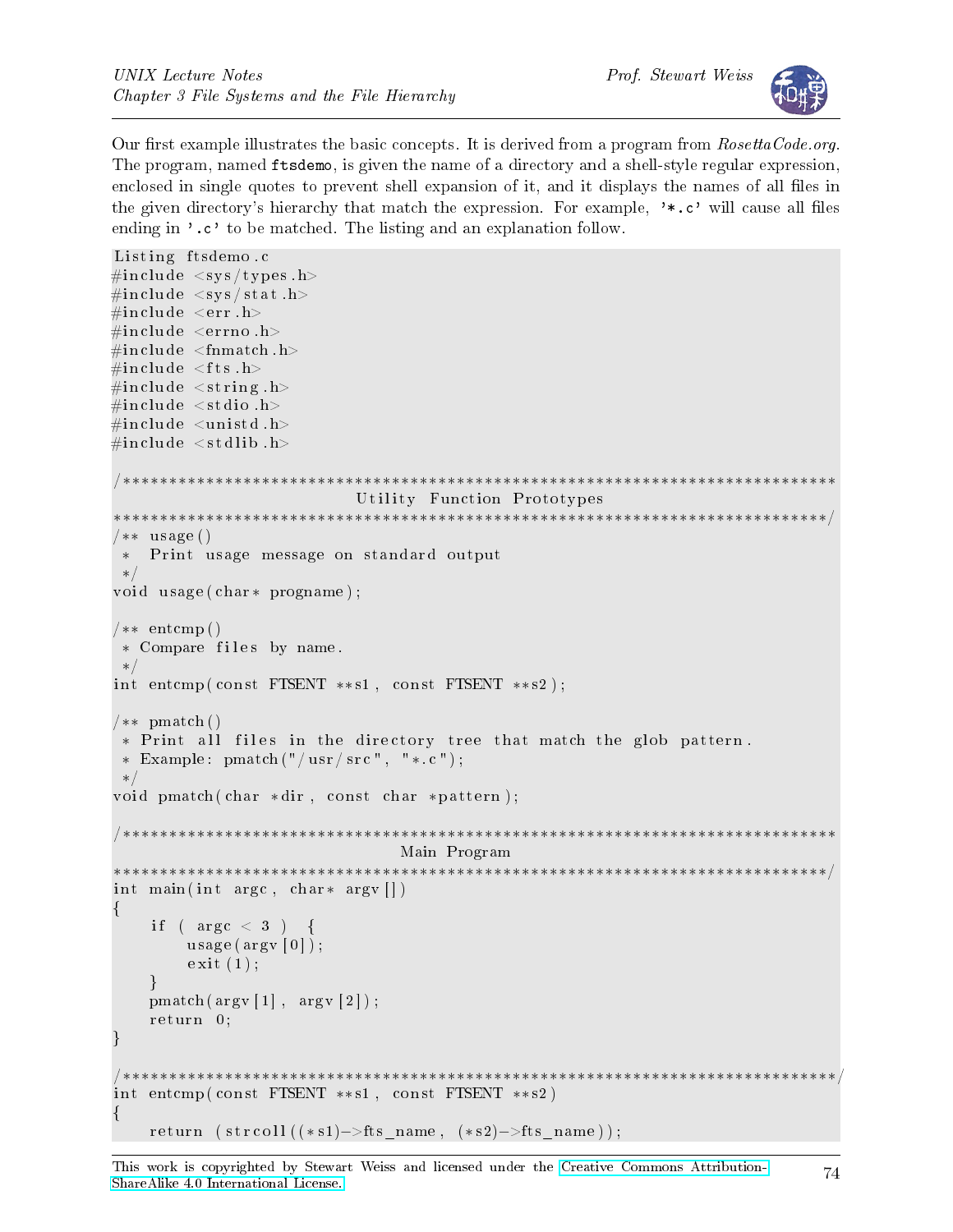}



```
/∗∗∗∗∗∗∗∗∗∗∗∗∗∗∗∗∗∗∗∗∗∗∗∗∗∗∗∗∗∗∗∗∗∗∗∗∗∗∗∗∗∗∗∗∗∗∗∗∗∗∗∗∗∗∗∗∗∗∗∗∗∗∗∗∗∗∗∗∗∗∗∗∗∗∗∗∗/
void usage ( char * progname)
{
    printf ("usage: %s directory pattern\n", progname);
}
             /∗∗∗∗∗∗∗∗∗∗∗∗∗∗∗∗∗∗∗∗∗∗∗∗∗∗∗∗∗∗∗∗∗∗∗∗∗∗∗∗∗∗∗∗∗∗∗∗∗∗∗∗∗∗∗∗∗∗∗∗∗∗∗∗∗∗∗∗∗∗∗∗∗∗∗∗∗/
void pmatch ( char *dir, const char *pattern)
{
    FTS * tree; /* pointer to file tree stream returned by fts open */FTSENT *f; /* pointer to structure returned by fts read */
    char *argv[ = { dir, NULL };
    /* Call fts open (0 with FTS LOGICAL to follow symbolic links
     * including links to other directories. Since it detects cycles,
     * we do not have to worry about infinite loops.
     ∗/
    \text{tree} = \text{fts} open (\text{argv}, FTS LOGICAL , entcmp);
    if (\text{tree} == \text{NULL})\text{perror}("fts\text{ open}'");/* Repeatedly get next file, skipping "." and ".." because
     ∗ FTS_SEEDOT was not s e t .
     ∗/
    while ((f = fits\_read(tree))) {
         switch (f \rightarrow fts info) {
         case FTS DNR: /* Cannot read directory */
              fprintf (stderr, "Could not read %s\n", f->fts path);
              continue;
         case FTS ERR: /* Miscellaneous error */
              fprintf (stderr, "Error on %s\n", f->fts_path);
              continue;
         case FTS NS: /* stat () error *//* Show error, then continue to next files. */fprintf (stderr, "Could not stat %s\n", f->fts path);
              continue;
         case FTS DP:
           /* Returned to directory for second time as part of
               post-order visit to directory, so skip it. */
              continue;
         }
         /∗
          * Check if the name matches pattern, and if so, print out its
          * path. This check uses FNM PERIOD, so "*. c" will not
          ∗ match " . i n v i s i b l e . c " .
          ∗/
         if (\text{fnmatch} (\text{pattern}, f\rightarrow \text{fts\_name}, \text{FNM PERIOD}) == 0 )print f("%s\n'', f\rightarrow ft s_path);
```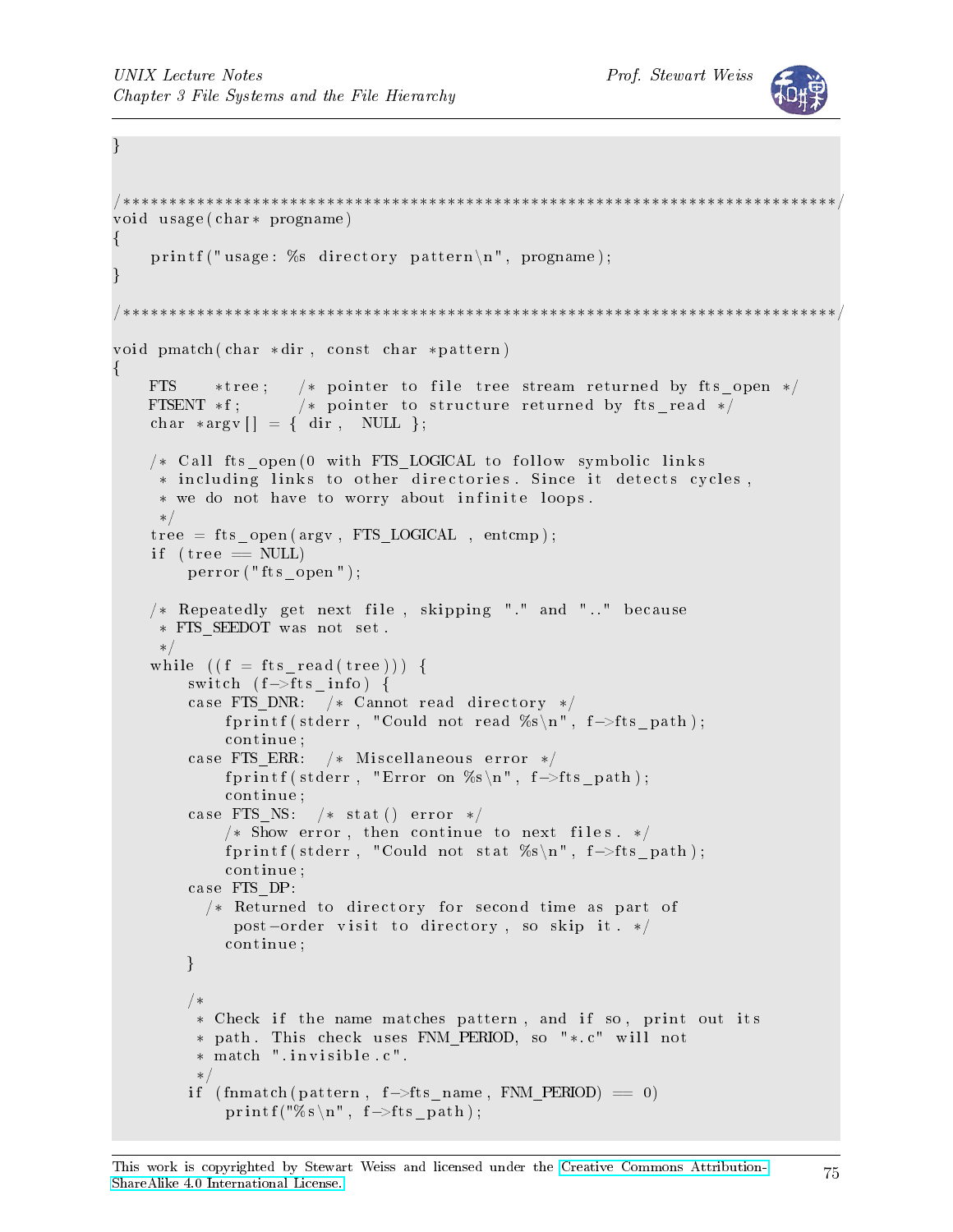}



```
/∗
      * A cycle happens when a symbolic link (or perhaps a
      * hard link) puts a directory inside itself. Tell user
      ∗ when t h i s happens .
      ∗/
    if (f \rightarrow fts info == FTS DC)
          fprintf (stderr, "%s: cycle in directory tree",
                  f \rightarrow fts path );
}
/* fts read () sets errno = 0 unless it has an error. */
if (\text{errno} != 0)perror ("fts_read");
if (fts close (tree) < 0)
  \text{perror}("{\text{fts}}{\text{ }^\circ} close");
```
The main program does very little; it checks usage and if the usage is correct, it calls pmatch(). passing the name of the directory and the expression to be matched.

 $pmatch()$  begins by constructing a proper first argument for the call to fts open(). The first argument must be a NULL-terminated list of directory names. If we want to traverse just a single directory, we therefore have to create a list of the form {dirname, NULL}, where dirname is a NULL-terminated string.

It then calls fts\_open(), setting the FTS\_LOGICAL ag so that it can follow symbolic links. A nice feature of fts is that it detects when it is about to complete a cycle caused by symbolic links, and it sets the fts\_info member of the returned structure to FTS\_DC in this case, so that the application can handle it. The third argument to fts\_open() is a pointer to the comparison function that will be used for sorting the files. If a NULL pointer is supplied, the directory traversal order is in the order listed in the argv array passed as argument one for the root paths, and in the order listed in each directory for everything else.. The function prototype must be

int compare(const FTSENT \*\*, const FTSENT \*\*));

and it must return a negative value, zero, or a positive value to indicate if the file referenced by its first argument comes before or after, the file referenced by its second argument. The fts\_accpath, fts\_path and fts\_pathlen members of the FTSENT structures may never be used in this comparison. If the fts\_info member is set to FTS\_NS or FTS\_NSOK, the fts\_statp field may not be used either. If fts open() fails, it returns a NULL pointer.

In this program, files will be sorted by the default collating order, which is accomplished by calling  $strcoll()$  with the two file names:

```
int entcmp(const FTSENT **s1, const FTSENT **s2)
{
    return (strcoll((*s1)->fts_name, (*s2)->fts_name));
}
```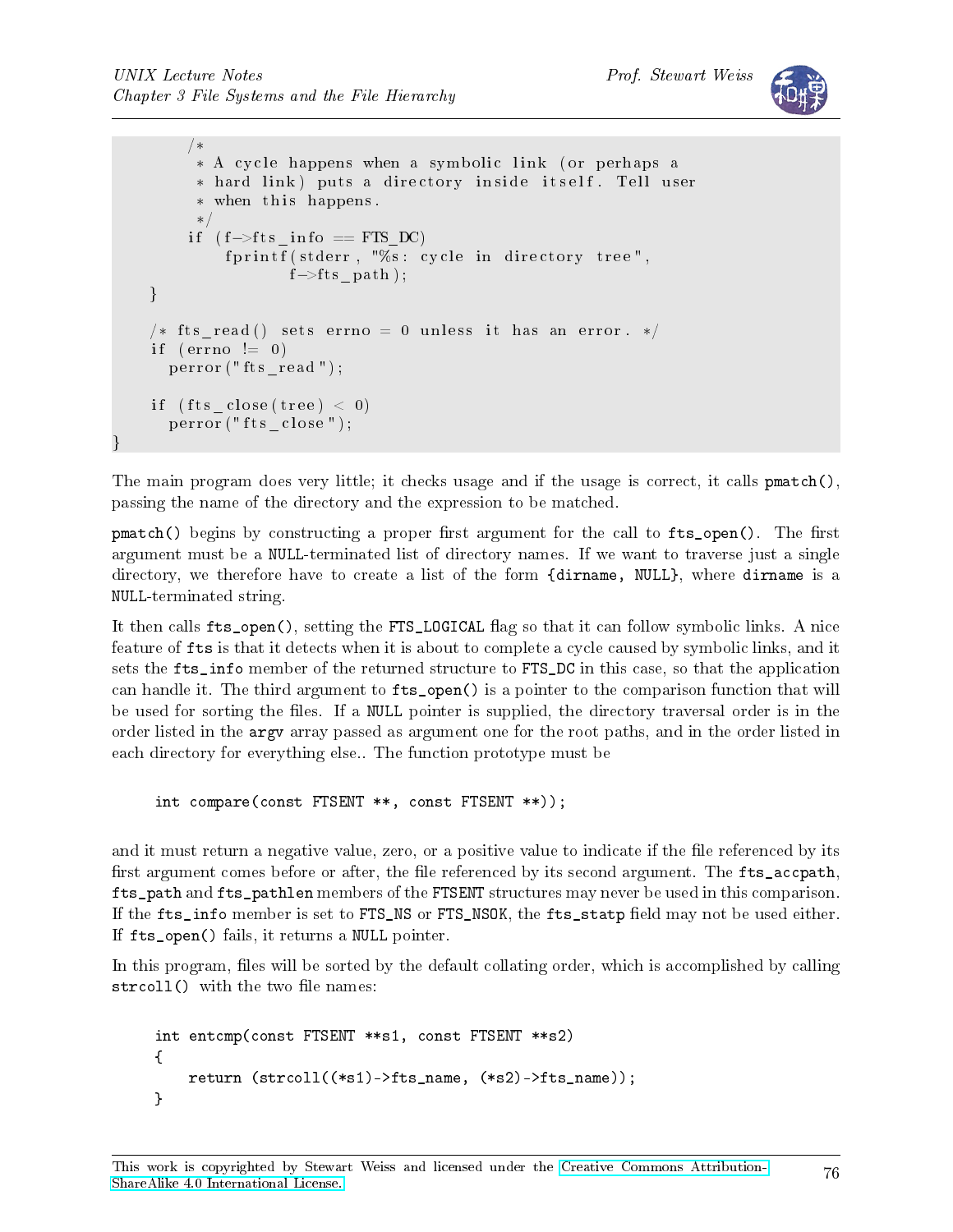

After getting the FTS pointer, tree, it uses this to repeatedly call fts\_read(). For each file that it visits, fts read() returns a pointer to an FTSENT structure as long as there are files remaining and no error occurred. If an error occurred it returns NULL and sets errno to some error value, and if there are no more files left, it returns NULL and sets errno to zero. The program checks the fts\_info member of the structure to determine whether an error occurred, and if it matters, whether it is a directory or a file. In this case it does not matter what type of file it is, but only whether some type of error occurred. If no error occurred, it calls the finantial () library function, whose prototype is

#include <fnmatch.h> int fnmatch(const char \*pattern, const char \*string, int flags);

The fnmatch() function checks whether its string argument matches its pattern argument, which must be a valid shell pattern, and returns zero if it matches, FNM\_NOMATCH if it does not match, and some other value if there is an error. The third argument can be used to pass various flags that control how it behaves. In our program, we want the shell pattern to explicitly use a period character if the file is supposed to have a leading period. For example, the pattern  $'$ \*.h' should not match the file .foo.h. The flag FNM\_PERIOD tells finder that only if that period is the first character in the string. Every file that matches the pattern is printed on standard output.

When the loop terminates, it checks **errno** to see if there was an error, and it calls  $\text{fts\_close}()$  to cleanup and release resources.

This program was relatively simple. We now show a slightly more interesting application of fts that uses the fts\_children() function and two different methods of ordering the tree traversal.

As noted above, the fts\_children() function returns a pointer to a linked list of FTSENT structures that represent the files of a single directory in the hierarchy. The burning question is, which directory? The answer is not simple. If  $fts_read()$  was never called at all after  $fts\_open()$ was called, then fts\_children() returns a pointer to the list of top-level directories passed to fts\_open() in its argv array. If fts\_read() was called prior to calling fts\_children() and the last object returned by a call to  $fts\_read()$  was a directory, then it is this directory whose children are delivered in the linked list returned by fts\_children(). But if the last call to fts\_read() returned a non-directory file, then fts\_children() returns a NULL pointer and sets errno to zero. This return value is indistinguishable from what it will do if the last object returned by a call to fts\_read() was an empty directory. In this case also, fts\_children() will return a NULL pointer and set errno to zero. So this final state implies that either the last object was an empty directory or a non-directory file. In either case it has no children. Lastly, if an error condition arises, fts\_children() will return a NULL pointer but set errno to some non-zero value.

To demonstrate the use of fts\_children(), we will use it to implement our ls command once more, but this time we will allow the user to specify a few different orderings in which to list the files. Specifically, the user can list by collating order, by time of last modification, or by file size, in all cases ascending. To make this possible, the program will implement three different compare() functions; which one is used will depend on the command line option supplied by the user. The program's usage is

ls\_fts [-l] [-m | -s ] [file file ...]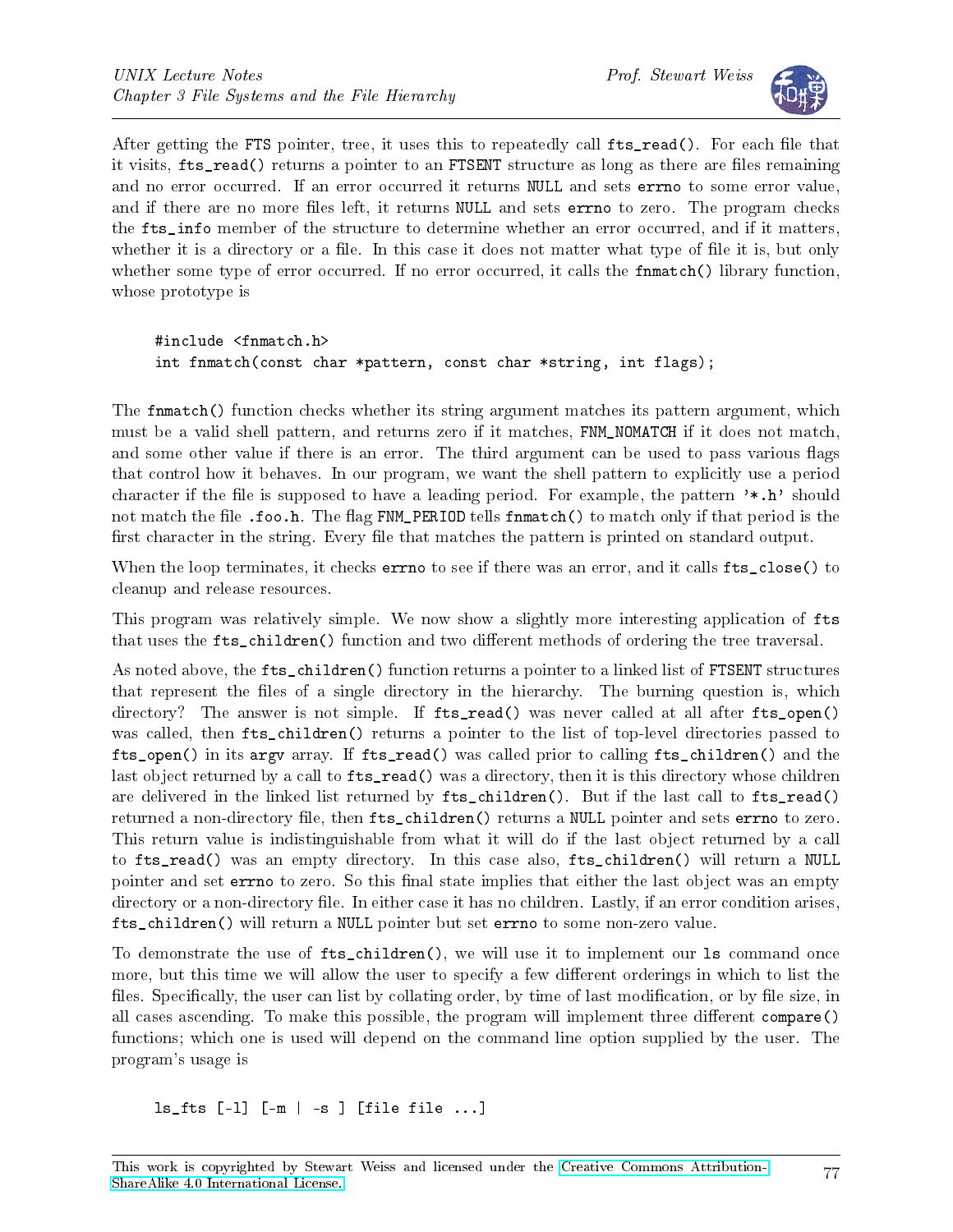

The  $-m$  option sorts by modification time,  $-s$ , by size, and  $-1$  turns on long listings. The program listing below omits the helper functions already displayed in previous versions of ls, as well as almost all comments.

```
Listing ls fts. c
\#\texttt{include}\ \texttt{<sys/types.h>}\#\texttt{include}\ <\texttt{err}\cdot\texttt{h}>\#\texttt{include}\ =\ <\!\!\texttt{errno}\,.h>\#\texttt{include}~<\texttt{fnmatch} . h>\#\texttt{include}~<\texttt{fts} .h>
\#\texttt{include}\ \texttt{<string} . h>
\#\texttt{include}\ <\!\!\!\mathit{stdio}\> .h>\#\texttt{include}\ < \texttt{stdlib} .h>\#\texttt{include}\> <\!\!\!\!\cdot\;\texttt{unitstd.}\texttt{h}\!\!>\#\texttt{include}~<\texttt{sys}/\,\texttt{stat} . h>\#\texttt{include}\> <pwd.h>
\#\texttt{include}\ <\texttt{grp.h>}\#\texttt{include} "utils.h"
\#\text{define} BYTIME 1
\#\text{define} BYNAME 2
#define BYSIZE 3<br>#define HERE "."
\#d efine HERE
\#\text{define} TRUE 1
\#\text{define} FALSE 0
int entcmp ( const FTSENT **a, const FTSENT **b)
{
      return strcoll ((*a)–>fts name, (*b)–>fts name);
}
int mtimecmp ( const FTSENT **s1, const FTSENT **s2)
{
      return (int) (((*s1) \rightarrow st \text{ statp}) \rightarrow st \text{ mitime } - ((*s2) \rightarrow fits \text{ statp}) \rightarrow st \text{ mitime});
}
int szcmp ( const FTSENT **s1, const FTSENT **s2)
{
      return (int) (((**1)->fts statp)->st size – ((**2)->fts statp)->st size);
}
void ls ( char dir [], int do longlisting, int sortflag )
\{FTS ∗ t r e e ;
     FTSENT * f;char *argv [ = { dir, NULL };
      switch ( sortflag ) {
      case BYTIME:
            \text{tree} = \text{fts\_open} (\text{argv}, \text{FTS\_LOGICAL}, \text{mtimecmp});break ;
      case BYNAME:
            \text{tree} = \text{fts} open (\text{argv}, FTS LOGICAL , entcmp);
            break ;
```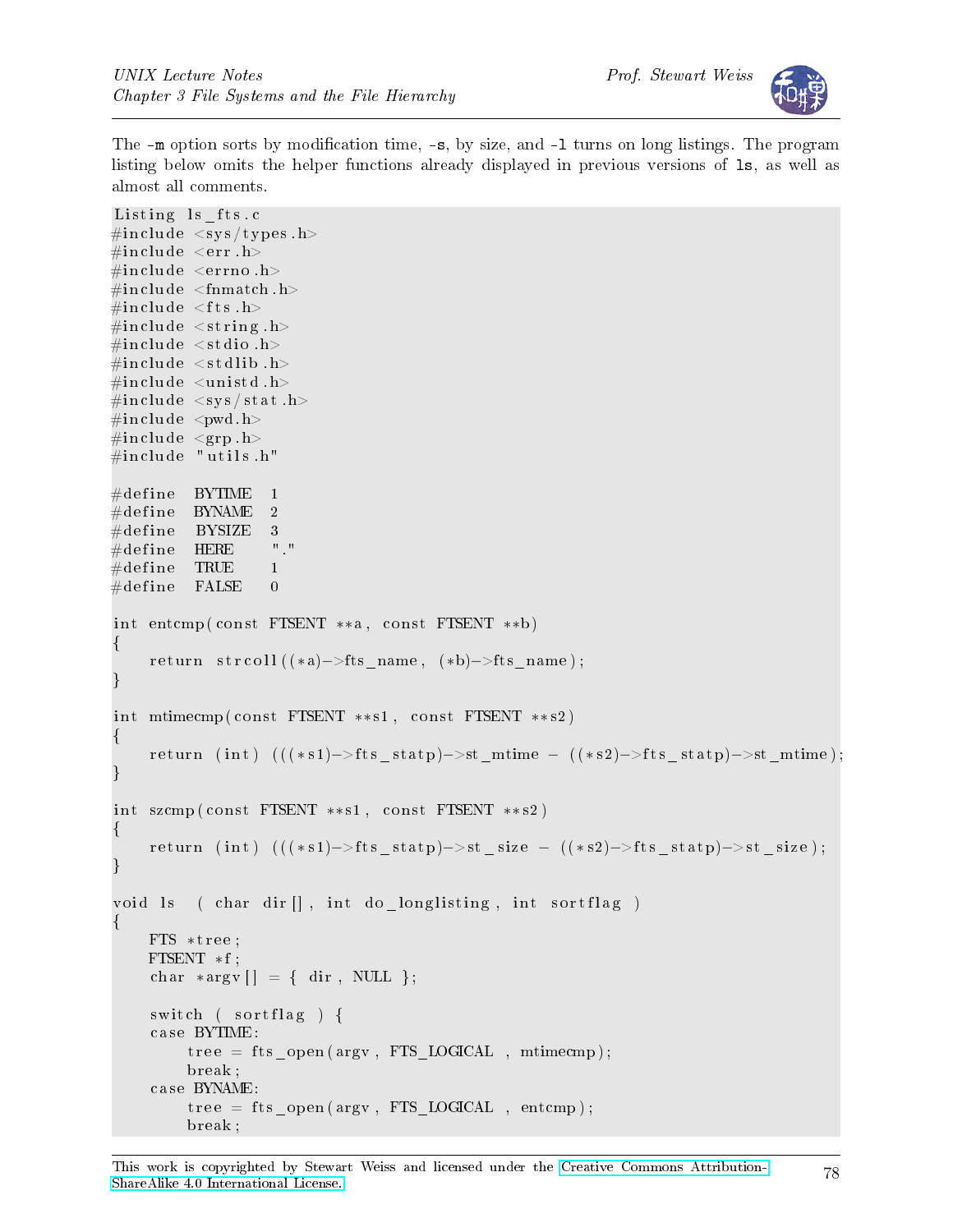```
case BYSIZE:
          tree = fits open (argv, FTS\_LOGICAL , scemp );break ;
     }
     if (\text{tree} == \text{NULL})perror ("fts_open");
     f = fts \text{ read (tree)};
     if ( NULL == f ) {
          perror ("fts_read");
          r et urn ;
     }
     f = ft s children (tree, 0);
     if ( NULL == f )
          if ( \text{errno} != 0 )
               perror ("fts children");
          e l s e
               f p r in t f ( st d err, "empty directory \langle n" \rangle;
     while ( f := NULL ) {
          switch (f \rightarrow fts\_info) {
          case FTS_DNR: /* Cannot read directory */fprintf (stderr, "Could not read %s\n", f->fts_path);
               continue;
          case FTS ERR: /* Miscellaneous error */
               f printf (stderr, "Error on %s\n", f->fts_path);
               c o n ti n u e ;
          case FTS NS: /* stat () error */
               f print f ( stderr, "Could not stat %s \n", f ->fts path );
               continue;
          case FTS DP:
             /* Returned to directory for second time as part of
                post-order visit to directory, so skip it. */
               continue;
          }
          if ( do longlisting )print _file _status (f->fts_name, f->fts_statp);
          e l s e
               print f("%s \n\rightharpoonup f \rightarrow fts_name);f = f \rightarrow fts link;
     }
     if (\text{errno} != 0)perror("fts read");if ( fts close ( tree ) \langle 0 \rangle\text{perror}("{\text{fts}}{\text{ }-\text{close}}");}
                  /∗∗∗∗∗∗∗∗∗∗∗∗∗∗∗∗∗∗∗∗∗∗∗ Main Program ∗∗∗∗∗∗∗∗∗∗∗∗∗∗∗∗∗∗∗∗∗∗∗∗∗∗∗∗∗∗∗∗∗∗∗∗∗/
int main (int argc, char * argv \vert \vert)
```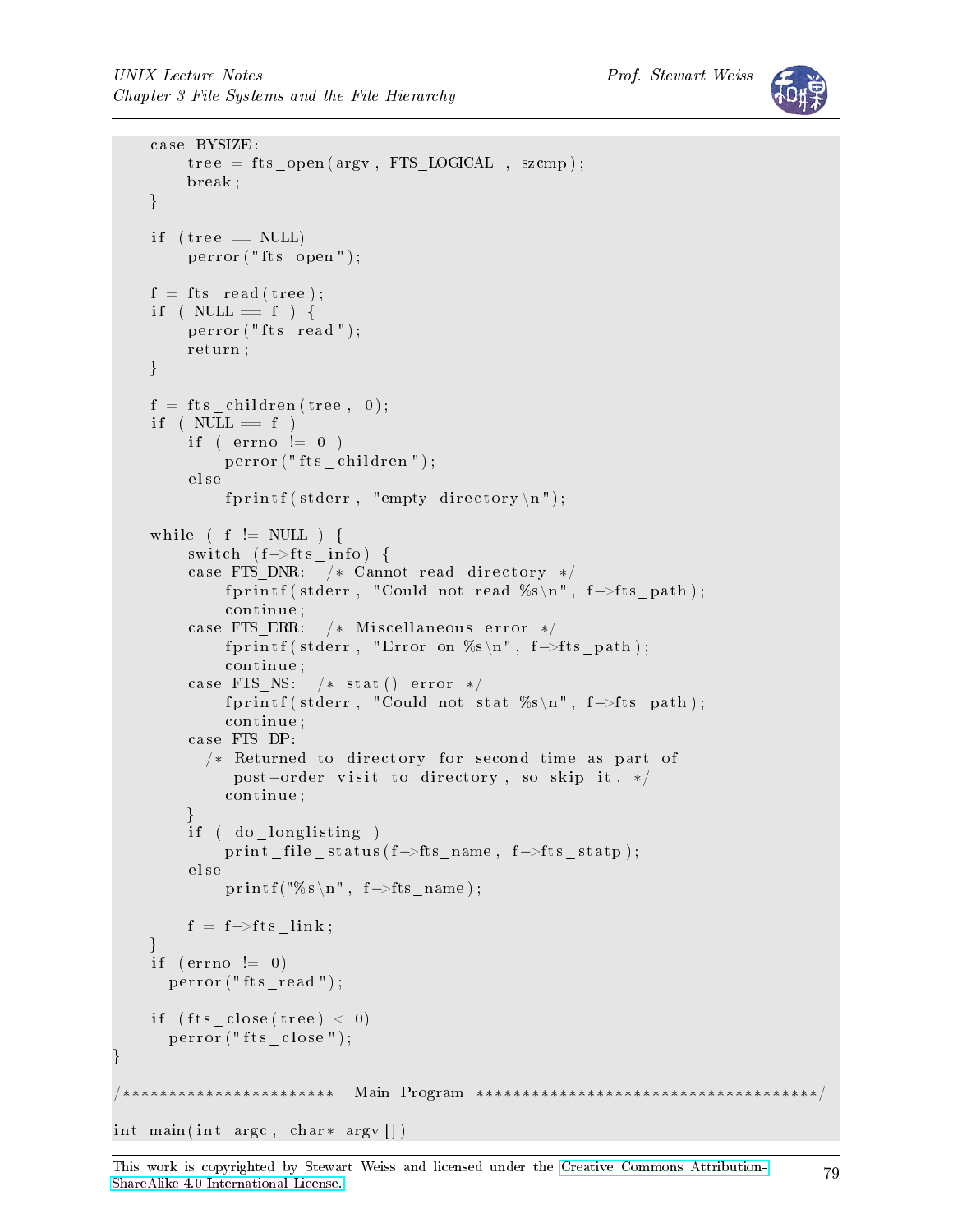```
{
    int longlisting = 0;
    int howtosort = BYNAME;
    int ch;
    char options [] = " : lms";\text{opterr} = 0;
    while (TRUE) {
        ch = getopt(argc, argv, options);if (-1 == ch)break ;
        switch ( ch ) {
        case 'l':
             \ln \frac{g}{\sin g} = 1;
             break ;
        case \text{ 'm' :}if ( howtosort != BYSIZE )
                 howtosort = BYTIME;
             else \{printf ("usage: %s [-1] [-m|-s] [files] \n", argv [0]);
                 r et urn 1;
             }
             break ;
        case 's':if ( howtosort != BYTIME )
                 howtosort = BYSIZE;
             else {
                 printf ("usage: %s [-1] [-m|-s] [files]\n", argv[0]);
                 r et urn 1;
             }
             break ;
        case ? '?printf ("Illegal option ignored.\langle n" \rangle;
             break ;
        d ef ault :
            printf ("?? getopt returned character code 0\%o ??\n", ch);
            break ;
        }
    }
    if ( optind = \arg c ) /* no arguments; use . */
        ls ( HERE, longlisting, howtosort );
    e l s e
        /* for each command line argument, display file */
        while ( optind < argc ) {
            ls ( argv [ optind ], longlisting, howtosort );
             optind++;}
    r et urn 0;
```
}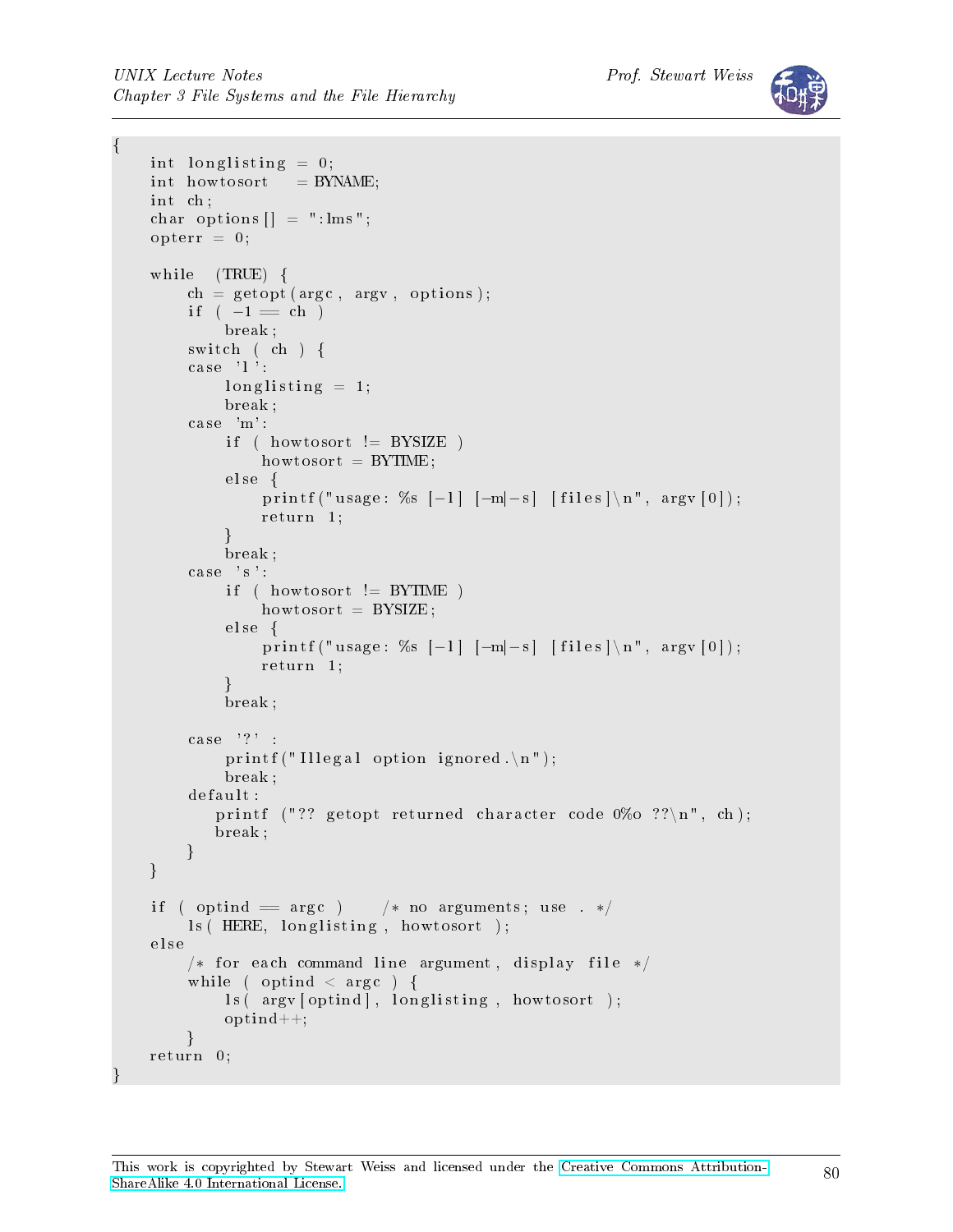

#### Notes.

- The main program does the option parsing and prevents the user from choosing to sort by both size and modification time, because sorting by both implies having to resort the linked list returned by fts\_children().
- The main program calls  $ls()$  for each command line argument rather than assembling them into an array of strings, because ls() is designed to display a single directory's contents only.
- The mtimecmp() and szcmp() functions use arithmetic rather than conditional evaluation. This makes them faster, but on a non-POSIX system, the time subtraction may not work. Both work by accessing the stat structure pointed to by the FTSENT structure's fts\_statp member. No check is made that it is NULL.
- ls() begins by calling fts\_open(). It then calls fts\_read() so that the directory object will be the last object read by a call to fts\_read(), ensuring that fts\_children() will return a pointer to the list of children of that directory, if it is non-empty.
- Unlike the previous program, this does not repeatedly call fts read(). It traverses the linked list of FTSENT structures until it reaches a NULL link and then terminates.

This is just a short overview of the fts functions. It does not show how to use the hooks provided to the application inside the FTSENT structure.

Exercise. A good exercise would be to implement the du command using fts, taking advantage of the members of the FTSENT structure available to the application, and the parent pointers.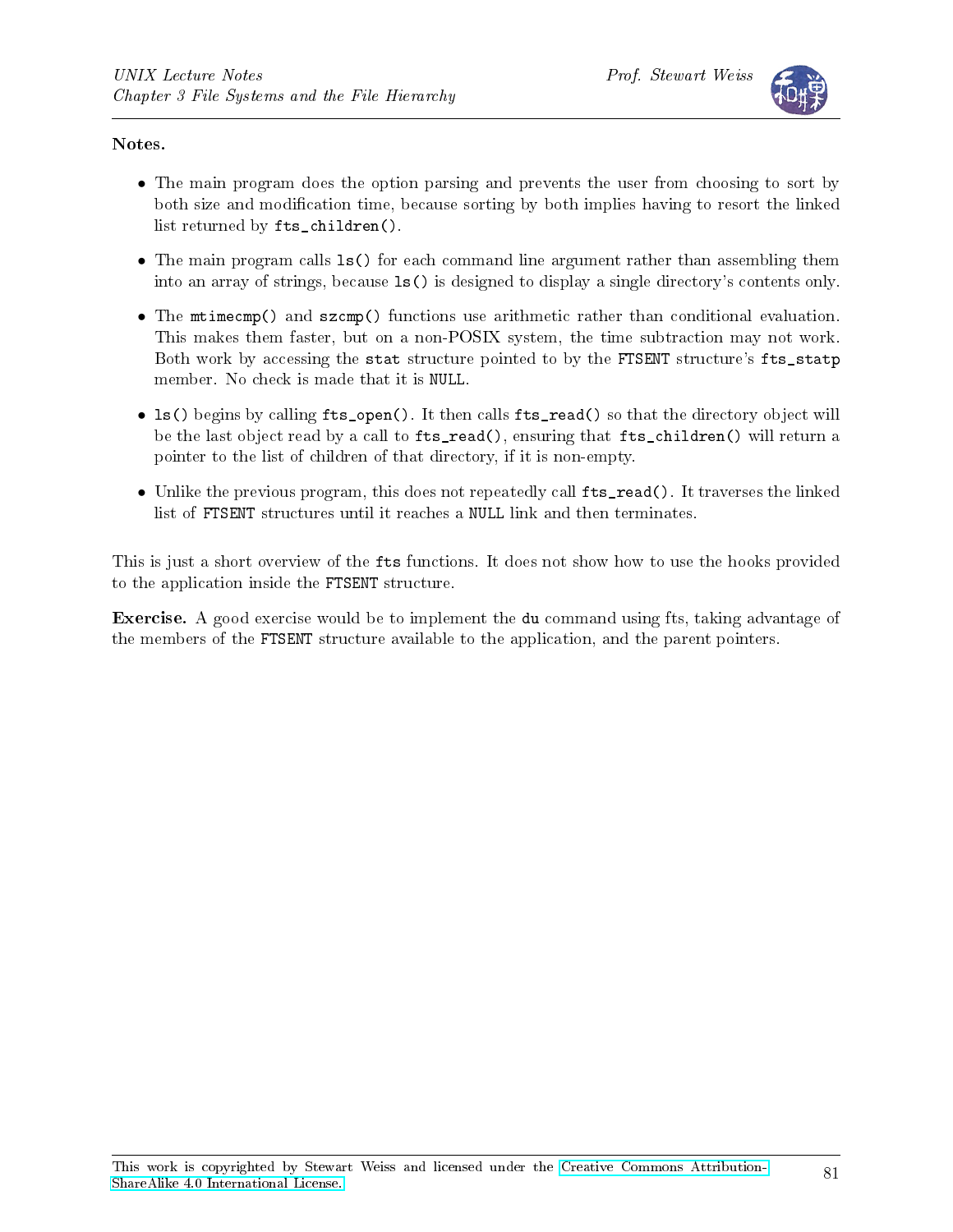

# Appendix A

### A.1 Useful Command-Line Options for ls

Some of the most useful command-line options for ls are listed below, with brief descriptions.

| Option                                                                 | Description                                                   |  |  |  |  |  |  |  |
|------------------------------------------------------------------------|---------------------------------------------------------------|--|--|--|--|--|--|--|
| $-a$                                                                   | show dot-files (i.e. hidden files)                            |  |  |  |  |  |  |  |
| display a long listing, with file type, permissions, number of<br>$-1$ |                                                               |  |  |  |  |  |  |  |
|                                                                        | links, owner, group, size in bytes, time of last modification |  |  |  |  |  |  |  |
| -lu                                                                    | same as 1s -1, except uses the last time the file was read    |  |  |  |  |  |  |  |
|                                                                        | instead of modified.                                          |  |  |  |  |  |  |  |
| $-S$                                                                   | show the file size in blocks                                  |  |  |  |  |  |  |  |
| -t                                                                     | sort the files by timestamp specified (u for access,          |  |  |  |  |  |  |  |
|                                                                        | modification by default)                                      |  |  |  |  |  |  |  |
| $-F$                                                                   | show file types                                               |  |  |  |  |  |  |  |
| $-i$                                                                   | show the <i>i</i> -number of the file                         |  |  |  |  |  |  |  |
| -d                                                                     | if 1s has a directory argument, show the attributes of the    |  |  |  |  |  |  |  |
|                                                                        | directory, instead of its contents                            |  |  |  |  |  |  |  |
| – R                                                                    | recursively descend any directories or their subdirectories,  |  |  |  |  |  |  |  |
|                                                                        | applying any other options listed                             |  |  |  |  |  |  |  |

As you can see, several of these options can be extremely useful when searching for things in the file system. A "dot-file" is not a file filled with dots. It is a file whose name begins with a dot, such as ".bashrc" or ".login" or ".evolution". You read the first as "dot-bash-R-C", and the second as "dot-login". Dot-files are thought of as hidden files because the plain 1s command does not display files whose names begin with a dot, and 1s is the only command to view the content of a directory. Even in desktop environments, the default settings of a browser like Nautilus will hide these files. In your home directory, if you type "1s -a" you will see all of the files and directories whose names begin with a dot. In this list you will see "." and "..". Recall that these refer to the directory itself and its parent. Note that unlike Windows, the UNIX kernel has no concept of a hidden file.

#### A.1.1 Bit Masks

Suppose we want to extract the value of bit 8 of some 16-bit number named flags. If we perform a bitwise AND of flags and the binary number that has 0's everywhere except in bit 8, called mask8 here, as illustrated:

|  |  |  |  |  |  |  |  | $0 \t 0 \t 0 \t 0 \t 0 \t 0 \t 0 \t 1 \t 0 \t 0 \t 0 \t 0 \t 0 \t 0 \t 0 \t 0$                                                              |
|--|--|--|--|--|--|--|--|---------------------------------------------------------------------------------------------------------------------------------------------|
|  |  |  |  |  |  |  |  | $b_{15}$ $b_{14}$ $b_{13}$ $b_{12}$ $b_{11}$ $b_{10}$ $b_{9}$ $b_{8}$ $b_{7}$ $b_{6}$ $b_{5}$ $b_{4}$ $b_{3}$ $b_{2}$ $b_{1}$ $b_{0}$ flags |
|  |  |  |  |  |  |  |  | 0 0 0 0 0 0 0 $b_8$ 0 0 0 0 0 0 0 mask8 & flags                                                                                             |

This work is copyrighted by Stewart Weiss and licensed under the [Creative Commons Attribution-](http://creativecommons.org/licenses/by-sa/4.0/ )[ShareAlike 4.0 International License.](http://creativecommons.org/licenses/by-sa/4.0/ ) <sup>82</sup>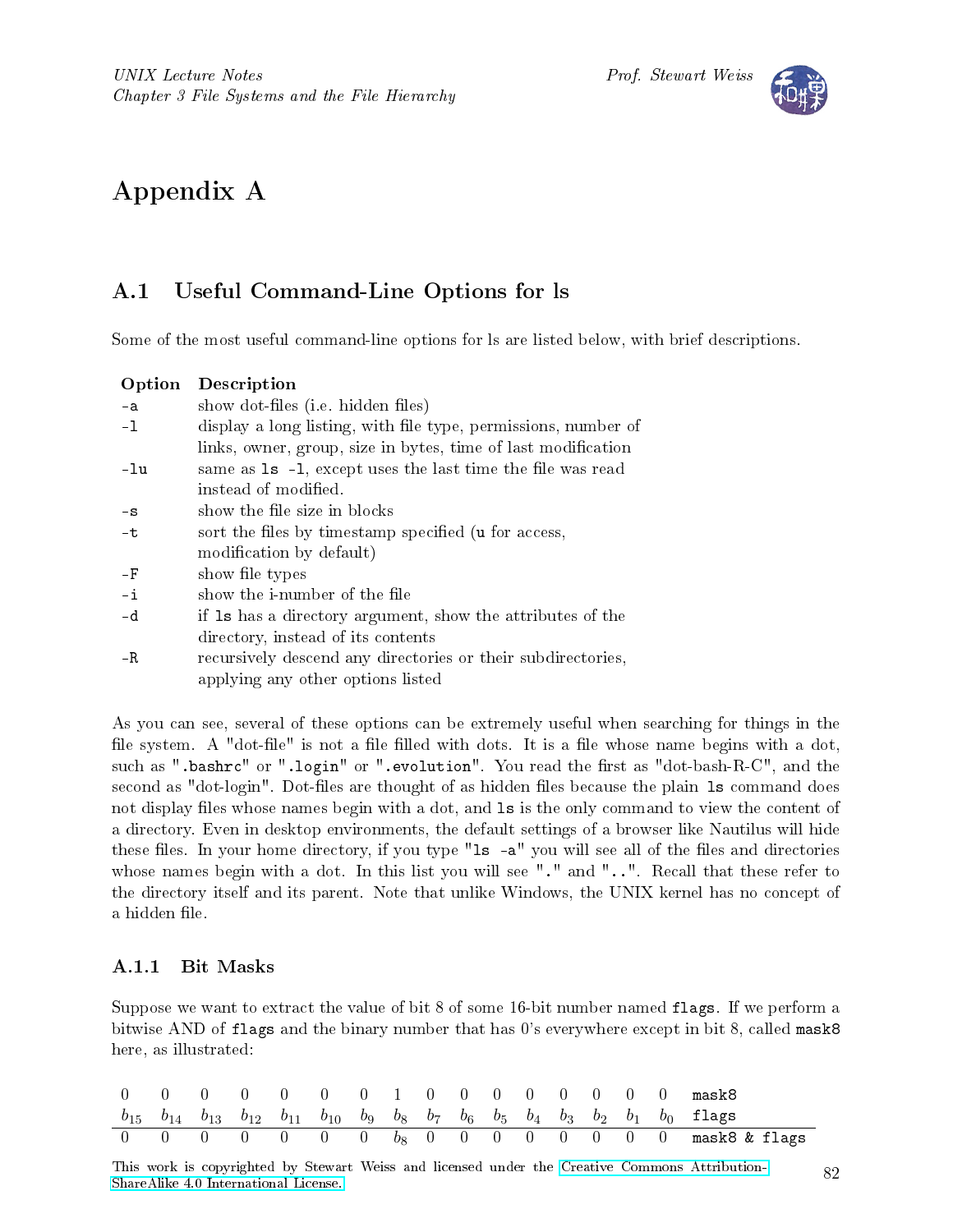

then the result, mask8 & flags, will have 0's everywhere and the value of bit 8 of flags in bit 8. Therefore mask8 & flags  $== 0$  if and only if bit 8 in flags is 0. I can represent the value of this 16-bit mask variable as the octal number 000400. Octal numbers in C and  $C_{++}$  must begin with a leading 0, so this would be written 0000400, and the bitwise AND would be written as

flags & 0000400

in a program. We can then test the bit and take action accordingly with code like

if (flags & 0000400 ) ...

## A.2 The find Command

In addition to the commands you have seen in previous chapters that can recursively traverse the file hierarchy, there are a few UNIX commands that are designed to traverse the entire tree at a given directory, without having to specify any special recursive option. The most useful of these is the find command. The du command also does this:

find searches for files in a tree structure rooted at the given directory.

du displays the disk usage of all files in a given directory tree

The find command is a very powerful command. its basic usage is

find [options] path ... expression

where path ... means one or more directories, and expression is composed of options, tests, and actions joined by various operators. Unless the expression explicitly prunes the tree with the use of the -prune option, the entire tree rooted at each directory argument will be traversed. Options are expressions that always return true. Actions are expressions that can return true or false. The operators that combine expressions are boolean operators, and, or, not, and a list operator. If no operator is present between expressions, operator and is used instead. The best way to see how find can be used is by some examples.

\$ find . -name '\*.c' -print

searches for all files in the tree rooted at '.' matching the pattern  $\ast$ .c, printing out the matching pathnames. The -print action can be omitted because -print is the default action. The -name test will return true if a file matches the given pattern. When the test is true, the next action will be applied, which is how the file name is printed.

\$ find . -amin -30

searches for all files in the tree rooted at '.' that have been accessed within the past 30 minutes and prints them.